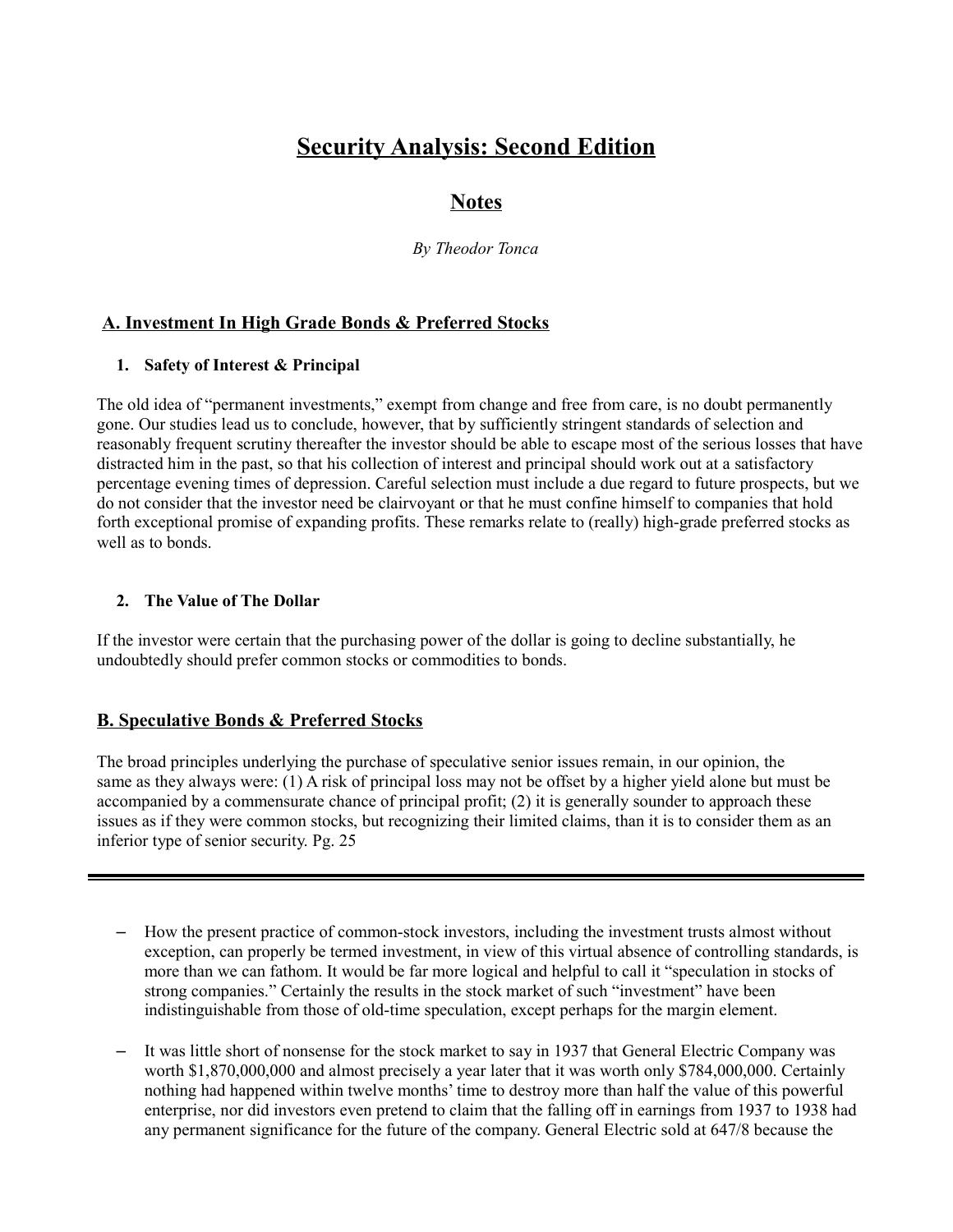public was in an optimistic frame of mind and at 271/4 because the same people were pessimistic.

To speak of these prices as representing "investment values" or the "appraisal of investors" is to do violence either to the English language or to common sense, or both.

- It is our view that stock market timing cannot be done, with general success, unless the time to buy is related to an attractive price level, as measured by analytical standards. Similarly, the investor must take his cue to sell primarily not from so-called technical market signals but from an advance in the price level beyond a point justified by objective standards of value. It may be that within these paramount limits there are refinements of stock-market technique that can make for better timing and more satisfactory over-all results. Yet we cannot avoid the conclusion that the most generally accepted principle of timing—viz., that purchases should be made only after an upswing has definitely announced itself—is basically opposed to the essential nature of investment. Traditionally the investor has been the man with patience and the courage of his convictions who would buy when the harried or disheartened speculator was selling. If the investor is now to hold back until the market itself encourages him, how will he distinguish himself from the speculator, and wherein will he deserve any better than the ordinary speculator's fate?
- We have been led to the old principle that the investor should wait for periods of depressed business and market levels to buy representative common stocks, since he is unlikely to be able to acquire them at other times except at prices that the future may cause him to regret. On the other hand, the thousands of so-called "secondary companies" should offer at least a moderate number of true investment opportunities under all conditions, except perhaps in the heydey of a bull market. This wide but quite unpopular field may present the more logical challenge to the interest of the bona fide investor and to the talents of the securities analyst.

# **Chapter 1: The Scope & Limitations of Security Analysis**

– ANALYSIS CONNOTES the careful study of available facts with the attempt to draw conclusions therefrom based on established principles and sound logic.

But in applying analysis to the field of securities we encounter the serious obstacle that investment is by nature not an exact science. The same is true, however, of law and medicine, for here also both individual skill (art) and chance are important factors in determining success or failure. Nevertheless, in these professions analysis is not only useful but indispensable, so that the same should probably be true in the field of investment and possibly in that of speculation.

– The functions of security analysis may be described under three headings: *descriptive, selective, and critical.*

### **Descriptive Function:**

 In its more obvious form, descriptive analysis consists of marshalling the important facts relating to an issue and presenting them in a coherent, readily intelligible manner.

 A more penetrating type of description seeks to reveal the strong and weak points in the position of an issue, compare its exhibit with that of others of similar character, and appraise the factors which are likely to influence its future performance. Analysis of this kind is applicable to almost every corporate issue, and it may be regarded as an adjunct not only to investment but also to intelligent speculation in that it provides an organized factual basis for the application of judgment.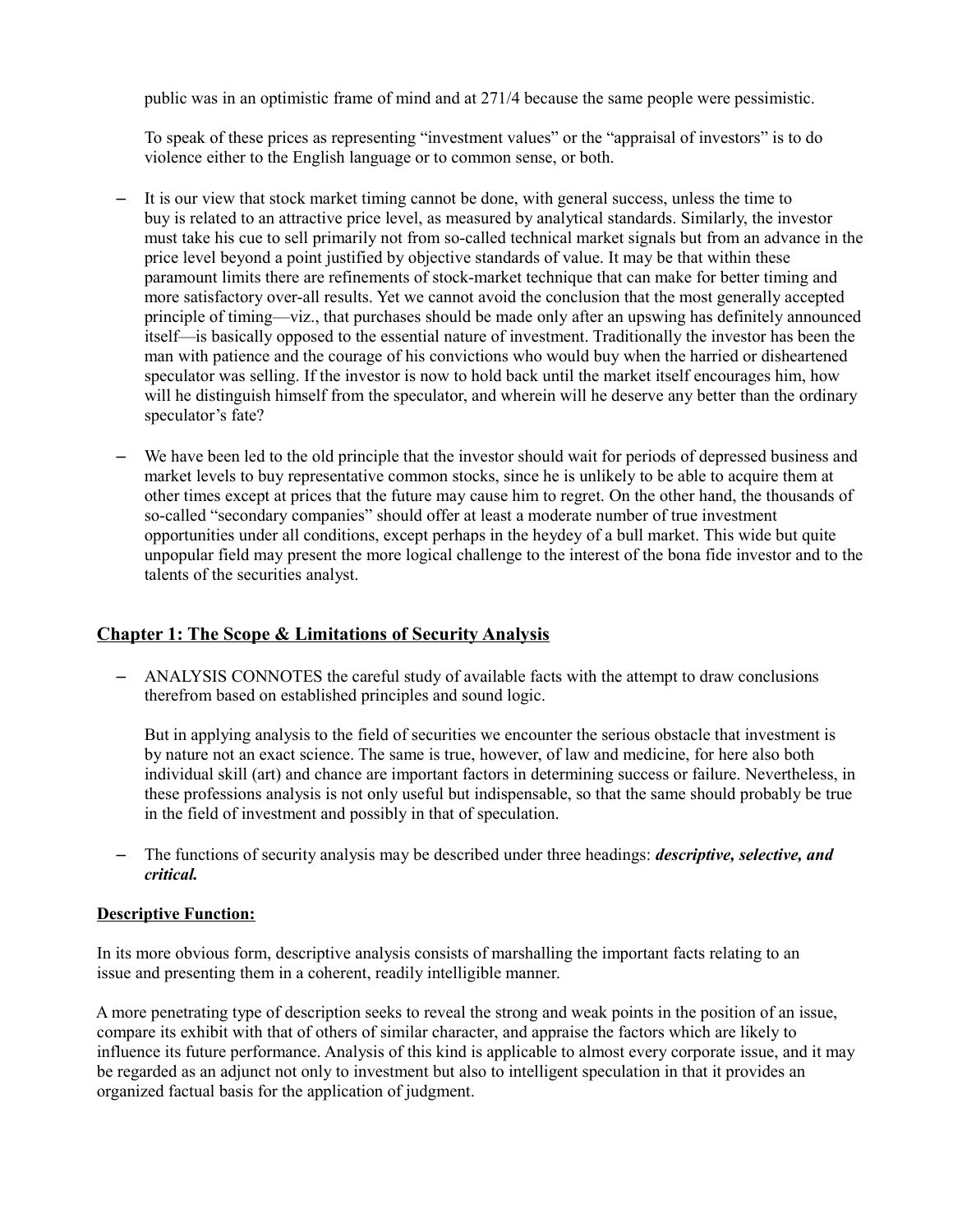### **Selective Function**

 In its selective function, security analysis goes further and expresses specific judgments of its own. It seeks to determine whether a given issue should be bought, sold, retained, or exchanged for some other.

 **Examples of Analytical Judgments:** In 1928 the public was offered a large issue of 6% noncumulative preferred stock of St. Louis-San Francisco Railway Company priced at 100. The record showed that in no year in the company's history had earnings been equivalent to as much as 11/<sup>2</sup> times the fixed charges and preferred dividends combined. The application of well-established standards of selection to the facts in this case would have led to the rejection of the issue as insufficiently protected.

A contrasting example: In June 1932 it was possible to purchase 5% bonds of Owens-Illinois Glass Company, due 1939, at 70, yielding 11% to maturity. The company's earnings were many times the interest requirements—not only on the average but even at that time of severe depression. The bond issue was amply covered by current assets alone, and it was followed by common and preferred stock with a very large aggregate market value, taking their lowest quotations. Here, analysis would have led to the recommendation of this issue as a strongly entrenched and attractively priced investment.

Let us take an example from the field of common stocks. In 1922, prior to the boom in aviation securities, Wright Aeronautical Corporation stock was selling on the New York Stock Exchange at only \$8, although it was paying a \$1 dividend, had for some time been earning over \$2 a share, and showed more than \$8 per share in cash assets in the treasury. In this case analysis would readily have established that the intrinsic value of the issue was substantially above the market price. Again, consider the same issue in 1928 when it had advanced to \$280 per share. It was then earning at the rate of \$8 per share, as against \$3.77 in 1927. The dividend rate was \$2; the net-asset value was less than \$50 per share. A study of this picture must have shown conclusively that the market price represented for the most part the capitalization of entirely conjectural future prospects—in other words, that the intrinsic value was far less than the market quotation.

- From the foregoing examples it will be seen that the work of the securities analyst is not without concrete results of considerable practical value, and that it is applicable to a wide variety of situations. In all of these instances he appears to be concerned with the intrinsic value of the security and more particularly with the discovery of discrepancies between the intrinsic value and the market price. We must recognize, however, that intrinsic value is an elusive concept. In general terms it is understood to be that value which is justified by the facts, e.g., the assets, earnings, dividends, definite prospects, as distinct, let us say, from market quotations established by artificial manipulation or distorted by psychological excesses.
- But it is a great mistake to imagine that intrinsic value is as definite and as determinable as is the market price.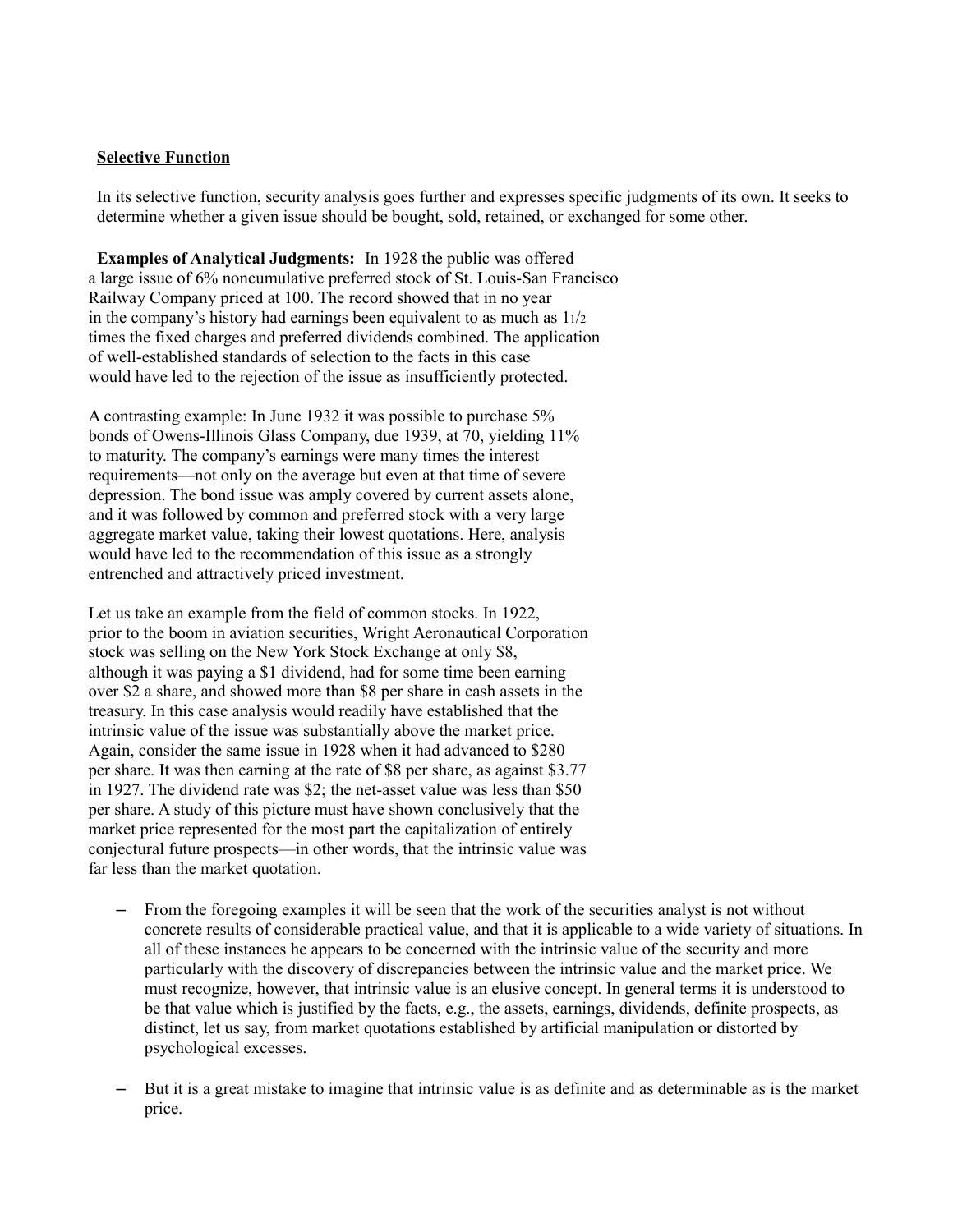– Hence this idea was superseded by a newer view, viz., that the intrinsic value of a business was determined by its earning power. But the phrase "earning power" must imply a fairly confident expectation of certain future results. It is not sufficient to know what the past earnings have averaged, or even that they disclose a definite line of growth or decline. There must be plausible grounds for believing that this average or this trend is a dependable guide to the future. Experience has shown only too forcibly that in many instances this is far from true. This means that the concept of "earning power," expressed as a definite figure, and the derived concept of intrinsic value, as something equally definite and ascertainable, cannot be safely accepted as a general premise of security analysis.

*Example:* To make this reasoning clearer, let us consider a concrete and typical example. What would we mean by the intrinsic value of J. I. Case Company common, as analyzed, say, early in 1933? The market price was \$30; the asset value per share was \$176; no dividend was being paid; the average earnings for ten years had been \$9.50 per share; the results for 1932 had shown a deficit of \$17 per share. If we followed a customary method of appraisal, we might take the average earnings per share of common for ten years, multiply this average by ten, and arrive at an intrinsic value of \$95. But let us examine the individual figures which make up this ten-year average. They are as shown in the table on page 24. The average of \$9.50 is obviously nothing more than an arithmetical resultant from ten unrelated figures. It can hardly be urged that this average is in any way representative of typical conditions in the past or representative of what may be expected in the future. Hence any figure of "real" or intrinsic value derived from this average must be characterized as equally accidental or artificial.

- Let us try to formulate a statement of the role of intrinsic value in the work of the analyst which will reconcile the rather conflicting implications of our various examples. The essential point is that security analysis does not seek to determine exactly what is the intrinsic value of a given security. It needs only to establish either that the value is adequate—e.g., to protect a bond or to justify a stock purchase—or else that the value is considerably higher or considerably lower than the market price. For such purposes an indefinite and approximate measure of the intrinsic value may be sufficient. To use a homely simile, it is quite possible to decide by inspection that a woman is old enough to vote without knowing her age or that a man is heavier than he should be without knowing his exact weight.
- This should indicate how flexible is the concept of intrinsic value as applied to security analysis. Our notion of the intrinsic value may be more or less distinct, depending on the particular case. The degree of indistinctness may be expressed by a very hypothetical "range of approximate value," which would grow wider as the uncertainty of the picture increased, e.g., \$20 to \$40 for Wright Aeronautical in 1922 as against \$30 to \$130 for Case in 1933. It would follow that even a very indefinite idea of the intrinsic value may still justify a conclusion if the current price falls far outside either the maximum or minimum appraisal.
- The Interborough issues are an example of a rather special group of situations in which analysis may reach more definite conclusions respecting intrinsic value than in the ordinary case. These situations may involve a liquidation or give rise to technical operations known as "arbitrage" or "hedging." While, viewed in the abstract, they are probably the most satisfactory field for the analyst's work, the fact that they are specialized in character and of infrequent occurrence makes them relatively unimportant from the broader standpoint of investment theory and practice.

### **Principle Obstacles To Success Of The Analyst:**

– Needless to say, the analyst cannot be right all the time. Furthermore, a conclusion may be logically right but work out badly in practice. The main obstacles to the success of the analyst's work are threefold, viz., (1) the inadequacy or incorrectness of the data, (2) the uncertainties of the future, and (3) the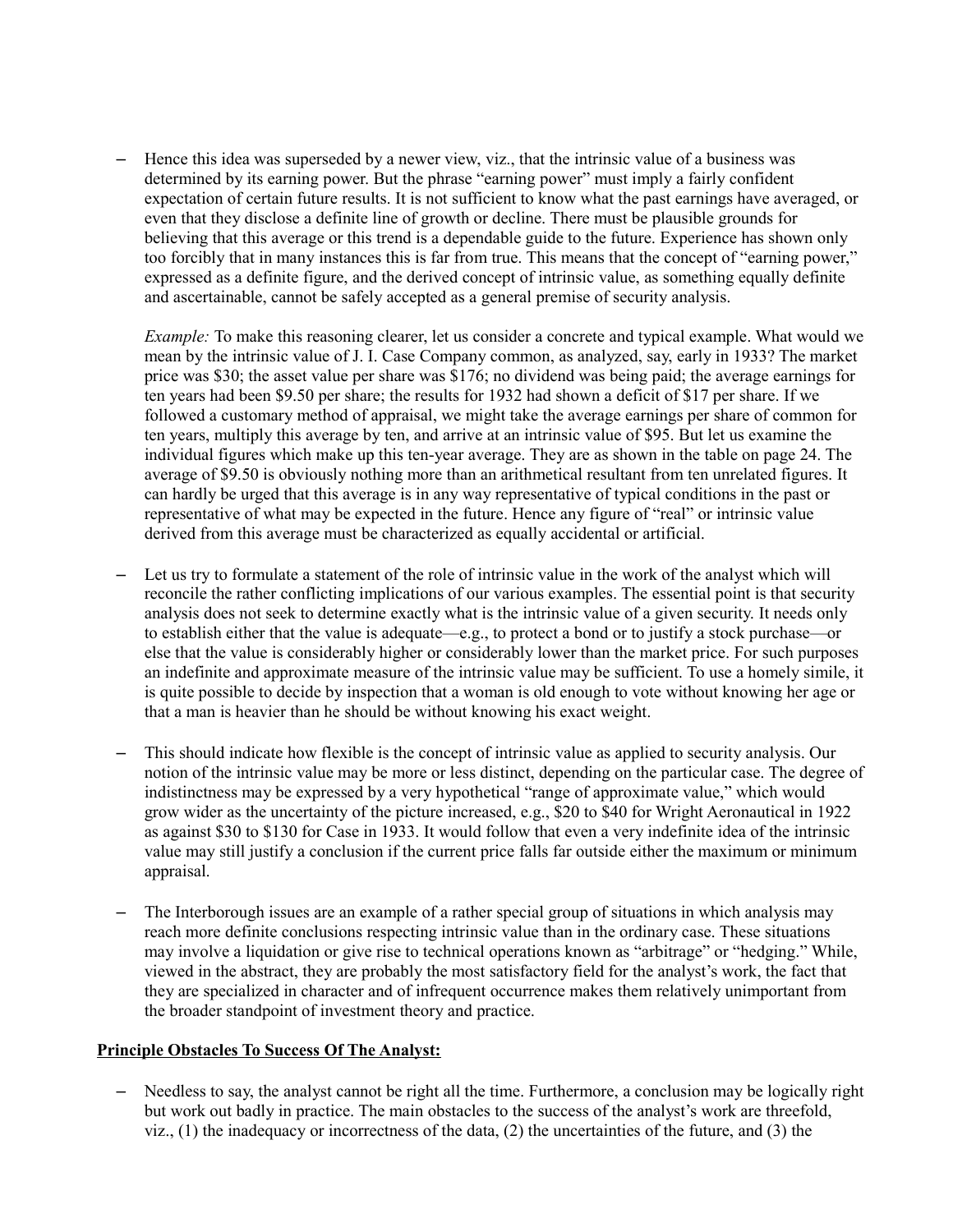### irrational behavior of the market.

- Future changes are largely unpredictable, and that security analysis must ordinarily proceed on the assumption that the past record affords at least a rough guide to the future. The more questionable this assumption, the less valuable is the analysis. Hence this technique is more useful when applied to senior securities (which are protected against change) than to common stocks; more useful when applied to a business of inherently stable character than to one subject to wide variations; and, finally, more useful when carried on under fairly normal general conditions than in times of great uncertainty and radical change.
- The third handicap to security analysis is found in the market itself. In a sense the market and the future present the same kind of difficulties. Neither can be predicted or controlled by the analyst, yet his success is largely dependent upon them both.
- This field of analytical work may be said to rest upon a twofold assumption: *first, that the market price is frequently out of line with the true value; and, second, that there is an inherent tendency for these disparities to correct themselves.* As to the truth of the former statement, there can be very little doubt even though Wall Street often speaks glibly of the "infallible judgment of the market" and asserts that "a stock is worth what you can sell it for—neither more nor less."

The second assumption is equally true in theory, but its working out in practice is often most unsatisfactory. Under valuations caused by neglect or prejudice may persist for an inconveniently long time, and the same applies to inflated prices caused by over enthusiasm or artificial stimulants. The particular danger to the analyst is that, because of such delay, new determining factors may supervene before the market price adjusts itself to the value as he found it. In other words, by the time the price finally does reflect the value, this value may have changed considerably and the facts and reasoning on which his decision was based may no longer be applicable.

The analyst must seek to guard himself against this danger as best he can: in part, by dealing with those situations preferably which are not subject to sudden change; in part, by favoring securities in which the popular interest is keen enough to promise a fairly swift response to value elements which he is the first to recognize; in part, by tempering his activities to the general financial situation—laying more emphasis on the discovery of undervalued securities when business and market conditions are on a fairly even keel, and proceeding with greater caution in times of abnormal stress and uncertainty.

- In other words, the market is not a weighing machine, on which the value of each issue is recorded by an exact and impersonal mechanism, in accordance with its specific qualities. Rather should we say that the market is a voting machine, whereon countless individuals register choices which are the product partly of reason and partly of emotion.
- Let us assume that, through some equivalent of analysis, a roulette player is able to reverse the odds for a limited number of wagers, so that they are now 18 to 19 in his favor. If he distributes his wagers evenly over all the numbers, then whichever one turns up he is certain to win a moderate amount. This operation may be likened to an investment program based upon sound analysis and carried on under propitious general conditions.
- It is a matter of great moment to the analyst that the facts be fairly presented, and this means that he must be highly critical of accounting methods. Finally, he must concern himself with all corporate policies affecting the security owner, for the value of the issue which he analyzes may be largely dependent upon the acts of the management. In this category are included questions of capitalization setup, of dividend and expansion policies, of managerial compensation, and even of continuing or liquidating an unprofitable business.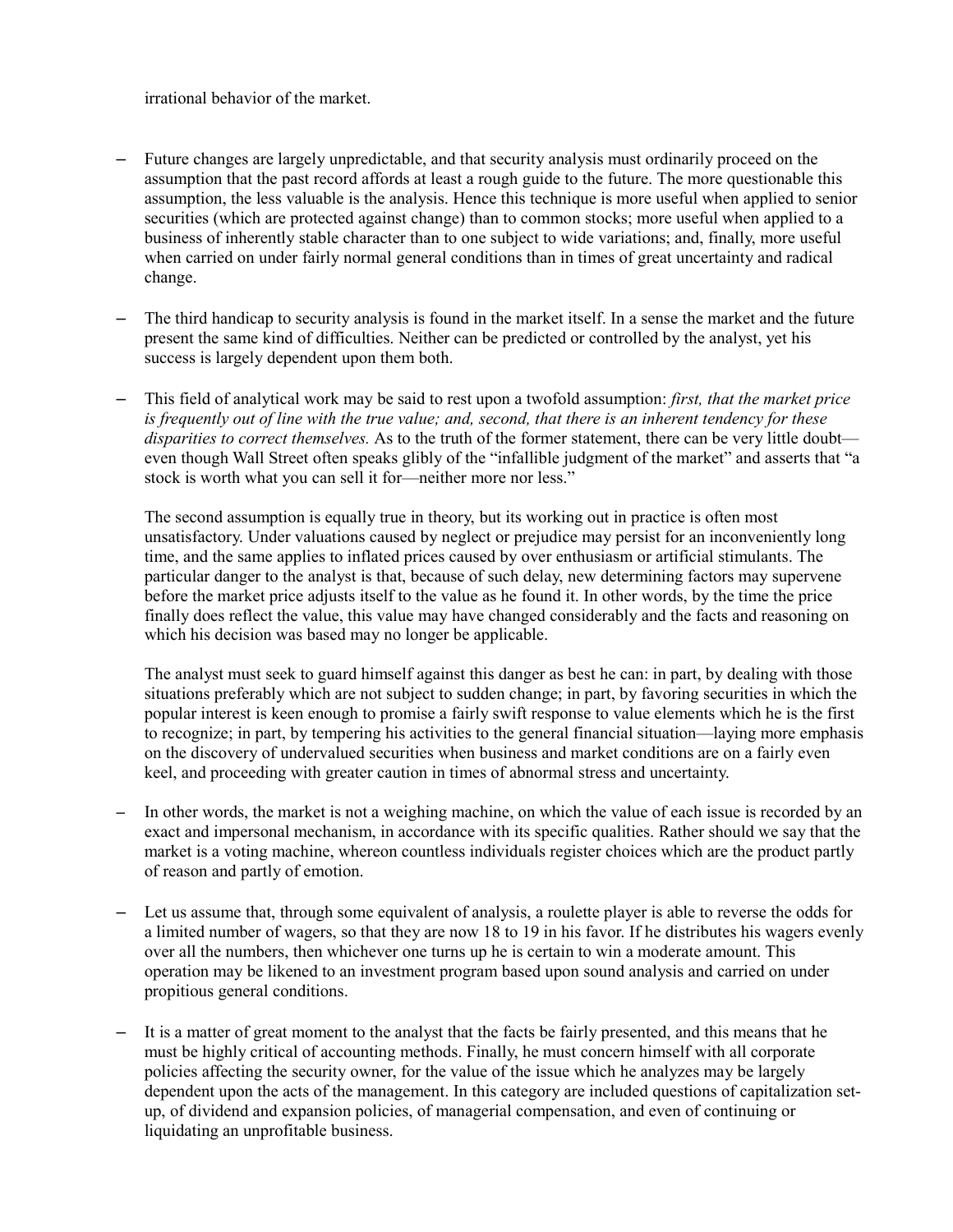## **Chapter 2: Fundamental Elements In The Problem Of Analysis**

- The object of security analysis is to answer, or assist in answering, certain questions of a very practical nature. Of these, perhaps the most customary are the following: What securities should be bought for a given purpose? Should issue S be bought, or sold, or retained? In all such questions, four major factors may be said to enter, either expressly or by implication. These are:
	- 1. The security.
	- 2. The price.
	- 3. The time.
	- 4. The person.

### **The Person**

 Other personal characteristics that on occasion might properly influence the individual's choice of securities are his financial training and competence, his temperament, and his preferences. But however vital these considerations may prove at times, they are not ordinarily determining factors in analysis. Most of the conclusions derived from analysis can be stated in impersonal terms, as applicable to investors or speculators as a class.

### **The Time**

Finally, nearly all security commitments are influenced to some extent by the current view of the financial and business outlook. In speculative operations these considerations are of controlling importance; and while conservative investment is ordinarily supposed to disregard these elements, in times of stress and uncertainty they may not be ignored. Security analysis, as a study, must necessarily concern itself as much as possible with principles and methods which are valid at all times—or, at least, under all ordinary conditions.

### **The Price**

 In the field of common stocks, the necessity of taking price into account is more compelling, because the danger of paying the wrong price is almost as great as that of buying the wrong issue. We shall point out later that the new-era theory of investment left price out of the reckoning, and that this omission was productive of most disastrous consequences.

### **The Security**

An investment in the soundest type of enterprise may be made on unsound and unfavorable terms.

– Our distinction between the character of the enterprise and the terms of the commitment suggests a question as to which element is the more important. Is it better to invest in an attractive enterprise on unattractive terms or in an unattractive enterprise on attractive terms? The popular view unhesitatingly prefers the former alternative, and in so doing it is instinctively, rather than logically, right. Over a long period, experience will undoubtedly show that less money has been lost by the great body of investors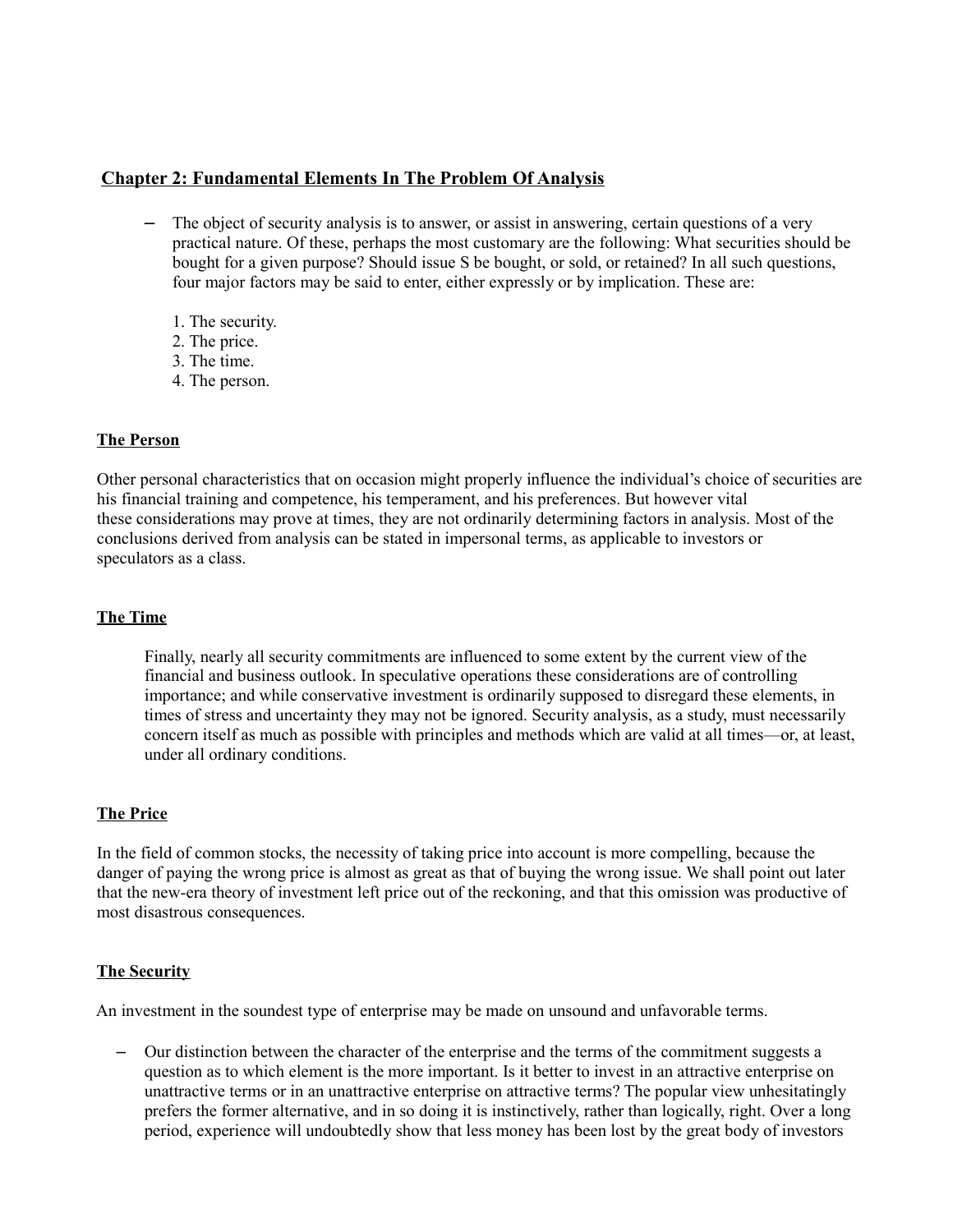through paying too high a price for securities of the best regarded enterprises than by trying to secure a larger income or profit from commitments in enterprises of lower grade.

– This distinction applies as well to the purchase of securities as to buying paints or watches. It results in two principles of quite opposite character, the one suitable for the untrained investor, the other useful only to the analyst.

*1. Principle for the untrained security buyer: Do not put money in a low-grade enterprise on any terms.*

*2. Principle for the securities analyst: Nearly every issue might conceivably be cheap in one price range and dear in another.*

– The analyst must pay respectful attention to the judgment of the market place and to the enterprises which it strongly favors, but he must retain an independent and critical viewpoint. Nor should he hesitate to condemn the popular and espouse the unpopular when reasons sufficiently weighty and convincing are at hand.

### **Qualitative & Quantitative Factors in Analysis**

- Analyzing a security involves an analysis of the business.
- A less intensive analysis should be needed in selecting a high-grade bond yielding 3% than in trying to find a well-secured issue yielding 6% or an unquestioned bargain in the field of common stocks.

### **Quantitative Factors**

 It is convenient at times to classify the elements entering into an analysis under two headings: the quantitative and the qualitative. The former might be called the company's statistical exhibit. Included in it would be all the useful items in the income account and balance sheet, together with such additional specific data as may be provided with respect to production and unit prices, costs, capacity, unfilled orders, etc. These various items may be sub-classified under the headings:

- (1) Capitalization
- (2) Earnings and dividends
- (3) Assets and liabilities
- (4) Operating statistics.

#### **Qualitative Factors**

 The qualitative factors, on the other hand, deal with such matters as the nature of the business; the relative position of the individual company in the industry; its physical, geographical, and operating characteristics; the character of the management; and, finally, the outlook for the unit, for the industry, and for business in general. Questions of this sort are not dealt with ordinarily in the company's reports. The analyst must look for their answers to miscellaneous sources of information of greatly varying dependability—including a large admixture of mere opinion.

– The qualitative factors upon which most stress is laid are the nature of the business and the character of the management. These elements are exceedingly important, but they are also exceedingly difficult to deal with intelligently.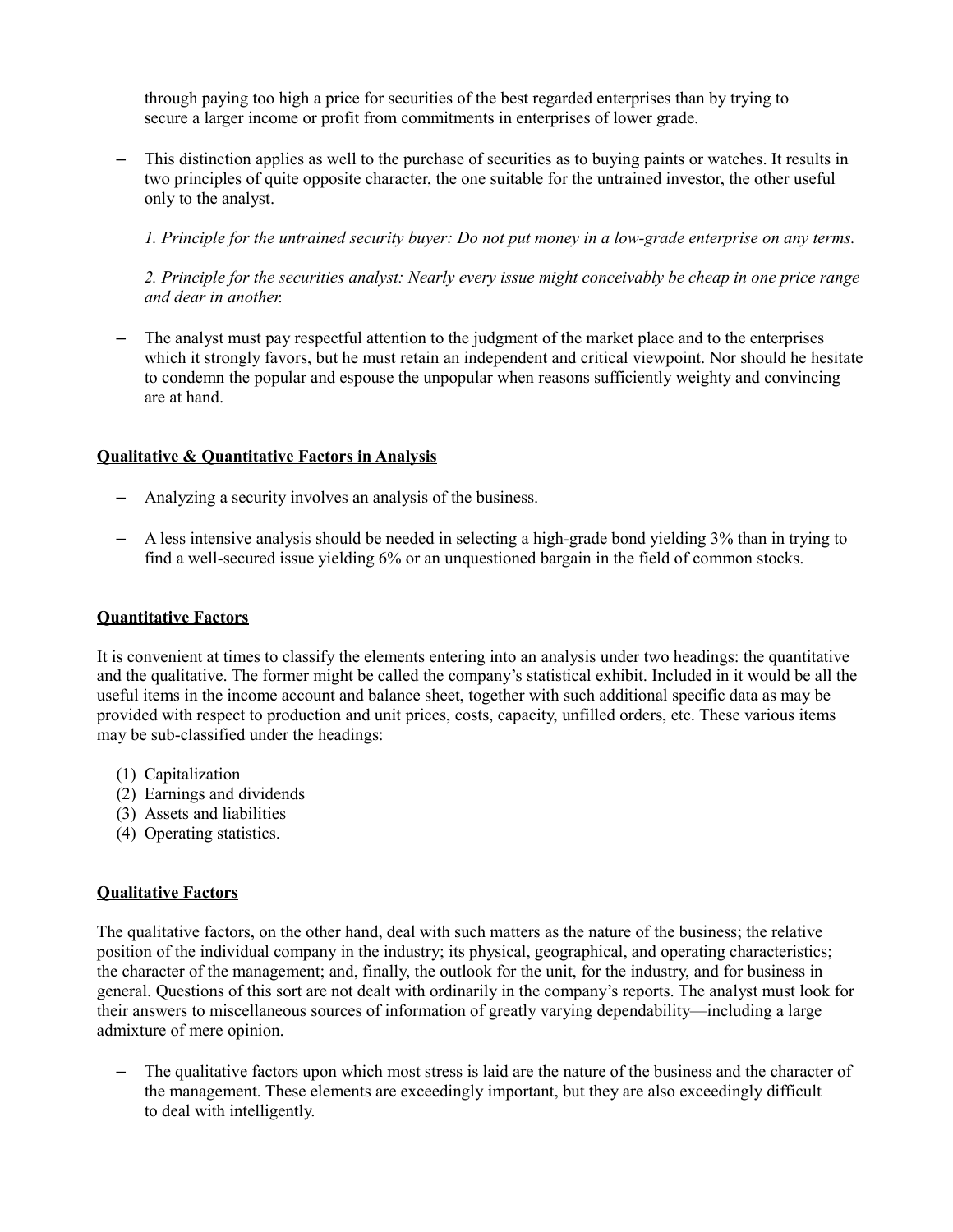– Our appreciation of the importance of selecting a "good industry" must be tempered by a realization that this is by no means so easy as it sounds. Somewhat the same difficulty is met with in endeavoring to select an unusually capable management. Objective tests of managerial ability are few and far from scientific. In most cases the investor must rely upon a reputation which may or may not be deserved. The most convincing proof of capable management lies in a superior comparative record over a period of time. But this brings us back to the quantitative data.

There is a strong tendency in the stock market to value the management factor twice in its calculations. Stock prices reflect the large earnings which the good management has produced, plus a substantial increment for "good management" considered separately. This amounts to "counting the same trick twice," and it proves a frequent cause of overvaluation.

– In recent years increasing importance has been laid upon the trend of earnings. Needless to say, a record of increasing profits is a favorable sign. Financial theory has gone further, however, and has sought to estimate future earnings by projecting the past trend into the future and then used this projection as a basis for valuing the business. Because figures are used in this process, people mistakenly believe that it is "mathematically sound." But while a trend shown in the past is a fact, a "future trend" is only an assumption.

For security analysis does not assume that a past average will be repeated, but only that it supplies a rough index to what may be expected of the future. A trend, however, cannot be used as a rough index; it represents a definite prediction of either better or poorer results, and it must be either right or wrong.

- Analysis is concerned primarily with values which are supported by the facts and not with those which depend largely upon expectations. In this respect the analyst's approach is diametrically opposed to that of the speculator, meaning thereby one whose success turns upon his ability to forecast or to guess future developments. Needless to say, the analyst must take possible future changes into account, but his primary aim is not so much to profit from them as to guard against them. Broadly speaking, he views the business future as a hazard which his conclusions must encounter rather than as the source of his vindication.
- The analyst must penetrate beyond the mere figures and consider the inherent character of the two businesses. The chain-store grocery trade contained within itself many elements of relative stability, such as stable demand, diversified locations, and rapid inventory turnover. A typical large unit in this field, provided only it abstained from reckless expansion policies, was not likely to suffer tremendous fluctuations in its earnings.
- To sum up this discussion of qualitative and quantitative factors, we may express the dictum that the analyst's conclusions must always rest upon the figures and upon established tests and standards. These figures alone are not sufficient; they may be completely vitiated by qualitative considerations of an opposite import. A security may make a satisfactory statistical showing, but doubt as to the future or distrust of the management may properly impel its rejection. Again, the analyst is likely to attach prime importance to the qualitative element of stability, because its presence means that conclusions based on past results are not so likely to be upset by unexpected developments. It is also true that he will be far more confident in his selection of an issue if he can buttress an adequate quantitative exhibit with unusually favorable qualitative factors. But whenever the commitment depends to a substantial degree upon these qualitative factors—whenever, that is, the price is considerably higher than the figures alone would justify—then the analytical basis of approval is lacking. In the mathematical phrase, a satisfactory statistical exhibit is a necessary though by no means a sufficient condition for a favorable decision by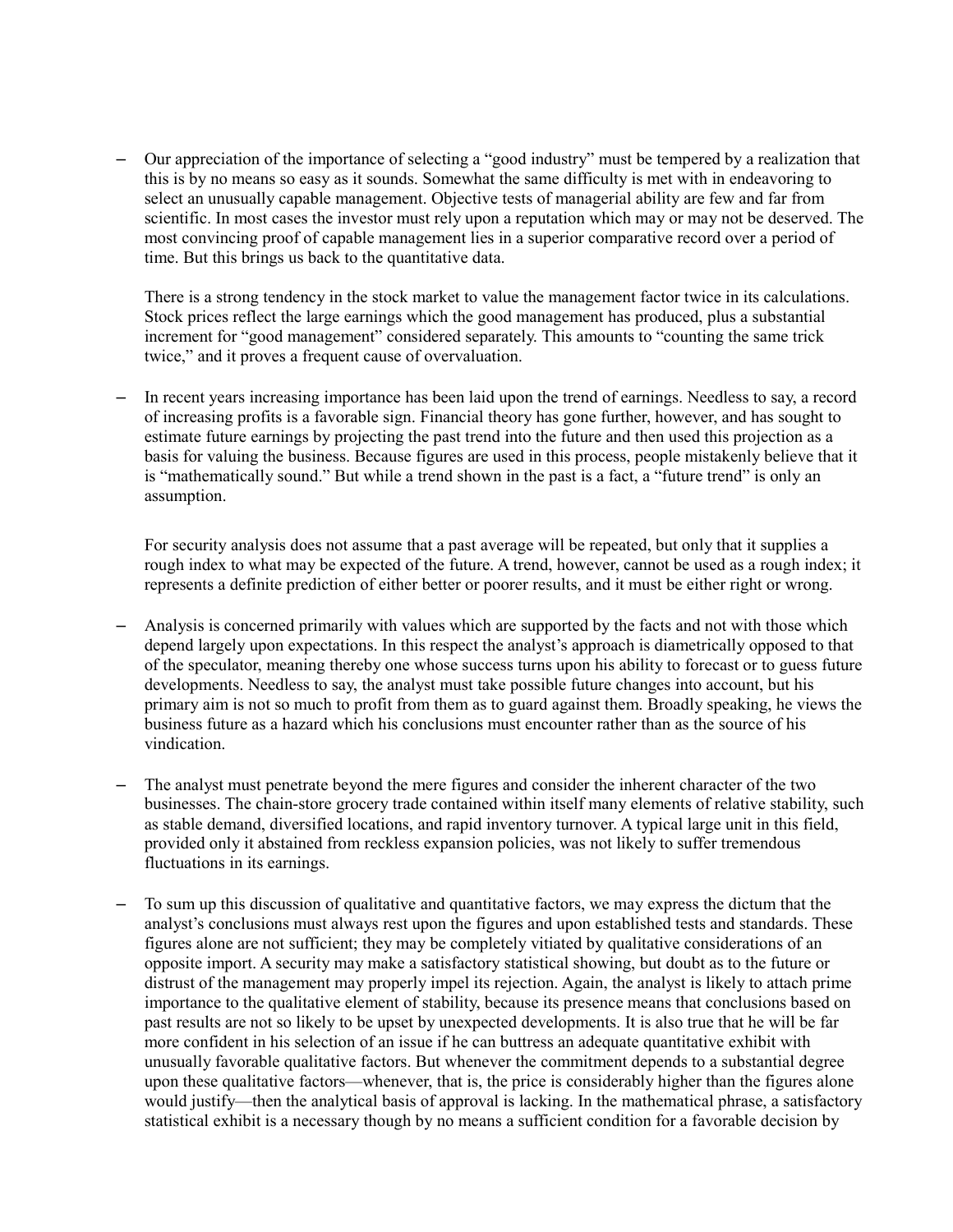the analyst.

# **Chapter 3: Source of Information**

– It follows therefore that in any thoroughgoing study of an individual company, the analyst should consult the original reports and other documents wherever possible, and not rely upon summaries or transcriptions.

# **Chapter 4: Distinctions Between Investment & Speculation**

- It would undoubtedly be a wholesome step to go back to the accepted idea of income as the central motive in investment, leaving the aim toward profit, or capital appreciation, as the typical characteristic of speculation. But it is doubtful whether the true inwardness of investment rests even in this distinction. Examining standard practices of the past, we find some instances in which current income was not the leading interest of a bona-fide investment operation. This was regularly true, for example, of bank stocks, which until recent years were regarded as the exclusive province of the wealthy investor. These issues returned a smaller dividend yield than did high-grade bonds, but they were purchased on the expectation that the steady growth in earnings and surplus would result in special distributions and increased principal value. In other words, it was the earnings accruing to the stockholder's credit, rather than those distributed in dividends, which motivated his purchase. Yet it would not appear to be sound to call this attitude speculative.
- The race-track gambler, betting on a "sure thing," is convinced that his commitment is safe. The 1929 "investor" in high-priced common stocks also considered himself safe in his reliance upon future growth to justify the figure he paid and more.
- The former purchased at price levels which he considered conservative in the light of experience; he was satisfied, from his knowledge of the institution's resources and earning power, that he was getting his money's worth in full. If a strong speculative market resulted in advancing the price to a level out of line with these standards of value, he sold his shares and waited for a reasonable price to return before reacquiring them.

Had the same attitude been taken by the purchaser of common stocks in 1928–1929, the term investment would not have been the tragic misnomer that it was. But in proudly applying the designation "blue chips" to the high-priced issues chiefly favored, the public unconsciously revealed the gambling motive at the heart of its supposed investment selections. These differed from the old-time bank-stock purchases in the one vital respect that the buyer did not determine that they were worth the price paid by the application of firmly established standards of value. The market made up new standards as it went along, by accepting the current price—however high—as the sole measure of value. Any idea of safety based on this uncritical approach was clearly illusory and replete with danger. Carried to its logical extreme, it meant that no price could possibly be too high for a good stock, and that such an issue was equally "safe" after it had advanced to 200 as it had been at 25.

- An investment operation is one which, upon thorough analysis, promises safety of principal and a satisfactory return. Operations not meeting these requirements are speculative.
- Certain implications of this definition are worthy of further discussion. We speak of an investment operation rather than an issue or a purchase, for several reasons. It is unsound to think always of investment character as inhering in an issue per se. The price is frequently an essential element, so that a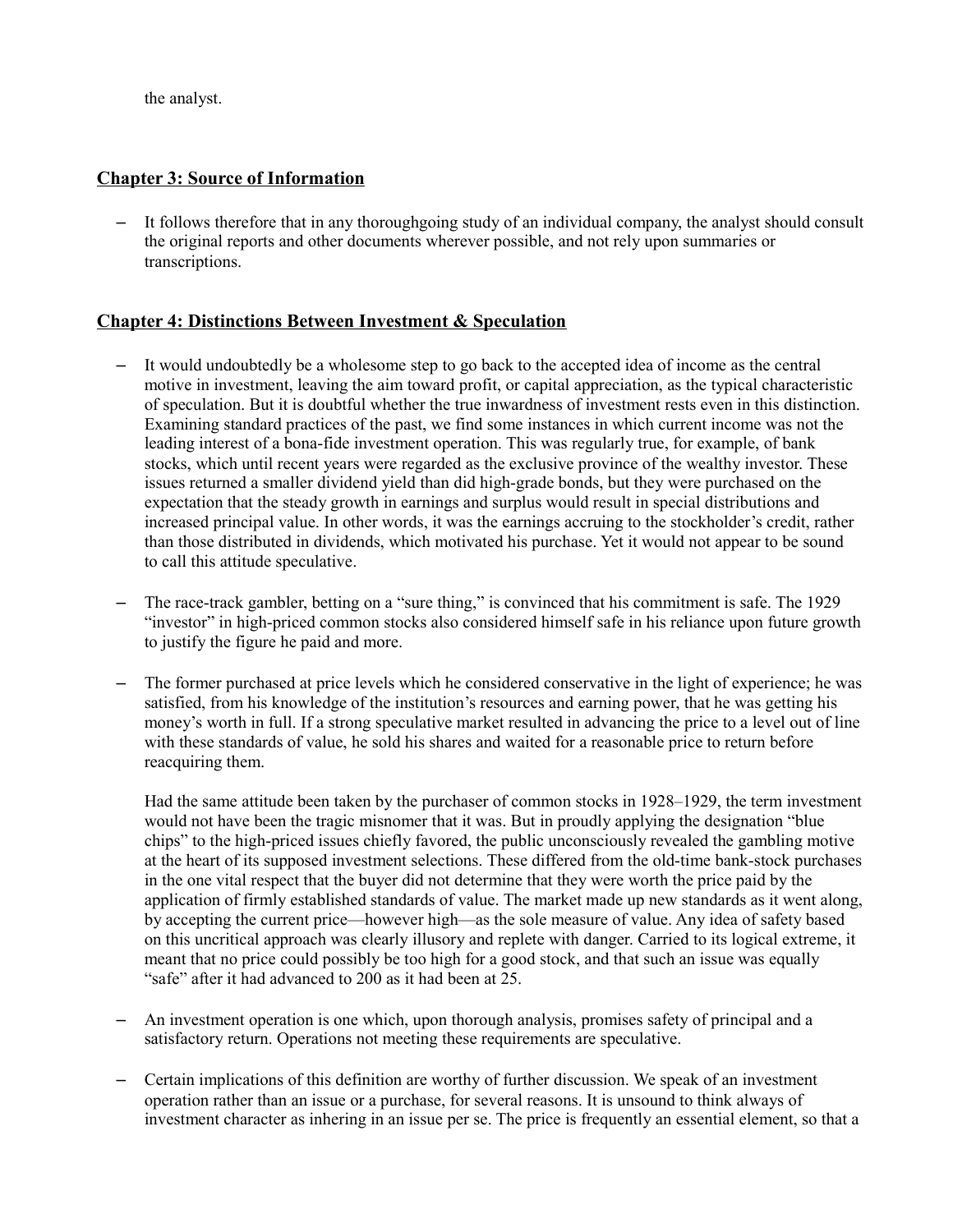stock (and even a bond) may have investment merit at one price level but not at another. Furthermore, an investment might be justified in a group of issues, which would not be sufficiently safe if made in any one of them singly. In other words, diversification might be necessary to reduce the risk involved in the separate issues to the minimum consonant with the requirements of investment. (This would be true, in general, of purchases of common stocks for investment.)

In our view it is also proper to consider as investment operations certain types of arbitrage and hedging commitments which involve the sale of one security against the purchase of another. In these operations the element of safety is provided by the combination of purchase and sale. This is an extension of the ordinary concept of investment, but one which appears to the writers to be entirely logical.

– It may be helpful to elaborate our definition from a somewhat different angle, which will stress the fact that investment must always consider the price as well as the quality of the security. Strictly speaking, there can be no such thing as an "investment issue" in the absolute sense, i.e., implying that it remains an investment regardless of price. In the case of high grade bonds, this point may not be important, for it is rare that their prices are so inflated as to introduce serious risk of loss of principal. But in the commonstock field this risk may frequently be created by an undue advance in price—so much so, indeed, that in our opinion the great majority of common stocks of strong companies must be considered speculative during most of the time, simply because their price is too high to warrant safety of principal in any intelligible sense of the phrase. We must warn the reader that prevailing Wall Street opinion does not agree with us on this point; and he must make up his own mind which of us is wrong.

Nevertheless, we shall embody our principle in the following additional criterion of investment:

#### *An investment operation is one that can be justified on both qualitative and quantitative grounds.*

– It may be said, with some approximation to the truth, that investment is grounded on the past whereas speculation looks primarily to the future. But this statement is far from complete. Both investment and speculation must meet the test of the future; they are subject to its vicissitudes and are judged by its verdict. But what we have said about the analyst and the future applies equally well to the concept of investment. For investment, the future is essentially something to be guarded against rather than to be profited from. If the future brings improvement, so much the better; but investment as such cannot be founded in any important degree upon the expectation of improvement. Speculation, on the other hand, may always properly—and often soundly—derive its basis and its justification from prospective developments that differ from past performance.

### **Types of Investment**

- 1. Business investment Referring to money put or held in a business.
- 2. Financial investment or Referring to securities generally.
- 3. Sheltered investment Referring to securities regarded as subject to small risk by reason of their prior claim on earnings or because they rest upon an adequate taxing power.
- 4. Analyst's investment Referring to operations that, upon thorough study, promise safety of principal and an adequate return.

### **Types of Speculation**

- 1. Intelligent speculation The taking of a risk that appears justified after careful weighing of the pros and cons.
- 2. Unintelligent speculation Risk taking without adequate study of the situation.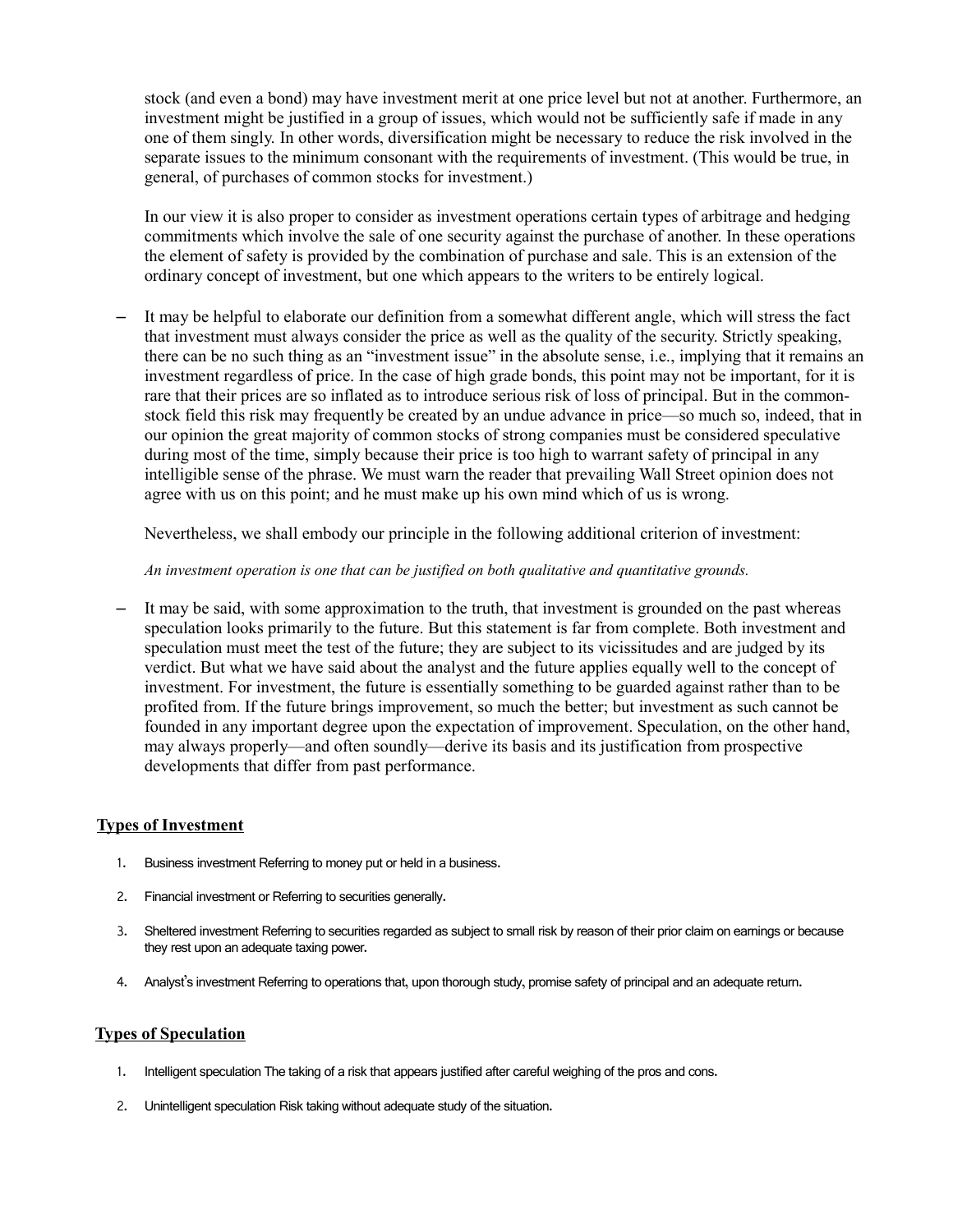– A proposed purchase that cannot qualify as an "analyst's investment" automatically falls into the speculative category. But at times it may be useful to view such a purchase somewhat differently and to divide the price paid into an investment and a speculative component. Thus the analyst, considering General Electric common at its average price of \$38 in 1939, might conclude that up to, say, \$25 per share is justified from the strict standpoint of investment value. The remaining \$13 per share will represent the stock market's average appraisal of the company's excellent long-term prospects, including therein, perhaps, a rather strong psychological bias in favor of this outstanding enterprise. On the basis of such a study, the analyst would declare that the price of \$38 for General Electric includes an investment component of some \$25 per share and a speculative component of about \$13 per share.

If this is sound, it would follow that at a price of 25 or less, General Electric common would constitute an "analyst's investment" completely; but above that price the buyer should recognize that he is paying something for the company's very real speculative possibilities.

- The foregoing discussion suggests an amplification of what was said in Chap. 1on the concept of "intrinsic value," which was there defined as "value justified by the facts." It is important to recognize that such value is by no means limited to "value for investment"— i.e., to the investment component of total value—but may properly include a substantial component of speculative value, provided that such speculative value is intelligently arrived at. Hence the market price may be said to exceed intrinsic value only when the market price is clearly the reflection of unintelligent speculation.
- Generally speaking, it is the function of the stock market, and not of the analyst, to appraise the speculative factors in a given common-stock picture. To this important extent the market, not the analyst, determines intrinsic value.

# **Chapter 5: Classification of Securities**

– Hence investors are led to believe that the very name "bond" must carry some especial assurance against loss. This attitude is basically unsound, and on frequent occasions is responsible for serious mistakes and loss. The investor has been spared even greater penalties for this error by the rather accidental fact that fraudulent security promoters have rarely taken advantage of the investment prestige attaching to the bond form. It is true beyond dispute that bonds as a whole enjoy a degree of safety distinctly superior to that of the average stock.

But this advantage is not the result of any essential virtue of the bond form; it follows from the circumstance that the typical American enterprise is financed with some honesty and intelligence and does not assume fixed obligations without a reasonable expectation of being able to meet them. But it is not the obligation that creates the safety, nor is it the legal remedies of the bondholder in the event of default. Safety depends upon and is measured entirely by the ability of the debtor corporation to meet its obligations.

– The bond of a business without assets or earning power would be every whit as valueless as the stock of such an enterprise. Bonds representing all the capital placed in a new venture are no safer than common stock would be, and are considerably less attractive. For the bondholder could not possibly get more out of the company by virtue of his fixed claim than he could realize if he owned the business in full, free and clear.2 This simple principle seems too obvious to merit statement; yet because of the traditional association of the bond form with superior safety, the investor has often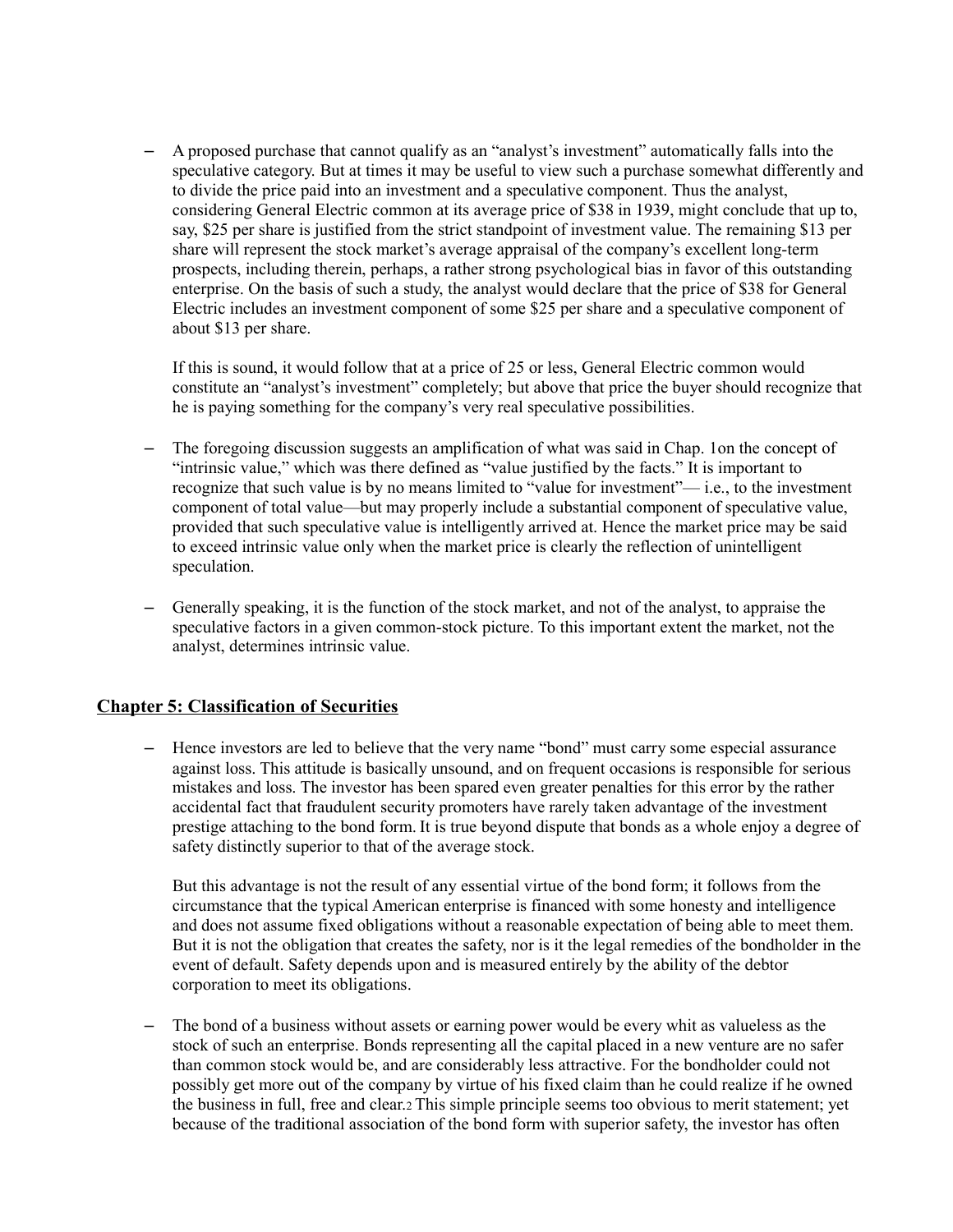been persuaded that by the mere act of limiting his return he obtained an assurance against loss.

### **Standard Securities Overview**

- I. The bond pattern comprises:
- A. The unqualified right to a fixed interest payment on fixed dates.

B. The unqualified right to repayment of a fixed principal amount on a fixed date.

- C. No further interest in assets or profits, and no voice in the management.
- II. The preferred-stock pattern comprises:

 A. A stated rate of dividend in priority to any payment on the common. (Hence full preferred dividends are mandatory if the common receives any dividend; but if nothing is paid on the common, the preferred dividend is subject to the discretion of the directors).

 B. The right to a stated principal amount in the event of dissolution, in priority to any payments to the common stock. C. Either no voting rights, or voting power shared with the common.

- III. The common-stock pattern comprises:
- A. A pro rata ownership of the company's assets in excess of its debts and preferred stock issues.
- B. A pro rata interest in all profits in excess of prior deductions.
	- C. A pro rata vote for the election of directors and for other purposes. Bonds and preferred stocks conforming to the above standard patterns will sometimes be referred to as straight bonds or straight preferred stocks
	- The opposite situation is met when issues, senior in name, sell at such low prices that the junior securities can obviously have no real equity, i.e., ownership interest, in the company. In such cases, the low-priced bond or preferred stock stands virtually in the position of a common stock and should be regarded as such for purposes of analysis. A preferred stock selling at 10 cents on the dollar, for example, should be viewed not as a preferred stock at all, but as a common stock. On the one hand it lacks the prime requisite of a senior security, viz., that it should be followed by a junior investment of substantial value. On the other hand, it carries all the profit features of a common stock, since the amount of possible gain from the current level is for all practical purposes unlimited.
	- From the foregoing discussion the real character and purpose of our classification should now be more evident. Its basis is not the title of the issue, but the practical significance of its specific terms and status to the owner. Nor is the primary emphasis placed upon what the owner is legally entitled to demand, but upon what he is likely to get, or is justified in expecting, under conditions which appear to be probable at the time of purchase or analysis.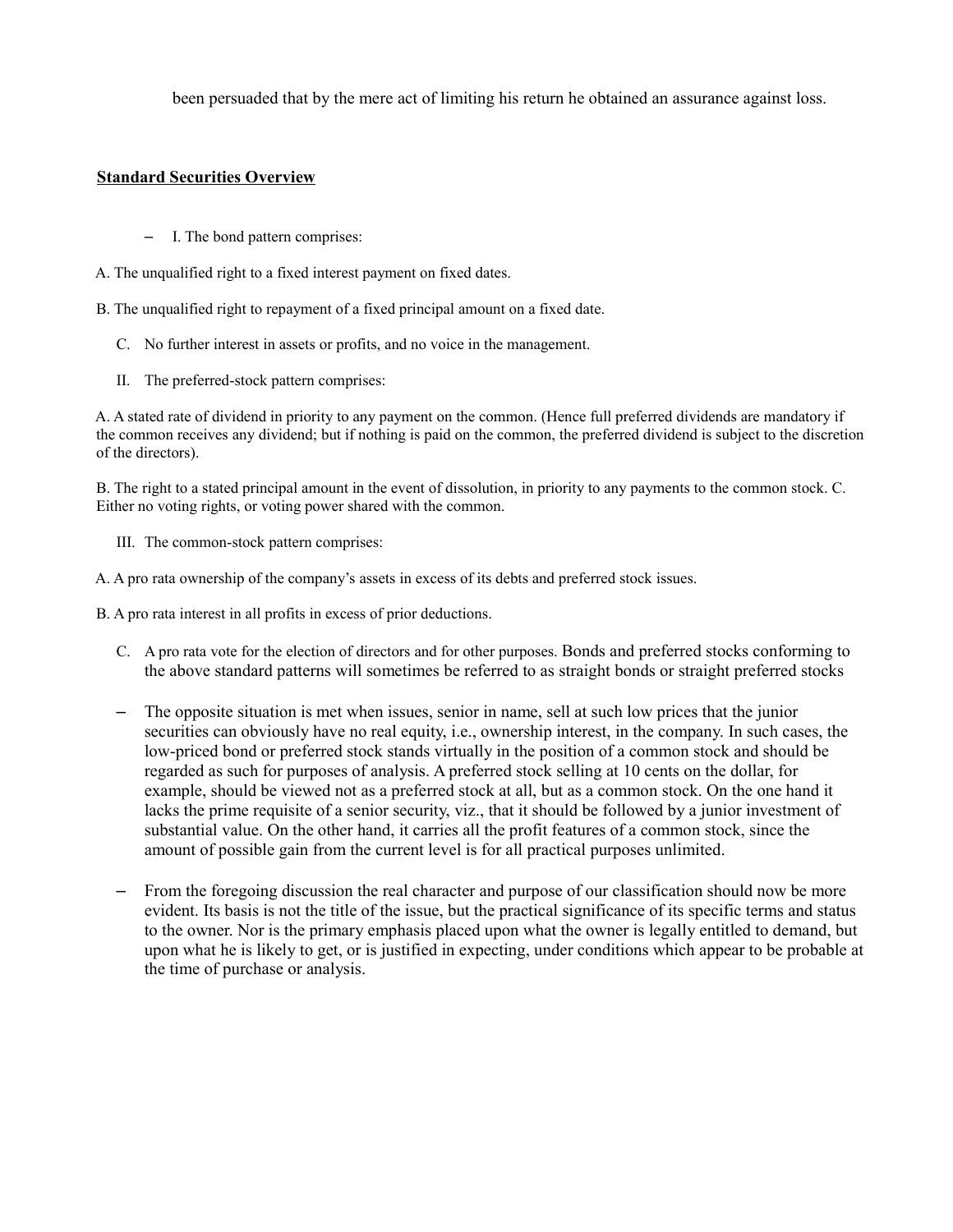# **Pt. II Fixed Value Investments**

## **Chapter 6: The Selection of Fixed Value Investments**

- We have already stated that the fixed-value group includes:
	- 1. High-grade straight bonds and preferred stocks.

2. High-grade privileged issues, where the value of the privilege is too remote to count as a factor in selection.

3. Common stocks which through guaranty or preferred status occupy the position of a high-grade senior issue.

- By placing gilt-edged preferred stocks and high-grade bonds in a single group, we indicate that the same investment attitude and the same general method of analysis are applicable to both types. The very definite inferiority of the preferred stockholders' legal claim is here left out of account, for the logical reason that the soundness of the best investments must rest not upon legal rights or remedies but upon ample financial capacity of the enterprise.
- Instead of associating bonds primarily with the presumption of safety as has long been the practice—it would be sounder to start with what is not presumption but fact, viz., that a (straight) bond is an investment with limited return. In exchange for limiting his participation in future profits, the bondholder obtains a prior claim and a definite promise of payment, while the preferred stockholder obtains only the priority, without the promise. But neither priority nor promise is itself an assurance of payment. This assurance rests in the ability of the enterprise to fulfill its promise, and must be looked for in its financial position, record, and prospects. The essence of proper bond selection consists, therefore, in obtaining specific and convincing factors of safety in compensation for the surrender of participation in profits.
- Since the chief emphasis must be placed on avoidance of loss, bond selection is primarily a negative art. It is a process of exclusion and rejection, rather than of search and acceptance. In this respect the contrast with common-stock selection is fundamental in character. The prospective buyer of a given common stock is influenced more or less equally by the desire to avoid loss and the desire to make a profit. The penalty for mistakenly rejecting the issue may conceivably be as great as that for mistakenly accepting it. But an investor may reject any number of good bonds with virtually no penalty at all, provided he does not eventually accept an unsound issue. Hence, broadly speaking, there is no such thing as being unduly captious or exacting in the purchase of fixed-value investments. The observation that Walter Bagehot addressed to commercial bankers is equally applicable to the selection of investment bonds. *"If there is a difficulty or a doubt the security should be declined.*
- Four additional principles of more specific character which are applicable to the selection of individual issues:

I. Safety is measured not by specific lien or other contractual rights, but by the ability of the issuer to meet all of its obligations.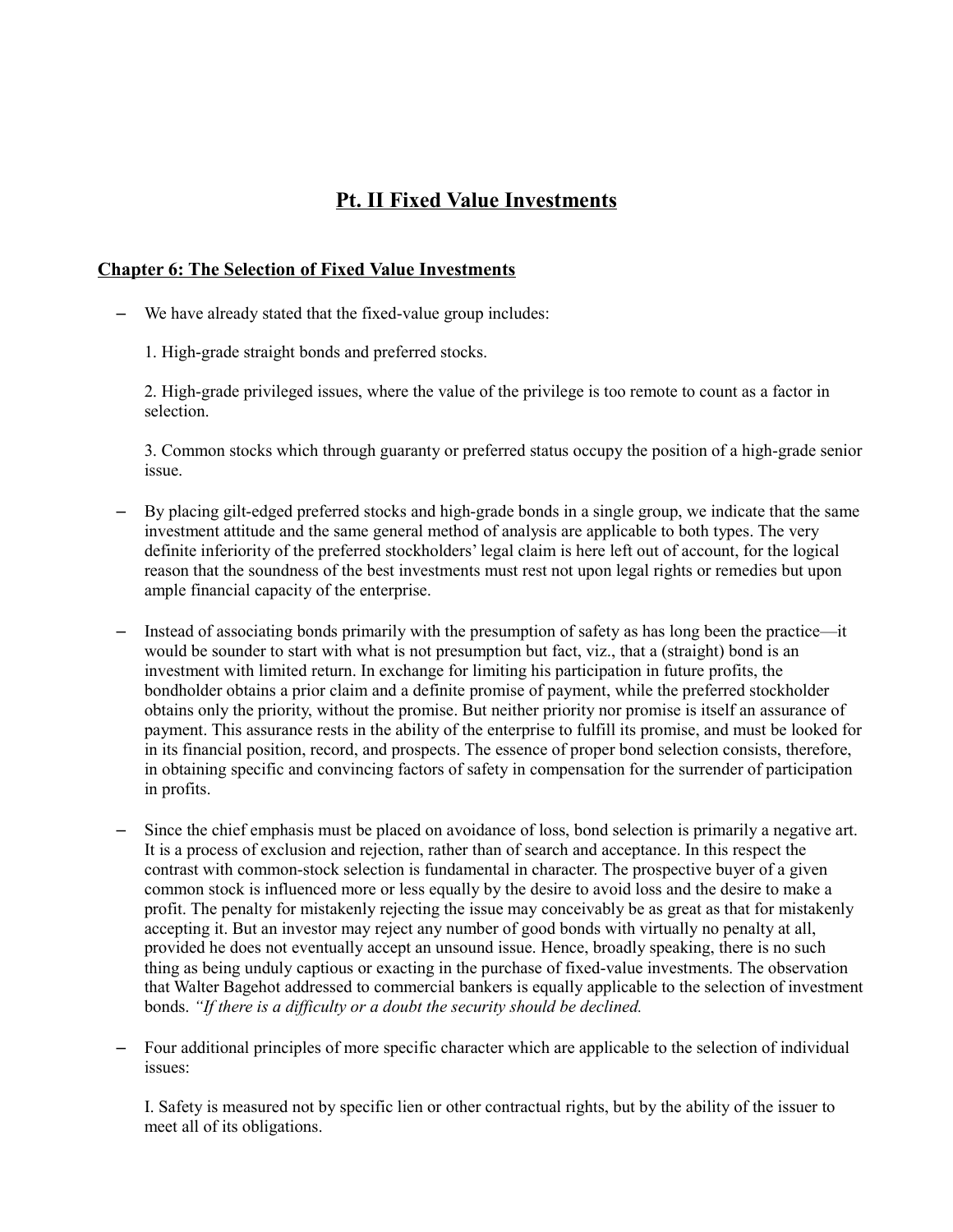II. This ability should be measured under conditions of depression rather than prosperity.

III. Deficient safety cannot be compensated for by an abnormally high coupon rate.

IV. The selection of all bonds for investment should be subject to rules of exclusion and to specific quantitative tests corresponding to those prescribed by statute to govern investments of savings banks.

- Attempts to increase yield at the expense of safety are likely to prove unprofitable.
- The proper theory of bond financing, however, is of quite different import. A reasonable amount of funded debt is of advantage to a prosperous business, because the stockholders can earn a profit above interest charges through the use of the bondholders' capital. It is desirable for both the corporation and the investor that the borrowing be limited to an amount which can safely be taken care of under all conditions. Hence, from the standpoint of sound finance, there is no basic conflict of interest between the strong corporation which floats bonds and the public which buys them.
- The above analysis of the course of industrial bond borrowing in the last 15 years is not irrelevant to the theme of this chapter, viz., the application of depression standards to the selection of fixed-value investments. Recognizing the necessity of ultra-stringent criteria of choice in the industrial field, the bond buyer is faced by a further narrowing of eligible issues due to the elimination of funded debt by many of the strongest companies. Clearly his reaction must not be to accept the issues of less desirable enterprises, in the absence of better ones, but rather to refrain from any purchases on an investment basis if the suitable ones are not available.
- It appears to be a financial axiom that whenever there is money to invest, it is invested; and if the owner cannot find a good security yielding a fair return, he will invariably buy a poor one. But a prudent and intelligent investor should be able to avoid this temptation, and reconcile himself to accepting an unattractive yield from the best bonds, in preference to risking his principal in second-grade issues for the sake of a large coupon return.
- This view, however, seems to us to bear little relation to the realities of bond investment. Security prices and yields are not determined by any exact mathematical calculation of the expected risk, but they depend rather upon the popularity of the issue. This popularity reflects in a general way the investors' view as to the risk involved, but it is also influenced largely by other factors, such as the degree of familiarity of the public with the company and the issue (seasoning) and the ease with which the bond can be sold (marketability).

It may be pointed out further that the supposed actuarial computation of investment risks is out of the question theoretically as well as in practice. There are no experience tables available by which the expected "mortality" of various types of issues can be determined.

– In life insurance the relation between age and mortality rate is well defined and changes only gradually. The same is true, to a much lesser extent, of the relation between the various types of structures and the fire hazard attaching to them. But the relation between different kinds of investments and the risk of loss is entirely too indefinite, and too variable with changing conditions, to permit of sound mathematical formulation. This is particularly true because investment losses are not distributed fairly evenly in point of time, but tend to be concentrated at intervals, i.e., during periods of general depression. Hence the typical investment hazard is roughly similar to the conflagration or epidemic hazard, which is the exceptional and incalculable factor in fire or life insurance.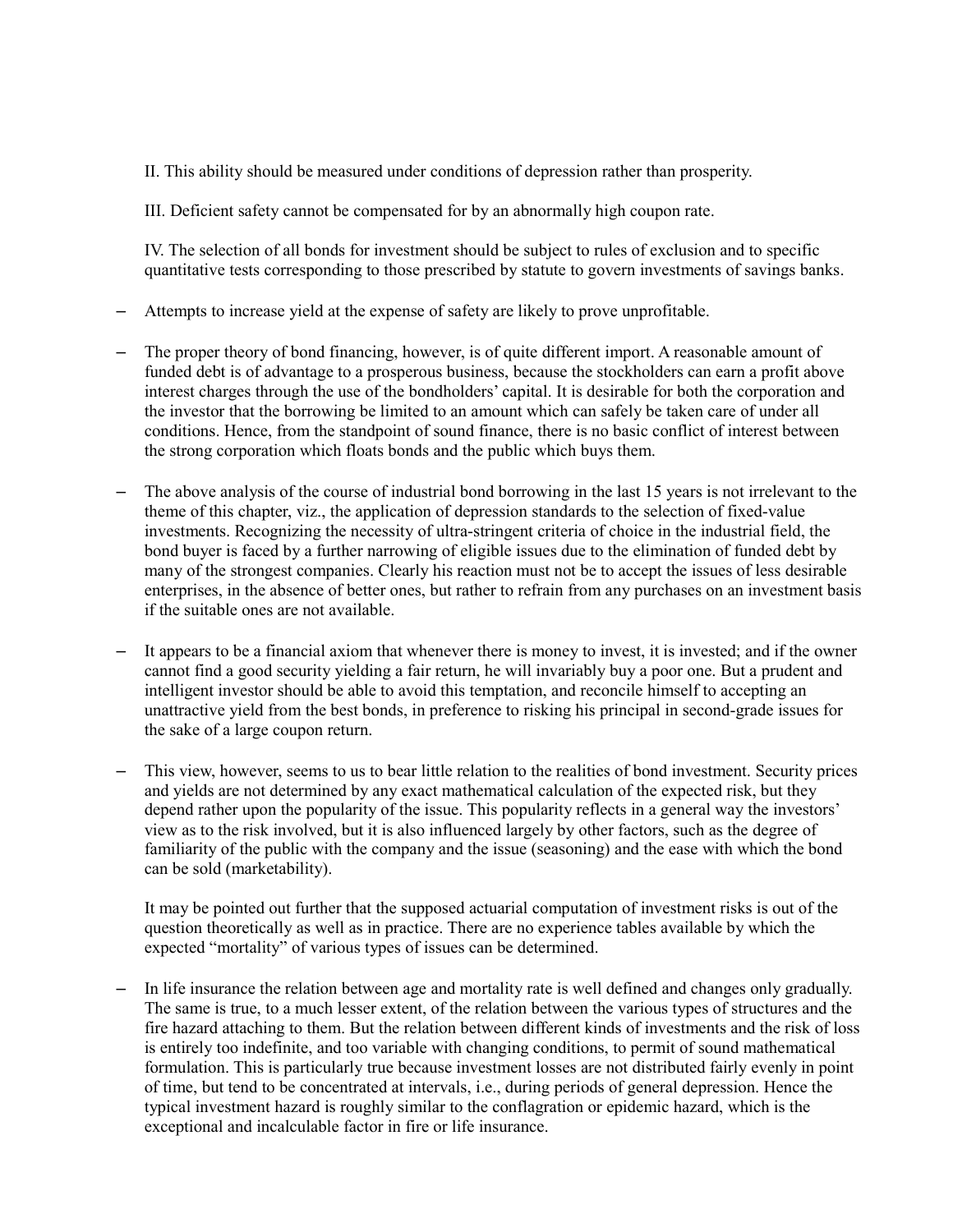- The foregoing discussion leads us to suggest the principle that income return and risk of principal should be regarded as incommensurable. Practically speaking, this means that acknowledged risks of losing principal should not be offset merely by a high coupon rate, but can be accepted only in return for a corresponding opportunity for enhancement of principal, e.g., through the purchase of bonds at a substantial discount from par, or possibly by obtaining an unusually attractive conversion privilege.
- It would be sounder procedure to start with minimum standards of safety, which all bonds must be required to meet in order to be eligible for further consideration. Issues failing to meet these minimum requirements should be automatically disqualified as straight investments,regardless of high yield, attractive prospects, or other grounds for partiality.

But, essentially, bond selection should consist of working upward from definite minimum standards rather than working downward in haphazard fashion from some ideal but unacceptable level of maximum security.

# **Chapter 8, 9, 10, 11: Specific Standards for Bond Investment**

– As a matter of practical policy, an individual bond buyer is likely to obtain fairly satisfactory results by subjecting himself to the restrictions which govern the investment of savings banks' funds. But this procedure cannot be seriously suggested as a general principle of investment, because the legislative provisions are themselves far too imperfect to warrant their acceptance as the best available theoretical standards.

### **New York Savings Bank Bond Investment Statute**

- The specific requirements imposed by the statute upon bond investments may be classified under seven heads, which we shall proceed to enumerate and discuss:
	- 1. The nature and location of the business or government.
	- 2. The size of the enterprise, or the issue.
	- 3. The terms of the issue.
	- 4. The record of solvency and dividend payments.
	- 5. The relation of earnings to interest requirements.
	- 6. The relation of the value of the property to the funded debt.
	- 7. The relation of stock capitalization to the funded debt.

#### **1. Nature & Location of the Business**

– It would seem a sounder principle, therefore, to require a stronger exhibit by the individual bond to compensate for any weakness supposedly inherent in its class, rather than to seek to admit all bonds of certain favored groups and to exclude all bonds of others.

An industrial bond may properly be required to show a larger margin of earnings over interest charges and a smaller proportion of debt to going-concern value than would be required of an obligation of a gas or electric enterprise. The same would apply in the case of traction bonds. In connection with the exclusion of water-company bonds by the New York statute, it should be noted that this group is considered by most other states to be on a par with gas, electric, and telephone obligations. There seems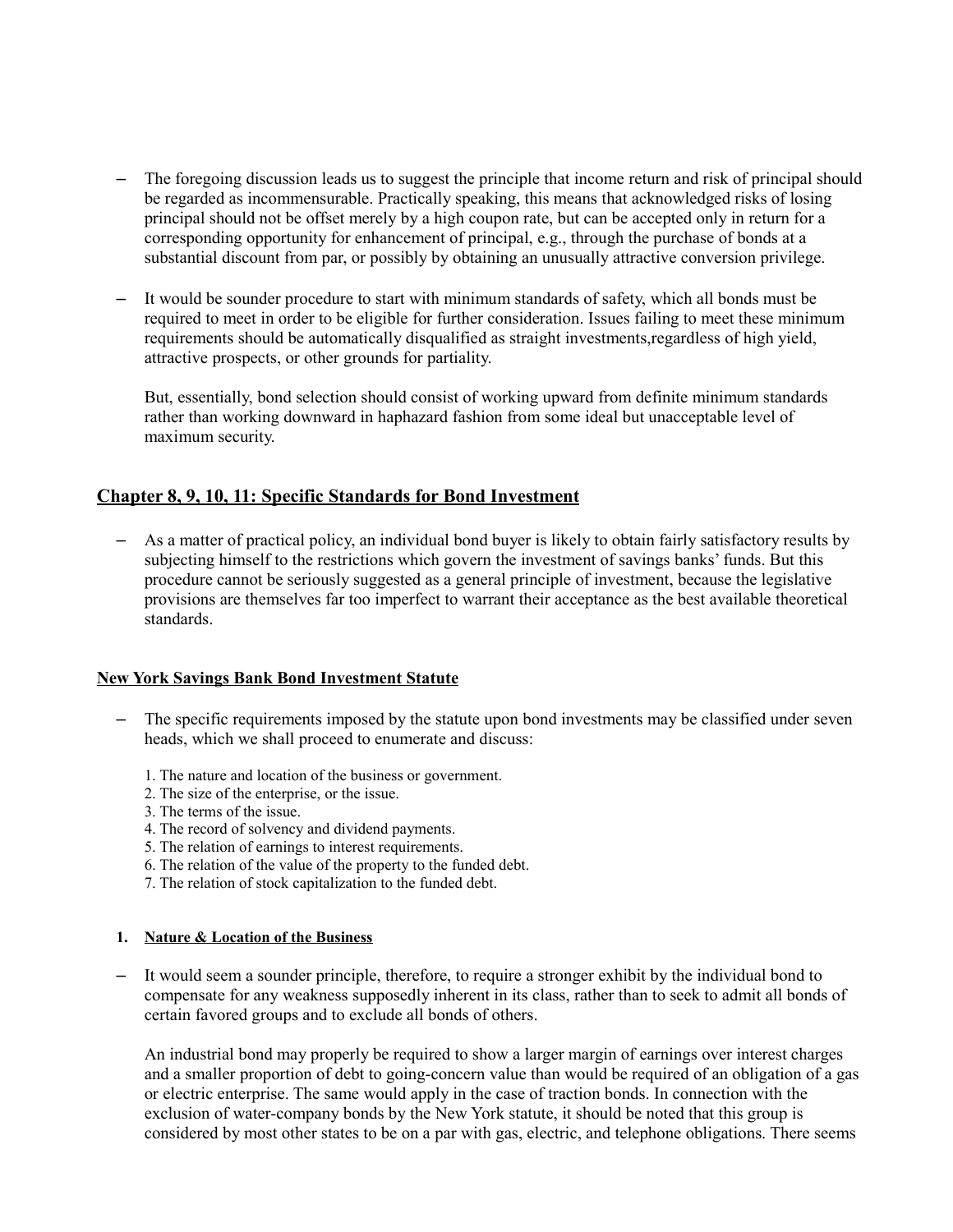to be no good reason for subjecting them to more stringent requirements than in the case of other types of public-service issues.

- Viewing objectively the history of foreign-bond investment in this country since it first assumed importance during the World War, it is difficult to escape an unfavorable conclusion on this point. In the final analysis, a foreign-government debt is an unenforceable contract. If payment is withheld, the bondholder has no direct remedy. Even if specific revenues or assets are pledged as security, he is practically helpless in the event that these pledges are broken.
- It is generally argued that a renewal of large-scale international lending is necessary to restore world equilibrium. More concretely, such lending appears to be an indispensable adjunct to the restoration and development of our export trade. But the investor should not be expected to make unsound commitments for idealistic reasons or to benefit American exporters.
- Of the five countries in the first or investment group, the credit of two, viz., France and Great Britain, was considered speculative in the preceding depression of 1921–1922. Out of 42 countries represented, therefore, only three (Canada, Holland, and Switzerland) enjoyed an unquestioned investment rating during the twelve years ending in 1932.
- In theory, bonds of a corporation, however prosperous, cannot enjoy better security than the obligations of the country in which the corporation is located. The government, through its taxing power, has an unlimited prior claim upon the assets and earnings of the business; in other words, it can take the property away from the private bondholder and utilize it to discharge the national debt. But in actuality, distinct limits are imposed by political expediency upon the exercise of the taxing power. Accordingly we find instances of corporations meeting their dollar obligations even when their government is in default.
- Foreign-corporation bonds have an advantage over governmental bonds in that the holder enjoys specific legal remedies in the event of nonpayment, such as the right of foreclosure. Consequently it is probably true that a foreign company is under greater compulsion to meet its debt than is a sovereign nation.

But it must be recognized that the conditions resulting in the default of government obligations are certain to affect adversely the position of the corporate bondholder. Restrictions on the transfer of funds may prevent the payment of interest in dollars even though the company may remain amply solvent. Furthermore, the distance separating the creditor from the property, and the obstacles interposed by governmental decree, are likely to destroy the practical value of his mortgage security. For these reasons the unfavorable conclusions reached with respect to foreign-government obligations as fixed-value investments must be considered as applicable also to foreign corporation bonds.

### **Size of The Enterprise or Issue**

- The objections to bonds of undersized corporations apply also to tiny villages or microscopic townships, and the careful investor in municipal obligations will ordinarily avoid those below a certain population level.
- We believe that the following proposed requirements for minimum size, although by necessity arbitrarily taken, are in reasonable accord with the realities of sound investment:

#### **Minimum Requirement of Size:**

- Municipalities 10,000 population
- Public-utility enterprises \$2,000,000 gross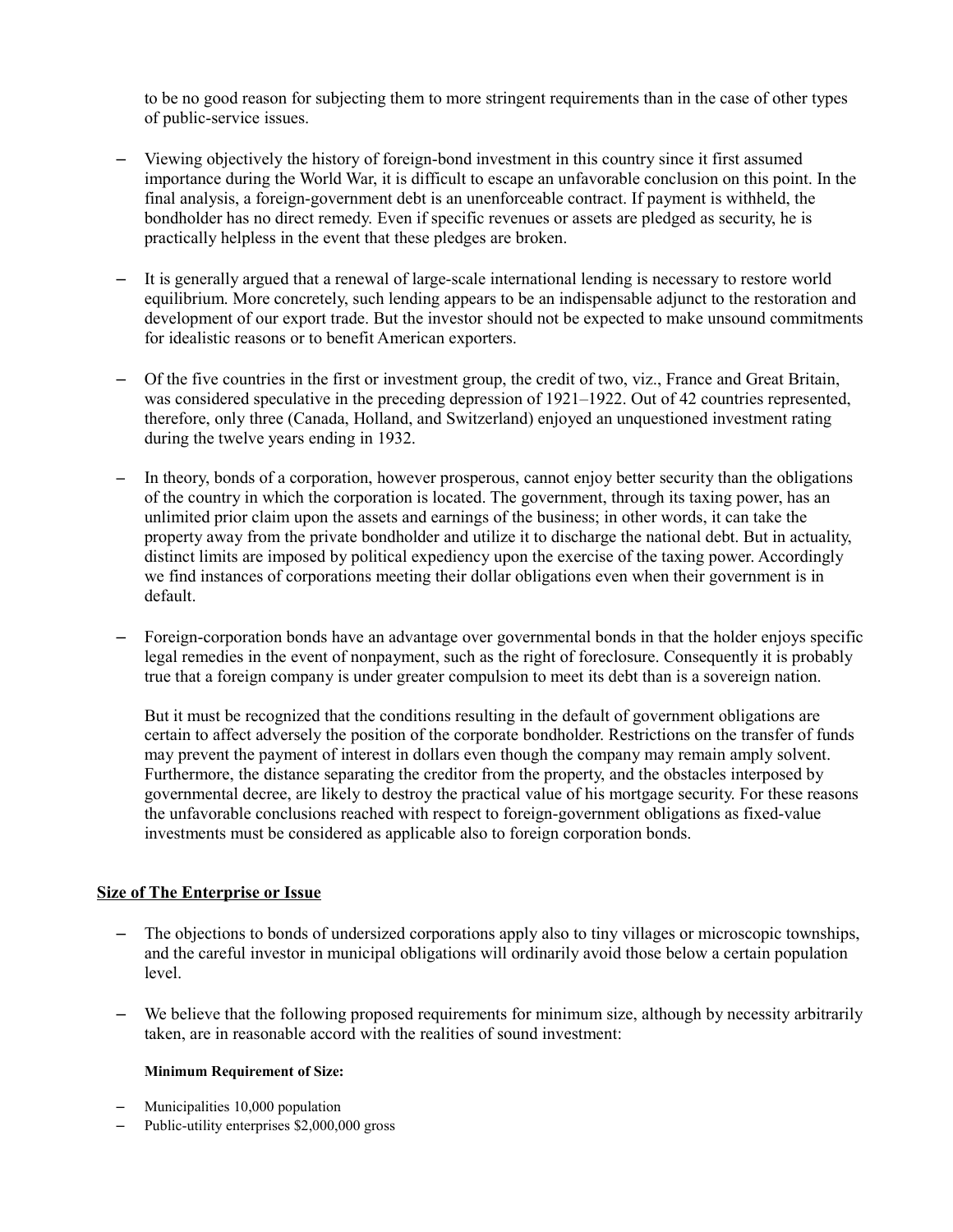- Railroad systems \$3,000,000 gross
- Industrial companies \$5,000,000 gross
- These recommendations on the subject of minimum size do not imply that enormous dimensions are in themselves a guarantee of prosperity and financial strength. The biggest company may be the weakest if its bonded debt is disproportionately large. Moreover, in the railroad, public-utility, and municipal groups, no practical advantage attaches to the very largest units as compared with those of medium magnitude. Whether the gross receipts of an electric company are twenty millions or a hundred millions has, in all probability, no material effect on the safety of its bonds; and similarly a town of 75,000 inhabitants may deserve better credit than would a city of several millions.

It is only in the industrial field that we have suggested that the bonds of a very large enterprise may be inherently more desirable than those of middle-sized companies; but even here a thoroughly satisfactory statistical showing on the part of the large company is necessary to make this advantage a dependable one.

### **Provisions of The Issue**

– There have been quite a number of cases in which investors have been willing to pay much higher prices for a short-term issue than for an equally secured long-term issue of the same company. In nearly every case this has proved a mistake—because either (1) the company's credit improved, in which case the distant maturity had a much greater rise in price, or else (2) the company was unable to pay off the short term issue at maturity.

### **My Note: As noted above, opt for the longer maturity bond if it is selling for less than the short maturity and the enterprise can pass strict quantitative tests of safety.**

- Bonds purchased on an investment basis should have behind them a sufficiently long record of successful operation and of financial stability on the part of the issuer. New enterprises and those recently emerged from financial difficulties are not entitled to the high credit rating essential to justify a fixed-value investment.A similar disqualification would logically apply to states or municipalities which have failed to meet their obligations punctually at any time over a preceding period of years.
- The New York statute recognizes this criterion and gives it concrete expression as follows: Bonds of states other than New York are eligible if the state has not defaulted on interest or principal payments during the previous ten years. For municipalities outside New York State, the period is twenty-five years; for railroads, six years; for gas, electric, and telephone companies, eight years.
- The evidence given by the balance sheet and income account must be regarded as a more dependable clue to the soundness of an enterprise than is the record of dividend payments.
- The present-day investor is accustomed to regard the ratio of earnings to interest charges as the most important specific test of safety. It is to be expected therefore that any detailed legislation governing the selection of bond investments would be sure to include minimum requirements in respect to this cardinal factor.
- In a previous chapter, however, we have emphasized the primary importance of a company's ability to meet all its fixed obligations, because insolvency resulting from default on a junior lien invariably reacts to the disadvantage of the prior-mortgage bondholders. An investor can be sure of his position only if the total-interest charges are well covered. Consequently, the conservative and therefore advisable way of calculating interest coverage should always be by the "total deductions method"; i.e., the controlling figure should be the number of times that all fixed charges are covered.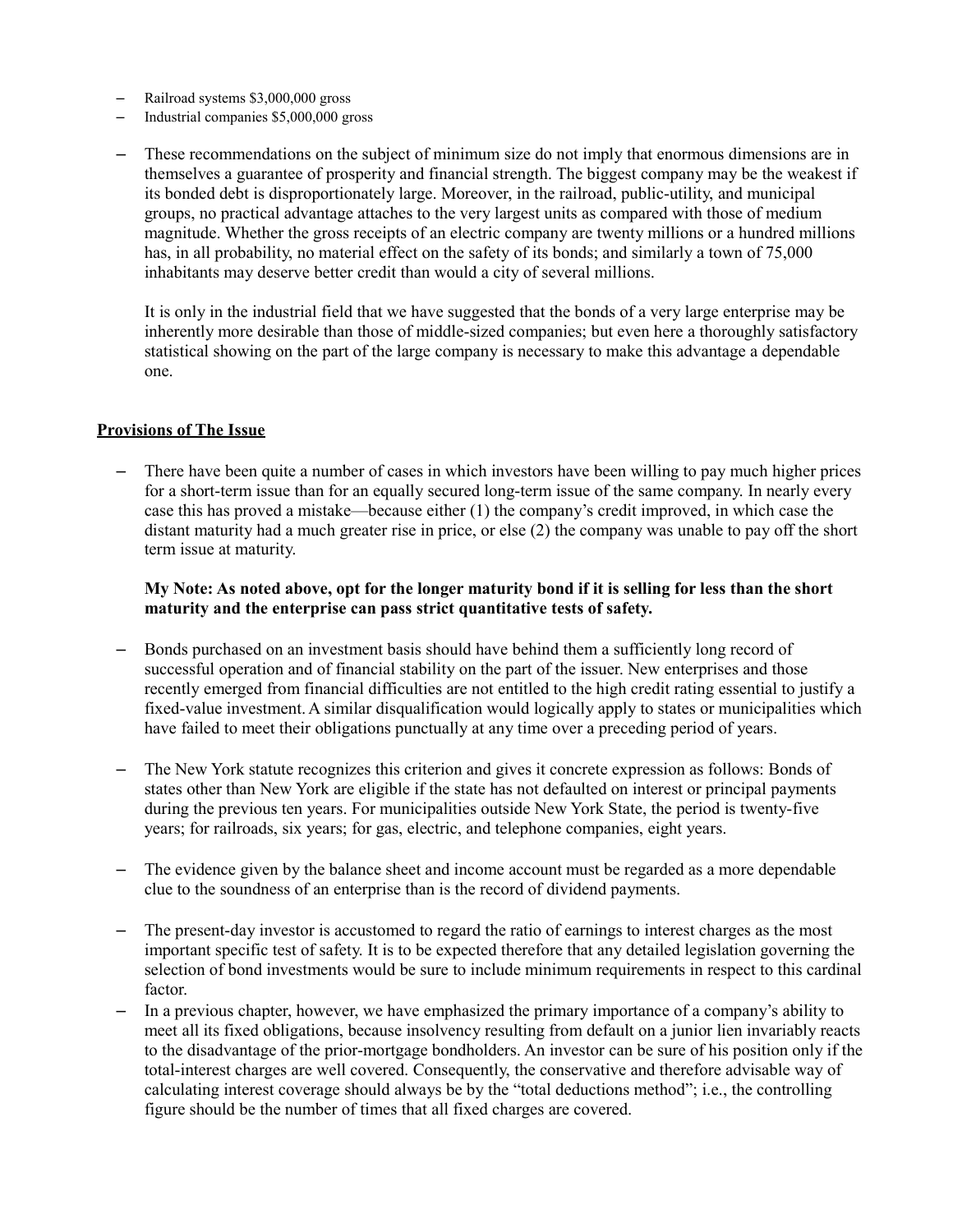## **My Note: Total Deductions Method preferable to Cumulative Deductions Method & Prior Deductions Method for analyzing bond interest coverage.**

- But our recommendation is that in applying any minimum requirement designed to test the company's strength, the total fixed charges should always be taken into account.
- We should recommend the following minimum requirements for the coverage of total fixed charges:
- Public utilities . . . . . . . . . . . . . . . . . . . . . . . . . . . . . . . . . . . . . . . . . . . . . . . . . . . . . .13/4 times
- Railroads . . . . . . . . . . . . . . . . . . . . . . . . . . . . . . . . . . . . . . . . . . . . . . . . . . . . . . . . . .2 times
- Industrials . . . . . . . . . . . . . . . . . . . . . . . . . . . . . . . . . . . . . . . . . . . . . . . . . . . . . . . . .3 times
- In our view, the only practical rigid application of a minimum-earnings standard must be to the average results over a period of time. A five year average, as prescribed by the statute in the case of public-utility bonds, would seem too short under many circumstances, and we should suggest *a seven-year period as a more suitable normal standard.* But this might be shortened somewhat to exclude clearly abnormal years.

### **My Note: I prefer to prescribe to a 10 year period as a standard (of earnings meeting min. requirements over fixed charges) for all corporate bonds.**

- There are, of course, a number of other aspects of the earnings picture to which the investor would do well to pay attention. Among these are the trend, the minimum figure, and the current figure
- The practical method of dealing with elements of the latter type may be illustrated in this matter of the earning exhibit. The investor must demand an average at least equal to the minimum standard. In addition, he will be attracted by:
	- (a) a rising trend of profits
	- (b) an especially good current showing; and
	- (c) a satisfactory margin over interest charges in every year during the period studied.

If a bond is deficient in any one of these three aspects, the result should not necessarily be to condemn the issue but rather to exact an average earnings coverage well in excess of the minimum and to require closer attention to the general or qualitative elements in the situation. If the trend has been unfavorable, or the latest figure alone has been decidedly poor, the investor should certainly not accept the bond unless the average earnings have been substantially above the minimum requirement— and unless also he has reasonable grounds for believing that the downward trend or the current slump is not likely to continue indefinitely.

- It follows, therefore, that safety of principal, in the sense of maintenance of market value, is certain to be affected adversely in the case of long-term bonds by a sharp rise in the rate of interest.11 Safety of principal of short-term debt may be affected adversely by such a rise in interest rates if the earnings coverage does not exceed our minimum by a comfortable margin.
- The practical conclusion must be that if the investor considers a rise in interest rates probable, he should not buy long-term low-coupon bonds, no matter how strong the company; and he should buy short-term issues only if earnings would cover a higher coupon rate with an adequate margin.

If, however, he is convinced that the low interest rates are here to stay, he may accept them in the same way as the higher rates were formerly accepted.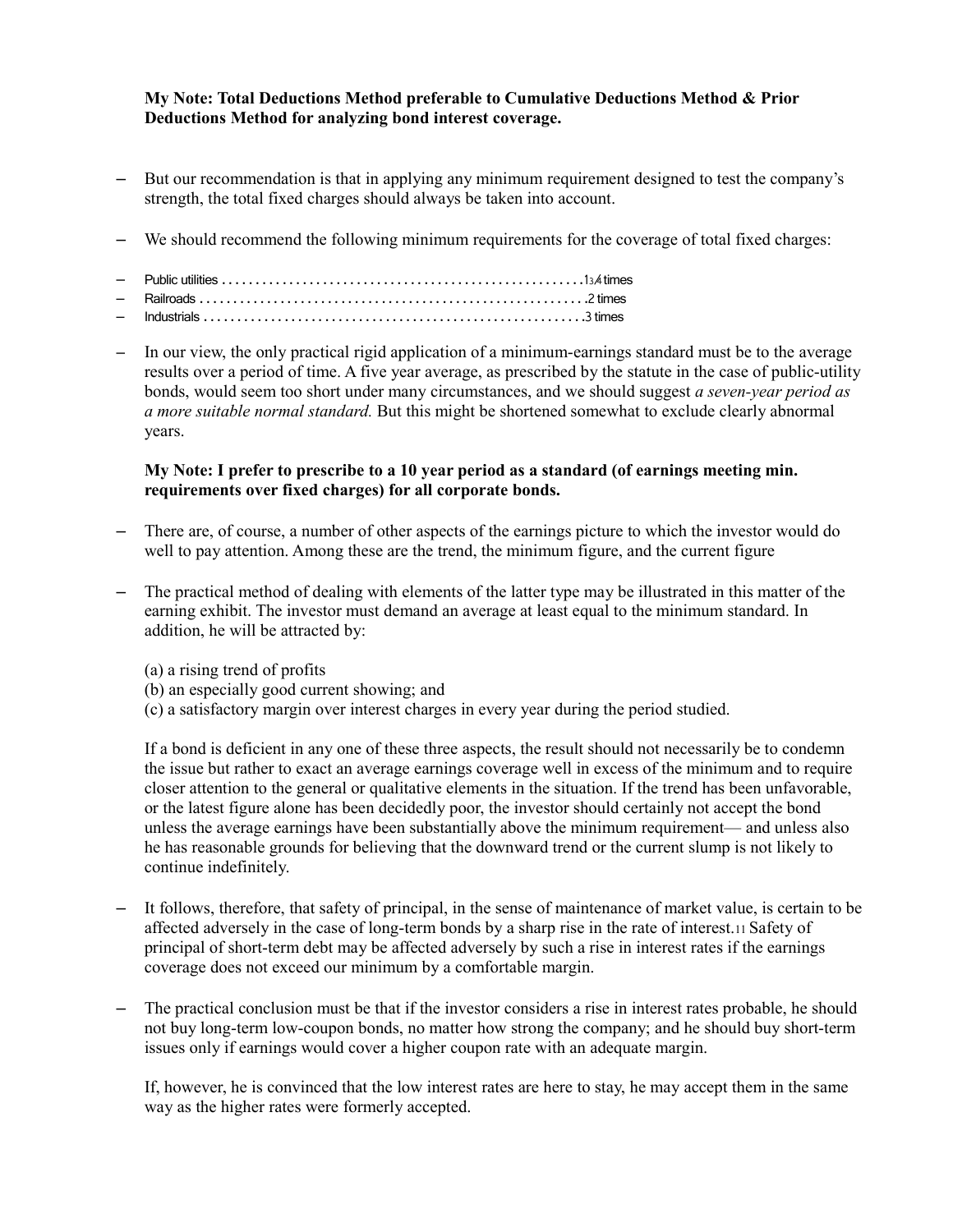If he is undecided as to the future of interest rates, the best policy might seem to be to confine purchases to bonds of fairly short maturity (say not longer than ten years) and also to increase his earnings coverage requirement to offset the low coupon rate.

- In our earlier discussion (Chap. 6) we pointed out that the soundness of the typical bond investment depends upon the ability of the obligor corporation to take care of its debts, rather than upon the value of the property on which the bonds have a lien. This broad principle naturally leads directly away from the establishment of any general tests of bond safety based upon the value of the mortgaged assets, where this value is considered apart from the success or failure of the enterprise itself. Stating the matter differently, we do not believe that in the case of the ordinary corporation bond—whether railroad, utility, or industrial—it would be advantageous to stipulate any minimum relationship between the value of the physical property pledged (taken at either original or reproduction cost) and the amount of the debt.
- It follows that the holder of equipment-trust certificates has two separate sources of protection, the one being the credit and success of the borrowing railway, the other being the value of the pledged rolling stock. If the latter value is sufficiently in excess of the money loaned against it, he may be able to ignore the first or credit factor entirely, in the same way as a pawn-broker ignores the financial status of the individual to whom he lends money and is content to rely exclusively on the pledged property.
- It seems to us, however,that in a broad sense the values behind real estate mortgages are going-concern values; i.e., they are derived fundamentally from the earning power of the property, either actual or presumptive. In other words,the value of the pledged asset is not something distinct from the success of the enterprise (as is possibly the case with a railroad-equipment trust certificate), but is rather identical therewith.
- The method followed by these appraisals was the capitalization on a liberal basis of the rental expected to be returned by the property. By this means, a typical building which cost \$1,000,000, including liberal financing charges, would immediately be given an "appraised value" of \$1,500,000. Hence a bond issue could be floated for almost the entire cost of the venture so that the builders or promoters retained the equity (i.e., the ownership) of the building, without a cent's investment, and in many cases with a goodly cash profit to boot.3 This whole scheme of real estate financing was honeycombed with the most glaring weaknesses, and it is sad commentary on the lack of principle, penetration, and ordinary common sense on the part of all parties concerned that it was permitted to reach such gigantic proportions before the inevitable collapse.
- The rental income used in determining the appraised value was based on the rentals to be charged at the outset. But apartment-house tenants are accustomed to pay a substantial premium for space in a new building, and they consider a structure old, or at least no longer especially modern and desirable, after it has been standing a very few years. Consequently, under normal conditions the rentals received in the first years are substantially larger than those which can conservatively be expected throughout the life of the bond issue.
- The more usual real estate mortgage bond represents a participation in a first mortgage on a new apartment house or office building. In considering such offerings the investor should ignore the conventional "appraised values" submitted and demand that the actual cost, fairly presented, should exceed the amount of the bond issue by at least 50%. Secondly, he should require an estimated income account, conservatively calculated to reflect losses through vacancies and the decline in the rental scale as the building grows older. This income account should forecast a margin of at least 100% over interest charges, after deducting from earnings a depreciation allowance to be actually expended as a sinking fund for the gradual retirement of the bond issue. The borrower should agree to supply the bondholders with regular operating and financial statements.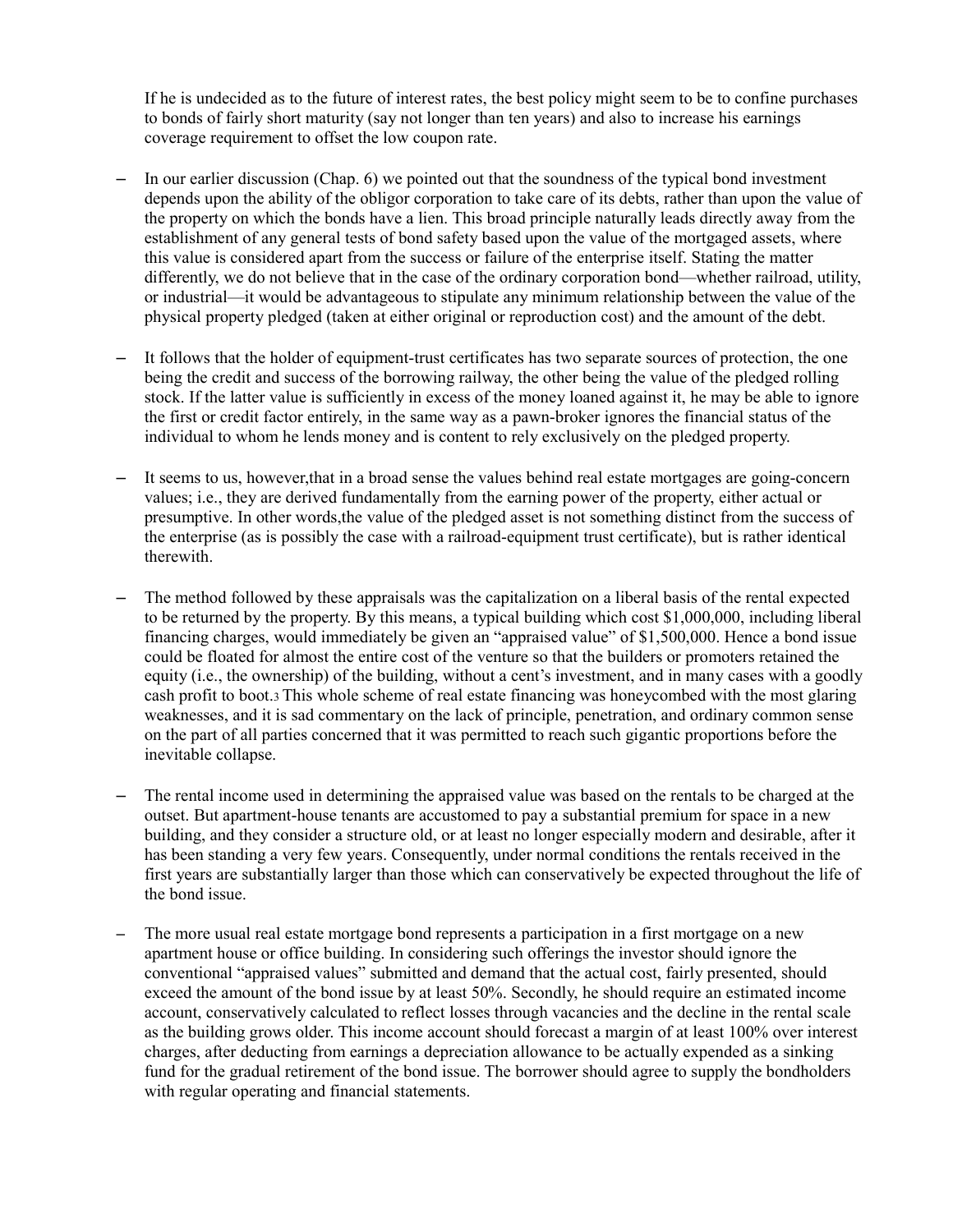- Issues termed "first-leasehold mortgage bonds" are in actuality second mortgages. They are issued against buildings erected on leased land and the ground rent operates in effect as a first lien or prior charge against the entire property. In analyzing such issues the ground rent should be added to the bondinterest requirements to arrive at the total interest charges of the property. Furthermore, it should be recognized that in the field of real estate obligations the advantage of a first mortgage over a junior lien is much more clean-cut than in an ordinary business enterprise.
- Real estate loans should not be made on buildings erected for a special or limited purpose, such as hotels, garages, etc. Commitments of this kind must be made in the venture itself, considered as an individual business. From our previous discussion of the standards applicable to a high grade industrialbond purchase, it is difficult to see how any bond issue on a new hotel, or the like, could logically be bought on a straight investment basis. All such enterprises should be financed at the outset by private capital, and only after they can show a number of years of successful operation should the public be offered either bonds or stock therein.
- If we are studying balance-sheet figures, therefore, we can look either at the net assets or at the stock equity to determine the indicated coverage or margin above the principal amount of the debt.
- There is, of course, no objection to the application of this stock-equity test (based on book figures) to both railroad and public-utility obligations, as an added precaution, either regularly or in special cases where there is reason to doubt the reliability of the earnings record as a measure of the future ability to meet bond interest. If this test is applied, it should be pointed out that a maximum ratio of 60% of debt to 40% of stock and surplus is proportionately more severe than a minimum earnings ratio of 13/4 times interest charges. It would be more consistent, therefore, to admit a bonded debt as high as 75% of the property value, or three times the amount of the stock and surplus.
- Our principal objection to the property-value criterion arises from the undoubted fact that the book valuations of fixed assets are highly unreliable as indications of the safety of a bond. But on the other hand we are convinced that a substantial margin of going-concern value over funded debt is not only important but even vitally necessary to assure the soundness of a fixed-value investment. Before paying standard prices for bonds of any enterprise, whether it be a railroad, a telephone company, or a department store, the investor must be convinced that the business is worth a great deal more than it owes.
- The utility of the market-price test in extreme cases is unquestionable. The presence of a stock equity with market value many times as large as the total debt carries a strong assurance of the safety of the bond issue,3 and conversely, an exceedingly small stock equity at market prices must call the soundness of the bond into serious question. The determination of the market value of the stock equity, and its comparison with the total amount of funded debt, is a well-established feature of bond analysis, and it was formerly included in bond-offering circulars (when the showing made was satisfactory). We recommend that this calculation be made a standard element in the procedure of bond selection, especially for industrial issues; and that minimum requirements under this heading be set up which will serve as a secondary quantitative test of safety.
- These assumptions would produce the following arithmetical relationship between the minimum interest coverage on the one hand and the stock-to-bond ratio on the other.

To place both tests on the same arithmetical basis, the stock-value ratio should really be expressed as the ratio of total capitalization (bonds at par plus stock at market) to bonds.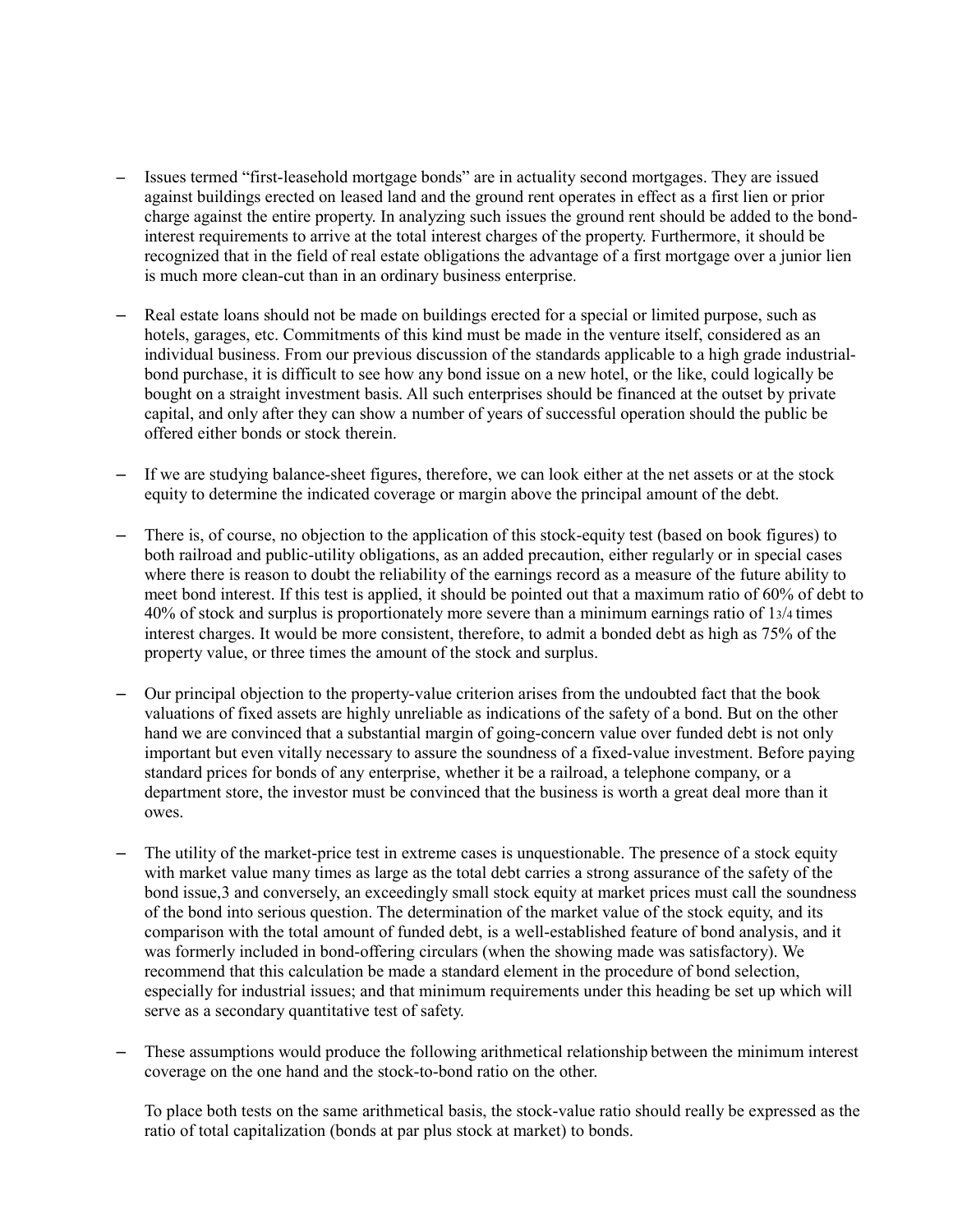- It is true also, as a general rule, that no bond investment should be made if it requires the assumption that the common stock is selling too low at the time. If the investor is right in that judgment of the stock value, it would certainly be more profitable to buy the stock than the bonds. If he is wrong as to the stock value, he runs great risk of having made a poor bond purchase.
- A third function of the stock-value test may be to throw justifiable doubt on the complete accuracy of the reported earnings figures. In the case of the B.M.T. a careful study of the offering prospectus would have revealed a wide difference between depreciation and amortization charges as shown on the reports to security holders and as taken on the income tax returns.

#### **S U M M A RY OFM INI M U M QUANTITATIVE R EQUI RE M E NT S S U G G E S TED FOR FIX ED-VALUE IN VE ST M E NT**

#### 1. Size of obligor:

#### 2. Interest coverage:

#### 3.Value of property:

Real estate bonds: Fair value of property (based on actual sales in a non-inflated market) must be 50% more than the amount of the bond issue. Investment trust bonds: Similar ratio, using market value of assets.

4.Market value of the stock issues:

– The selection of a fixed-value security for limited-income return should be, relatively, at least, a simple operation. The investor must make certain by quantitative tests that the income has been amply above the interest charges and that the current value of the business is well in excess of its debts. In addition, he must be satisfied in his own judgment that the character of the enterprise is such as to promise continued success in the future, or more accurately speaking, to make failure a highly unlikely occurrence.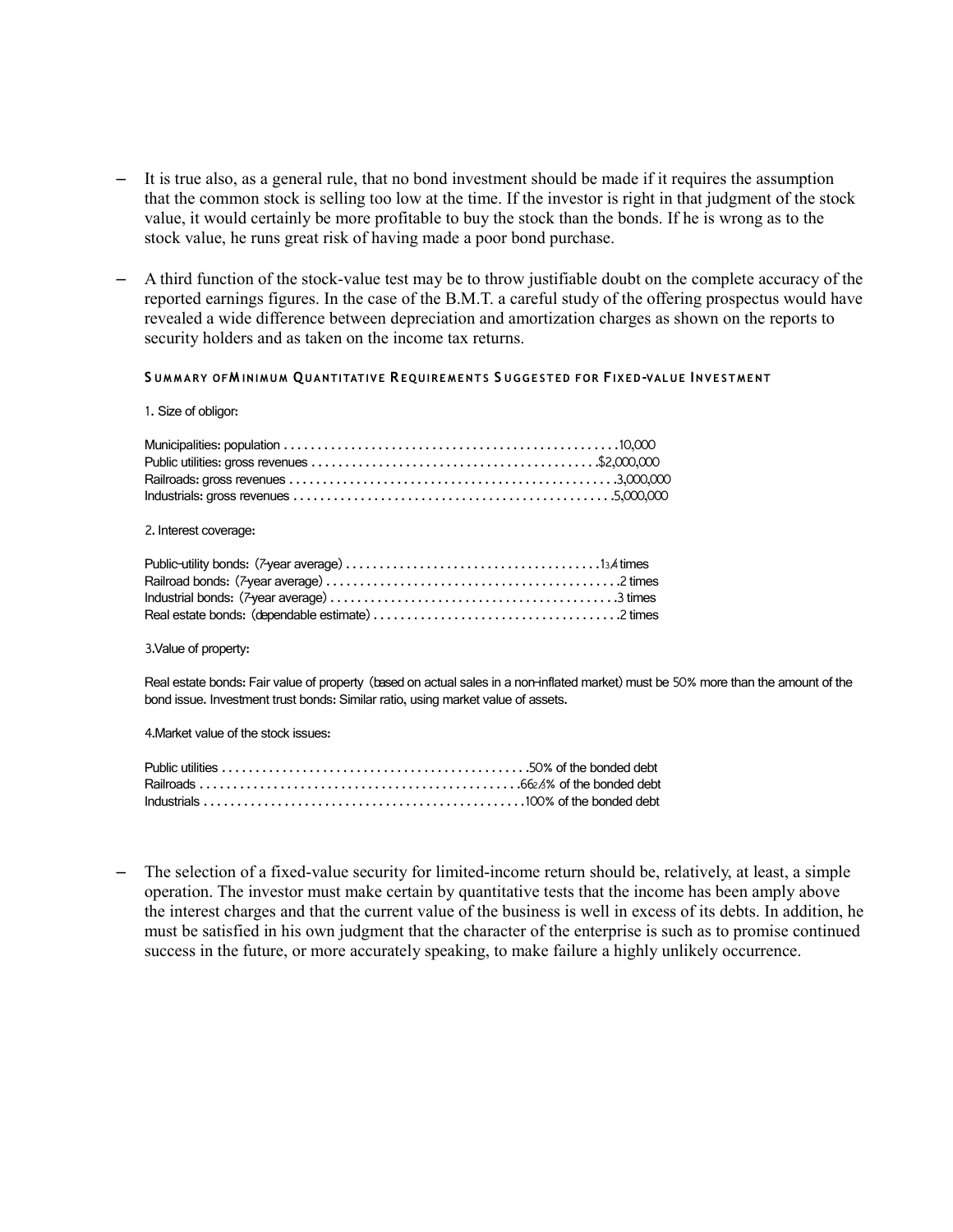- The measures of operating efficiency generally considered are the following (For Railroads):
- Operating Ratio
- Transportation Ratio
- Average Trainload and Carload
- Average Car Miles per Day
- Ratio of Empty Mileage to Total Mileage
- Fuel Consumption per Locomotive Mile.

The operating ratio is the ratio of all operating expenses, excluding taxes, to gross revenues. The transportation ratio applies only to those costs classified as "transportation expenses." In our opinion a more useful criterion than either of these would be the ratio to gross of all operating expenses except maintenance but including taxes. This might be called the "other operating-expense ratio." Maintenance outlays are separated because they are generally regarded as an indication of the liberality rather than the efficiency of the management.

# **Chapter 12,13: Other Factors in Bond Analysis**

- Just what constitutes a public- utility enterprise may be the subject of some controversy. In its strict definition it would be any enterprise supplying an essential service to the public, subject to the terms of a franchise and to continuous regulation by the state. (While steam railroads are in fact a public-utility undertaking, it is convenient and customary to place them in a separate category.) From the investment standpoint, the most important idea associated with a public utility is that of stability, based first upon the rendering of an indispensable (and generally exclusive) service to a large number of customers, and, secondly, upon the legal right to charge a rate of compensation sufficient to yield a fair return on the invested capital.
- Depreciation reserves by telephone companies absorb a large percentage of gross receipts. In the case of the American Telephone and Telegraph System this percentage averages about 15%,19 and the same deduction was actually made by the chief subsidiary of the Utilities Service Company.
- In general, the analyst should refrain from elaborate computations or adjustments which are not needed to arrive at the conclusion he is seeking.
- The holder of preferred shares of an important operating subsidiary has to all intents and purposes a claim which is as fixed and enforceable on the system's earnings as have the owners of the parent company's bonds. But if the parent company becomes insolvent, then the owners of the underlying preferred issues no longer occupy the strategic position of bondholder, since they cannot compel the operating subsidiary to continue paying its preferred dividends.
- For reasons already explained, a company's statement of its fixed assets will not ordinarily carry much weight in determining the soundness of its bonds. But the current-asset position has an important bearing upon the financial strength of nearly all industrial enterprises, and consequently the intending bond purchaser should give it close attention. It is true that industrial bonds which meet the stringent tests already prescribed will in nearly every instance be found to make a satisfactory working-capital exhibit as well, but a separate check is nevertheless desirable in order to guard against the exceptional case.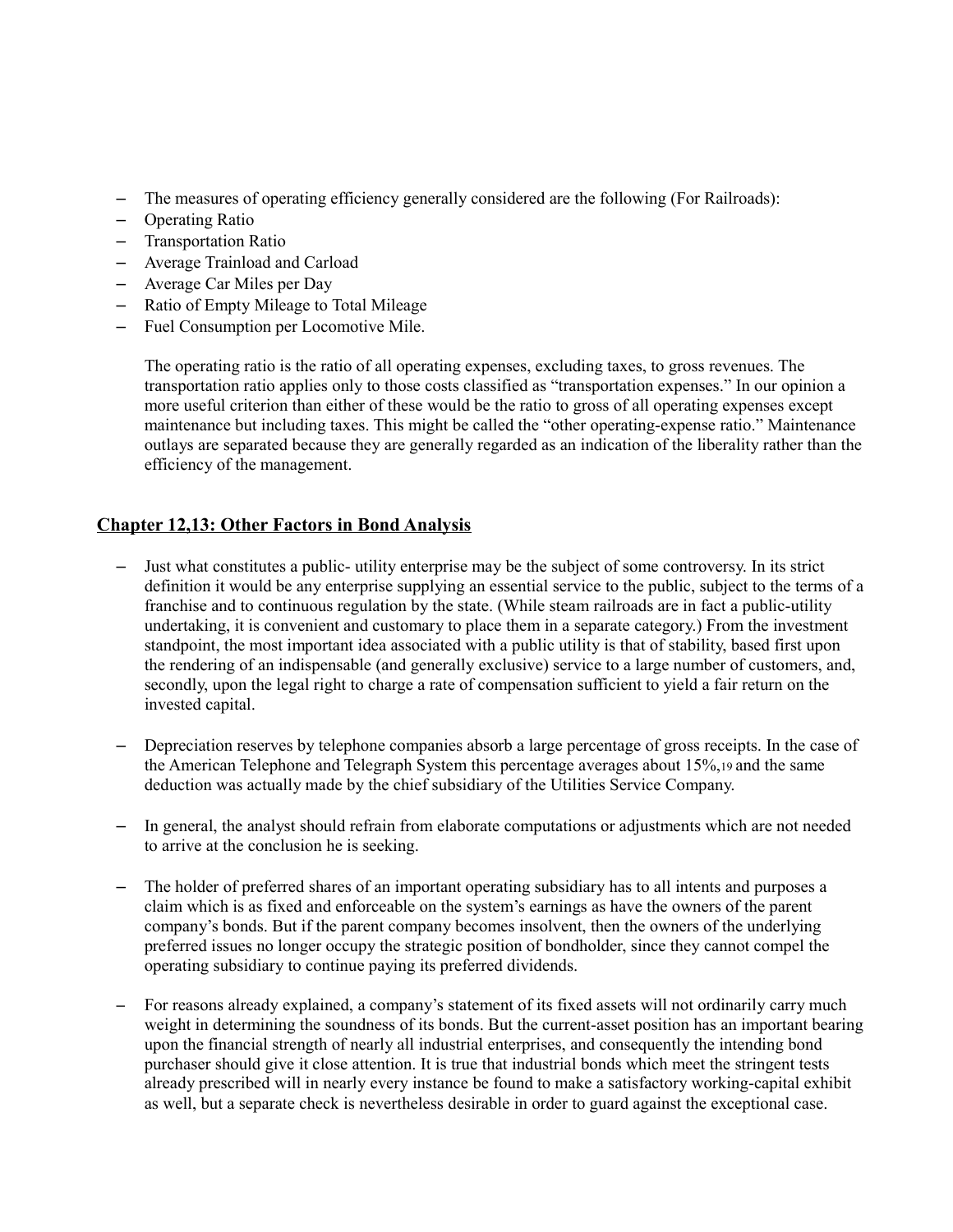- In examining the current-asset situation, an industrial bond buyer should satisfy himself on three counts, viz.:
	- 1. That the cash holdings are ample.
	- 2. That the ratio of current assets to current liabilities is a strong one.
	- 3. That the working capital bears a suitable proportion to the funded debt.
- It is not feasible to fix definite minimum requirements for any one of these three factors, especially since the normal working-capital situation varies widely with different types of enterprise. It is generally held that current assets should be at least double the current liabilities, and a smaller ratio would undoubtedly call for further investigation. We suggest an additional standard requirement for the ordinary industrial company, viz., that the working capital be at least equal to the amount of the bonded debt. This is admittedly an arbitrary criterion, and in some cases it may prove unduly severe. But it is interesting to note that in the case of every one of the industrial issues which maintained their investment rank market wise throughout 1932, the working capital exceeded the total of bonds.
- Note From Interpretation of Financial Statements (1937): The Working Capital (Current Assets Current Liabilities) available for each share of common stock is an interesting figure in common stock analysis.
- The growth or decline of the working capital position over a period of years is also worthy of the investor's attention.

# **Chapter 14: The Theory of Preferred Stocks**

- The directors are legally required to represent the interests of all stockholders impartially, but since in fact they are most often elected by the common stockholders they tend to act primarily in the latter's behalf. Directors have also grown accustomed to consider the interests of the enterprise itself, as an entity apart from the interests of its owners—i.e., the stockholders—and they frequently pursue policies with the apparent purpose and result of strengthening the corporation at the actual expense of its proprietors. This paradoxical viewpoint may perhaps be explained in part by the customary close connection between corporate directors and the salary-drawing officers.
- Whatever the reason or justification may be, the fact remains that preferred stockholders are subject to the danger of interruption of dividend payments under conditions which would not seriously threaten the payment of bond interest. This means that the form of the preferred stockholder's contract will often entail a real disadvantage.
- To present a broader view of this question, we revert to our previous discussion of bonds with varying degrees of safety, in which we arrived at the principle that risk and income return are at bottom incommensurable. If this statement is valid for bonds, it must apply with equal force to preferred stocks. This means that it is not sound procedure to purchase a preferred stock at an investment price (e.g., close to par) when the presence of a substantial risk to principal is recognized, but when this risk is expected to be offset by an attractive dividend return. It would follow from this principle that the only preferred stock which can properly be bought for investment would be one which in the purchaser's opinion carries no appreciable risk of dividend suspension.
- What must be the qualifications of such a preferred stock? In the first place, it must meet all the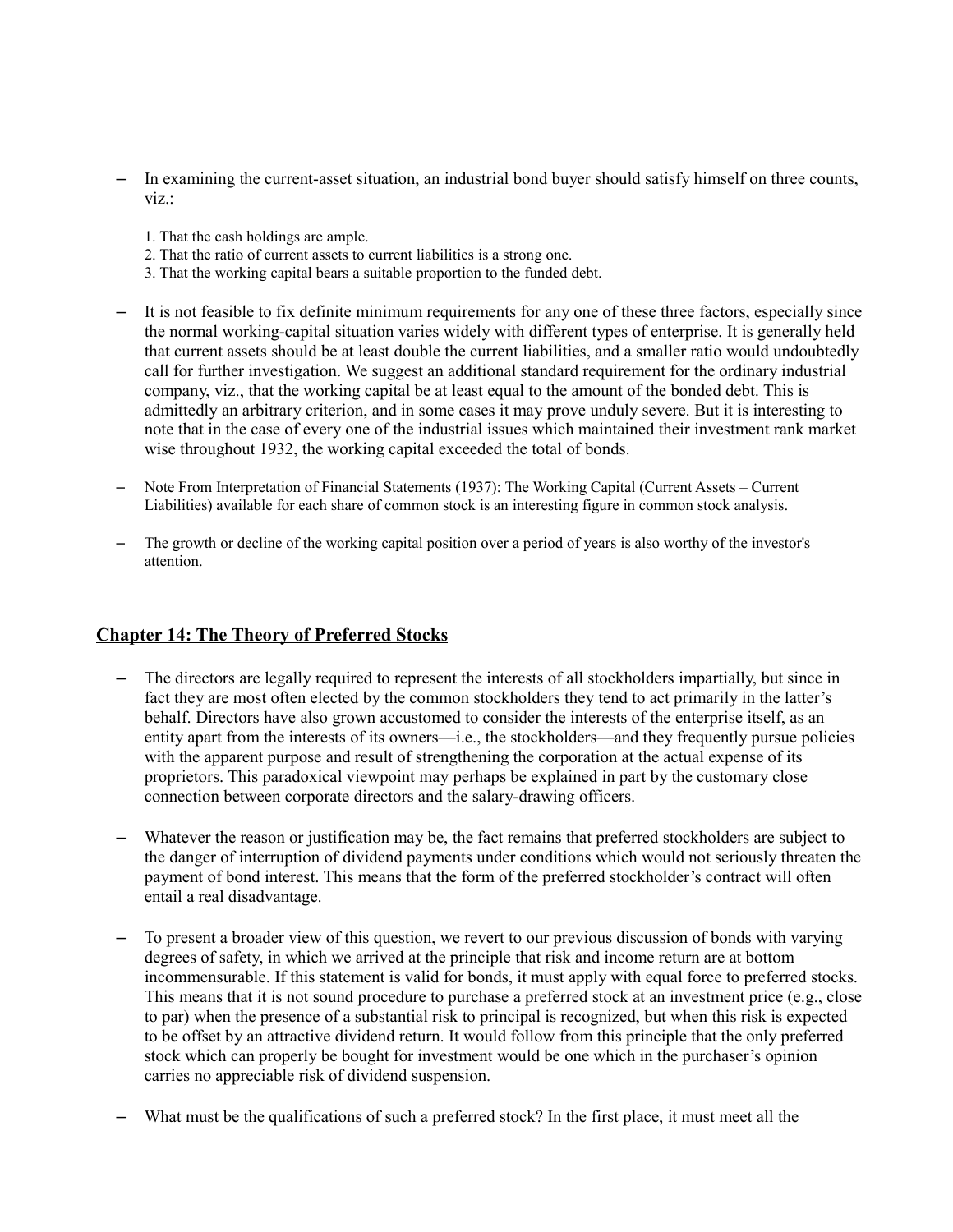minimum requirements of a safe bond. In the second place, it must exceed these minimum requirements by a certain added margin to offset the discretionary feature in the payment of dividends; i.e., the margin of safety must be so large that the directors may always be expected to declare the dividend as a matter of course. Thirdly, the stipulation of inherent stability in the business itself must be more stringent than in the case of a bond investment, because a company subject to alternations between large profits and temporary losses is likely to suspend preferred dividends during the latter periods even though its average earnings may far exceed the annual requirements.

- We are led therefore, to the final conclusion that not only are sound preferred stocks exceptional but in a certain sense they must be called anomalies or mistakes, because they are preferred issues which should really be outstanding as bonds. Hence the preferred stock form lacks basic justification, from an investment standpoint, in that it does not offer mutual advantages to both the issuer and the owner. Wherever the issuing business derives a real benefit from its discretionary right to suspend dividends, then the owner does not possess a fixed-value investment. And conversely, when the issue is a highgrade one, then the issuer derives no such benefit.
- The deduction that it is better to buy preferred stocks without rather than with bonds ahead of them is undoubtedly sound, since the latter group is clearly more vulnerable to adverse developments. But in our view the methods followed in this investigation are open to certain objections that greatly diminish the practical value of its other conclusions.8 One feature of the study, however, deserves particular comment. The detailed figures show in striking fashion that the stability of nearly every preferred stock considered was directly dependent upon an increase in the value of the common stock. The preferred stockholder had a satisfactory investment only while the common stock was proving a profitable speculation. As soon as any common stock declined in market value below the original price, the preferred shares did likewise.
- An investment subject to such conditions is clearly unwise. It is a case of: "Heads, the common stockholder wins; tails, the preferred stockholder loses." One of the basic principles of investment is that the safety of a security with limited return must never rest primarily upon the future expansion of profits. If the investor is positive that this expansion will take place, he should obviously buy the common stock and participate in its profits. If, as must usually be the case, he cannot be so certain of future prosperity, then he should not expose his capital to a risk of loss (by buying the preferred stock) without compensating opportunities for enhancement.

#### **M INI M U M AV E RAG E -EA R NIN G S C OVE RA GE**

#### **For investment For investment Class of preferred stocks**

- Public utilities 2 times fixed charges plus preferred dividends
- Railroads 21/2 times fixed charges plus preferred dividends
- Industrials 4 times fixed charges plus preferred dividends

#### **Minimum current stock-value ratio**

#### **For investment Class of preferred stocks**

- Public utilities  $$11/2$  bonds and preferred to  $$1$  junior stock
- Railroads \$1 bonds and preferred to \$1 junior stock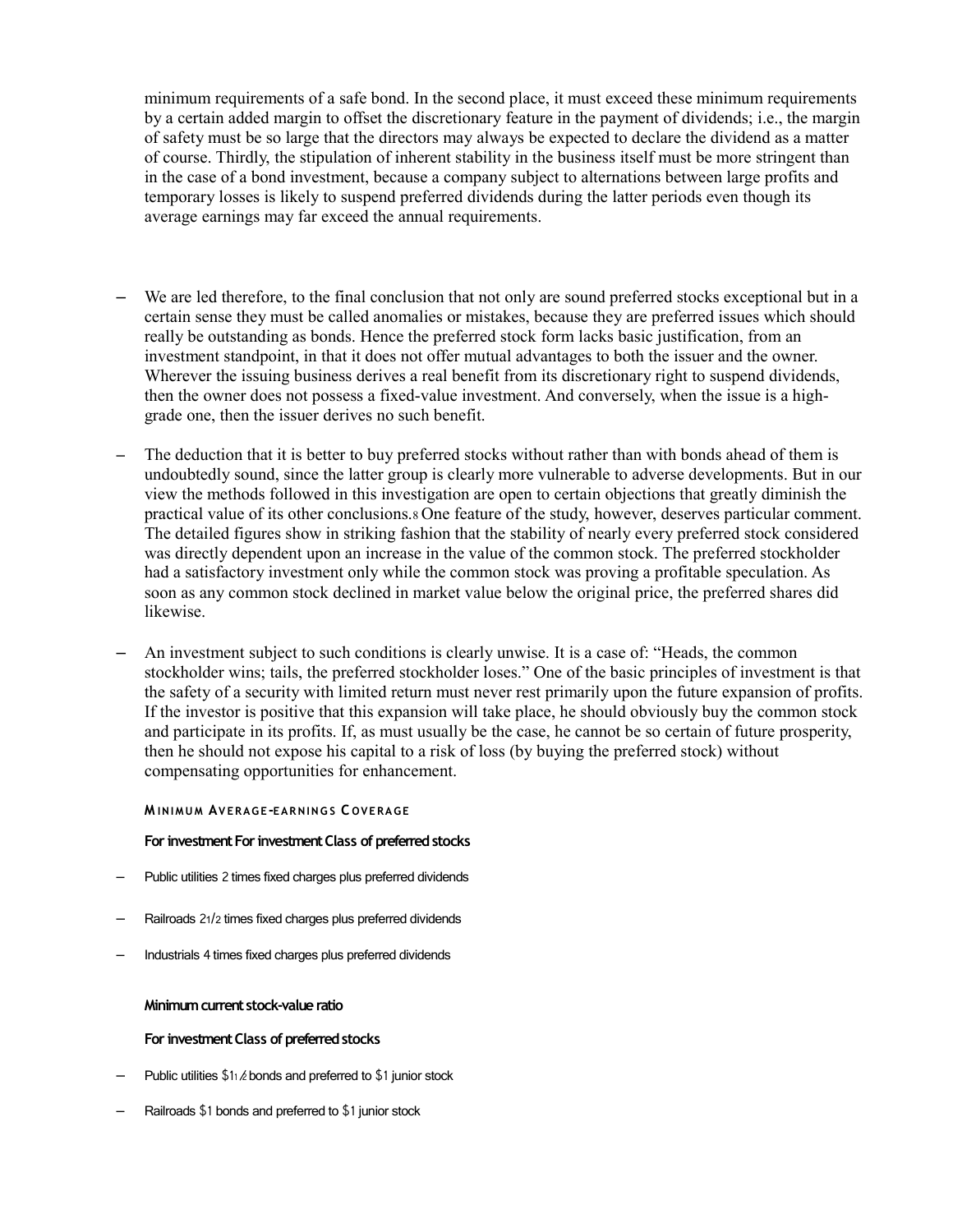- Industrials \$1 bonds and preferred to  $$1<sub>1</sub>/2$  junior stock
- The inherent unwisdom of subjecting investment selection to hard and fast rules of a qualitative character. In our view, the presence of bonds senior to a preferred stock is a fact which the investor must take carefully into account, impelling him to greater caution than he might otherwise exercise; but if the company's exhibit is sufficiently impressive the preferred stock may still be accorded an investment rating.
- The real point is that where a company has both bonds and preferred stock the preferred stock can be safe enough only if the bonds are much safer than necessary. Conversely, if the bonds are only just safe enough, the preferred stock cannot be sound.
- As a point of practical investment policy we should suggest that no matter how impressive may be the exhibit of a noncumulative preferred stock, it would be better to select a cumulative issue for purchase in order to enjoy better protection in the event of unexpected reverses.
- An outstanding record for a long period in the past, plus strong evidence of inherent stability, plus the absence of any concrete reason to expect a substantial change for the worse in the future, afford probably the only sound basis available for the selection of a fixed-value investment.

# **Chapter 16: Income Bonds & Guaranteed Securities**

– The technique of analyzing an income-bond exhibit is identical with that for a preferred stock. Computations of earnings on the issue taken separately must, of course, be rigorously avoided, although such calculations are given by the statistical agencies.

We suggest that the minimum earnings coverage recommended in the preceding chapter for preferred stocks be required also for income bonds when selected as fixed-value investments.

- Needless to say, the value of any guaranty depends strictly upon the financial condition of the guarantor. If the guarantor has nothing, the guaranty is worthless.
- "Not the terms but the facts determine investment performance."
- It would seem good policy for investors, therefore, to favor bonds of this type, which carry the guaranty of a number of substantial enterprises, in preference to the obligations of a single company.

# **Chapter 17: Guaranteed Securities**

- But the problem remains whether or not these rentals should be treated, in whole or in part, as the equivalent of fixed charges. To some extent, certainly, they are identical rather with fixed "overhead" e.g., depreciation, taxes, general expense—which it has not been found feasible to add in with bond interest for the purpose of figuring a margin of safety. **One type of solution is obvious: If the company meets the earnings test, even after adding rents paid to bond interest, the rent situation need not worry the investor.**
- When the guaranteed security is outstanding against a separately operated property, its standing may depend either on its own results or on those of the guarantor. Hence the issue need be required to pass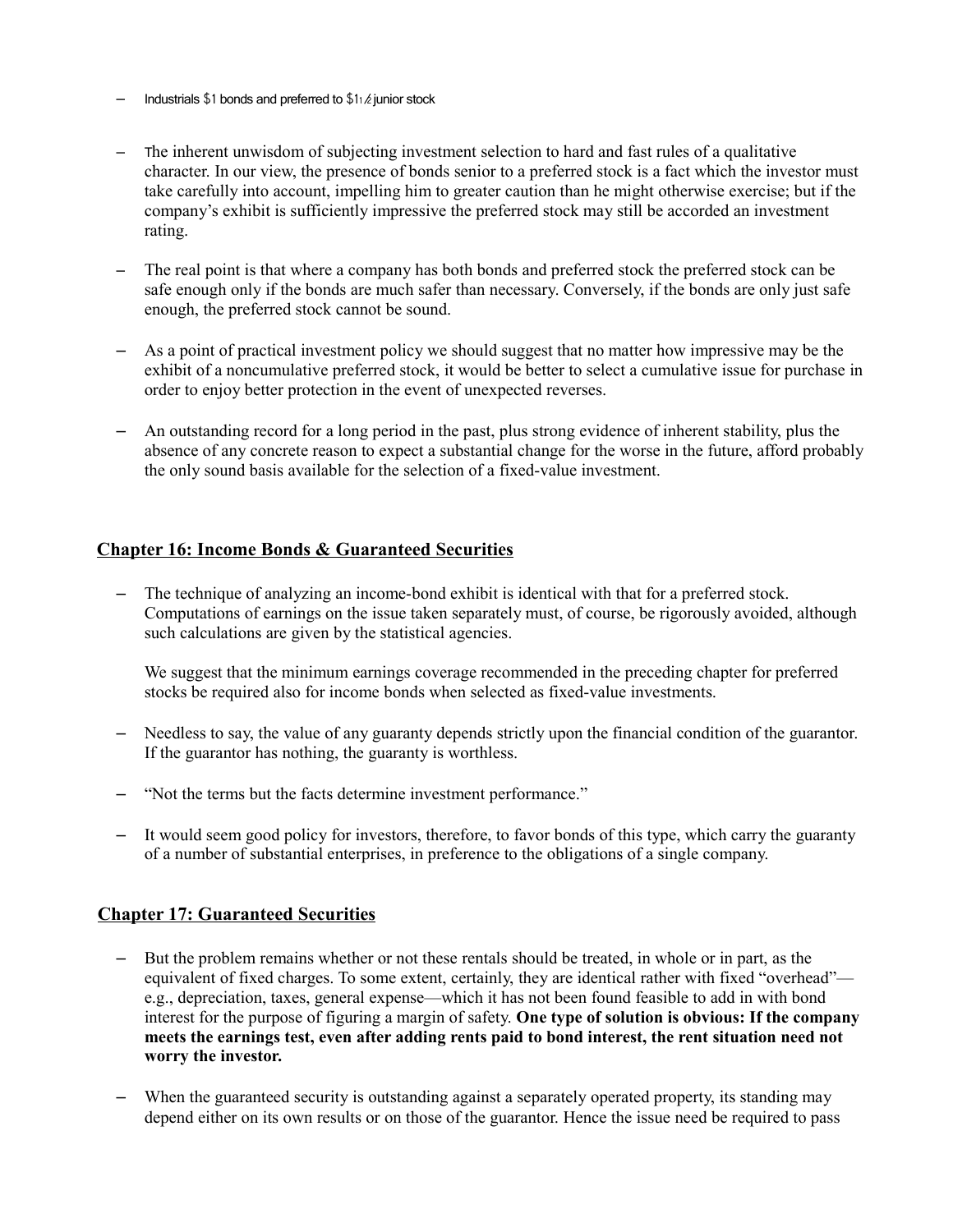only one of three alternative tests, based on (1) earnings of issuing company, independent of the guarantee; or (2) combined earnings and charges of the issuing and guarantor companies; or (3) earnings of guarantor company applied to its own charges plus its guarantees.

– These examples suggest that just as investors are prone to underestimate the value of a guaranty by a strong company, they sometimes make the opposite mistake and attach undue significance to the fact that a company is controlled by another. From the standpoint of fixed-value investment, nothing of importance may be taken for granted. Hence a subsidiary bond should not be purchased on the basis of the showing of its parent company, unless the latter has assumed direct responsibility for the bond in question. In other cases the exhibit of the subsidiary itself can afford the only basis for the acceptance of its bond issues.

# **Chapter 18, 19, 20: Protective Covenants & Remedies of Senior Security Holders**

- The contract between a corporation and the owners of its bonds is contained in a document called the indenture or deed of trust. The corresponding agreements relating to the rights of preferred stockholders are set forth in the Articles, or Certificate, of Incorporation. These instruments usually contain provisions designed to prevent corporate acts injurious to senior security holders and to afford remedies in case of certain unfavorable developments.
- Despite these undoubted reforms in reorganization technique, we shall be bold enough to venture the assertion that the ideal protective procedure for bondholders may often be found along other and simpler lines. In our opinion—given a sufficiently simple debt structure—the best remedy for all injuries suffered by bondholders is the immediate vesting in them of voting control over the corporation, together with an adequate mechanism to assure the intelligent exercise of such control. In many cases the creditors would then be able to marshal the company's resources and earnings for their own protection in such a way as to avoid recourse to expensive and protracted judicial proceedings.
- In the case of bonds or notes issued under a reorganization plan it is sometimes provided that their claim shall be junior to that of present or future bank loans. This is done to facilitate bank borrowings which otherwise could be effected only by the pledging of receivables or inventories as security.
- The provisions for maintaining working capital at a certain percentage of bonded debt, and for a certain ratio of current assets to current liabilities, are by no means standardized. They appear only in industrial bond indentures. The required percentages vary, and the penalties for nonobservance vary also. In most cases the result is merely the prohibition of dividends until the proper level or ratio of working capital is restored. In a few cases the principal of the bond issue may be declared due.

This criterion should ordinarily be set up in the indenture itself, so that the bondholder will be entitled to the maintenance of a satisfactory ratio throughout the life of the issue and to an adequate remedy if the figure declines below the proper point.

– We have previously advanced and discussed the suggestion that the bondholders' right to the appointment of trustees in the event of any default might well be replaced by a right to receive voting control over the enterprise. Whatever the reader's view as to the soundness of this suggestion as applied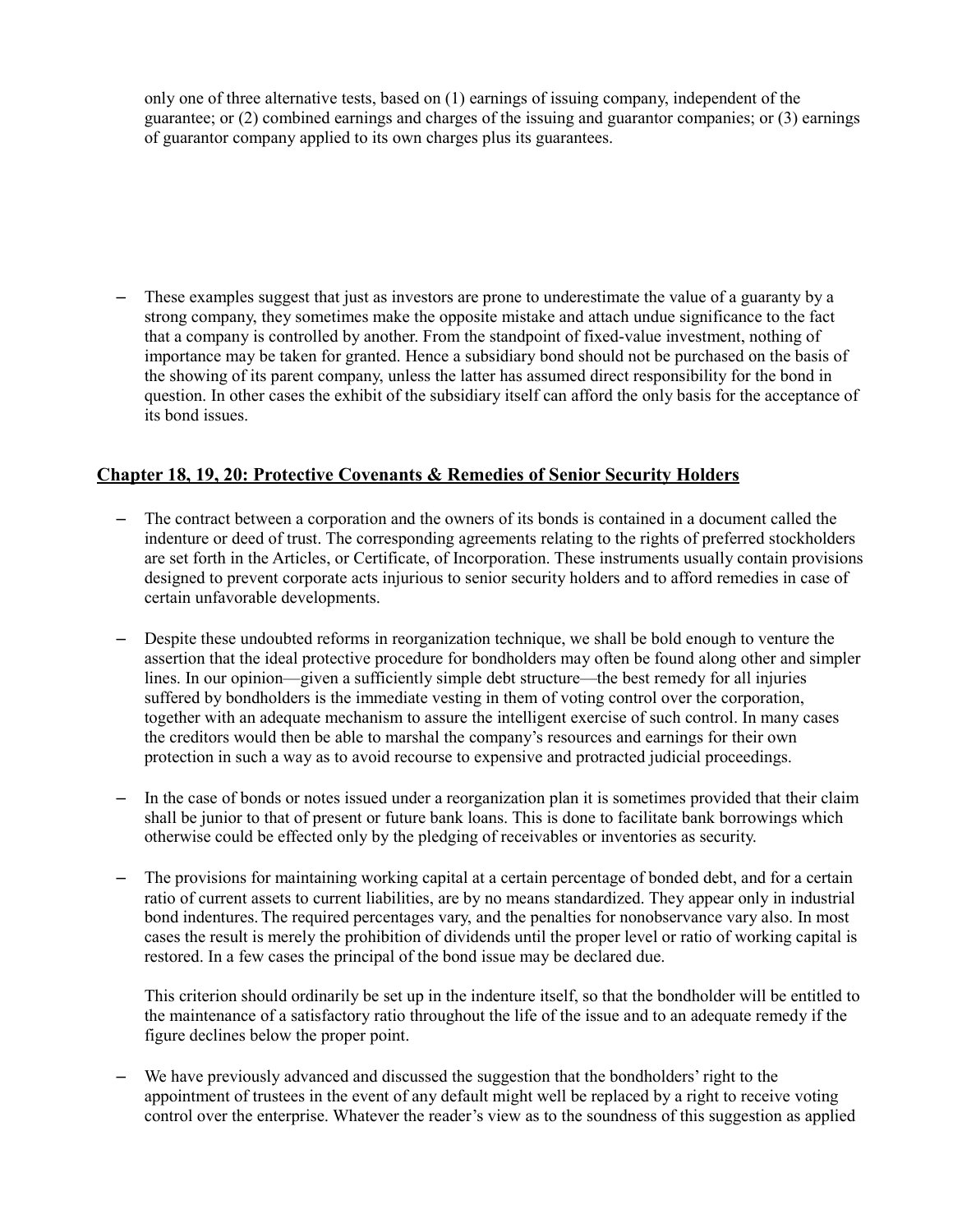to default in payment of interest or principal, we imagine that he will agree with us that it has merit in the case of "secondary" defaults, e.g., failure to maintain working capital as agreed or to make sinkingfund payments; for the present alternatives— either to precipitate insolvency or to do nothing at all—are alike completely unsatisfactory.

- In its modern form a sinking fund provides for the periodic retirement of a certain portion of a senior issue through payments made by the corporation. The sinking fund acquires the security by call, by means of sealed tenders, or by open-market purchases made by the trustee or the corporation. In the latter case the corporation turns in the bonds to the sinking fund in lieu of cash.
- The suggestion made in respect to the working-capital covenants, viz., that voting control be transferred to the bondholders in the event of default, is equally applicable to the sinking-fund provision. In our view that would be distinctly preferable to the present arrangement under which the bondholder must either do nothing to protect himself or else take the drastic and calamitous step of compelling bankruptcy.

The emphasis we have laid upon the proper kind of protective provisions for industrial bonds should not lead the reader to believe that the presence of such provisions carries an assurance of safety. This is far from the case. The success of a bond investment depends primarily upon the success of the enterprise and only to a very secondary degree upon the terms of the indenture. But while the protective covenants we have been discussing do not guarantee the safety of the issue, they nevertheless add to the safety and are therefore worth insisting upon.

- As we have previously pointed out, a combination of adequate voting-control provisions for preferred shares with their prompt and effective use could largely overcome the disadvantages inherent in the absence of an unqualified legal right to receive dividends. But until both these conditions are fulfilled, we must continue to stress the practical superiority for investors of the bond form over the preferredstock form.
- Fortunately for the bondholders in some of these cases, the indentures contain provisions prohibiting dividends or other distributions to the stockholders unless there is an adequate margin of resources above the indebtedness. From the foregoing discussion, it should be clear that these covenants are essential to the proper safeguarding of a bond issue.

# **Chapter 21: Supervision of Investment Holdings**

- $-$  This 31/2% return appears substantially higher than the 21/2% obtainable from long-term United States government bonds and also more attractive than the 2 or  $21/2\%$  offered by savings banks. Nevertheless, if we take into account not only the effort required to make a proper selection but also the greater efforts entailed by the subsequent repeated check-ups, and if we then add thereto the still inescapable risk of depreciation or definite loss, it must be confessed that a rather plausible argument can be constructed against the advisability of fixed-value investments in general. The old idea of permanent, trouble-free holdings was grounded on the not illogical feeling that if a limited-return investment could not be regarded as trouble-free it was not worth making at all.
- We have, it is true, repeatedly argued against the acceptance of an admitted risk to principal without the presence of a compensating chance for profit. In so doing, however, we have not advocated speculation in place of investment but only intelligent speculation in preference to obviously unsound and ill advised forms of investment. We are convinced that the public generally will derive far better results from fixedvalue investments, if selected with exceeding care, than from speculative operations, even though these may be aided by considerable education in financial matters. It may well be that the results of investment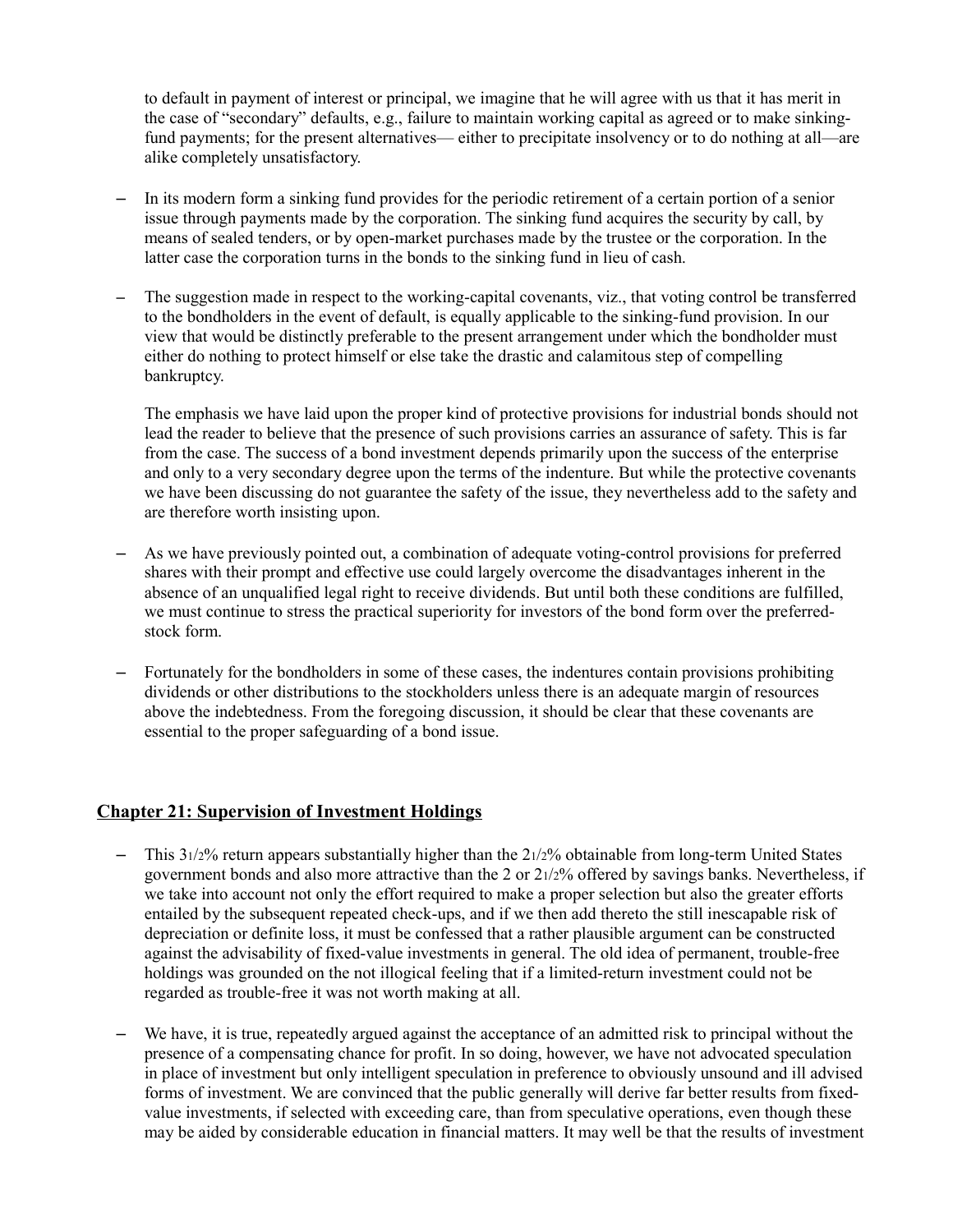will prove disappointing; but if so, the results of speculation would have been disastrous.

- It is generally understood that the investor should examine his holdings at intervals to see whether or not all of them may still be regarded as entirely safe and that if the soundness of any issue has become questionable, he should exchange it for a better one. In making such a "switch" the investor must be prepared to accept a moderate loss on the holding he sells out, which loss he must charge against his aggregate investment income.
- Exceptional Margins of Safety as Insurance against Doubt. The only effective means of meeting this difficulty lies in following counsels of perfection in making the original investment. The degree of safety enjoyed by the issue, as shown by quantitative measures, must be so far in excess of the minimum standards that a large shrinkage can be suffered before its position need be called into question. Such a policy should reduce to a very small figure the proportion of holdings about which the investor will subsequently find himself in doubt.
- Such a policy of demanding very high safety margins would obviously prove especially beneficial if a period of acute depression and market un-settlement should supervene. It is not practicable, however, to recommend this as a standard practice for all investors, because the supply of such strongly buttressed issues is too limited, and because, further, it is contrary to human nature for investors to take extreme precautions against future collapse when current conditions make for optimism.
- Hence it is impracticable, and in a sense unfair, to require investment banking houses to act as impartial advisers to buyers of securities; and, broadly speaking, it is unwise for the investor to rely primarily upon the advice of sellers of securities.
- In the purely speculative field the objection to paying for advice is that if the adviser knew whereof he spoke he would not need to bother with a consultant's duties. It may be that the profession of adviser on securities will find its most practicable field in the intermediate region, where the adviser will deal with problems arising from depreciated investments, and where he will propose advantageous exchanges and recommend bargain issues selling considerably below their intrinsic value.

# **Chapter 22: Privileged Issues**

- Despite this impressive argument in favor of privileged senior issues as a form of investment, we must recognize that actual experience with this class has not been generally satisfactory. For this discrepancy between promise and performance, reasons of two different kinds may be advanced. The first is that only a small fraction of the privileged issues have actually met the rigorous requirements of a sound investment. The conversion feature has most often been offered to compensate for inadequate security.
- It was also broadly true that the strongly entrenched industrial enterprises raised money through sales of common stock, whereas the weaker—or weakly capitalized—undertakings resorted to privileged senior securities.
- From these contrasting instances an investment principle may be developed that should afford a valuable guide to the selection of privileged senior issues. The principle is as follows: *A privileged senior issue, selling close to or above face value, must meet the requirements either of a straight fixed-value investment or of a straight common-stock speculation, and it must be bought with one or the other qualification clearly in view.*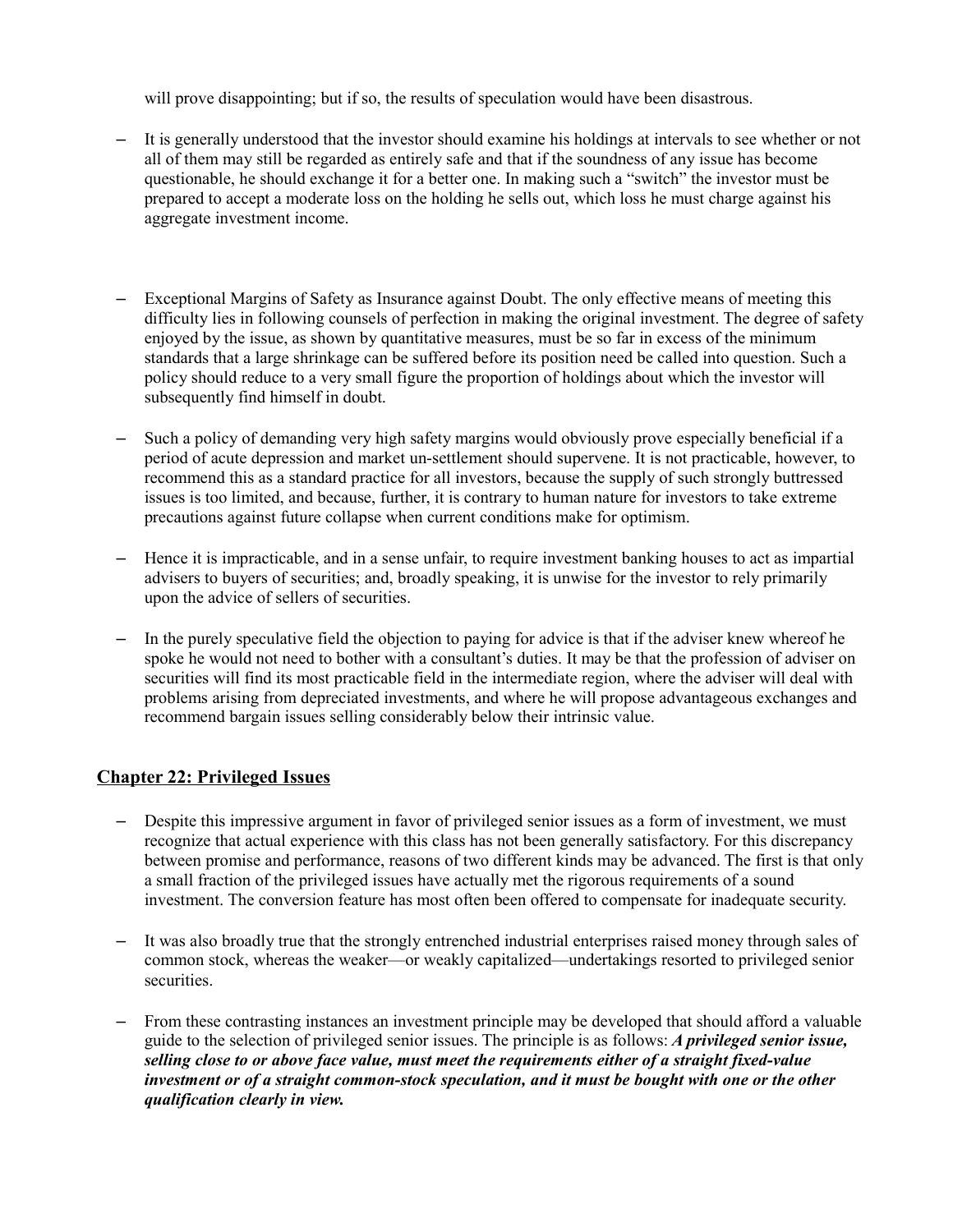- The alternative given supplies two different approaches to the purchase of a privileged security. It may be bought as a sound investment with an incidental chance of profit through an enhancement of principal, or it may be bought primarily as an attractive form of speculation in the common stock. Generally speaking, there should be no middle ground. The investor interested in safety of principal should not abate his requirements in return for a conversion privilege; the speculator should not be attracted to an enterprise of mediocre promise because of the pseudo security provided by the bond contract.
- Having stated a basic principle to guide the selection of privileged issues, we ask next what rules can be established regarding their subsequent retention or sale. Convertibles bought primarily as a form of commitment in the common stock may be held for a larger profit than those acquired from the investment standpoint.

But when the purchase is made primarily as a safe bond investment, then the limitation on the amount of profit that can conservatively be waited for comes directly into play. For the reasons explained in detail above, the conservative buyer of privileged issues will not ordinarily hold them for more than a 25 to 35% advance. This means that a really successful investment operation in the convertible field does not cover a long period of time. Hence such issues should be bought with the possibility of long-term holding in mind but with the hope that the potential profit will be realized fairly soon.

In the typical case, a convertible bond should not be converted by the investor. It should be either held or sold.

It must be recognized that there is something insidious about even a good convertible bond; it can easily prove a costly snare to the unwary. To avoid this danger the investor must cling determinedly to a conservative viewpoint. When the price of his bond has passed out of the investment range, he must sell it; most important of all, he must not consider his judgment impugned if the bond subsequently rises to a much higher level. The market behavior of the issue, once it has entered the speculative range, is no more the investor's affair than the price gyrations of any speculative stock about which he knows nothing

A continued policy of investment in privileged issues would, under favorable conditions, require rather frequent taking of profits and replacement by new securities not selling at an excessive premium. More concretely, a bond bought at 100 would be sold, say, at 125 and be replaced by another good convertible issue purchasable at about par. It is not likely that satisfactory opportunities of this kind will be continuously available or that the investor would have the means of locating all those that are at hand. But the trend of financing in recent years offers some promise that a fair number of really attractive convertibles may again make their appearance.

# **Chapter 23: Technical Characteristics of Privileged Senior Securities**

- It is undoubtedly true that it is more profitable to select the right company than to select the issue with the most desirable terms.
- The amount of speculative interest attaching to a convertible or warrant-bearing senior security is equal to the current market value of the number of shares of stock covered by the privilege. Other things being equal, the larger the amount of the speculative interest per dollar of investment the more attractive the privilege.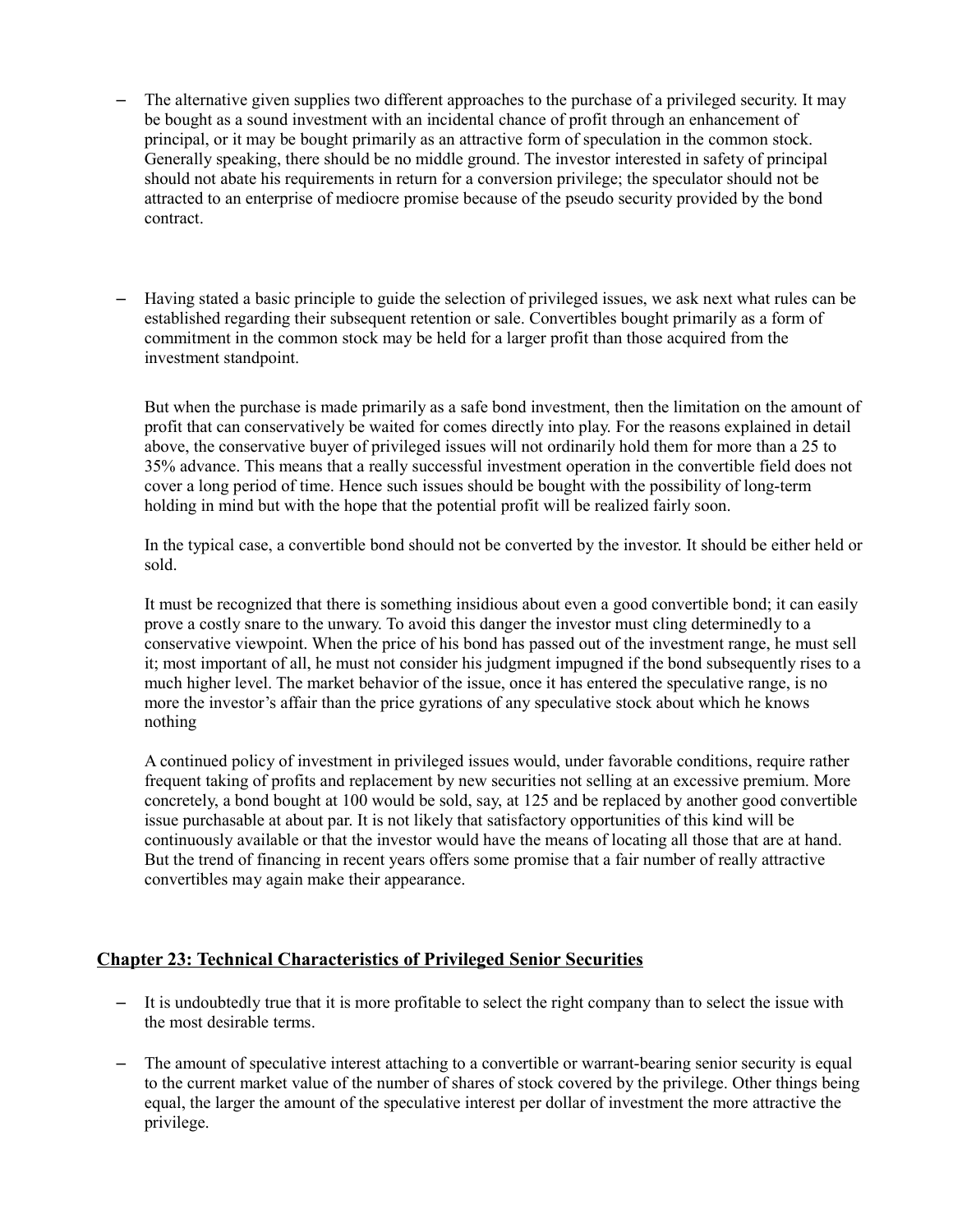Examples: Rand Kardex 51/2s, previously described, carried warrants to buy 221/2 shares of Class A stock initially at 40. Current price of Class A stock was 42. The "speculative interest" amounted to 221/2 42, or \$945 per \$1,000 bond.

- It may be said parenthetically that a speculative interest in a large number of shares selling at a low price is technically more attractive than one in a smaller number of shares selling at a high price. This is because low-priced shares are apt to fluctuate over a wider range percentage wise than higher priced stocks. Hence if a bond is both well secured and convertible into many shares at a low price, it will have an excellent chance for very large profit without being subject to the offsetting risk of greater loss through a speculative dip in the price of the stock.
- In examining the terms of a profit-sharing privilege, three component elements are seen to enter. These are:
	- a. The extent of the profit-sharing or speculative interest per dollar of investment.
	- b. The closeness of the privilege to a realizable profit at the time of purchase.
	- c. The duration of the privilege.
- A privilege having a long period to run is in that respect more desirable than one expiring in a short time. The nearer the current price of the stock to the level at which conversion or subscription becomes profitable the more attractive does the privilege become.
- From the theoretical standpoint, a participating feature—unlimited in time and possible amount—is the most desirable type of profit-sharing privilege. This arrangement enables the investor to derive the specific benefit of participation in profits (viz., increased income) without modifying his original position as a senior-security holder. These benefits may be received over a long period of years. By contrast, a conversion privilege can result in higher income only through actual exchange into the stock and consequent surrender of the senior position.
- The price of the common stock is made largely by speculators interested chiefly in quick profits, to secure which they need an active market. The preferred stock, being closely held, is relatively inactive. Consequently the speculators are willing to pay several points more for the inferior common issue simply because it can be bought and sold more readily and because other speculators are likely to be willing to pay more for it also.

The paradoxical principle holds true for the securities market generally that in the absence of a special demand relative scarcity is likely to make for a lower rather than a higher price.

– Let us consider what courses of conduct are open to holders of each type in the favorable event that the company prospers, that a high dividend is paid on the common, and that the common sells at a high price.

#### 1. **Holder of a participating issue:**

- a. May sell at a profit.
- b. May hold and receive participating income.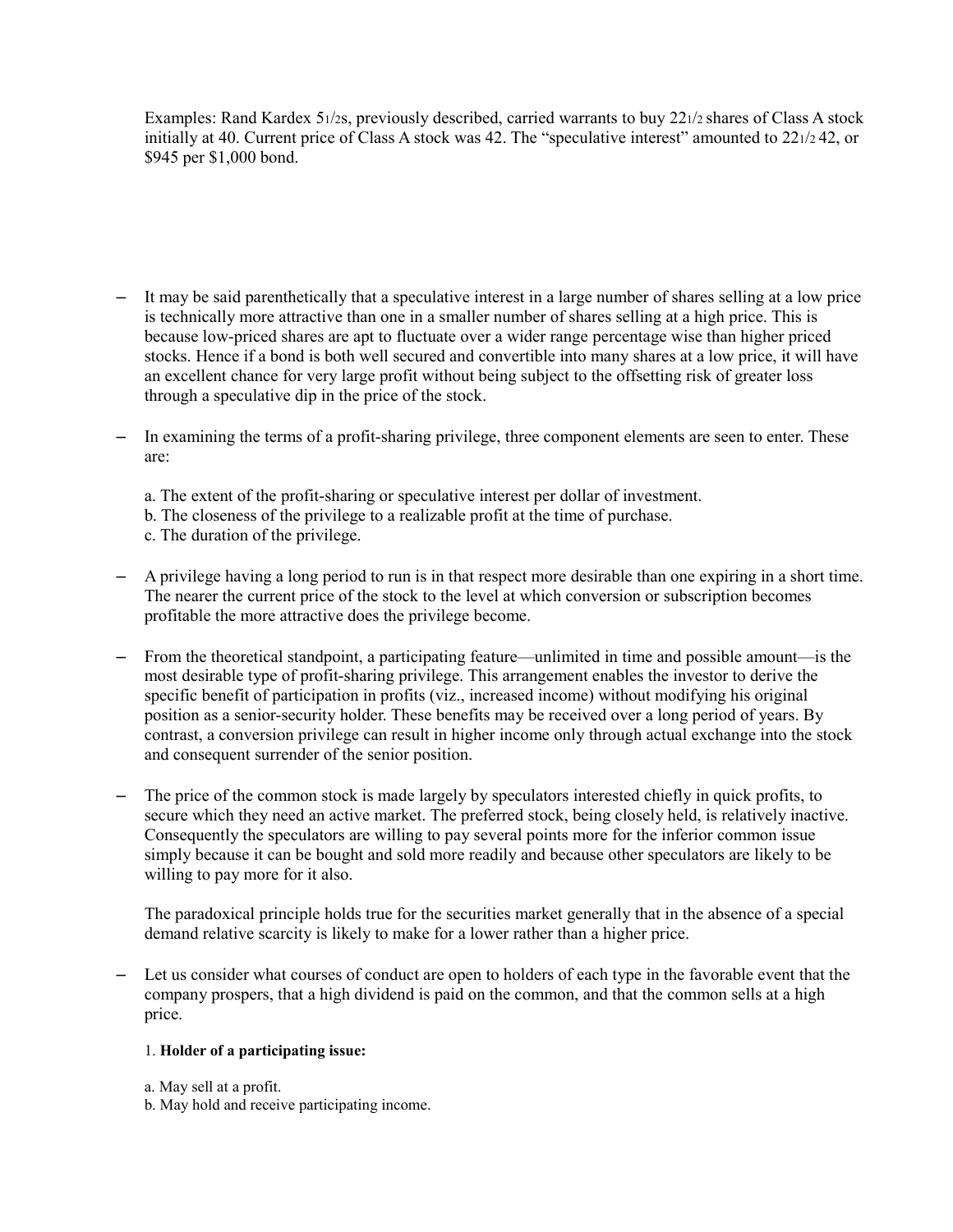- 2. Holder of a convertible issue:
- a. May sell at a profit.
- b. May hold but will receive no benefit from high common dividend.
- c. May convert to secure larger income but sacrifices his senior position.

### 3. **Holder of an issue with stock-purchase warrants:**

- a. May sell at a profit.
- b. May hold but will receive no benefit from high common dividend.

c. May subscribe to common to receive high dividend. He may invest new capital, or he may sell or apply his security ex-warrants to provide funds to pay for the common. In either case he undertakes the risks of a common stockholder in order to receive the high dividend income.

d. May dispose of his warrants at a cash profit and retain his original security, ex-warrants. (The warrant may be sold directly, or he may subscribe to the stock and immediately sell it at the current indicated profit.)

– To summarize this section, it may be said that, for long-pull holding, a sound participating issue represents the best form of profit-sharing privilege. From the standpoint of maximum price advance under favorable market conditions, a senior issue with detachable stock purchase warrants is likely to show the best results. Furthermore, subscription-warrant issues as a class have definite advantages in that the privilege is ordinarily not subject to curtailment through early redemption of the security, and they permit the realization of a speculative profit while retaining the original investment position.

# **Chapter 24: Technical Aspects of Convertible Issues**

- The sliding-scale privilege on a "block" basis belongs to the objectionable category of devices that tend to mislead the holder of securities as to the real nature and value of what he owns. The competitive pressure to take advantage of a limited opportunity introduces an element of compulsion into the exercise of the conversion right which is directly opposed to that freedom of choice for a reasonable time which is the essential merit of such a privilege. There seems no reason why investment bankers should inject so confusing and contradictory a feature into a security issue. Sound practice would dictate its complete abandonment or in any event the avoidance of such issues by intelligent investors.
- Some bonds are convertible into other bonds. The usual case is that of a short-term issue, the holder of which is given the right to exchange into a long-term bond of the same company. The holder thus has an option either to demand repayment at an early date or to make a long-term commitment in the enterprise. In practice, this amounts merely to the chance of a moderate profit at or before maturity, in the event that the company prospers, or interest rates fall, or both.
- The privilege of converting is sometimes not operative immediately upon issuance of the obligation. (Delayed Conversion Privilege)

# **Chapter 25: Senior Securities With Warrants & Participating Issues**

- Stock-purchase warrants are either detachable, nondetachable, or nondetachable for a certain period and detachable thereafter. A detachable warrant may be exercised upon presentation of the warrant alone. Hence it may be sold separately from the issue of which it originally formed a part. A nondetachable warrant or right may be exercised only in conjunction with the senior issue; i.e., the bond or preferred stock must be physically presented at the time of making payment for the common shares. Hence such warrants may not be dealt in separately.
- In an active stock market, separate option warrants are popular with speculators (as pointed out before),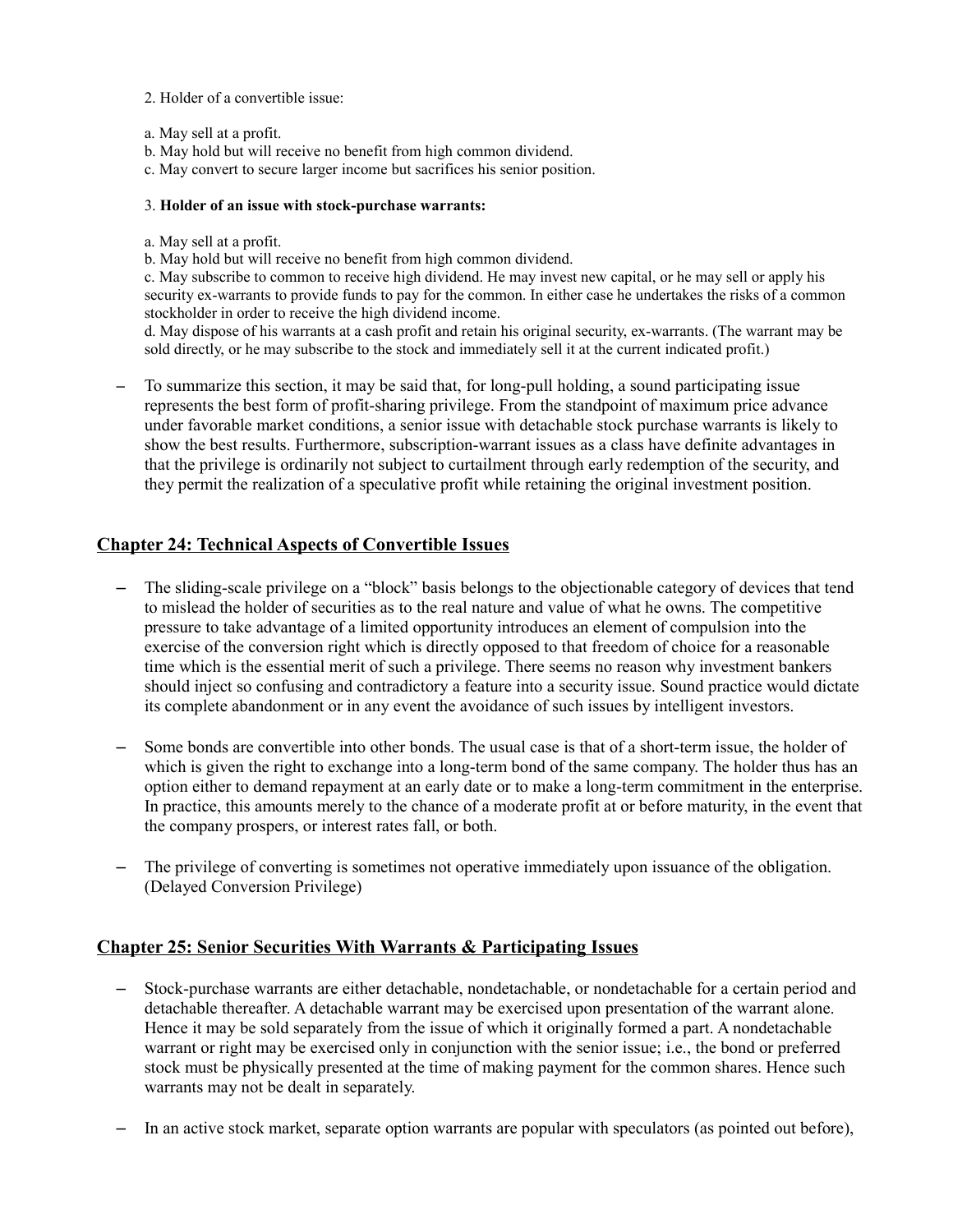and they sell at considerable premiums above their immediately realizable value. Other things being equal, therefore, an issue with detachable warrants will sell higher than one with a non-separable right.

- Participating issues require two kinds of calculation: one showing the number of times the fixed interest or dividend is earned, and the other showing the amount per share or per bond available for distribution under the participation privilege.
- "Parity," "Premium," and "Discount." When the price of a convertible bond or preferred is exactly equivalent, on an exchange basis, to the current price of the common stock, the two issues are said to be selling at a parity. When the price of the senior issue is above parity it is said to be selling at a premium, and the difference between its price and conversion parity is called the amount of the premium, or the "spread." Conversely if the price of the convertible is below parity, the difference is sometimes called the discount.
- If the senior issue may be promptly exchanged for the common, a discount results in creating an arbitrage opportunity. This is a chance to make a profit (usually small) without risk of loss by: (1) simultaneously buying the senior issue and selling the common stock; (2) immediately converting the senior issue into the common stock; and (3) delivering the common stock against the sale, thus completing the transaction. Arbitraging of this "open and- shut" kind is done rather extensively in active, rising markets.
- Switching. As a practical rule, therefore, holders of common stocks who wish to retain their interest in the company should always exchange into a convertible senior issue of the enterprise, whenever it sells both at an investment level on its own account and also close to parity on a conversion basis. Just how large a premium a common stockholder should be willing to pay in making such an exchange is a matter of individual judgment. Because of his confidence in the future of his company, he is usually unwilling to pay anything substantial for insurance against a decline in value. But experience shows that he would be wise to give up somewhat more than he thinks is necessary in order to secure the strategic advantages that even a fairly sound convertible issue possesses over a common stock.
- These advantages of a strong convertible issue over a common stock become manifest when the market declines. The price of the senior issue will ordinarily suffer less severely than the common, so that a good sized spread may thereby be established, instead of the near-parity previously existing. This possibility suggests a special form of market operation, known as "hedging," in which the operator buys the convertible and sells the common stock short against it, at an approximate parity. In the event of a protracted rise, he can convert the senior issue and thus close out the transaction at only a slight loss, consisting of the original spread plus carrying expenses. But if the market declines substantially, he can "undo" the operation at a considerable profit, by selling out the senior issue and buying back the common.
- Since there was no chance of loss on the transaction, a considerable part of the cost of the preferred stock could properly be borrowed, thus largely increasing the percentage of profit on the capital supplied by the operator. With favorable surrounding conditions, operations of this kind offer a chance for large gains against a small maximum loss. They are particularly suitable as a form of protection against other financial commitments, for they yield their profit in a declining market when other holdings are likely to show losses.
- An exhaustive discussion of hedging would fall outside the scope of this volume, and for this reason we shall merely list below certain elements that the experienced hedger will take into account in embarking upon such operations: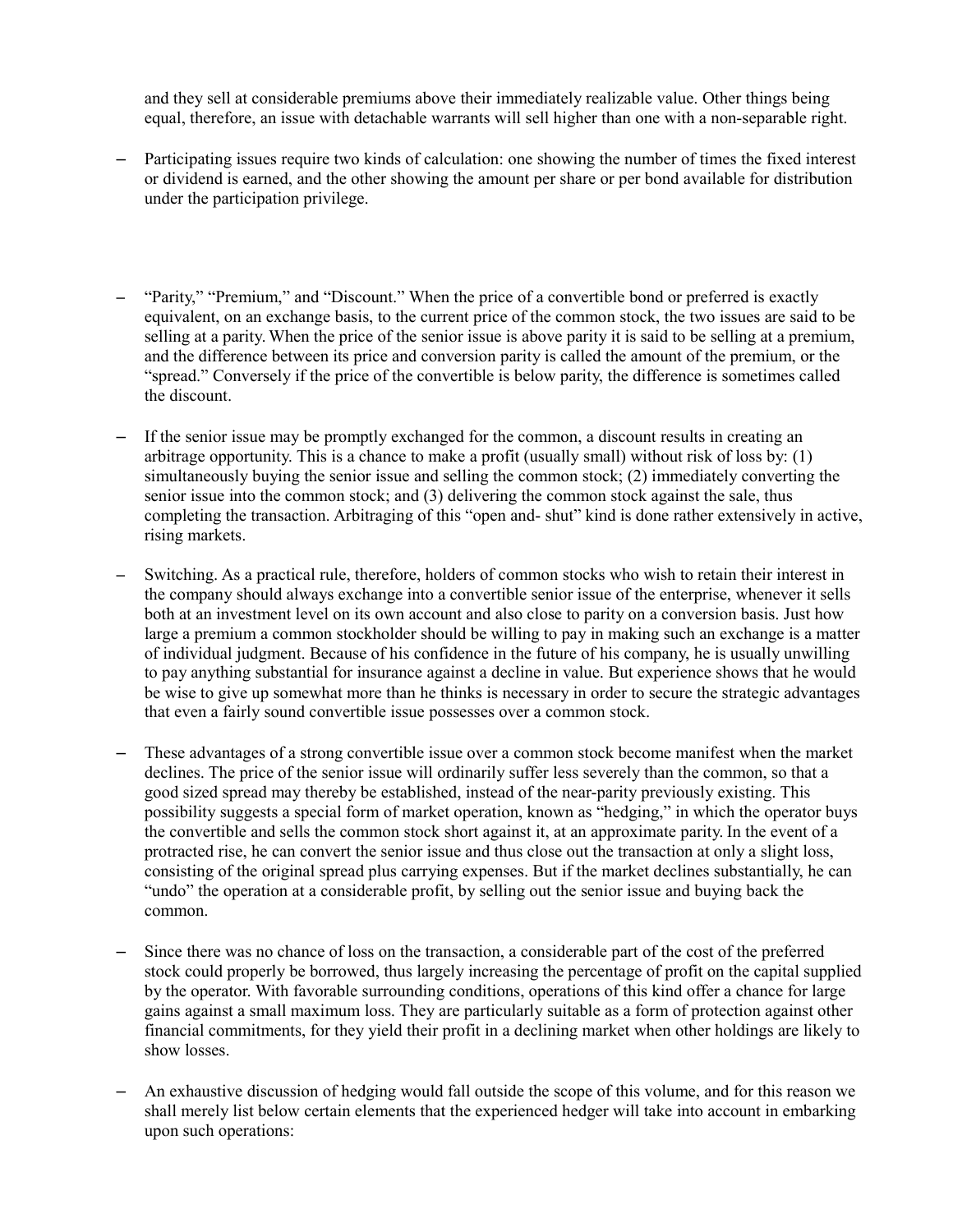- 1. Ability to borrow stock sold and to maintain short position indefinitely.
- 2. Original cost of establishing position, including spread and commissions.

3. Cost of maintaining the position, including interest charges on long holdings, dividends on short stock, possible premiums payable for borrowing stock, and stamp taxes in connection with reborrowings of stock—less offsets in the forms of dividends or interest receivable on long securities and possible interest credit on short position.

4. Amount of profit at which operation will probably be closed out if opportunity offers. Relationship between this maximum profit and probable maximum loss, consisting of (2) plus (3)

– An Intermediate Form of Hedging. An intermediate form of hedging consists of purchasing a convertible issue and selling only part of the related common shares, say, one-half of the amount receivable upon conversion. On this basis a profit may be realized in the event of either a substantial advance or a substantial decline in the common stock. This is probably the most scientific method of hedging, since it requires no opinion as to the future course of prices. An ideal situation of this kind would meet the following two requirements:

1. A strongly entrenched senior issue that can be relied on to maintain a price close to par even if the common should drop precipitately. A good convertible bond, maturing in a short time, is an ideal type for this purpose.

2. A common stock in which the speculative interest is large and that is therefore subject to wide fluctuations in either direction. An example of this form of hedge is supplied by operations carried on in 1918–1919 in Pierce Oil 6s, due in 1920, and the company's common stock.

The advantages possessed by convertibles, along the lines just described, are shared also by participating and purchase-warrant issues.

### **Chapter 26: Senior Securities of Questionable Safety**

- Common-stock Approach Preferable. We believe, however, that the sounder and more fruitful approach to the field of speculative senior securities lies from the direction of common stocks. This will carry with it a more thorough appreciation of the risk involved and therefore a greater insistence upon either reasonable assurance of safety or especially attractive possibilities of profit or both. It induces also among intelligent security buyers at least—a more intensive examination of the corporate picture than would ordinarily be made in viewing a security from the investment angle.
- The field of speculative values proper would therefore commence somewhere near the 70 level (for bonds with a coupon rate of 4% or larger) and would offer maximum possibilities of appreciation of at least 50% of the cost. (In the case of other senior issues, 70% of normal value might be taken as the dividing line.) In making such commitments, it is recommended that the same general attitude be taken as in the careful purchase of a common stock; in other words, that the income account and the balance sheet be submitted to the same intensive analysis and that the same effort be made to evaluate future possibilities—favorable and unfavorable.
- We have already mentioned that the unpopularity of speculative senior securities tends to make them sell at lower prices than common stocks, in relation to their intrinsic value. From the standpoint of the intelligent buyer this must be considered a point in their favor.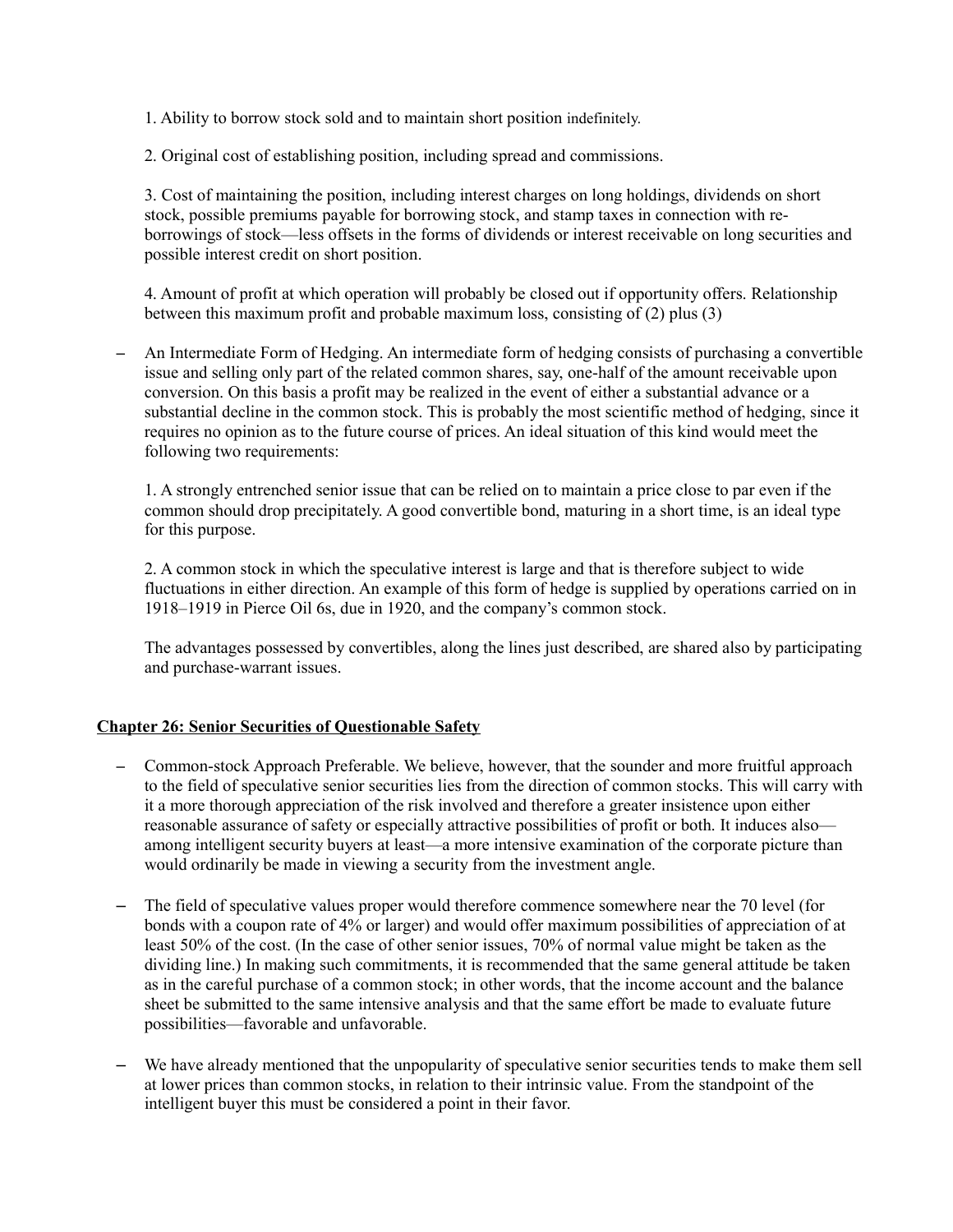- The fixed obligation to pay bond interest will usually result in the continuation of such payments as long as they are in any way possible. If we assume that a fairly large proportion of a group of carefully selected low-priced bonds will escape default, the income received on the group as a whole over a period of time will undoubtedly far exceed the dividend return on similarly priced common stocks.
- Sinking-fund provisions, for bonds as well as preferred stocks, contribute to the improvement of both the market quotation and the intrinsic position of the issue. This advantage is not found in the case of common stocks.
- Importance of Large Net-current-asset Coverage. Where a low-priced bond is covered several times over by net current assets, it presents a special type of opportunity, because experience shows that the chances of repayment are good, even though the earnings may be poor or irregular.
- In the typical case of this kind the chance of profit will exceed the chance of loss, and the probable amount of profit will exceed the probable amount of loss. It may well be that the risk involved in each individual case is still so considerable as to preclude us from applying the term "investment" to such a commitment. Nevertheless, we suggest that if the insurance principle of diversification of risk be followed by making a number of such commitments at the same time, the net result should be sufficiently dependable to warrant our calling the group purchase an investment operation.
- We must distinguish, therefore, between the mere fact that the working capital, as reported, covers the funded debt and the more significant fact that it exceeds the bond issue many times over. The former statement is always interesting, but by no means conclusive. If added to other favorable factors, such as a good earnings coverage in normal years and a generally satisfactory qualitative showing, it might make the issue quite attractive but preferably as part of a group-purchase in the field.
- Both as a safeguard against being led astray by the propaganda that is characteristic of the third stage and also as a general guide in dealing with speculative senior issues, the following principle of security analysis is presented, which we shall call "the rule of maximum valuation for senior issues."

# *A senior issue cannot be worth, intrinsically, any more than a common stock would be worth if it occupied the position of that senior issue, with no junior securities outstanding.*

- This relationship must hold true regardless of how high the coupon or dividend rate, the par value or the redemption price of the senior issue may be and, particularly, regardless of what amount of unpaid interest or dividends may have accumulated. For if we had a preferred stock with accumulations of \$1,000 per share, the value of the issue could be no greater than if it were a common stock (without dividend accumulations) representing complete ownership of the business. The unpaid dividends cannot create any additional value for the company's securities in the aggregate; they merely affect the division of the total value between the preferred and the common.
- American Zinc preferred stock was created in 1916 as a stock dividend on the common, the transaction thus amounting to a split-up of old common into preferred and new common. The preferred was given a stated par of \$25 but had all the attributes of a \$100-par stock (\$6 cumulative dividends, redemption and liquidating value of \$100). This arrangement was evidently a device to permit carrying the preferred issue in the balance sheet as a much smaller liability than it actually represented.
- We may use the American Zinc example to demonstrate the practical application of our "rule of maximum valuation for senior issues." Was American Zinc Preferred too high at 118 in 1928? Assuming the preferred stockholders owned the company completely, this would then mean a price of 118 for a common stock earning \$6 per share in 1928 after eight years of deficits. Even in the hectic days of 1928 speculators would not have been at all attracted to such a common stock at that price, so that the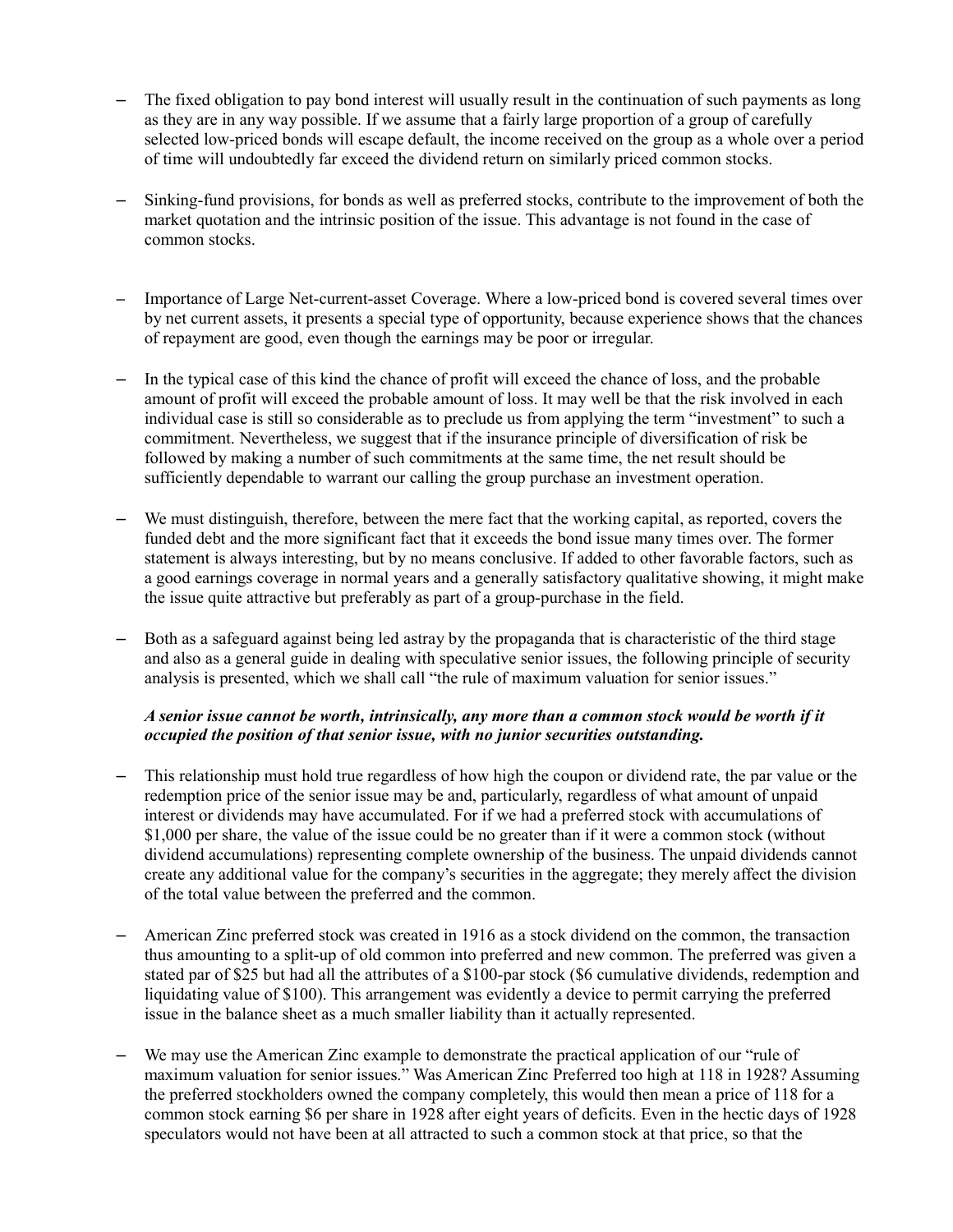application of our rule should have prevented the purchase of the preferred stock at its inflated value.

– On the other hand, our "rule of maximum valuation" merely states that the value of Preferred alone cannot exceed value of Common′. This should hold true in practice as well as in theory, except in so far as manipulative or heedlessly speculative activity brushes aside all rational considerations.

# **Chapter 27: The Theory of Common Stock Investment**

- "As far as the typical common stock is concerned—an issue picked at random from the list—an analysis, however elaborate, is unlikely to yield a dependable conclusion as to its attractiveness or its real value. But in individual cases, the exhibit may be such as to permit reasonably confident conclusions to be drawn from the processes of analysis."
- American Can was a typical example of a prewar speculative stock. It was speculative for three good and sufficient reasons: (1) It paid no dividend; (2) its earnings were small and irregular; (3) the issue was "watered," i.e., a substantial part of its stated value represented no actual investment in the business.

By contrast, Pennsylvania, Atchison, and National Biscuit were regarded as investment common stocks —also for three good and sufficient reasons: (1) They showed a satisfactory record of continued dividends; (2) the earnings were reasonably stable and averaged substantially in excess of the dividends paid; and (3) each dollar of stock was backed by a dollar or more of actual investment in the business.

– Hence the prewar relationship between analysis and investment on the one hand and price changes and speculation on the other may be set forth as follows: Investment in common stocks was confined to those showing stable dividends and fairly stable earnings; and such issues in turn were expected to maintain a fairly stable market level. The function of analysis was primarily to search for elements of weakness in the picture. If the earnings were not properly stated; if the balance sheet revealed a poor current position, or the funded debt was growing too rapidly; if the physical plant was not properly maintained; if dangerous new competition was threatening, or if the company was losing ground in the industry; if the management was deteriorating or was likely to change for the worse; if there was reason to fear for the future of the industry as a whole—any of these defects or some other one might be sufficient to condemn the issue from the standpoint of the cautious investor.

On the positive side, analysis was concerned with finding those issues which met all the requirements of investment and in addition offered the best chance for future enhancement. The process was largely a matter of comparing similar issues in the investment class, e.g., the group of dividend- paying Northwestern railroads. Chief emphasis would be laid upon the relative showing for past years, in particular the average earnings in relation to price and the stability and the trend of earnings. To a lesser extent, the analyst sought to look into the future and to select the industries or the individual companies that were likely to show the most rapid growth.

– Another useful approach to the attitude of the prewar common-stock investor is from the standpoint of taking an interest in a private business. The typical common-stock investor was a business man, and it seemed sensible to him to value any corporate enterprise in much the same manner as he would value his own business. This meant that he gave at least as much attention to the asset values behind the shares as he did to their earnings records. It is essential to bear in mind the fact that a private business has always been valued primarily on the basis of the "net worth" as shown by its statement. A man contemplating the purchase of a partnership or stock interest in a private undertaking will always start with the value of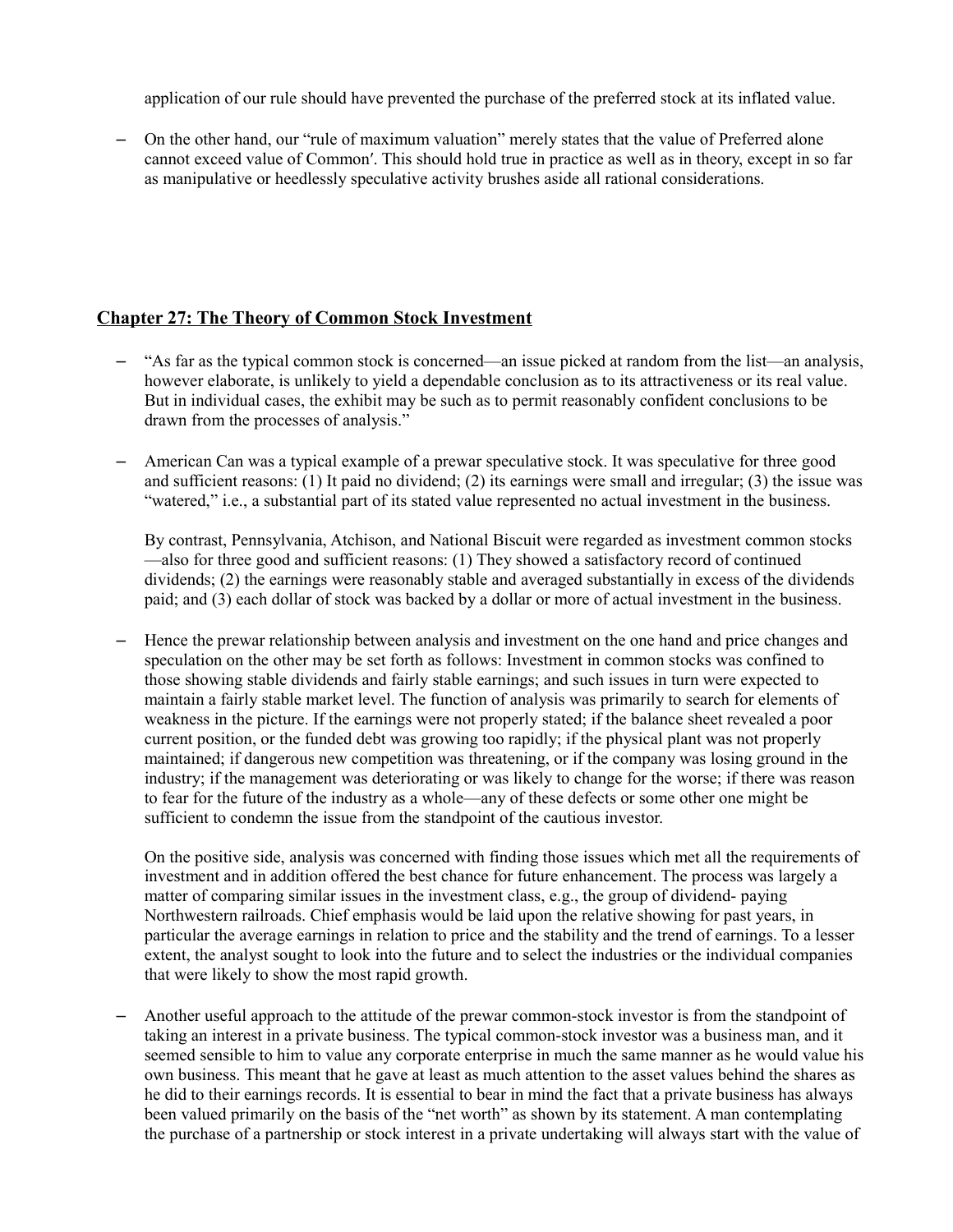that interest as shown "on the books," i.e., the balance sheet, and will then consider whether or not the record and prospects are good enough to make such a commitment attractive. An interest in a private business may of course be sold for more or less than its proportionate asset value; but the book value is still invariably the starting point of the calculation, and the deal is finally made and viewed in terms of the premium or discount from book value involved.

- We thus see that investment in common stocks was formerly based upon the threefold concept of: (1) a suitable and established dividend return, (2) a stable and adequate earnings record, and (3) a satisfactory backing of tangible assets. Each of these three elements could be made the subject of careful analytical study, viewing the issue both by itself and in comparison with others of its class. Common-stock commitments motivated by any other viewpoint were characterized as speculative, and it was not expected that they should be justified by a serious analysis.
- The new theory or principle may be summed up in the sentence: "The value of a common stock depends entirely upon what it will earn in the future." From this dictum the following corollaries were drawn: 1. That the dividend rate should have slight bearing upon the value. 2. That since no relationship apparently existed between assets and earning power, the asset value was entirely devoid of importance.
- The combination of these two ideas supplied the "investment theory" upon which the 1927–1929 stock market proceeded. Amplifying the principle stated on page 355, the theory ran as follows:
	- 1. "The value of a common stock depends on what it can earn in the future."
	- 2. "Good common stocks are those which have shown a rising trend of earnings."
	- 3. "Good common stocks will prove sound and profitable investments."

These statements sound innocent and plausible. Yet they concealed two theoretical weaknesses that could and did result in untold mischief. The first of these defects was that they abolished the fundamental distinctions between investment and speculation. The second was that they ignored the price of a stock in determining whether or not it was a desirable purchase.

- The notion that the desirability of a common stock was entirely independent of its price seems incredibly absurd. Yet the new-era theory led directly to this thesis. If a public-utility stock was selling at 35 times its maximum recorded earnings, instead of 10 times its average earnings, which was the pre-boom standard, the conclusion to be drawn was not that the stock was now too high but merely that the standard of value had been raised. Instead of judging the market price by established standards of value, the new era based its standards of value upon the market price.
- The book is entitled Common Stocks as Long-term Investments, by Edgar Lawrence Smith, published in 1924. Common stocks were shown to have a tendency to increase in value with the years, for the simple reason that they earned more than they paid out in dividends and thus the reinvested earnings added to their worth. In a representative case, the company would earn an average of 9%, pay 6% in dividends, and add 3% to surplus. With good management and reasonable luck the fair value of the stock would increase with its book value, at the annual rate of 3% compounded.

This was, of course, a theoretical rather than a standard pattern, but the numerous instances of results poorer than "normal" might be offset by examples of more rapid growth.

– In fact their rush to take advantage of the inherent attractiveness of common stocks itself produced conditions entirely different from those which had given rise to this attractiveness and upon which it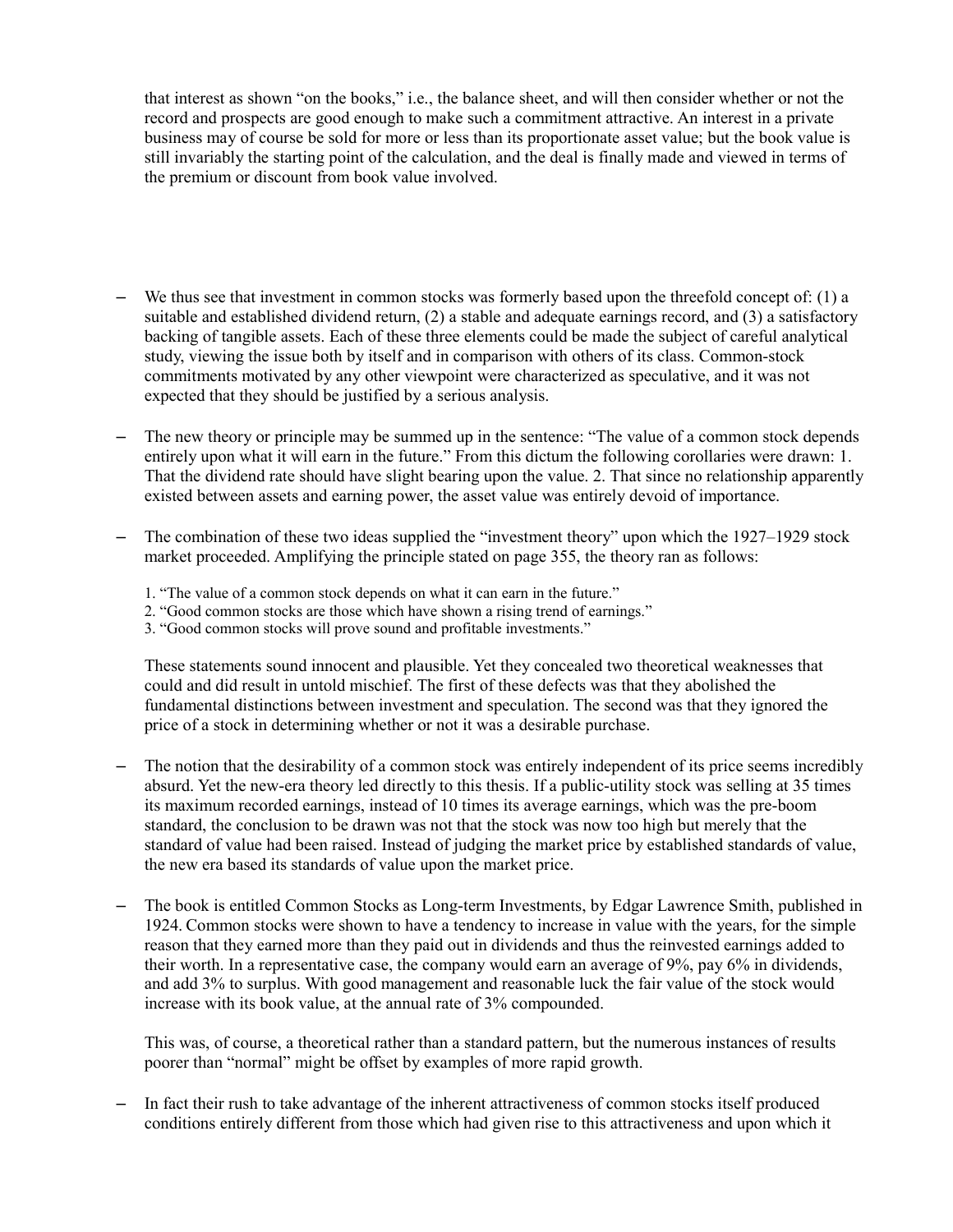basically depended, viz., the fact that earnings had averaged some 10% on market price. As we have seen, Edgar Lawrence Smith plausibly explained the growth of common-stock values as arising from the building up of asset values through the reinvestment of surplus earnings.

– See *Gabriel Preinreich, The Theory of Dividends, New York, 1935; and J. B. Williams, The Theory of Investment Value, Cambridge, Mass., 1938.* The latter work is built on the premise that the value of a common stock is equal to the present value of all future dividends.

This principle gives rise to an elaborate series of mathematical equations designed to calculate exactly what a common stock is worth, assuming certain vital facts about future earnings, distribution policy and interest rates.

### **Chapter 28: Newer Canons of Common Stock Investment**

- 1. Investment is conceived as a group operation, in which diversification of risk is depended upon to yield a favorable average result.
- 2. The individual issues are selected by means of qualitative and quantitative tests corresponding to those employed in the choice of fixed-value investments.
- 3. A greater effort is made, than in the case of bond selection, to determine the future outlook of the issues considered. Whether or not a policy of common-stock acquisition.
- This philosophy of investment is set forth at some length in the 1938 report of National Investors Corporation, an investment trust, from which we quote as follows:

*The studies by this organization, directed specifically toward improved procedure in selection, afford evidence that the common stocks of growth companies—that is, companies whose earnings move forward from cycle to cycle, and are only temporarily interrupted by periodic business depressions offer the most effective medium of investment in the field of common stocks, either in terms of dividend return or longer term capital appreciation. We believe that this general conclusion can be demonstrated statistically and is supported by economic analysis and practical reasoning.*

In considering this statement critically, we must start with the emphatic but rather obvious assertion that the investor who can successfully identify such "growth companies" when their shares are available at reasonable prices is certain to do superlatively well with his capital. Nor can it be denied that there have been investors capable of making such selections with a high degree of accuracy and that they have benefited hugely from their foresight and good judgment.

– The third source of difficulty is perhaps the greatest. Assuming a fair degree of confidence on the part of the investor that the company will expand in the future, what price is he justified in paying for this attractive element? Obviously, if he can get a good future for nothing, i.e., if the price reflects only the past record, he is making a sound investment. But this is not the case, of course, if the market itself is counting on future growth. Characteristically, stocks thought to have good prospects sell at relatively high prices. How can the investor tell whether or not the price is too high?

We think that there is no good answer to this question —in fact we are inclined to think that even if one knew for a certainty just what a company is fated to earn over a long period of years, it would still be impossible to tell what is a fair price to pay for it today. It follows that once the investor pays a substantial amount for the growth factor, he is inevitably assuming certain kinds of risk; viz., that the growth will be less than he anticipates, that over the long pull he will have paid too much for what he gets, that for a considerable period the market will value the stock less optimistically than he does.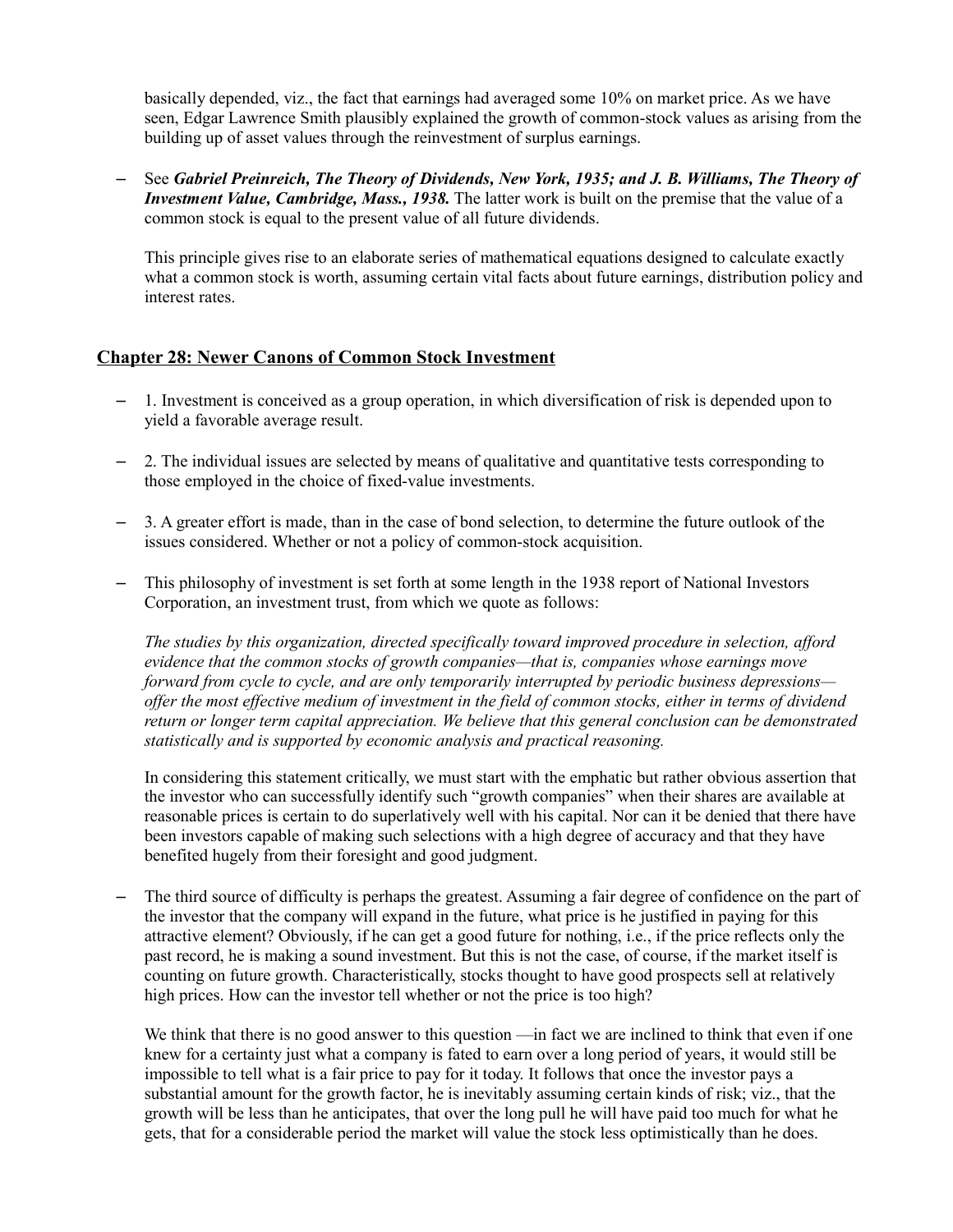- On the other hand, assume that the investor strives to avoid paying a high premium for future prospects by choosing companies about which he is personally optimistic, although they are not favorites of the stock market. No doubt this is the type of judgment that, if sound, will prove most remunerative. But, by the very nature of the case, it must represent the activity of strong-minded and daring individuals rather than investment in accordance with accepted rules and standards.
- Our emphasis has been laid more on the pitfalls of investing for future growth than on its advantages. But we repeat that this method may be followed successfully if it is pursued with skill, intelligence and diligent study.

If so, is it appropriate to call such purchases by the name of "investment"? Our answer is "yes," provided that two factors are present: the first, already mentioned, that the elements affecting the future are examined with real care and a wholesome scepticism, rather than accepted quickly via some easy generalization; the second, that the price paid be not substantially different from what a prudent business man would be willing to pay for a similar opportunity presented to him to invest in a private undertaking over which he could exercise control.

- In either case the "margin of safety" resides in the discount at which the stock is selling below its minimum intrinsic value, as measured by the analyst.
- Third, the method itself requires a considerable amount of human fortitude. It generally involves buying and selling when the prevalent psychology favors the opposite course, watching one's shares go lower after purchase and higher after sale and often staying out of the market for long periods (e.g., 1927– 1930) when most people are actively interested in stocks. But despite these disadvantages, which we do not minimize, it is our view that this method has a good deal to commend it to those temperamentally qualified to follow it.
- "An investment operation is one that can be justified on both qualitative and quantitative grounds." Benjamin Graham
- Of more practical importance is the question whether or not investment can be successfully carried on in common stocks that appear cheap from the quantitative angle and that—upon study—seem to have average prospects for the future. Securities of this type can be found in reasonable abundance, as a result of the stock market's obsession with companies considered to have unusually good prospects of growth. Because of this emphasis on the growth factor, quite a number of enterprises that are long established, well financed, important in their industries and presumably destined to stay in business and make profits indefinitely in the future, but that have no speculative or growth appeal, tend to be discriminated against by the stock market—especially in years of subnormal profits—and to sell for considerably less than the business would be worth to a private owner.

Note that we have applied the touchstone of "value to a private investor" to justify two different types of investment in common stocks: (1) purchase of issues thought to have exceptional prospects at no higher price than would be paid for a corresponding interest in a private business, and (2) purchase of issues with good records and average prospects at a much lower price than the business is worth to a private owner.

– We incline strongly to the belief that this last criterion—a price far less than value to a private owner will constitute a sound touchstone for the discovery of true investment opportunities in common stocks. This view runs counter to the convictions and practice of most people seeking to invest in equities, including practically all the investment trusts. Their emphasis is mainly on long-term growth, prospects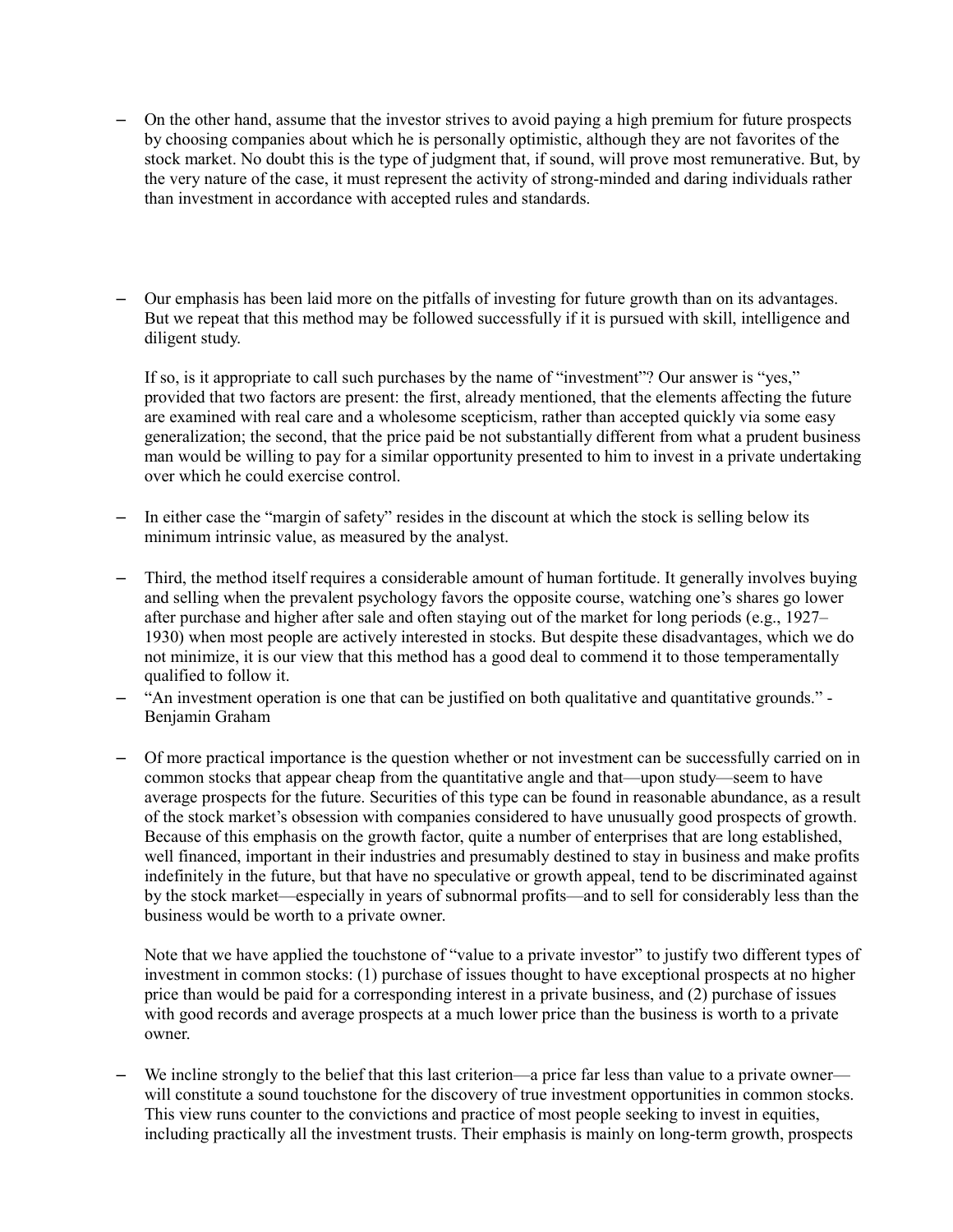for the next year, or the indicated trend of the stock market itself.

### **Chapter 29: The Dividend Factor In Common Stock Analysis**

- A NATURAL classification of the elements entering into the valuation of a common stock would be under the three headings:
	- 1. The dividend rate and record.
	- 2. Income-account factors (earning power).
	- 3. Balance-sheet factors (asset value).
- It is considered proper managerial policy to withhold current earnings from stockholders, for the sake of any of the following advantages:
	- 1. To strengthen the financial (working-capital) position.
	- 2. To increase productive capacity.
	- 3. To eliminate an original over-capitalization.
- The weakness of the foregoing reasoning rests of course in the major premise. Whatever benefits a business benefits its owners, provided the benefit is not conferred upon the corporation at the expense of the stockholders. Taking money away from the stockholders and presenting it to the company will undoubtedly strengthen the enterprise, but whether or not it is to the owners' advantage is an entirely different question. It is customary to commend managements for "plowing earnings back into the property"; but, in measuring the benefits from such a policy, the time element is usually left out of account. It stands to reason that, if a business paid out only a small part of its earnings in dividends, the value of the stock should increase over a period of years, but it is by no means so certain that this increase will compensate the stockholders for the dividends withheld from them, particularly if interest on these amounts is compounded.
- One of the obstacles in the way of an intelligent understanding by stockholders of the dividend question is the accepted notion that the determination of dividend policies is entirely a managerial function, in the same way as the general running of the business. This is legally true, and the courts will not interfere with the dividend action or inaction except upon an exceedingly convincing showing of unfairness. But if stockholders' opinions were properly informed, it would insist upon curtailing the despotic powers given the directorate over the dividend policy.

Experience shows that these unrestricted powers are likely to be abused for various reasons. Boards of directors usually consist largely of executive officers and their friends. The officers are naturally desirous of retaining as much cash as possible in the treasury, in order to simplify their financial problems; they are also inclined to expand the business persistently for the sake of personal aggrandizement and to secure higher salaries. This is a leading cause of the unwise increase of manufacturing facilities which has proved recurrently one of the chief unsettling factors in our economic situation.

- In the case of United States Steel Corporation, the original capitalization exceeded tangible assets by no less than \$768,000,000, representing all the common and more than half the preferred stock. This "water" in the balance sheet was not shown as a good-will item, as in the case of Woolworth, but was concealed by an overvaluation of the fixed assets (i.e., of the "Property Investment Accounts"). Through various accounting methods, however, the management applied earnings from operations to the writing off of these intangible or fictitious assets.
- Experience would confirm the established verdict of the stock market that a dollar of earnings is worth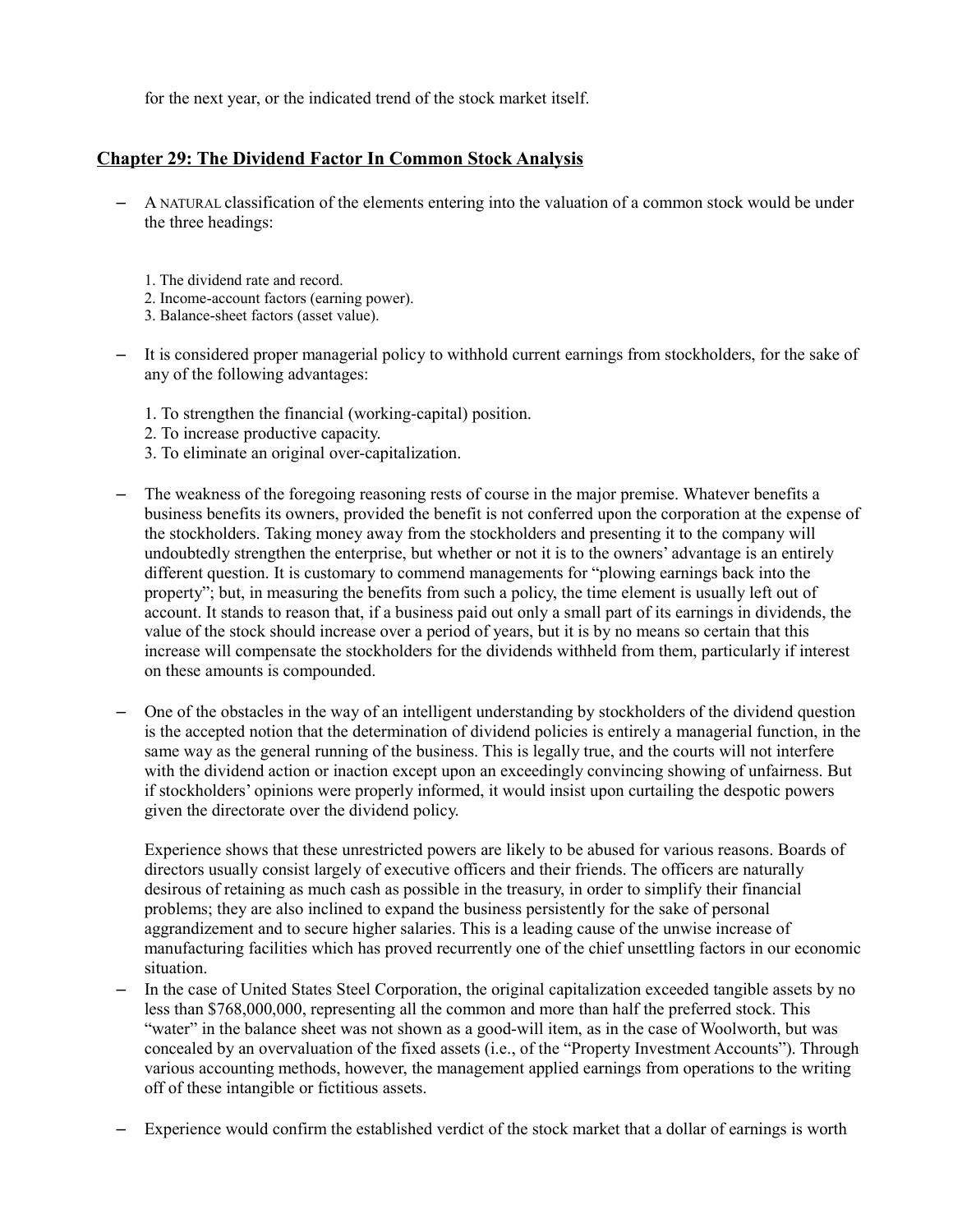more to the stockholder if paid him in dividends than when carried to surplus. The common-stock investor should ordinarily require both an adequate earning power and an adequate dividend. If the dividend is disproportionately small, an investment purchase will be justified only on an exceptionally impressive showing of earnings (or by a very special situation with respect to liquid assets). On the other hand, of course, an extra-liberal dividend policy cannot compensate for inadequate earnings, since with such a showing the dividend rate must necessarily be undependable.

\* The dividend rate is the amount of annual dividends paid per share, expressed either in dollars or as a percentage of a \$100 par value. (If the par value is less than \$100, it is inadvisable to refer to the dividend rate as a percentage figure since this may lead to confusion.)

\* The earnings rate is the amount of annual earnings per share, expressed either in dollars or as a percentage of a \$100 par value.

\* The dividend ratio, dividend return or dividend yield, is the ratio of the dividend paid to the market price (e.g., a stock paying \$6 annually and selling at 120 has a dividend ratio of 5%).

\* The earnings ratio, earnings return or earnings yield, is the ratio of the annual earnings to the market price (e.g., a stock earning \$6 and selling at 50 shows an earnings yield of 12%).

- If the investor makes a small concession in dividend yield below the standard, he is entitled to demand a more than corresponding increase in the earning power above standard.
- The sensible remedy would be to transfer to the stockholder the task of averaging out his own annual income return. Since the common-stock investor must form some fairly satisfactory opinion of average earning power, which transcends the annual fluctuations, he may as readily accustom himself to forming a similar idea of average income. As in fact the two ideas are substantially identical, dividend fluctuations of this kind would not make matters more difficult for the common-stock investor. In the end such fluctuations will work out more to his advantage than the present method of attempting, usually unsuccessfully, to stabilize the dividend by large additions to the surplus account.
- In view of the skepticism that we have expressed as to whether or not stockholders are really benefited by dividend-withholding policies, we may be thought sympathetic to the idea of preventing reinvestment of profits by imposing penalty taxes thereon. This is far from true. Dividend and reinvestment policies should be controlled not by law but by the intelligent decision of stockholders. Individual cases may well justify retention of earnings to an extent far greater than is ordinarily desirable.

The practice should vary with the circumstances; the policy should be determined and proposed in the first instance by the management; but it should be subject to independent consideration and appraisal by stockholders in their own interest, as distinguished from that of the corporation as a separate entity or the management as a special group.

#### **Chapter 30: Stock Dividends**

– DISTRIBUTIONS MADE in the form of stock instead of cash are of two kinds, which may be called extraordinary and periodic. An extraordinary stock dividend may be defined as one that capitalizes part of the accumulated surplus of past years; i.e., it transfers a substantial amount from the accumulated surplus to stated capital and gives the stockholders additional shares to represent the funds thus transferred.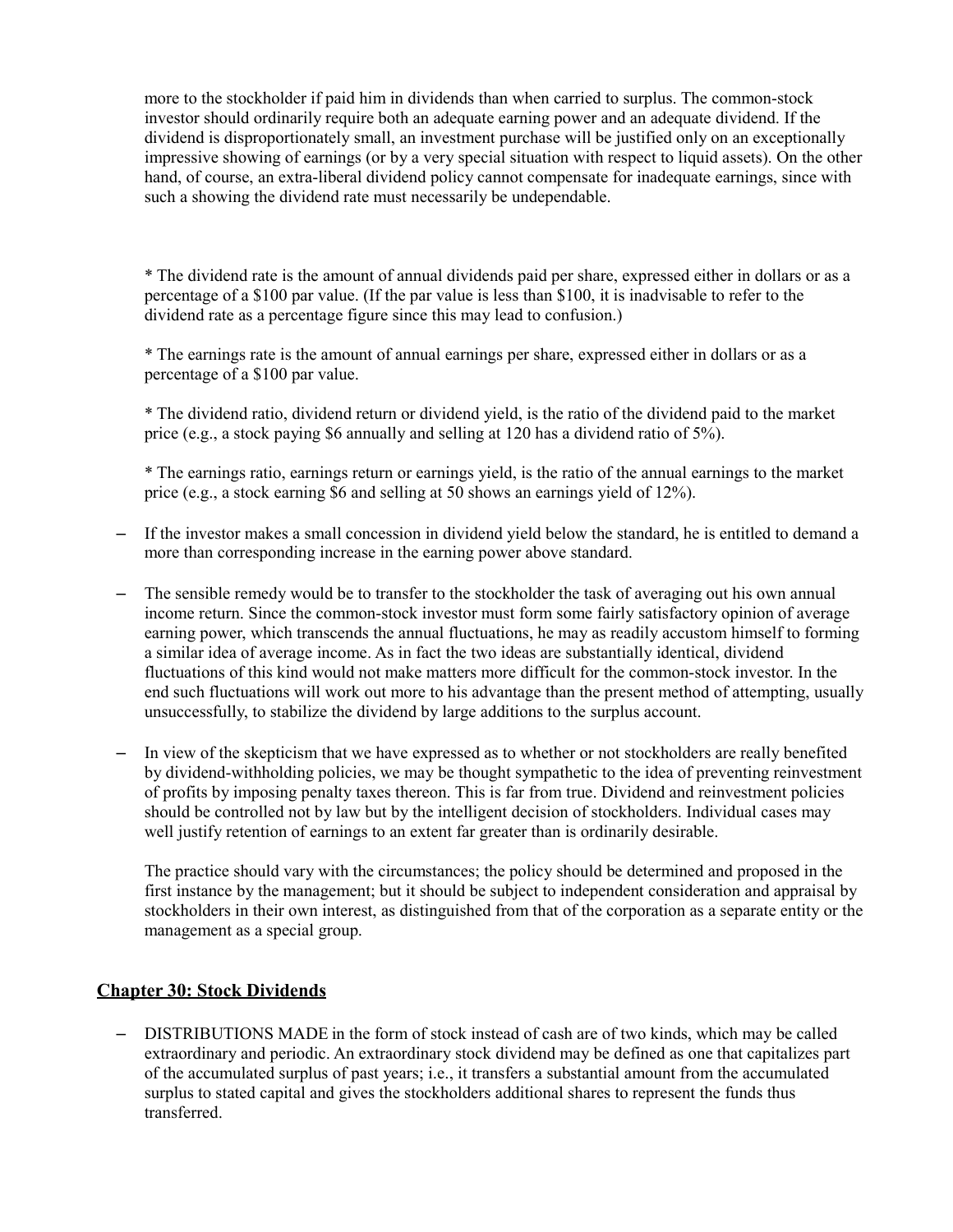A periodic stock dividend may be defined as one that capitalizes part of only the current year's earnings. Hence it is almost always of relatively small size. It is called periodic because such dividends are usually repeated over a number of years in accordance with an established policy.

- Extraordinary stock dividends and stock split-ups are both open to the serious objection that their declaration exercises an undue influence upon market prices and hence that they afford an avenue for manipulation and for unfair profits by insiders.
- Stock speculation is largely a matter of A trying to decide what B, C and D are likely to think—with B, C and D trying to do the same. Hence a stock dividend, even if it has no real significance of any kind, can and does serve as a stimulus to that mutual attempt at taking advantage of each other which often lies at the bottom of speculators' activities.
- Since investors are legitimately interested in the cash dividend, they must necessarily be interested also in any stock dividend, for this may have a bearing upon the probable cash dividend. The dividend history of a successful industrial corporation frequently discloses the following sequence:
	- 1. A protracted period of small dividends in relation to earnings, with the up-building of a huge surplus.
	- 2. The sudden payment of a large stock dividend.
	- 3. An immediate increase in the regular cash dividend payments.
- When the market price is kept far below the true value of the shares by an unduly "conservative" dividend policy. It is fully as objectionable, of course, to pursue a policy calculated to create a market price higher than that warranted by the earnings and other value factors. Such an unjustified price must necessarily be of temporary duration and is likely to result (as does all improper accounting) in giving the initiated an unfair advantage over the investing public.
- Stock dividends may be paid in preferred stock instead of common stock.
- Our conception of suitable dividend policies, discussed at length in this and the preceding chapter, may be summed up in the following three statements:

1. Withholding and reinvestment of a substantial part of the earnings must be clearly justified to the stockholders on the grounds of concrete benefits therefrom exceeding the value of the cash if paid to the stockholders. Such withholding should be specifically approved by the stockholders.

2. If retention of profits is in any sense a matter of necessity rather than choice, the stockholders should be advised of this fact, and the amounts involved should be designated as "reserves" instead of as "surplus profits."

3. Earnings voluntarily retained in the business should be capitalized in good part by the periodic issuance of additional stock, with current market value not exceeding such reinvested earnings. If the additional capital is subsequently found no longer to be needed in the business, it should be distributed to the shareholders against the retirement of the stock previously issued to represent it.

### **Chapter 31: Analysis of The Income Account**

– When an investor was able to take very much the same attitude in valuing shares of stock as in valuing his own business, he was dealing with concepts familiar to his individual experience and matured judgment. Given sufficient information, he was not likely to go far astray, except perhaps in his estimate of future earning power. The interrelations of balance sheet and income statement gave him a double check on intrinsic values, which corresponded to the formulas of banks or credit agencies in appraising the eligibility of the enterprise for credit.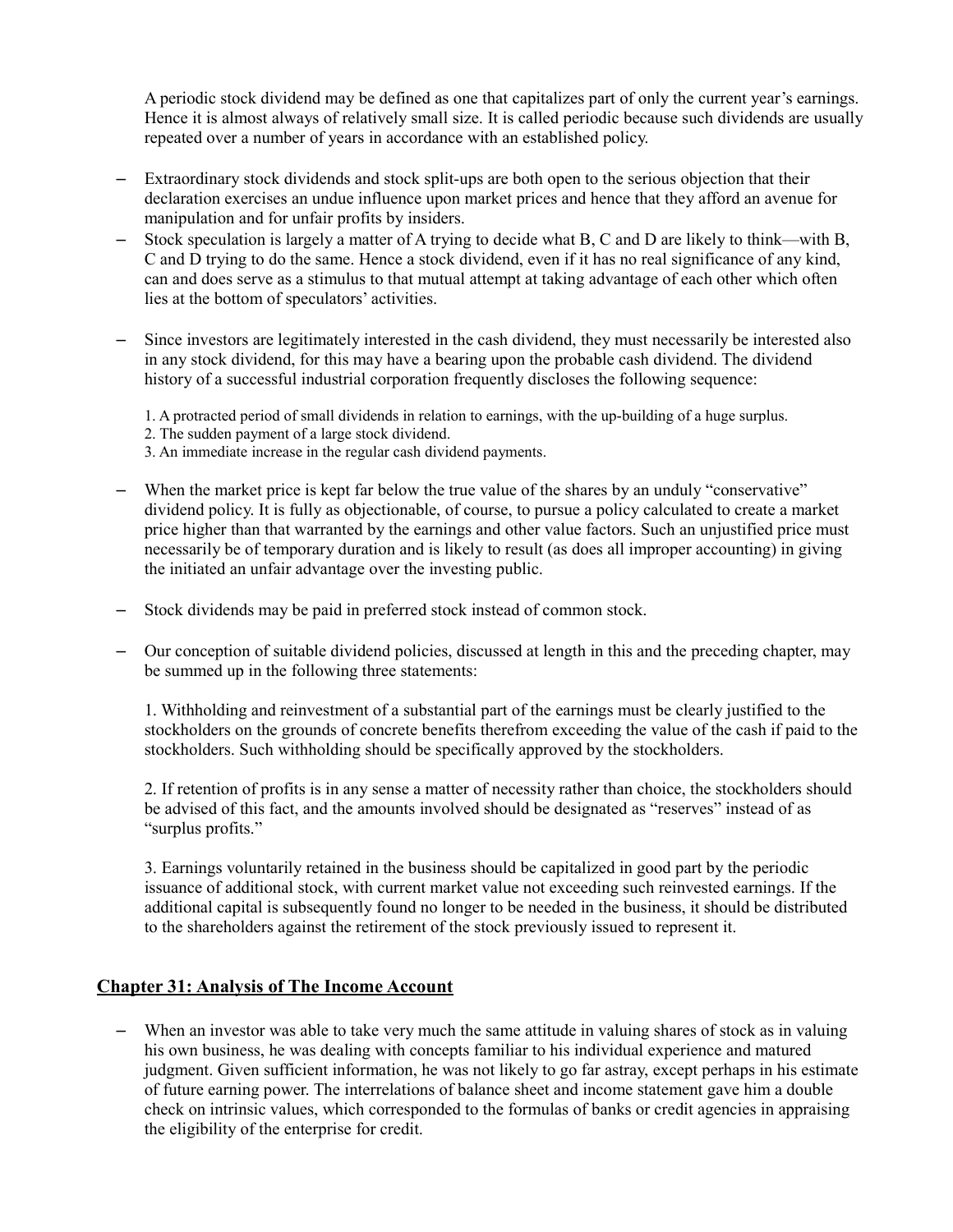- Now that common-stock values have come to depend exclusively upon the earnings exhibit, a gulf has been created between the concepts of private business and the guiding rules of investment. When the business man lays down his own statement and picks up the report of a large corporation, he apparently enters a new and entirely different world of values. For certainly he does not appraise his own business solely on the basis of its recent operating results without reference to its financial resources.
- When in his capacity as investor or speculator the business man elects to pay no attention whatever to corporate balance sheets, he is placing himself at a serious disadvantage in several different respects: In the first place, he is embracing a new set of ideas that are alien to his everyday business experience.

In the second place, instead of the twofold test of value afforded by both earnings and assets, he is relying upon a single and therefore less dependable criterion.

In the third place, these earnings statements on which he relies exclusively are subject to more rapid and radical changes than those which occur in balance sheets. Hence an exaggerated degree of instability is introduced into his concept of stock values.

In the fourth place, the earnings statements are far more subject to misleading presentation and mistaken inferences than is the typical balance sheet when scrutinized by an investor of experience.

– Wall St.'s method of appraising common stocks:

#### *Price = current earnings per share X quality coefficient.*

The result of this procedure is that in most cases the "earnings per share" have attained a weight in determining value that is equivalent to the weight of all the other factors taken together. The truth of this is evident if it be remembered that the "quality coefficient" is itself largely determined by the earnings trend, which in turn is taken from the stated earnings over a period.

– It goes without saying, none the less, that security analysis must devote thoroughgoing study to corporate income accounts. It will aid our exposition if we classify this study under three headings, viz.:

1. The accounting aspect. Leading question: What are the true earnings for the period studied?

2. The business aspect. Leading question: What indications does the earnings record carry as to the future earning power of the company?

3. The aspect of investment finance. Leading question: What elements in the earnings exhibit must be taken into account, and what standards followed, in endeavoring to arrive at a reasonable valuation of the shares?

- But from the standpoint of common-stock analysis these audited statements may require critical interpretation and adjustment, especially with respect to three important elements:
	- 1. Non-recurrent profits and losses.
	- 2. Operations of subsidiaries or affiliates.
	- 3. Reserves.
- Accounting procedure allows considerable leeway to the management in the method of treating nonrecurrent items. It is a standard and proper rule that transactions applicable to past years should be excluded from current income and entered as a charge or credit direct to the surplus account. Yet there are many kinds of entries that may technically be considered part of the current year's results but that are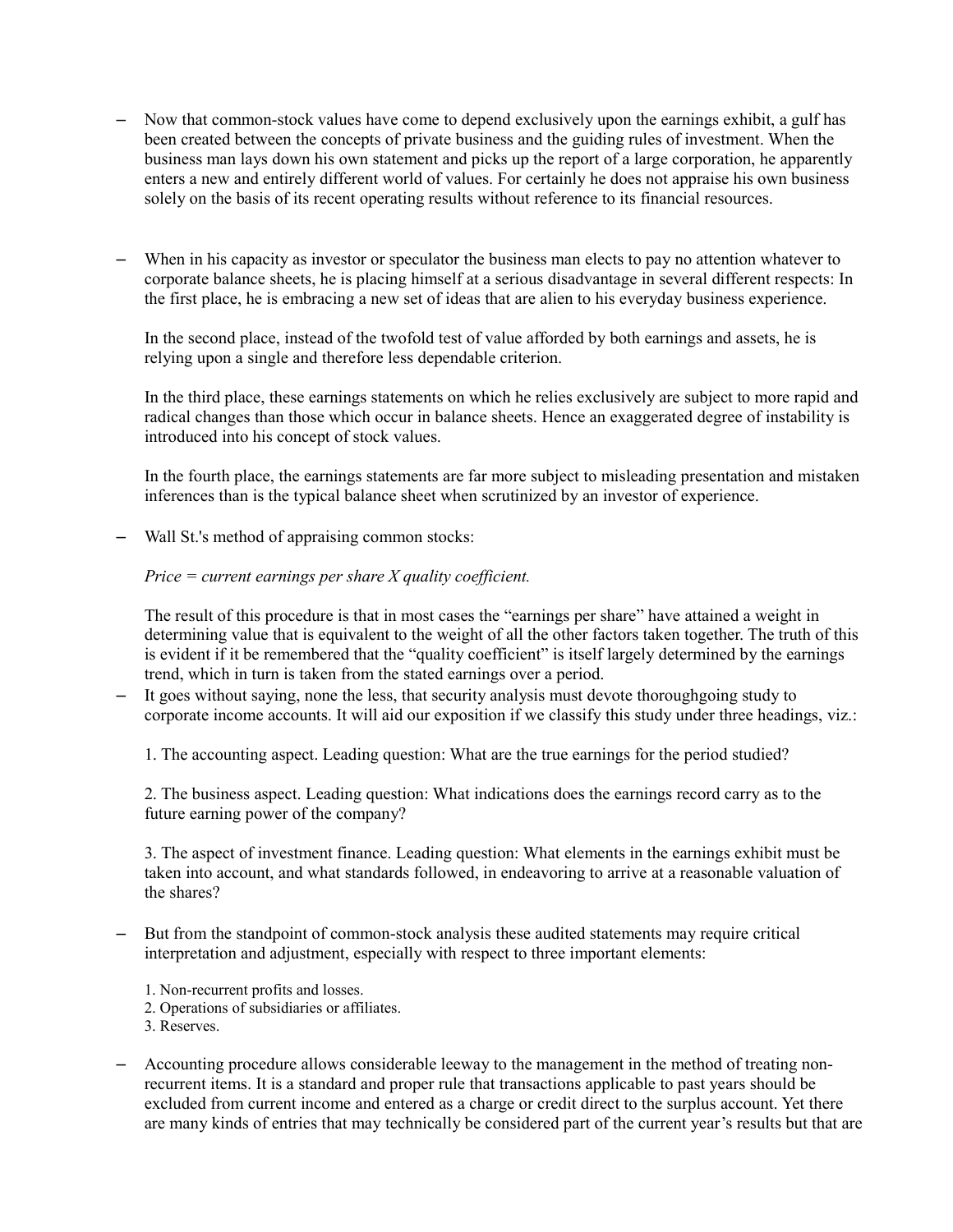none the less of a special and non-recurrent nature. Accounting rules permit the management to decide whether to show these operations as part of the income or to report them as adjustments of surplus. Following are a number of examples of entries of this type:

- 1. Profit or loss on sale of fixed assets.
- 2. Profit or loss on sale of marketable securities.
- 3. Discount or premium on retirement of capital obligations.
- 4. Proceeds of life insurance policies.
- 5. Tax refunds and interest thereon.
- 6. Gain or loss as result of litigation.
- 7. Extraordinary write-downs of inventory.
- 8. Extraordinary write-downs of receivables.
- 9. Cost of maintaining non-operating properties.

Wide variations will be found in corporate practice respecting items such as the foregoing. Under each heading examples may be given of either inclusion in or exclusion from the income account. Which is the better accounting procedure in some of these cases may be a rather controversial question, but, as far as the analyst is concerned, his object requires that all these items be segregated from the ordinary operating results of the year.

*For what the investor chiefly wants to learn from an annual report is the indicated earning power under the given set of conditions, i.e., what the company might be expected to earn year after year if the business conditions prevailing during the period were to continue unchanged.* (On the other hand, as we shall point out later, all these extraordinary items enter properly into the calculation of earning power as actually shown over a period of years in the past.)

The analyst must endeavor also to adjust the reported earnings so as to reflect as accurately as possible the company's interest in results of controlled or affiliated companies. In most cases consolidated reports are made, so that such adjustments are unnecessary. But numerous instances have occurred in which the statements are incomplete or misleading because either:

(1) they fail to reflect any part of the profits or losses of important subsidiaries or

(2) they include as income dividends from subsidiaries that are substantially less or greater than the current earnings of the controlled enterprises.

The third aspect of the income account to which the analyst must give critical attention is the matter of reserves for depreciation and other amortization, and reserves for future losses and other contingencies. These reserves are subject in good part to arbitrary determination by the management. Hence they may readily be overstated or understated, in which case the final figure of reported earnings will be correspondingly distorted.

- If any useful results can be expected from an analysis of investment-trust exhibits, such analysis must clearly be based on the three items: investment income, profits or losses on the sale of securities and changes in market values. It is equally obvious that the gain or shrinkage, so computed, in any one year is no indication whatever of earning power in the recurrent sense. Nor can an average taken over several years have any significance for the future unless the results are first compared with some appropriate measure of general market performance. Assuming that an investment trust has done substantially better than the relevant "average," this is of course a prima facie indication of capable management. But even here it would be difficult to distinguish confidently between superior ability and luckier guesses on the market.
- A like problem is involved in analyzing the results shown by insurance companies and by banks. Public interest in insurance securities is concentrated largely upon the shares of fire insurance companies. These enterprises represent a combination of the insurance business and the investment trust business. They have available for investment their capital funds plus substantial amounts received as premiums paid in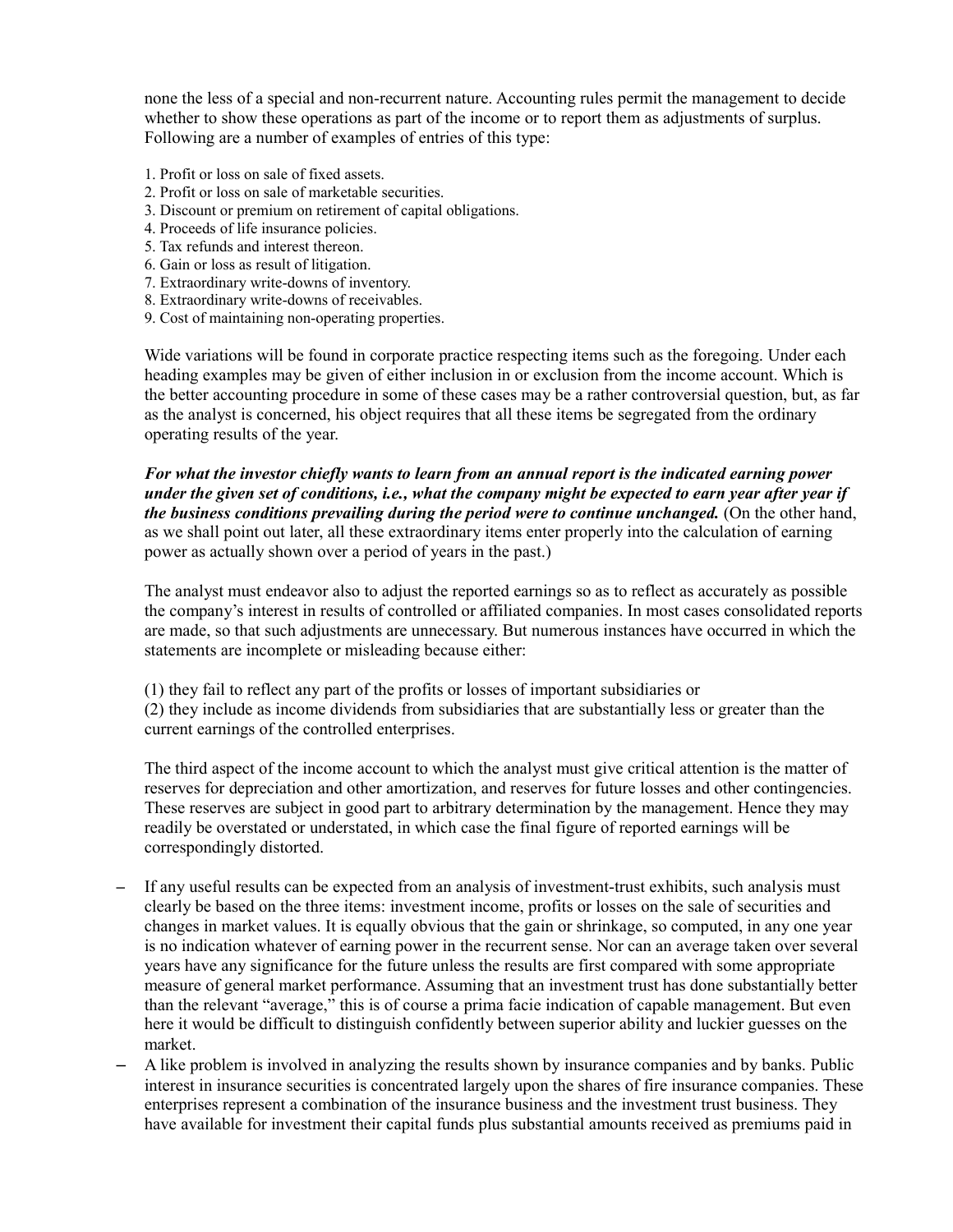advance. Generally speaking, only a small portion of these funds is subject to legal restrictions as regards investment, and the balance is handled in much the same way as the resources of the investment trusts. The underwriting business as such has rarely proved highly profitable. Frequently it shows a deficit, which is offset, however, by interest and dividend income.

- A contrary result appears when senior securities are retired at a cost exceeding the face or stated value. When this premium involves a large amount, it is always charged against surplus and not against current income.
- From the analyst's standpoint, either profit or expense in such special transactions involving the company's own securities should be regarded as non-recurring and excluded from the operating results in studying a single year's performance.

# **Chapter 32: Extraordinary Losses & Other Special Items In The Income Account**

- An examination of the wholesale charges made against surplus in 1932 by American Machine and Metals, detailed on page 419, suggests the possibility that excessive provision for losses may have been made in that year with the intention of benefiting future income accounts. If the receivables and inventories were written down to an unduly low figure on December 31, 1932, this artificially low "cost price" would give rise to a correspondingly inflated profit in the following years.
- The accounting for inventory losses is frequently complicated by the use of reserves set up before the loss is actually realized. These reserves are usually created by a charge to surplus, on the theory that it is a function of the surplus account to act as a sort of contingency reserve to absorb unusual future losses. If later the inventory shrinkage actually takes place, it is naturally charged against the reserve already created to meet it.

The result is that in no year does the income account reflect the inventory loss, although it is just as much a hazard of operations as a decline in selling prices. When a company charges inventory losses to surplus—whether directly or through the intermediary of a reserve device—the analyst must take this practice carefully into account, especially in comparing the published results with those of other companies.

– The student of corporate reports must familiarize himself with two permissible variations from the usual accounting practice in handling inventories. As is well known, **the standard procedure consists of taking inventory at the close of the year at the lower of cost or market. The "cost of goods sold" is then found by adding purchases to the opening inventory and subtracting the closing inventory, valued as described.**

Last-In, First-Out. The first variation from this method consists of taking as the cost of goods sold the actual amount paid for the most recently acquired lots. The theory behind this method is that a merchant's selling price is related mainly to the current replacement price or the recent cost of the article sold. The point is of importance only when there are substantial changes in unit values from year to year; it cannot affect the aggregate reported profits over a long period but only the division of results from one year to another; it may be useful in reducing income tax by avoiding alternations of loss and profit due to inventory fluctuations.

**The Normal-stock or Basic-stock Inventory Method.** A more radical method of minimizing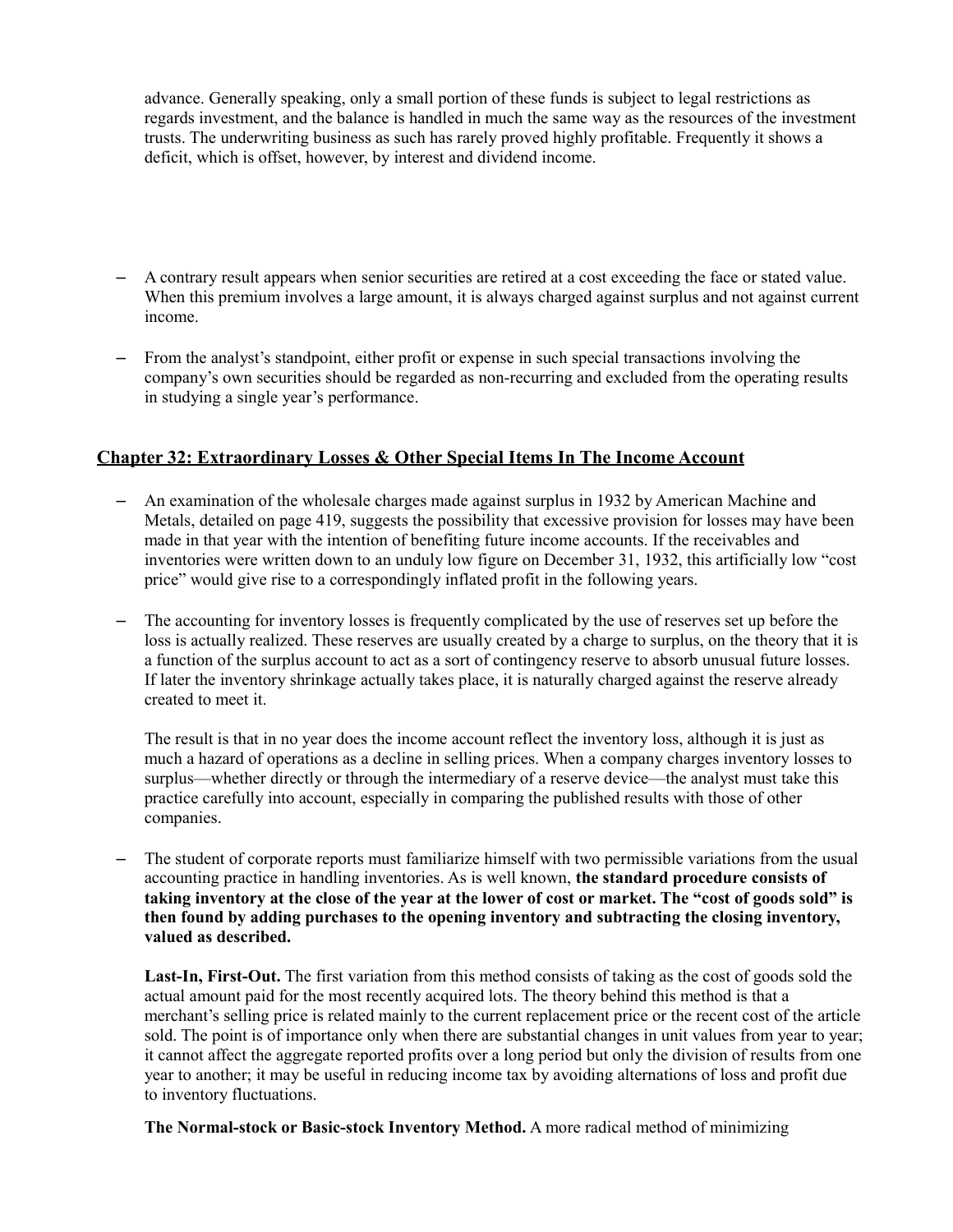fluctuations due to inventory values has been followed by a considerable number of companies for some years past. This method is based on the theory that the company must regularly carry a certain physical stock of materials and that there is no more reason to vary the value of this "normal stock" from year to year—because of market changes—than there would be to vary the value of the manufacturing plant as the price index rises or falls and to reflect this change in the year's operations. In order to permit the base inventory to be carried at an unchanging figure, the practice is to mark it down to a very low unit price level—so low that it should never be necessary to reduce it further to get it down to current market.

- Security analysis is a severely practical activity, and it must not linger over matters that are not likely to affect the ultimate judgment. At times however, these items may assume appreciable importance.
- Bonds are usually floated by corporations at a price to net the treasury less than par. The discount suffered is part of the cost of borrowing the money, i.e., part of the interest burden, and it should be amortized over the life of the bond issue by an annual charge against earnings, included with the statement of interest paid.

#### **Chapter 33: Misleading Artifices In The Income Account (Earnings of Subsidiaries**

- In view of Wall Street's naïve acceptance of reported income and reported earnings per share. Our example suggests also a further check upon the reliability of the published earnings statements, viz., by the amount of the federal income tax accrued. The taxable profit can be calculated fairly readily from the income-tax accrual, and this profit compared in turn with the earnings reported to stockholders. The two figures should not necessarily be the same, since the intricacies of the tax laws may give rise to a number of divergences. We do not suggest that any effort be made to reconcile the amounts absolutely but only that very wide differences be noted and made the subject of further inquiry.
- In passing judgment on the inclusion of leasehold appreciation in the current earnings of United Cigar Stores, a number of considerations might well be borne in mind.

1. Leaseholds are essentially as much a liability as they are an asset. They are an obligation to pay rent for premises occupied. Ironically enough, these very leaseholds of United Cigar Stores eventually plunged it into bankruptcy.

– A moral of considerable practical utility may be drawn from the United Cigar Stores example. When an enterprise pursues questionable accounting policies, all its securities must be shunned by the investor, no matter how safe or attractive some of them may appear. This is well illustrated by United Cigar Stores Preferred, which made an exceedingly impressive statistical showing for many successive years but later narrowly escaped complete extinction. Investors confronted with the strange bookkeeping detailed above might have reasoned that the issue was still perfectly sound, because, when the overstatement of earnings was corrected, the margin of safety remained more than ample. Such reasoning is fallacious.

#### *You cannot make a quantitative deduction to allow for an unscrupulous management; the only way to deal with such situations is to avoid them.*

- When a holding company takes into its income account stock dividends received at a higher value than that assigned them by the subsidiary that pays them, we have a particularly dangerous form of pyramiding of earnings.
- It may be stated as a Wall-Street maxim that where manipulation of accounts is found, stock juggling will be found also in some form or other. Familiarity with the methods of questionable finance should assist the analyst and perhaps even the public, in detecting such practices when they are perpetrated.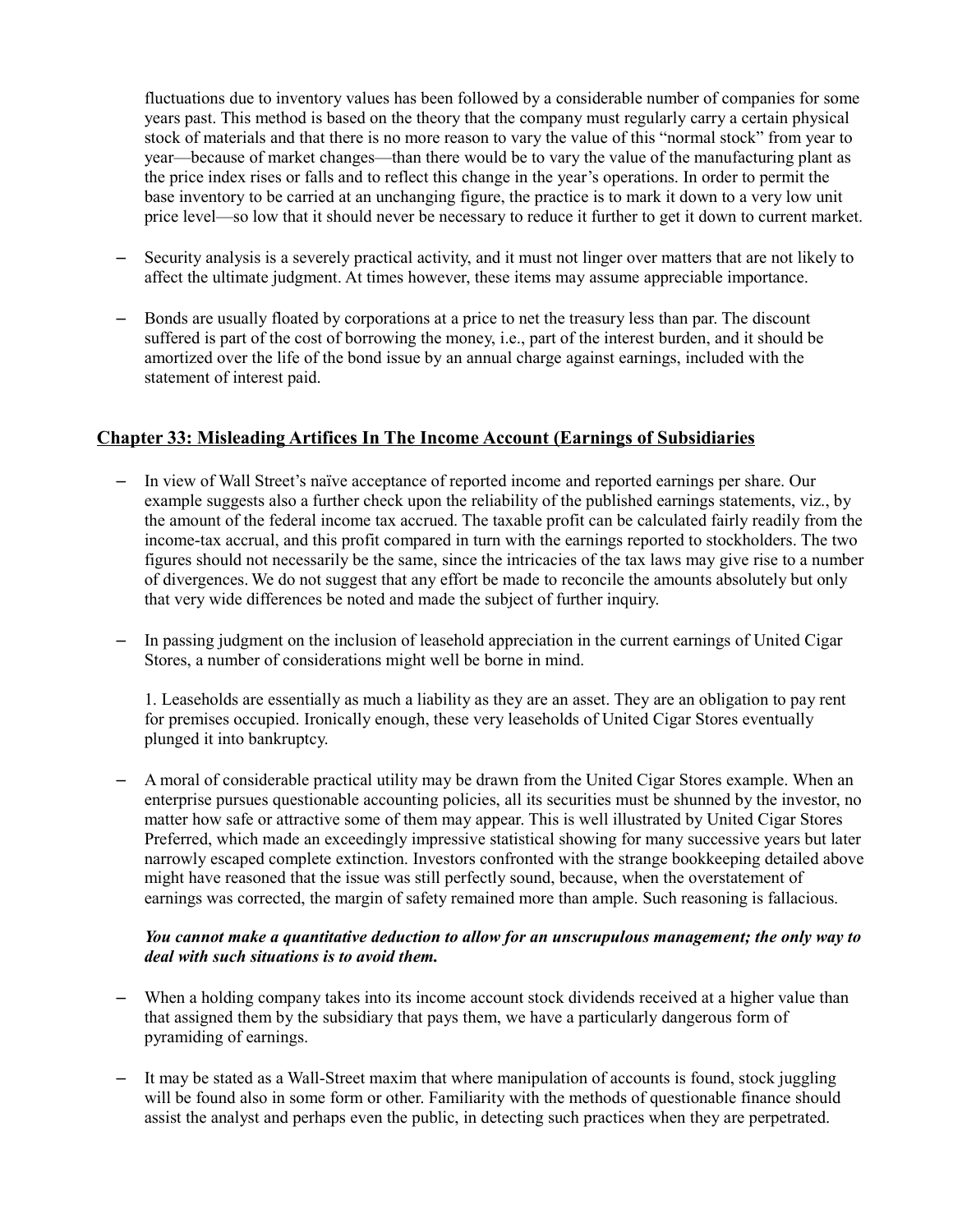- It is now frequent procedure for industrial companies to indicate either in the income account or in a footnote thereto their equity in the profits or losses of non-consolidated subsidiaries after allowance for dividends. Examples: The 1938 report of American Tobacco Company showed by way of footnote that dividends received from non-consolidated subsidiaries exceeded their earnings by \$427,000. Hercules Powder reported a similar figure of \$257,514 for that year, in footnote form, whereas prior to 1937 it had included its share of the undistributed earnings of such affiliates under the heading "Other Income."
- Similarly, the interest of Du Pont in General Motors, representing about 23% of the total issue, is undoubtedly significant enough in its effect on the owning company to warrant adjustment of its earnings to reflect the results of General Motors. This is actually done by Du Pont each year in the form of an adjustment of surplus to reflect the previous year's change in the book value of its General Motors holdings. The analyst would prefer, however, to make the adjustment concurrently and to include it in the calculated earnings of Du Pont.
- The statistical manuals and agencies have naturally come to feature the per-share earnings in their analysis of corporations. They might, however, perform a more useful service if they omitted a calculation of the per-share earnings in all cases where the company's reports appear to contain irregularities or complications in any of the following directions and where a satisfactory correction is not practicable:

1. By reason of non-recurrent items included in income or because of charges to surplus that might properly belong in the income account.

- 2. Because current results of subsidiaries are not accurately reflected in the parent company's statements.
- 3. Because the depreciation and other amortization charges are irregularly computed.
- When earnings of non-consolidated subsidiaries are allowed to accumulate in their surplus accounts, they may be used later to bolster up the results of a poor year by means of a large special dividend paid over to the parent company.

This device of concealing a subsidiary's profits in good years and drawing upon them in bad ones may seem quite praise-worthy as a method of stabilizing the reported earning power. But such benevolent deceptions are frowned upon by enlightened opinion, as illustrated by the more recent regulations of the New York Stock Exchange which insist upon full disclosure of subsidiaries' earnings. It is the duty of management to disclose the truth and the whole truth about the results of each period; it is the function of the stockholders to deduce the "normal earning power" of their company by averaging out the earnings of prosperity and depression. Manipulation of the reported earnings by the management even for the desirable purpose of maintaining them on an even keel is objectionable none the less because it may too readily lead to manipulation for more sinister reasons.

– Summary. To avoid leaving this point in confusion, we shall summarize our treatment by suggesting:

1. In the first instance, subsidiary losses are to be deducted in every analysis.

2. If the amount involved is significant, the analyst should investigate whether or not the losses may be subject to early termination.

3. If the result of this examination is favorable, the analyst may consider all or part of the subsidiary's loss as the equivalent of a nonrecurring item.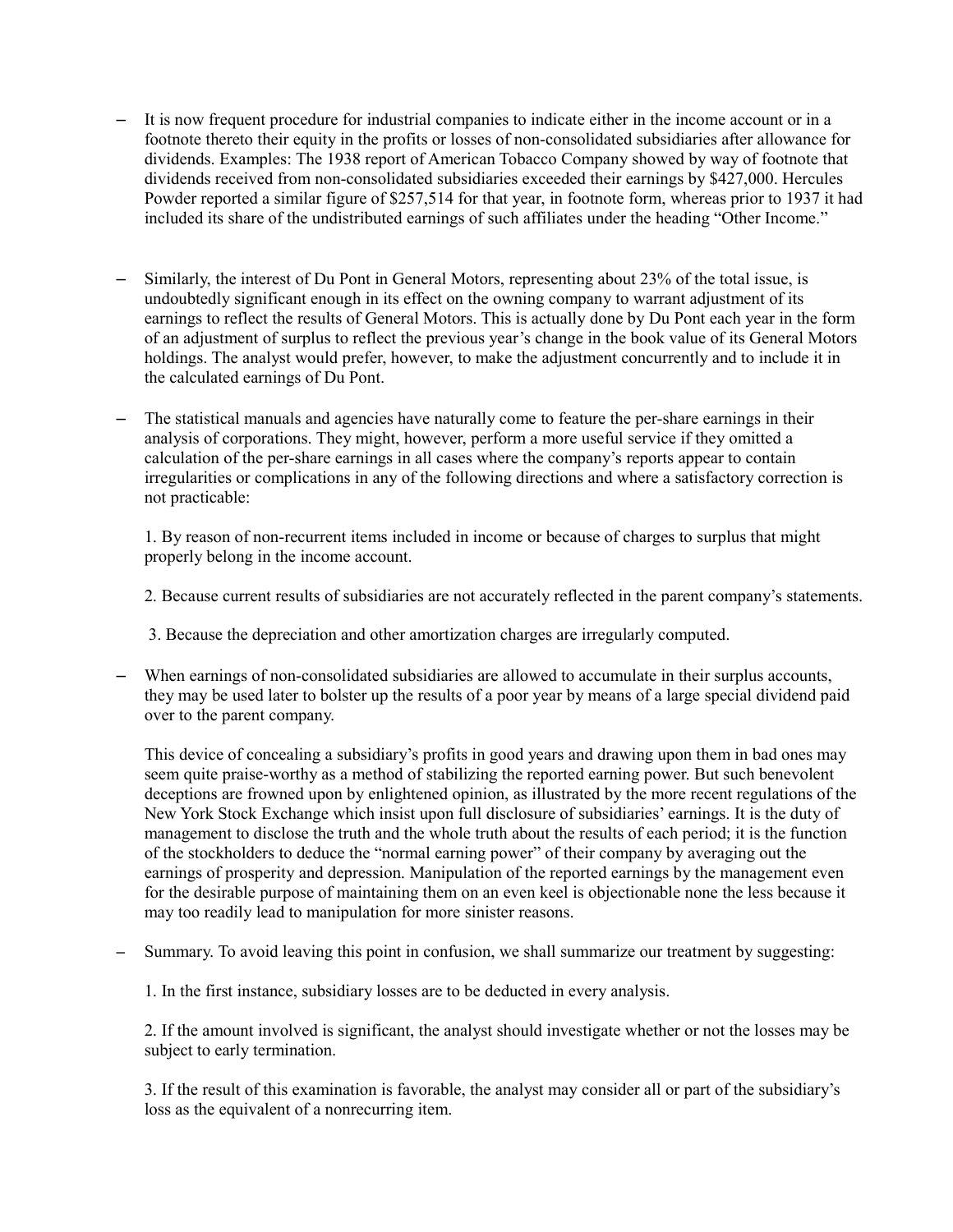## **Chapter 34: The Relation of Depreciation & Similar Charges To Earning Power**

- The accounting theory that governs depreciation charges is simple enough. If a capital asset has a limited life, provision must be made to write off the cost of that asset by charges against earnings distributed over the period of its life. But behind this innocent statement lie complications of a threefold character. First we find that accounting rules themselves may permit a value other than cost as the base for the amortization charge. Second, we find many ways in which companies fail to follow accepted accounting practice in stating their depreciation deduction in the income account. Third, there are occasions when an allowance that may be justified from an accounting standpoint will fail to meet the situation properly from an investment standpoint.
- There is support in accounting circles for the theory that the function of the depreciation allowance is to provide for the replacement of the asset at the end of its life rather than merely to write off its cost. If this idea were actually followed, the current or expected future replacement cost would be the basis for the depreciation charge, and it would vary not only with the value of the identical asset but also with changes in the character of the item that is expected to replace the one worn out.
- It should be obvious that no company should use one set of values for its balance sheet and another for its income account. The more recent tendency is to correct these disparities by eliminating the previous writeup from the balance sheet, thus returning to original cost.
- If a company has paid money for a leasehold, the cost is regarded as a capital investment that should be written off during the life of the lease. (In the case of an oil lease the write-off is made against each barrel produced, rather than on a time basis, since the output declines rapidly from the initial flush figure.) These charges are in reality part of the rent paid for the property and must obviously be included in current operating expense.

When structures are built on leased property or alterations made or fixtures installed, they are designated as "leasehold improvements." Hence their cost must be written down to nothing during the life of the lease, since they belong to the landlord when the lease expires. The annual charge-off for this purpose is called "amortization of leasehold improvements." It partakes to some extent of the nature of a depreciation charge. Chain-store enterprises frequently invest considerable sums in such leasehold improvements, and consequently the annual write-offs thereof may be of appreciable importance in their income accounts.

– *Example:* The December 31, 1938, balance sheet of F.W. Woolworth Company carried "Buildings Owned and Improvements on Leased Premises to be amortized over periods of leases" at a net valuation of \$46,717,000. The charge against 1938 earnings for amortization of these buildings and leasehold improvements amounted to \$3,925,283.

Since these items belong to the amortization group, they lend themselves to the same kind of arbitrary treatment as do the others. By making the annual charge against surplus instead of income or by writing down the entire capital investment to \$1 and thus eliminating the annual charge entirely, a corporation can exclude these items of operating cost from its reported per-share earnings and thus make the latter appear deceptively large.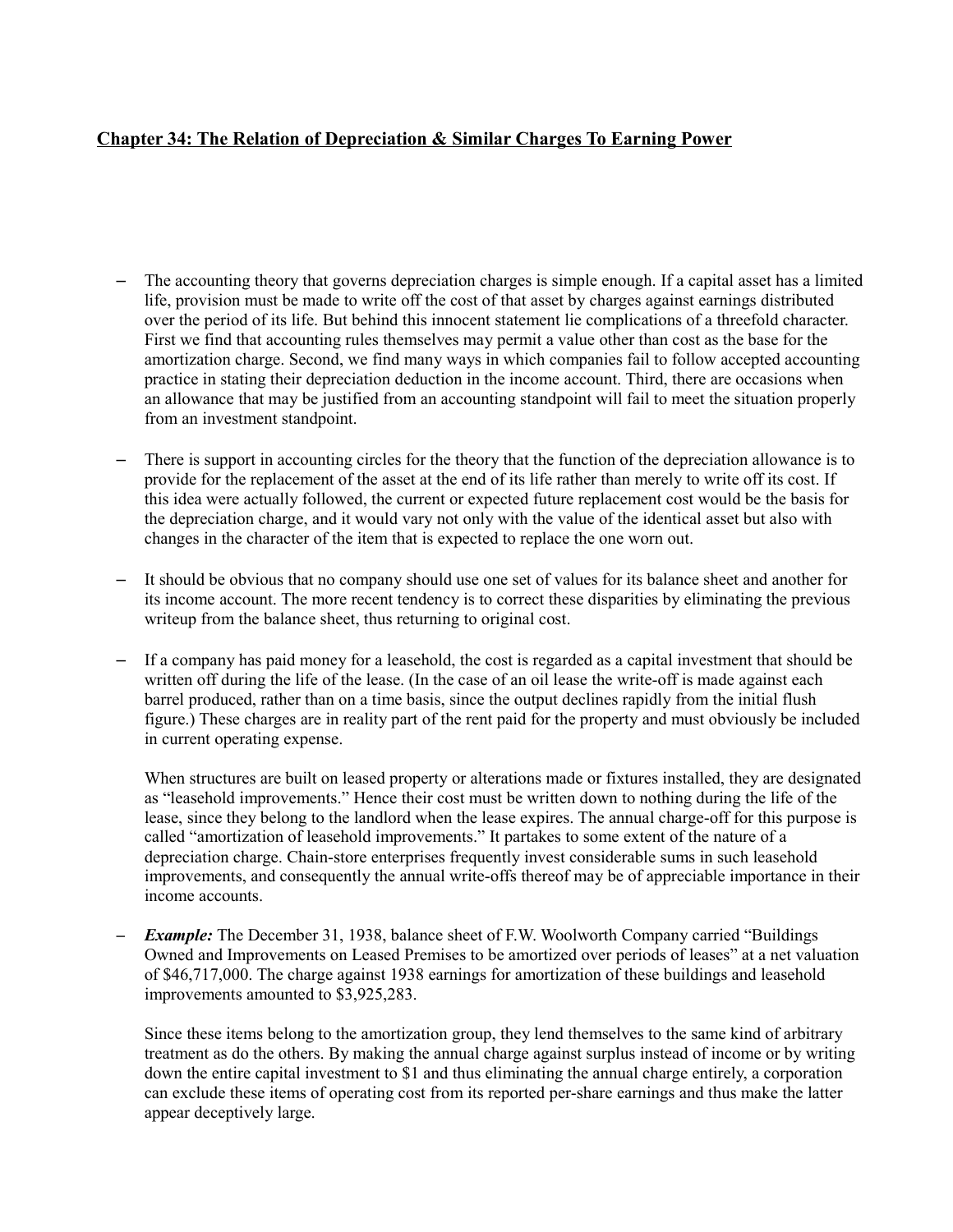– The argument has often been advanced that depreciation charges may properly be ignored because they are mere bookkeeping entries and do not represent a real outlay of cash. This is a highly inaccurate statement of the case. Depreciation is not a mere book keeping conception, because for the most part it registers an actual diminution of capital values, for which adequate provision must be made if creditors or owners are to avoid deceiving themselves.

Moreover, in the majority of cases the depreciation charges are consumed or offset over a period of time by even larger cash expenditures made for replacements or extensions. More often than not, therefore, depreciation charges are eventually found to be related to actual cash outlays and turn out to be as truly an expense of the business as wages or rents.

- In answer to the frequent argument that a depreciation allowance is unnecessary because liberal repairs keep the assets good, we may quote Hatfield's classic sentence: "All machinery is on an irresistible march to the junk heap, and its progress, while it may be delayed, cannot be prevented by repairs." *Henry R. Hatfield, Accounting: Its Principles and Problems, p. 130, New York, 1928.*
- Another fairly prevalent practice was the deduction of only part of the depreciation charge from earnings, the balance being taken out of the surplus account.

#### – **A. Depreciation Proper.**

**1. Straight-line Method.** Each class of depreciable property is written down to salvage value by equal annual charges during the period of its estimated life. This is the standard method of calculating depreciation, permitted by the revenue acts and generally followed by all companies in their income tax returns. Surprisingly few electric and gas companies, however, have employed this method in their published income accounts.

*Example:* Union Electric Company of Missouri, a subsidiary of North American Company, has used the straight-line method for a number of years. But even here the company's reported allowance is less than that claimed on its income tax return (\$3,899,205 vs. \$5,549,109 in 1937) the difference being due apparently to assuming a shorter life for tax purposes than for annual report purposes. As will be pointed out later, recent regulations adopted by state commissions and by the Federal Power Commission are now necessitating a change-over by many companies to the straight-line or standard method in their reported earnings.

**2. Sinking-fund Method.** Allowance is here made for the fact that amounts set aside for depreciation will earn interest until the property is retired. The effect of this method is to make the deductions somewhat smaller in the earlier years and correspondingly higher in the later years. It is generally used by California utility corporations under agreements with the Railroad Commission of the state, the rate of interest allowed being 6%.

(*Examples:* Pacific Gas and Electric, San Diego Consolidated Gas and Electric.) Even here the companies take the straight-line basis in their tax returns.

**3. The Over-all Method.** This applies a single annual percentage to the entire depreciable property account, instead of varying rates to different classes of assets. The object, presumably, is to arrive at a simple approximation of the actual depreciation.

**Example:** Commonwealth Edison deducts 3% of the average book value of depreciable property.

#### **B. Retirement Reserve Methods.**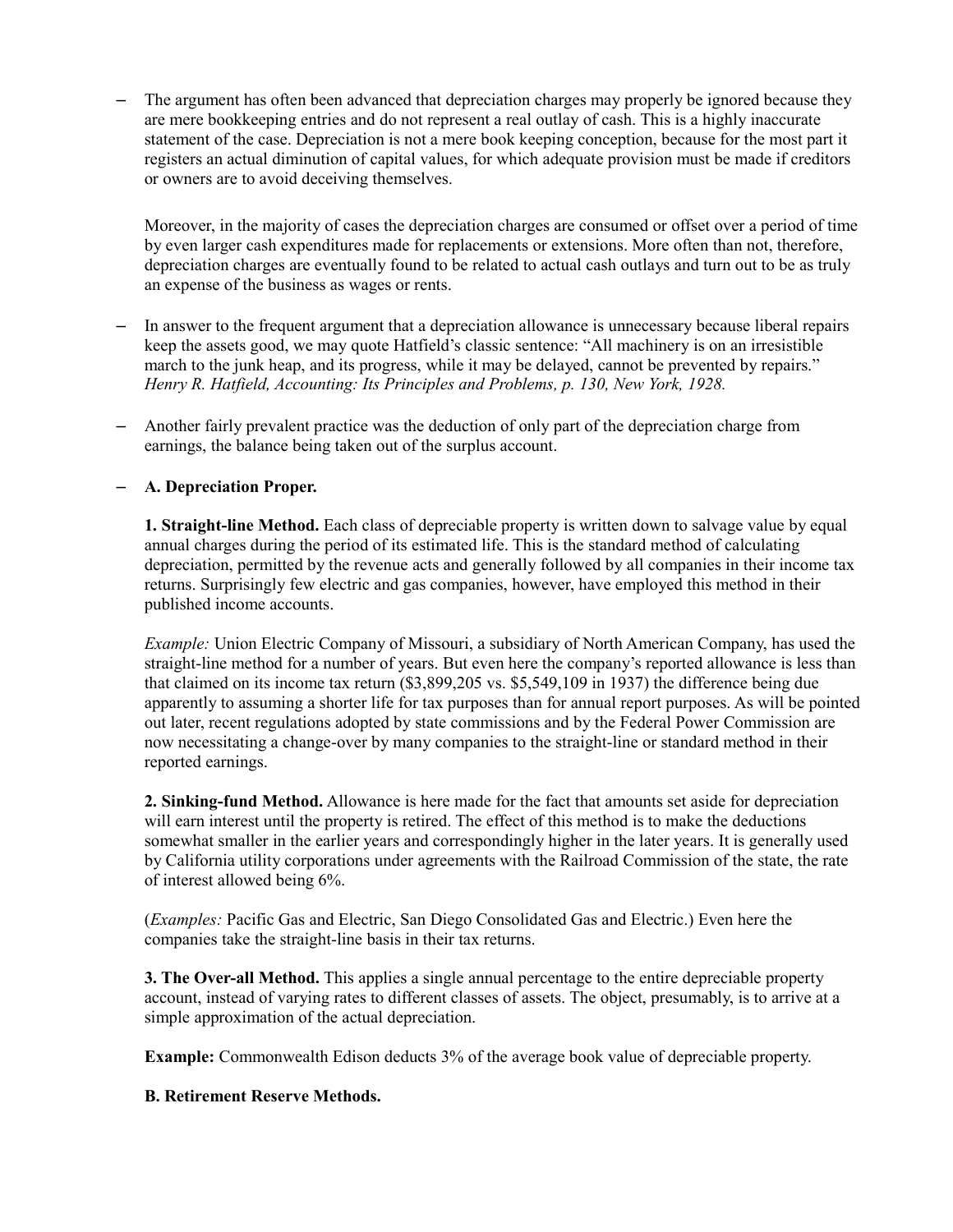The distinguishing feature of a retirement reserve is that it does not seek to measure the depreciation during a given period caused by wear and tear or obsolescence. Instead it is supposed to provide funds that, in the opinion of the management, will be adequate to take care of retirements of property when and as they occur.

Over any long period of time, proper depreciation and proper retirement allowances should total the same amount. But a retirement reserve policy apparently permits arbitrary annual variations, to reflect good or bad earnings or the expected near term need for actual retirements. In reality, as will be seen, the majority of retirement reserve policies operate simply to understate the current loss of property value and thus to overstate the earnings. Various bases of calculating retirement reserves are as follows:

**4. Percentage of Gross.** This method would tend to approximate a regular depreciation rate if the percentage taken were adequate. Generally this is not the case.

Example: Duquesne Lighting Company deducts 8% of gross. On the other hand, its income tax deduction for 1932–1934 equaled no less than 30% of gross.

**5. Fixed Rate per Unit of Product.** This method clearly resembles the preceding and is subject to the same criticism.

Examples: In 1932 Brooklyn Union Gas Company stated that it was reserving 3 cents per thousand cubic feet for retirements. (This policy has since been changed.) Cincinnati Gas and Electric Company stated in 1937 that it was making provision for retirement reserve at the rate of 5 cents per thousand cubic feet of gas sold and \$2.70 per thousand kilowatt-hours of electricity sold.

**6. Over-all Percentage of Gross for Maintenance and Depreciation Combined.** By this method the larger the amount spent for maintenance the less is reserved for depreciation.

*Examples:* Third Avenue Railway used a 20% deduction for maintenance and depreciation combined for the years 1912–1918. Tidewater Power Company uses varying total rates for different services, viz. (in 1936): Gas and Electric, 15%; Water, 12%; Railway; 30%.

**7. Discretionary Deductions.** The majority of companies following the retirement reserve method have been bound by no mathematical formula but have based the annual deduction largely on the judgment of the management.

- We have already stated that, regardless of what method is followed in the annual reports, practically every company *follows the straight-line basis of depreciation in computing its income tax.* The investor is thus confronted with a dual situation and a pressing problem. In many cases it is of vital importance to know which basis of depreciation is correct, since bond-interest coverage and commonstock earnings which may appear adequate as reported in the company's annual statements would turn out to be entirely insufficient if the income tax figures are accepted.
- Where any real alternative exists, the investor in fixed-value securities must invariably apply the more stringent test of soundness.
- There is another large group of companies that have taken depreciation allowances that appear liberal in themselves but are still substantially less than the income tax deductions.

*Examples:* In 1938 Detroit Edison charged 13.5% of gross on its report to shareholders, vs. 18.2% of gross on its tax return for that year. Corresponding figures for North American Company for 1937 were 12.8 and 14.8%, respectively.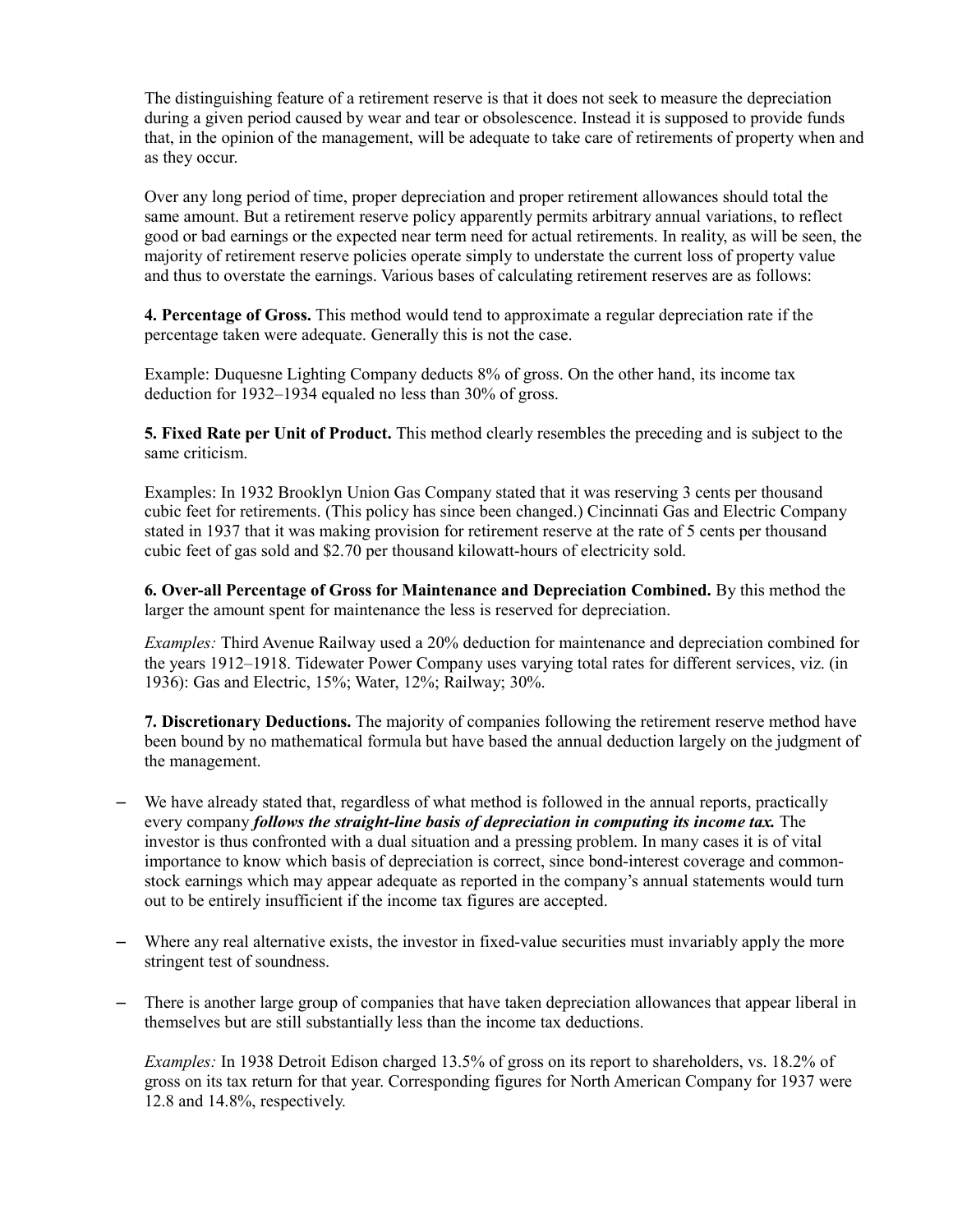In these instances the investor—and particularly the common-stock buyer—may argue that the income tax basis is unduly severe. It is difficult to pronounce judgment on this point in the absence of detailed knowledge of the properties themselves and a better familiarity with public- utility engineering details than we possess. We are inclined to advance the compromise suggestion that when the tax figure exceeds, say, 121/2% of gross, the latter rate be used provisionally for purposes of analysis.

#### **Chapter 36: Amortization Charges From The Investor's Standpoint**

– In this case (example given), therefore, as in our hypothetical example, the investor or the analyst must reject the company's basis for depreciation and endeavor to establish some other basis more consonant with the actual conditions of the business. How can the proper charge be determined? The answer was given without difficulty for the trucking companies, because we knew just what depreciation had to be allowed for in order to maintain these enterprises in operation. But in practice such exact knowledge is hardly ever available.

We do not know how long the Eureka Pipe Line's fixed assets will last or how much it would cost to replace them. The best we can do is to formulate some rough estimates based on the discoverable facts. The only virtue of these estimates may be that they are in all probability closer to the mark than the company's figures, which we realize are untenable.

- The expenditures on property account, including new fixed assets, represent in effect the portion of the depreciation reserve that is not available in cash, and that portion should hence be considered as the minimum amount of depreciation that must be allowed for in conducting the business. We may call this item the Expended Depreciation Charge. (If the increase in the property account exceeds the year's depreciation, then all of the latter must be considered as "expended.") In the case of Eureka Pipe Line, such expenditures averaged \$73,000 for the three years 1924–1926. This period is much too short upon which to base conclusions. But it happens that about the same results are shown by Eureka over a much longer period, so that the 1924–1926 figure may here be used as a basis of calculation. We must warn the student against deriving any notion as to the normal expended depreciation from examination of a short period, e.g., less than ten years, unless he knows that the nature of the business is such as to warrant a conclusion therefrom.
- *The Expended Depreciation Charge* has been found to average about \$75,000 per annum. There are no indications that the entire plant will have to be replaced at any predictable date. On the contrary, the line appears to have an indefinite life, due to continuous expenditures on maintenance, repairs and renewals. In this respect the enterprise resembles a railroad far more than it does a trucking company. According to our reasoning only the expended depreciation charge should be deducted from earnings. The remainder of the depreciation factor is actually the obsolescence hazard, which is related to the possible exhaustion of the tributary oil fields. This should be considered after the earnings are arrived at and not before.
- The concept of "expended depreciation" may be useful in this field, because the average expenditures for replacements must be considered as the equivalent of a cash operating expense. (Parenthetically it may be pointed out this is an important factor in the analysis of hotel bonds. But it is even more important to warn the investor that hotel bonds should be viewed as obligations of a special type of business enterprise and not as a form of real estate security.)
- It is a striking commentary on the change in our financial viewpoint that the term "stock watering" has practically disappeared from the investor's vocabulary. By a strange paradox the same misleading results that were obtained prior to 1914 by overstating property values are now sought by the opposite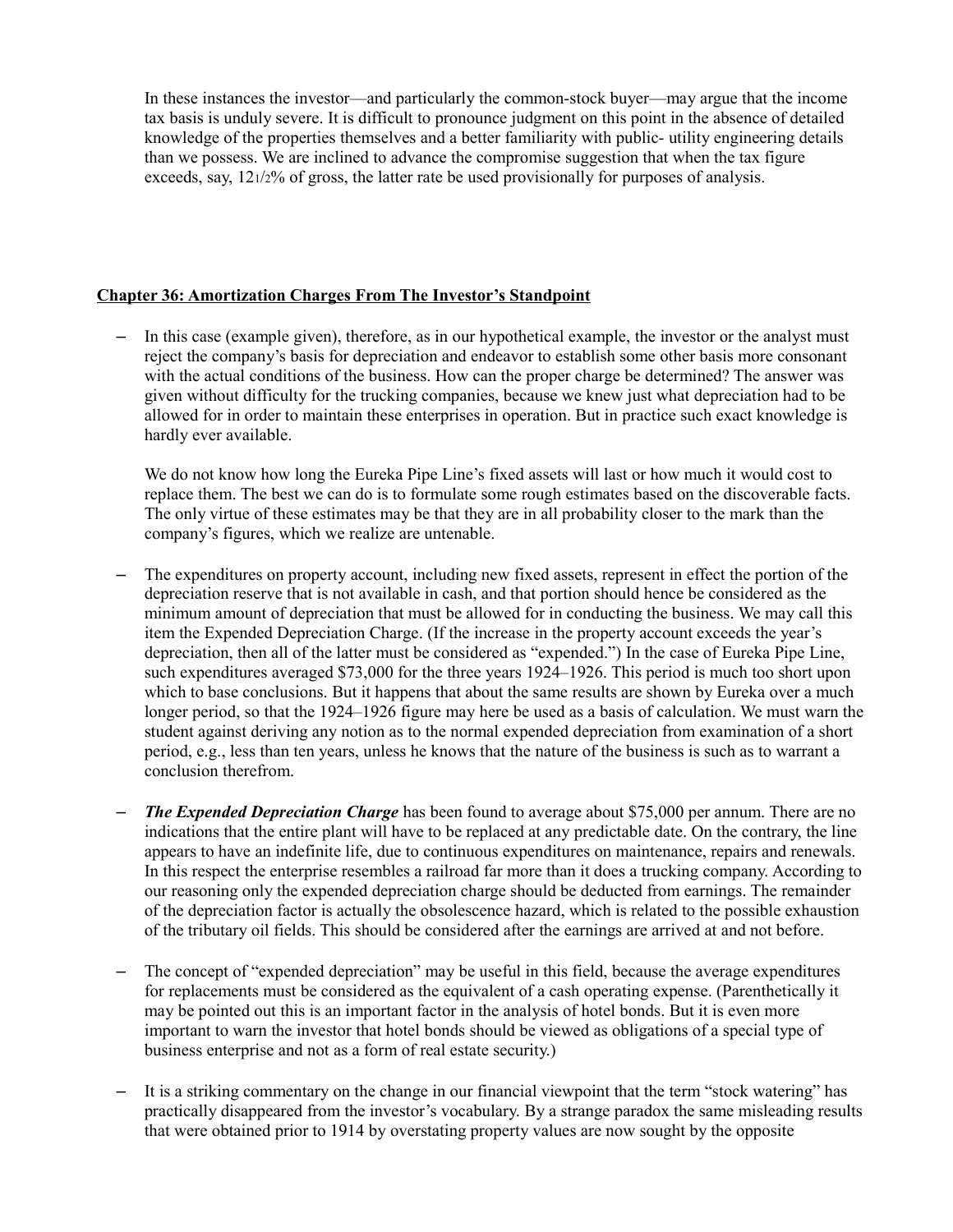stratagem of understating these assets.

Erase the plant account; thereby eliminate the depreciation charge; thereby increase the reported earnings; thereby enhance the value of the stock. The idea that such sleight-of-hand could actually add to the value of a security is nothing short of preposterous. Yet Wall Street solemnly accepts this topsy turvy reasoning, and corporate managements are naturally not disinclined to improve their showing by so simple a maneuver.

- A large number of important manufacturing companies own patents that are carried on their books at \$1 or else at their cost—which is generally a relatively small amount. It is standard accounting practice to write off such cost by equal annual charges to earnings during the life of the patent, which is 17 years from the date it is granted.
- It follows that the \$1 valuation of patents is the soundest for the investor's purpose; that amortization of patents can be added back to earnings if the amount is substantial; and hence, if such amortization is charged to surplus instead of income, it is not necessary to correct the earnings figure.
- Our lengthy discussion of amortization policies may be summarized in the following rules:

Rule 1: The company's amortization charges are to be accepted in analysis whenever (both):

a. They are based on regular accounting rules applied to fair valuations of the fixed assets, and b. The net plant account has not decreased over a period of years.

Rule 2: The company's charges may be reduced in the analyst's calculations if they regularly exceed the cash expenditures on the property. In such a case the average cash expenditures may be deducted from earnings as a provisional depreciation charge and the balance of depreciation included as part of the obsolescence hazard, which tends to reduce the valuation of the average cash earning power. The obsolescence allowance will be based upon the price paid for the enterprise by the investor and not upon either the book value or the reproduction cost of the fixed assets.

Rule 3: The company's charges must be increased in the analyst's calculations if they are both less than the average cash expenditures on the property and less than the reserve required by ordinary accounting rules applied to the fair value of the fixed assets used in the business.

- *Use of Contingency and Similar Reserves to Distort the Earnings Picture.* During the years 1931 and 1932, however, contingency and similar reserves were resorted to by many companies with the effect of greatly obscuring and confusing their annual statements. These reserves were created for a threefold purpose: (1) to permit losses to be charged against surplus instead of against income, (2) to gloss over the actual taking of the loss, and (3) in some cases to lay the groundwork for inflated earnings in subsequent years.
- A particular and frequent type of contingency reserve is a reserve for future inventory decline. In our discussion of various permissible methods of figuring inventory (in Chap. 32) we pointed out that the Normal Stock Method aims to mark down the basic stock to so low a figure that no drop in price will require a further charge against earnings. This method involves, in essence, the use of a contingency reserve for future inventory decline, calculated in accordance with a definite and continuing policy.

On the whole we must regard a device of this kind as meriting praise rather than criticism. But it is essential that the analyst allow for the use of such reserves when studying a single year's results and particularly when comparing several companies in the same field. Let us further remind the reader that the setting up of an inventory reserve out of surplus, whatever the theory behind it, almost invariably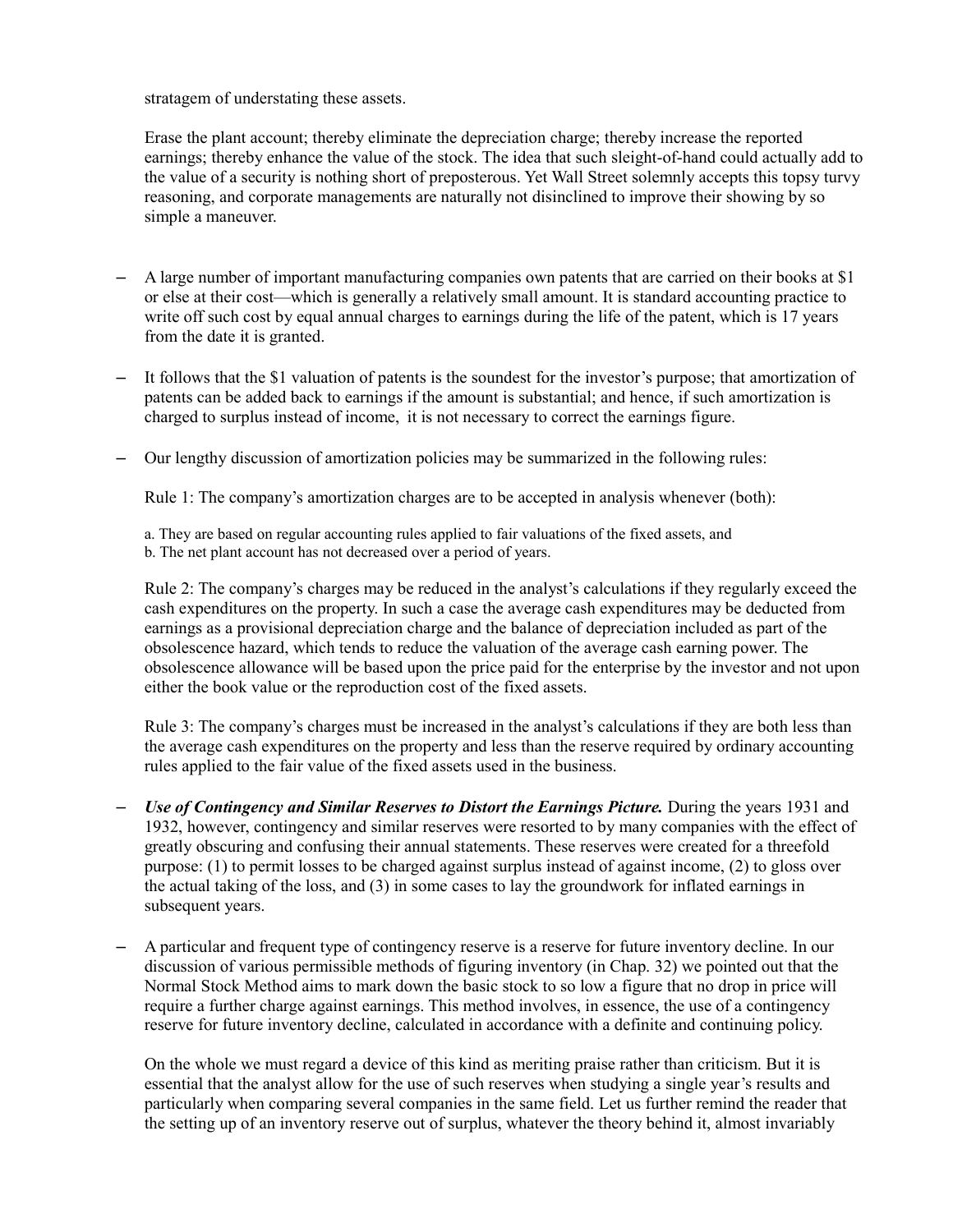results in overstating the reported profits over a period of years.

## **Chapter 37: Significance Of The Earnings Record**

– The second main question confronting the analyst is concerned with the utility of this past record as an indicator of future earnings. This is at once the most important and the least satisfactory aspect of security analysis. It is the most important because the sole practical value of our laborious study of the past lies in the clue it may offer to the future; it is the least satisfactory because this clue is never thoroughly reliable and it frequently turns out to be quite valueless.

These shortcomings detract seriously from the value of the analyst's work, but they do not destroy it. The past exhibit remains a sufficiently dependable guide, in a sufficient proportion of cases, to warrant its continued use as the chief point of departure in the valuation and selection of securities.

– In studying earnings records an important principle of security analysis must be borne in mind:

### *Quantitative data are useful only to the extent that they are supported by a qualitative survey of the enterprise.*

In order for a company's business to be regarded as reasonably stable, it does not suffice that the past record should show stability. The nature of the undertaking, considered apart from any figures, must be such as to indicate an inherent permanence of earning power.

– On the contrary, it must be remembered that the automatic or normal economic forces militate against the indefinite continuance of a given trend. Competition, regulation, the law of diminishing returns, etc., are powerful foes to unlimited expansion, and in smaller degree opposite elements may operate to check a continued decline.

Hence instead of taking the maintenance of a favorable trend for granted—as the stock market is wont to do—the analyst must approach the matter with caution, seeking to determine the causes of the superior showing and to weigh the specific elements of strength in the company's position against the general obstacles in the way of continued growth.

- The divergence in method between the stock market and the analyst—as we define his viewpoint would mean in general that the price levels ruling for the so-called "good stocks" under normal market conditions are likely to appear overgenerous to the conservative student. This does not mean that the analyst is convinced that the market valuation is wrong but rather that he is not convinced that its valuation is right. He would call a substantial part of the price a "speculative component," in the sense that it is paid not for demonstrated but for expected results.
- Where the trend has been definitely downward, as that of Company C, the analyst will assign great weight to this unfavorable factor. He will not assume that the down curve must presently turn upward, nor can he accept the past average—which is much higher than the current figure—as a normal index of future earnings. But he will be equally chary about any hasty conclusions to the effect that the company's outlook is hopeless, that its earnings are certain to disappear entirely and that the stock is therefore without merit or value. Here again a qualitative study of the company's situation and prospects is essential to forming an opinion whether at some price, relatively low, of course, the issue may not be a bargain, despite its declining earnings trend. Once more we identify the viewpoint of the analyst with that of a sensible business man looking into the pros and cons of some privately owned enterprise.

#### – *Analysis of the Future Should Be Penetrating Rather than Prophetic.*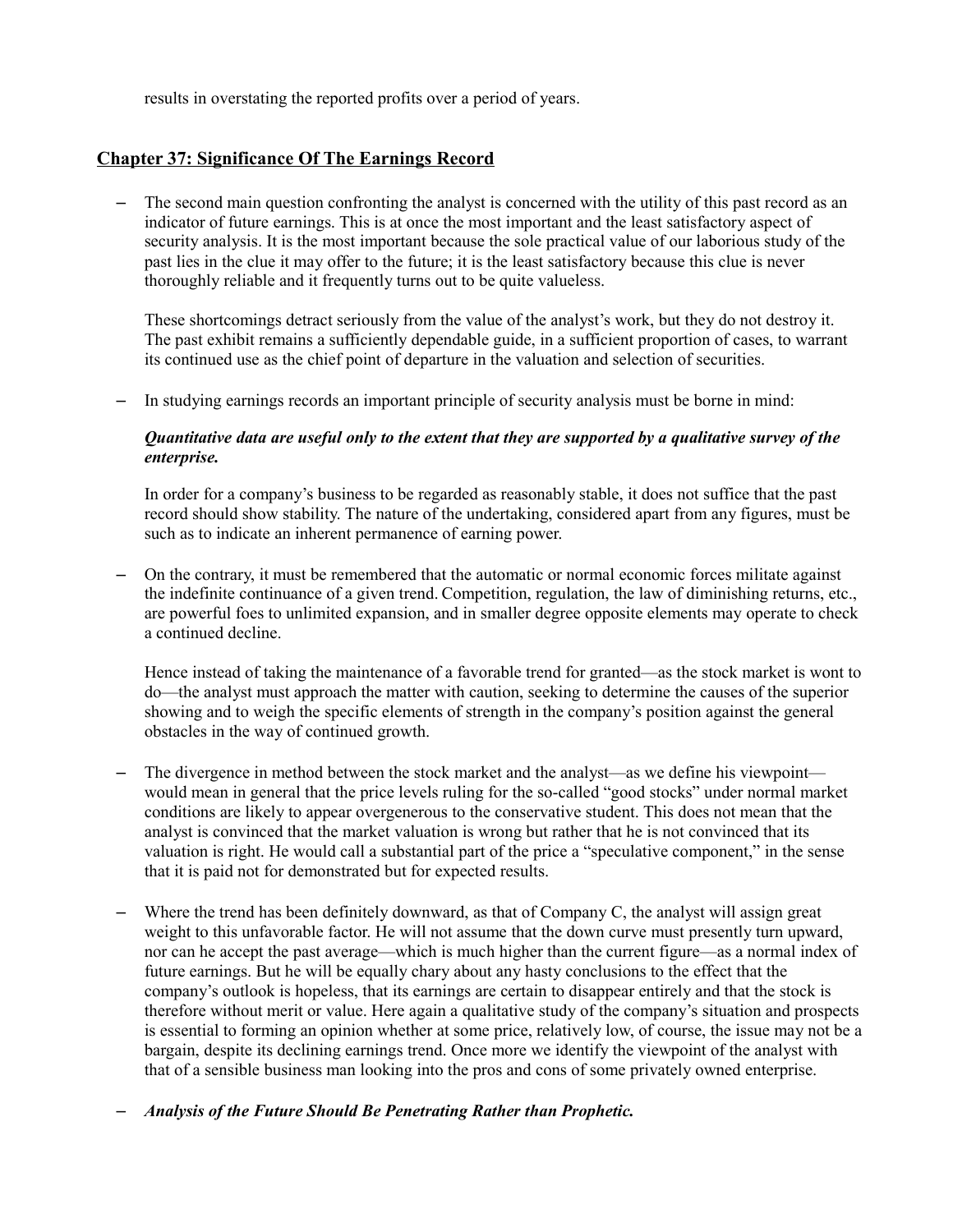## **Chapter 38: Specific Reasons For Questioning or Rejecting The Past Record**

– Evidently the stock market—like the heart, in the French proverb—has reasons all its own. In the writers' view, where these reasons depart violently from sound sense and business experience, commonstock buyers must inevitably lose money in the end, even though large speculative gains may temporarily accrue, and even though certain fortunate purchases may turn out to be permanently profitable.

# **Chapter 39: Price-Earnings Ratio's For Common Stocks**

- A given common stock is generally considered to be worth a certain number of times its current earnings. This number of times, or multiplier, depends partly on the prevailing psychology and partly on the nature and record of the enterprise. Prior to the 1927–1929 bull market ten times earnings was the accepted standard of measurement. More accurately speaking, it was the common point of departure for valuing common stocks, so that an issue would have to be considered exceptionally desirable to justify a higher ratio, and conversely.
- Security analysis cannot presume to lay down general rules as to the "proper value" of any given common stock. Practically speaking, there is no such thing. The bases of value are too shifting to admit of any formulation that could claim to be even reasonably accurate. The whole idea of basing the value upon current earnings seems inherently absurd, since we know that the current earnings are constantly changing.

Hence the prices of common stocks are not carefully thought out computations but the resultants of a welter of human reactions. The stock market is a voting machine rather than a weighing machine. It responds to factual data not directly but only as they affect the decisions of buyers and sellers.

Confronted by this mixture of changing facts and fluctuating human fancies, the securities analyst is clearly incapable of passing judgment on common-stock prices generally.

- His fundamental basis of appraisal must be an intelligent and conservative estimate of the future earning power. But his measure of future earnings can be conservative only if it is limited by actual performance over a period of time. We have suggested, however, that the profits of the most recent year, taken singly, might be accepted as the gage of future earnings, if
	- (1) general business conditions in that year were not exceptionally good,
	- (2) the company has shown an upward trend of earnings for some years past and
	- (3) the investor's study of the industry gives him confidence in its continued growth.

In a very exceptional case, the investor may be justified in counting on higher earnings in the future than at any time in the past. This might follow from developments involving a patent or the discovery of new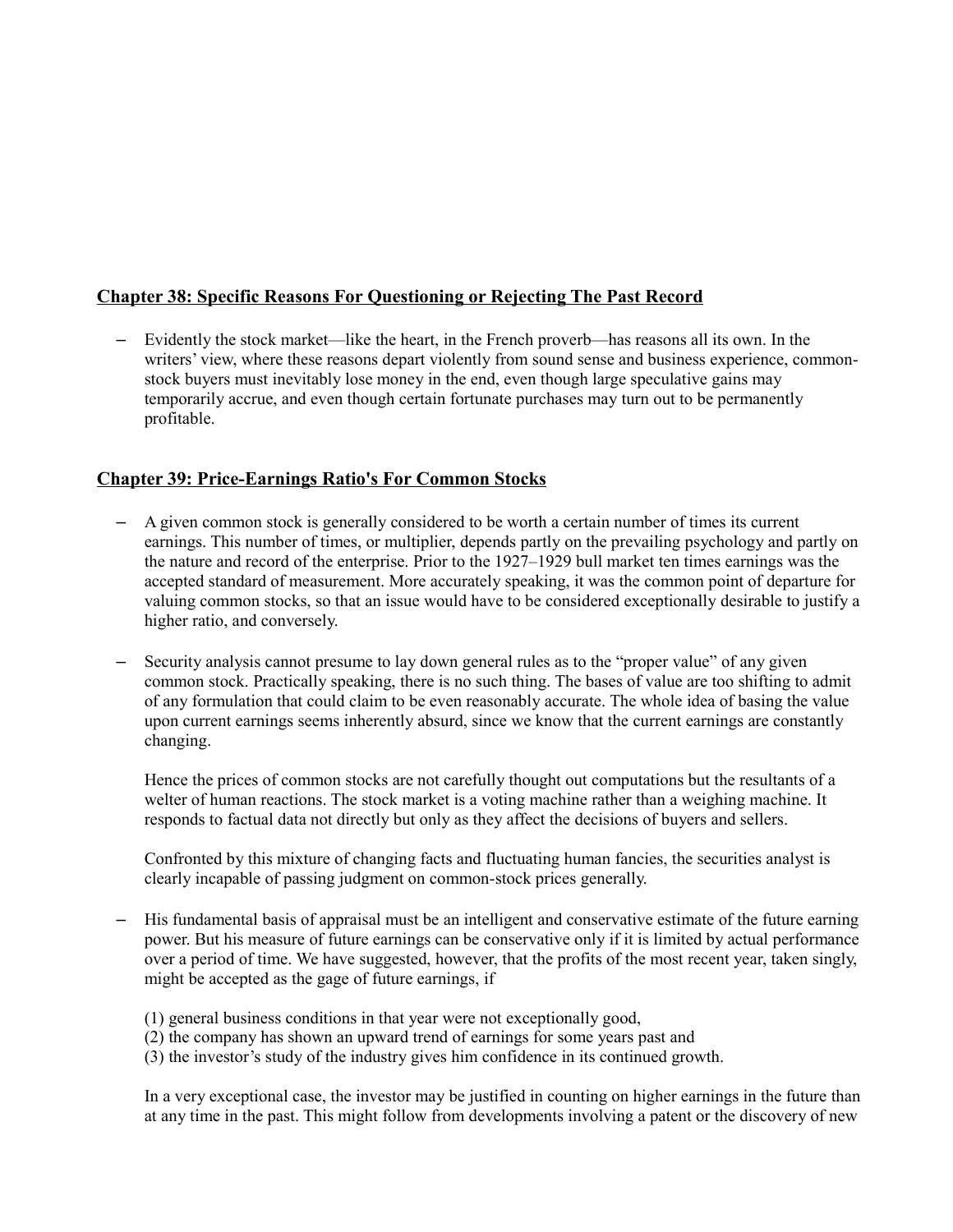ore in a mine or some similar specific and significant occurrence. But in most instances he will derive the investment value of a common stock from the average earnings of a period between five and ten years.

– We would suggest that about 20 times average earnings is as high a price as can be paid in an investment purchase of a common stock.

Hence we may submit, as a corollary of no small practical importance, that people who habitually purchase common stocks at more than about 20 times their average earnings are likely to lose considerable money in the long run. This is the more probable because, in the absence of such a mechanical check, they are prone to succumb recurrently to the lure of bull markets, which always find some specious argument to justify paying extravagant prices for common stocks.

– It should be pointed out that if 20 times average earnings is taken as the upper limit of price for an investment purchase, then ordinarily the price paid should be substantially less than this maximum. This suggests that about 12 or 121/2 times average earnings may be suitable for the typical case of a company with neutral prospects.

We must emphasize also that a reasonable ratio of market price to average earnings is not the only requisite for a common-stock investment. It is a necessary but not a sufficient condition. The company must be satisfactory also in its financial set-up and management, and not unsatisfactory in its prospects.

- According to our view, the high prices paid for "the best common stocks" make these purchases essentially speculative, because they require future growth to justify them. Hence common-stock investment operations, as we define them, will occupy a middle ground in the market, lying between low-price issues that are speculative because of doubtful quality and well-entrenched issues that are speculative, none the less, because of their high price.
- A corresponding adjustment of the per-share earnings must be made at times to reflect the possible future increase in the number of shares outstanding as a result of conversions or exercise of option warrants. When other security holders have a choice of any kind, sound analysis must allow for the possible adverse effect upon the per-share earnings of the common stock that would follow from the exercise of the option.
- The material in the last few pages may be summarized in the following general rule:

*The intrinsic value of a common stock preceded by convertible securities, or subject to dilution through the exercise of stock options or through participating privileges enjoyed by other security holders, cannot reasonably be appraised at a higher figure than would be justified if all such privileges were exercised in full.*

### **Chapter 40: Capitalization Structure**

- The optimum capitalization structure for any enterprise includes senior securities to the extent that they may safely be issued and bought for investment.
- Furthermore, just as it is desirable from the bank's standpoint that sound businesses borrow seasonally, it is also desirable from the standpoint of investors generally that strong industrial corporations raise an appropriate part of their capital through the sale of bonds. Such a policy would increase the number of high-grade bond issues on the market, giving the bond investor a wider range of choice and making it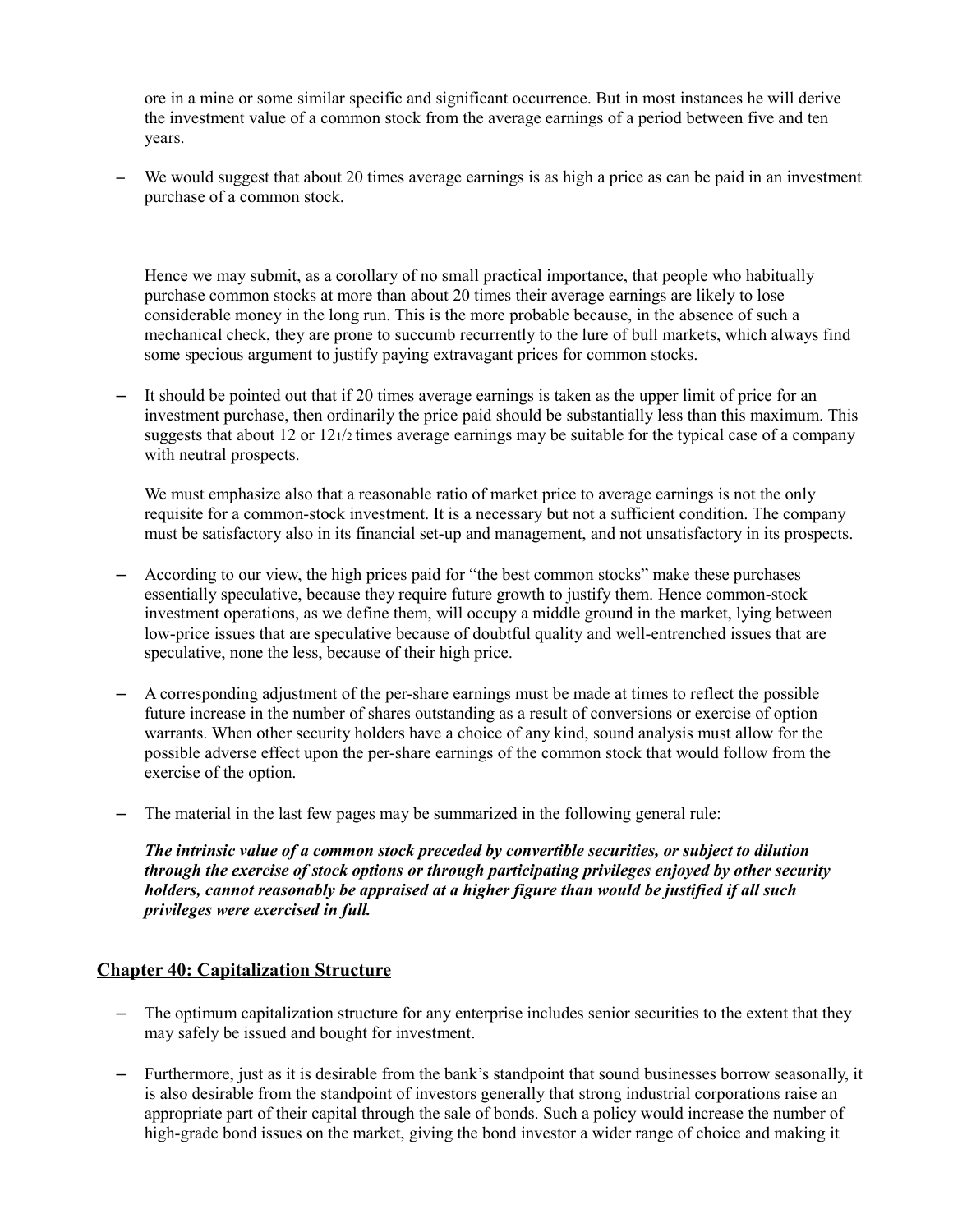deservedly difficult to sell unsound bonds.

- An unwary investor, looking at the two exhibits, might reject Company D's 6% bonds as unsafe because their interest coverage was only 1.39 but yet accept the Company C bonds at par because he was satisfied with earnings of twice fixed charges. Such discrimination would be scarcely intelligent. Our investor would be rejecting a bond merely because it pays him a generous coupon rate, and he would be accepting another bond merely because it pays him a low interest rate. The real point, however, is that the minimum margin of safety behind bond issues must be set high enough to avoid the possibility that safety may even appear to be achieved by a mere lowering of the interest rate. The same reasoning would apply of course to the dividend rate on preferred stocks.
- We have indicated in Chap. 26 that a bond speculative because of inadequate safety should not ordinarily be purchased above 70.
- The top-heavy capitalization structure resulted in a low price for the bonds and the preferred stock, the latter being affected particularly by the temporary suspension of its dividend in 1931.
- The overdeflation of a speculative issue like Staley common in unfavorable markets creates the possibility of an amazing price advance when conditions improve, because the earnings per share then show so violent an increase. Note that at the beginning of 1927 Staley common was quoted at about 75, and a year later it sold close to 300. Similarly the shares advanced from a low of 33 in 1932 to the equivalent of 320 in 1939.
- To view the matter in a practical light, the purchase of speculatively capitalized common stocks must be considered under general or market conditions that are supposedly normal, i.e., under those which are not obviously inflated or deflated. Assuming (1) diversification, and (2) reasonably good judgment in selecting companies with satisfactory prospects, it would seem that the speculator should be able to profit rather substantially in the long run from commitments of this kind.

In making such purchases, partiality should evidently be shown to those companies in which most of the senior capital is in the form of preferred stock rather than bonds. Such an arrangement removes or minimizes the danger of extinction of the junior equity through default in bad times and thus permits the shoe-string common stockholder to maintain his position until prosperity returns. (But just because the preferred- stock contract benefits the common shareholder in this way, it is clearly disadvantageous to the preferred stockholder himself.)

### **Chapter 41: Low Priced Common Stocks: Analysis Of The Source Of Income**

- It is a commonplace of the securities market that an issue will rise more readily from 10 to 40 than from 100 to 400. This fact is due in part to the preferences of the speculative public, which generally is much more partial to issues in the 10-to-40 range than to those selling above 100.
- Unless there are serious uncompensated errors in the statistical work here presented, this investigation would seem to establish the existence of certain relationships between price level and price fluctuations which have hitherto gone unreported by students of stock-market phenomena. These relationships may be briefly stated as follows:

1. Low-price stocks tend to fluctuate relatively more than high-price stocks.

2. In a "bull" market the low-price stocks tend to go up relatively more than high-price stocks, and they do not lose these superior gains in the recessions which follow. In other words, the downward movement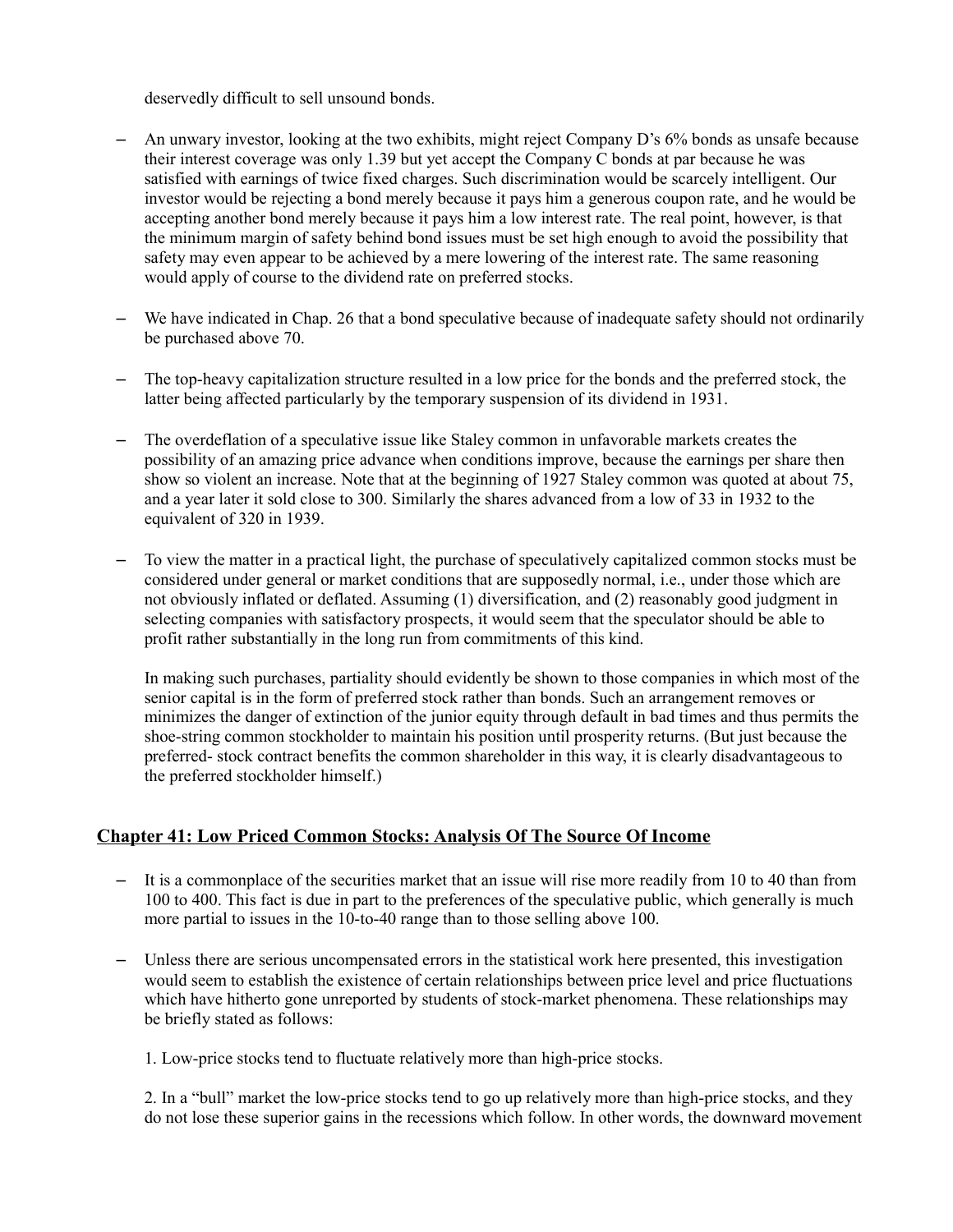of low-price stocks is less than proportional to their upward movement, when compared with the upward and downward movement of high-price stocks.

– In consequence the bulk of the low-priced purchases made by the public are of the wrong kind; i.e., they do not provide the real advantages of this security type. The reason may be either because the companies are in bad financial condition or because the common stock is low-priced in appearance only and actually represents a full or excessive commitment in relation to the size of the enterprise. The latter is preponderantly true of new security offerings in the low-priced range.

In such cases, a pseudo-low price is accomplished by the simple artifice of creating so large a number of shares that even at a few dollars per share the total value of the common issue is excessive. This has been true of mining-stock flotations from of old and was encountered again in the liquor-stock offerings of 1933 and in the airplane issues in 1938–1939.

- But where a low-priced stock fulfills our conditions of speculative attractiveness, there is apt to be no pressure to sell and no effort to create buying. Hence the issue is inactive and attracts little public attention. This analysis may explain why the public almost always buys the wrong low-priced issues and ignores the really promising opportunities in this field.
- When a rise in the price of the commodity occurs, there will ordinarily be a larger advance, percentage wise, in the shares of high-cost producers than in the shares of low-cost producers. The foregoing table indicates that a rise in the price of copper from 10 to 13 cents would increase the value of Company A shares by 100% and the value of Company B and C shares by 300%. Contrary to the general impression in Wall Street, the stocks of high-cost producers are more logical commitments than those of the lowcost producers when the buyer is convinced that a rise in the price of the product is imminent and he wishes to exploit this conviction to the utmost.
- It is a truism to say that the more impressive the record and the more promising the prospects of stability and growth the more liberally the per-share earnings should be valued, subject always to our principle that a multiplier higher than about 20 (i.e., an "earnings basis" of less than 5%) will carry the issue out of the investment price range.
- Situations of this kind (examples provided) arise with sufficient frequency, however, to give this discussion practical value. It should be useful also in illustrating again the wide technical difference between the critical approach of security analysis and the highly superficial reactions and valuations of the stock market.

### **Chapter 42: Balance Sheet Analysis: Significance of Book Value**

- A strong argument may be advanced in favor of valuing all preferred stocks on a uniform dividend basis, say 5%, unless callable at a lower figure. This would mean that a \$1,000,000 five per cent issue would be valued at \$1,000,000, a \$1,000,000 four per cent issue would be given an effective value of \$800,000 and a \$1,000,000 seven per cent non-callable issue would be given an effective value of \$1,400,000. But it is more convenient, of course, to use the par value, and in most cases the result will be sufficiently accurate.A simpler method, which would work well for most practical purposes, is to value preferred issues at par (plus back dividends) or market, whichever is higher.
- In calculating the book value of a preferred stock issue it is treated as a common stock and the issues junior to it are left out of consideration.
- In addition to the well known concept of book value, we wish to suggest two others of similar character,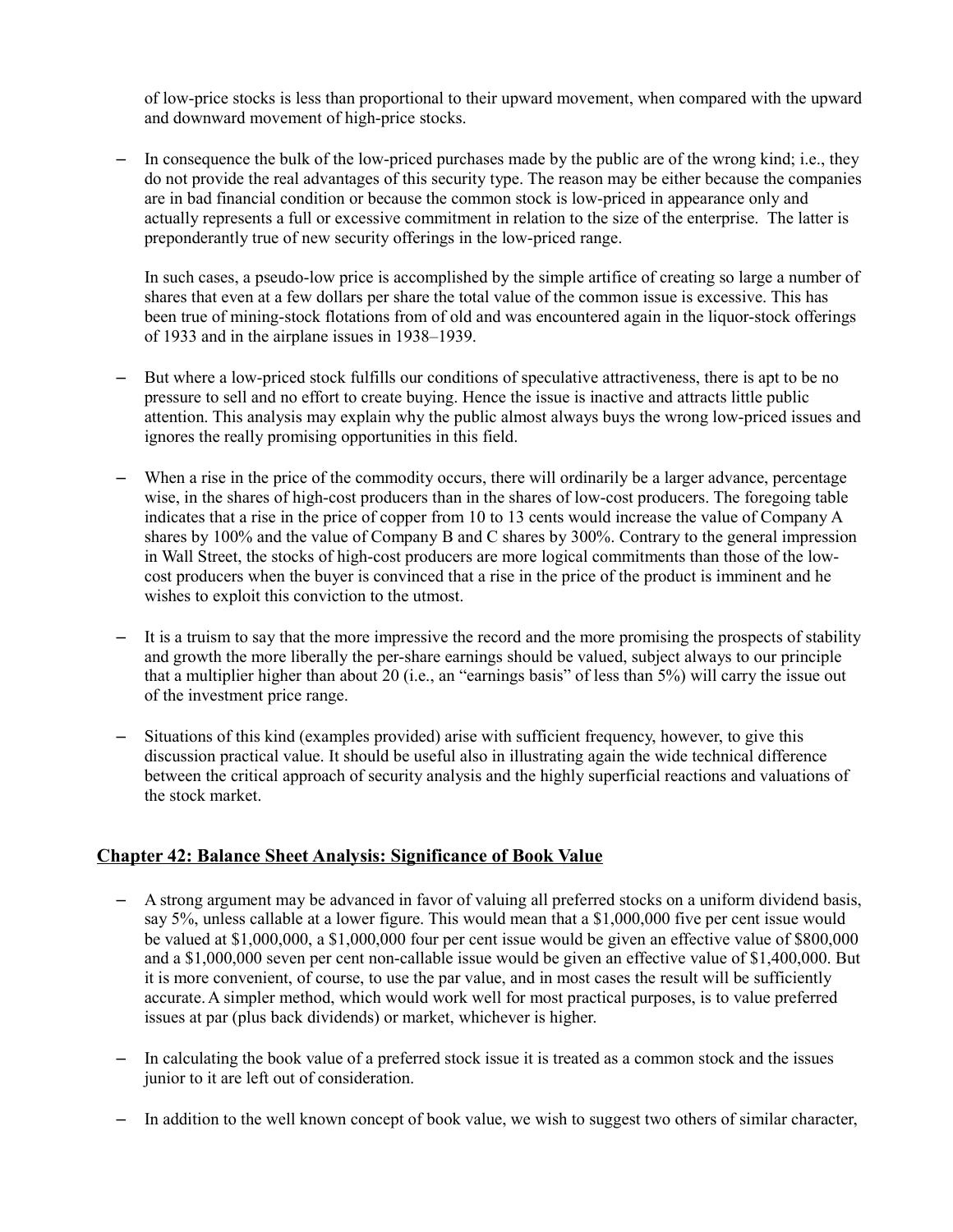viz., current-asset value and cash-asset value.

**The current-asset value** of a stock consists of the current assets alone, minus all liabilities and claims ahead of the issue. It excludes not only the intangible assets but the fixed and miscellaneous assets as well.

**The cash-asset value** of a stock consists of the cash assets alone, minus all liabilities and claims ahead of the issue. Cash assets, other than cash itself, are defined as those directly equivalent to and held in place of cash. They include certificates of deposit, call loans, marketable securities at market value and cash-surrender value of insurance policies.

– The book value of a common stock was originally the most important element in its financial exhibit. It was supposed to show "the value" of the shares in the same way as a merchant's balance sheet shows him the value of his business. This idea has almost completely disappeared from the financial horizon. The value of a company's assets as carried in its balance sheet has lost practically all its significance. This change arose from the fact, first, that the value of the fixed assets, as stated, frequently bore no relationship to the actual cost and, secondly, that in an even larger proportion of cases these values bore no relationship to the figure at which they would be sold or the figure which would be justified by the earnings.

The practice of inflating the book value of the fixed property is giving way to the opposite artifice of cutting it down to nothing in order to avoid depreciation charges, but both have the same consequence of depriving the book-value figures of any real significance.

– *Financial Reasoning vs. Business Reasoning.* We have here the point that brings home more strikingly perhaps than any other the widened rift between financial thought and ordinary business thought. It is an almost unbelievable fact that Wall Street never asks, "How much is the business selling for?"

Yet this should be the first question in considering a stock purchase. If a business man were offered a 5% interest in some concern for \$10,000, his first mental process would be to multiply the asked price by 20 and thus establish a proposed value of \$200,000 for the entire undertaking. The rest of his calculation would turn about the question whether or not the business was a "good buy" at \$200,000.

– In any particular case the message that the book value conveys may well prove to be inconsequential and unworthy of attention. But this testimony should be examined before it is rejected. Let the stock buyer, if he lays any claim to intelligence, at least be able to tell himself, first, what value he is actually setting on the business and, second, what he is actually getting for his money in terms of tangible resources.

There are indeed certain presumptions in favor of purchases made far below asset value and against those made at a high premium above it. (It is assumed that in the ordinary case the book figures may be accepted as roughly indicative of the actual cash invested in the enterprise.) A business that sells at a premium does so because it earns a large return upon its capital; this large return attracts competition, and, generally speaking, it is not likely to continue indefinitely. Conversely in the case of a business selling at a large discount because of abnormally low earnings. The absence of new competition, the withdrawal of old competition from the field, and other natural economic forces may tend eventually to improve the situation and restore a normal rate of profit on the investment.

Although this is orthodox economic theory, and undoubtedly valid in a broad sense, we doubt if it applies with sufficient certainty and celerity to make it useful as a governing factor in common-stock selection. It may be pointed out that under modern conditions the so-called "intangibles," e.g., good-will or even a highly efficient organization, are every whit as real from a dollars-and-cents standpoint as are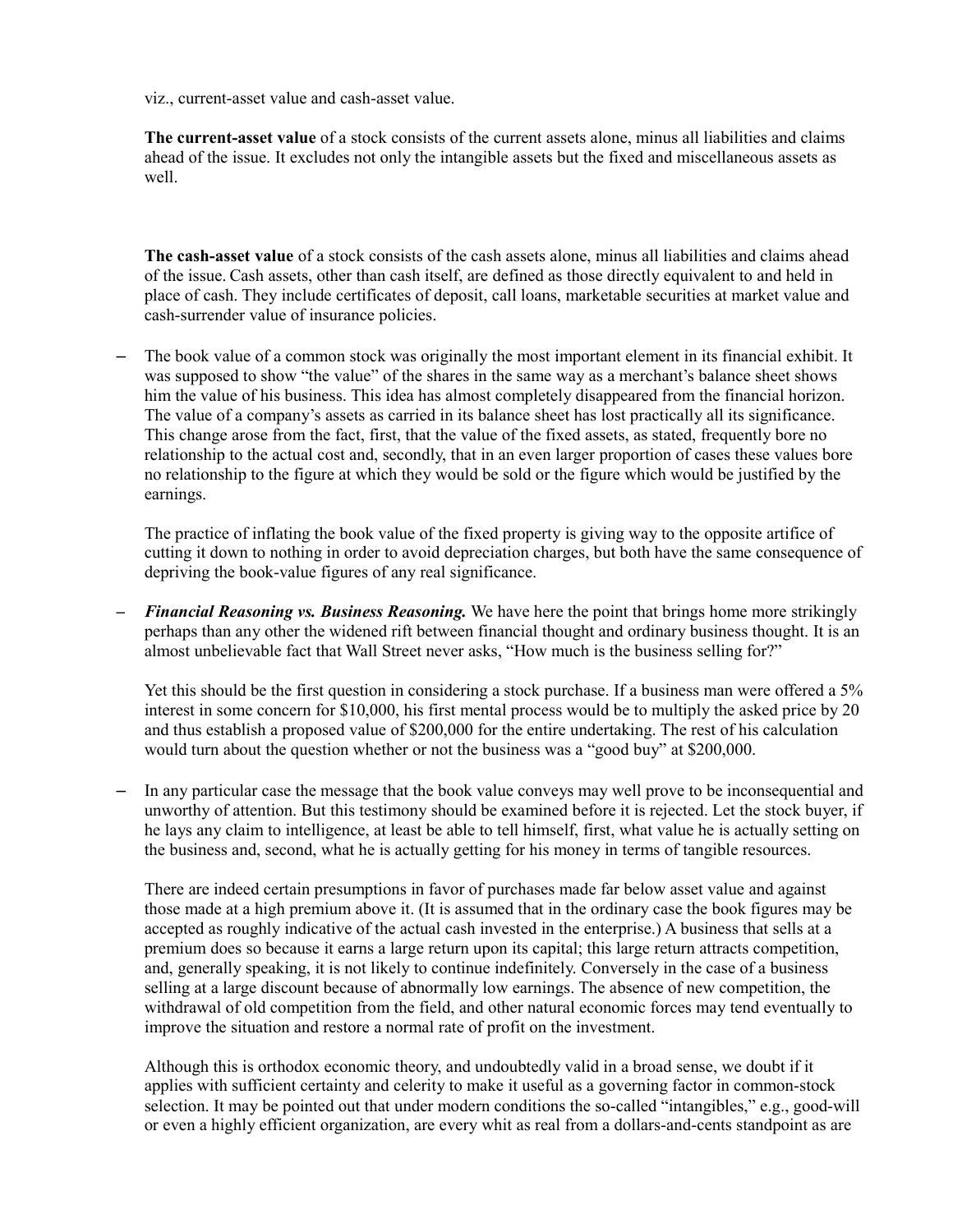buildings and machinery.

Earnings based on these intangibles may be even less vulnerable to competition than those which require only a cash investment in productive facilities. Furthermore, when conditions are favorable the enterprise with the relatively small capital investment is likely to show a more rapid rate of growth. Ordinarily it can expand its sales and profits at slight expense and therefore more rapidly and profitably for its stockholders than a business requiring a large plant investment per dollar of sales.

We do not think, therefore, that any rules may reasonably be laid down on the subject of book value in relation to market price, except the strong recommendation already made that the purchaser know what he is doing on this score and be satisfied in his own mind that he is acting sensibly.

# **Chapter 43: Significance of The Current Asset Value**

- THE CURRENT-ASSET VALUE of a common stock is more likely to be an important figure than the book value, which includes the fixed assets. Our discussion of this point will develop the following theses:
	- 1. The current-asset value is generally a rough index of the liquidating value.

2. A large number of common stocks sell for less than their current asset value and therefore sell below the amount realizable in liquidation.

3. The phenomenon of many stocks selling persistently below their liquidating value is fundamentally illogical. It means that a serious error is being committed, either: (a) in the judgment of the stock market, (b) in the policies of the company's management, or (c) in the attitude of the stockholders toward their property.

– A company's balance sheet does not convey exact information as to its value in liquidation, but it does supply clues or hints which may prove useful. The first rule in calculating liquidating value is that the liabilities are real but the value of the assets must be questioned. This means that all true liabilities shown on the books must be deducted at their face amount. The value to be ascribed to the assets, however, will vary according to their character. The following schedule indicates fairly well the relative dependability of various types of assets in liquidation.

| <b>Type of Asset</b>                     | <b>Normal Range</b> | <b>Rough Average</b> |
|------------------------------------------|---------------------|----------------------|
| Cash Assets (Including Securities)       | 100.00%             | 100.00%              |
| Receivables (Less Reserves)              | $75 - 90\%$         | 80.00%               |
| Inventories (Lower of Cost or<br>Market) | $50 - 75%$          | 66.50%               |
| Real Estate (Buildings)                  | $1 - 50\%$          | 15.00%               |
| Machinery & Equip.                       | $1 - 50\%$          | 15.00%               |
| Non-Marketable Investments               | $1 - 50\%$          | 15.00%               |
| Intangibles                              | $1 - 50\%$          | 15.00%               |

*\* % of liquidation value*

– *Common stocks in this category practically always have an unsatisfactory* trend of earnings. If the profits had been increasing steadily, it is obvious that the shares would not sell at so low a price. The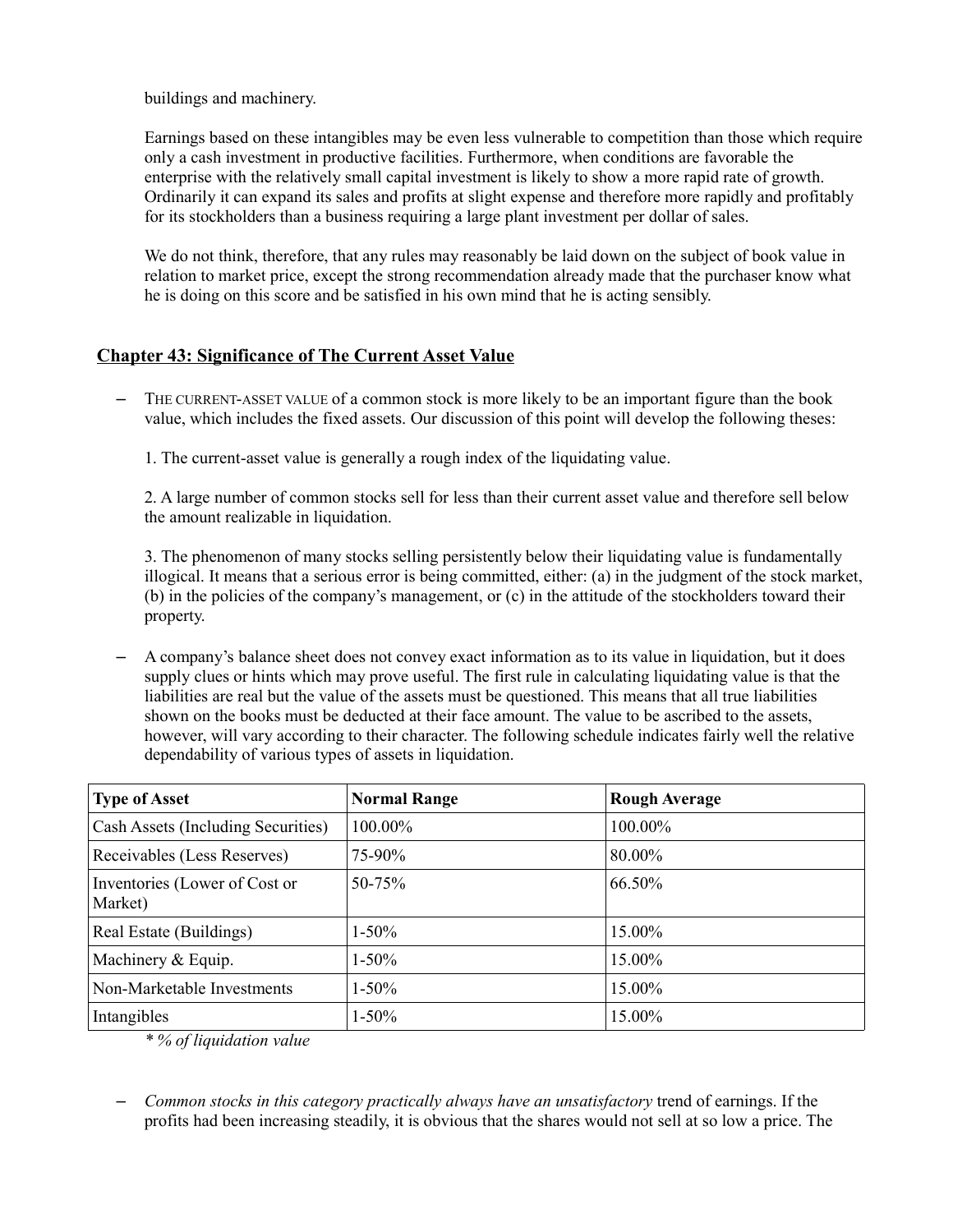objection to buying these issues lies in the probability, or at least the possibility, that earnings will decline or losses continue and that the resources will be dissipated and the intrinsic value ultimately become less than the price paid. It may not be denied that this does actually happen in individual cases. On the other hand, there is a much wider range of potential developments which may result in establishing a higher market price. These include the following:

- 1. The creation of an earning power commensurate with the company's assets. This may result from:
- a. General improvement in the industry.

b. Favorable change in the company's operating policies, with or without a change in management. These changes include more efficient methods, new products, abandonment of unprofitable lines, etc.

2. A sale or merger, because some other concern is able to utilize the resources to better advantage and hence can pay at least liquidating value for the assets.

- 3. Complete or partial liquidation.
- In considering these issues it will be helpful to apply the converse of the proposition developed earlier in this book with reference to senior securities. We pointed out (Chap. 26) that a bond or preferred stock could not be worth more than its value would be if it represented full ownership of the company, i.e., if it were a common stock without senior claims ahead of it. The converse is also true. A common stock cannot be less safe than it would be if it were a bond.

### **Chapter 44: Stockholder-Management Relationships**

– The answer to this question takes us into the heart of one of the strangest phenomena of American finance the relations of stockholders to the businesses that they own. The subject transcends in its scope the narrow field of security analysis, but we shall discuss it here briefly because there is a distinct relationship between the value of securities and the intelligence and alertness of those who own them. The choice of a common stock is a single act; its ownership is a continuing process. Certainly there is just as much reason to exercise care and judgment in being as in becoming a stockholder.

– But a second reason for not always accepting implicitly the decisions of the management is that on certain points the interests of the officers and the stockholders may be in conflict. This field includes the following:

1. Compensation to officers—Comprising salaries, bonuses, options to buy stock.

2. Expansion of the business—Involving the right to larger salaries and the acquisition of more power and prestige by the officers.

3. Payment of dividends—Should the money earned remain under the control of the management or pass into the hands of the stockholders?

4. Continuance of the stockholders' investment in the company— Should the business continue as before, although unprofitable, or should part of the capital be withdrawn, or should it be wound up completely?

5. Information to stockholders—Should those in control be able to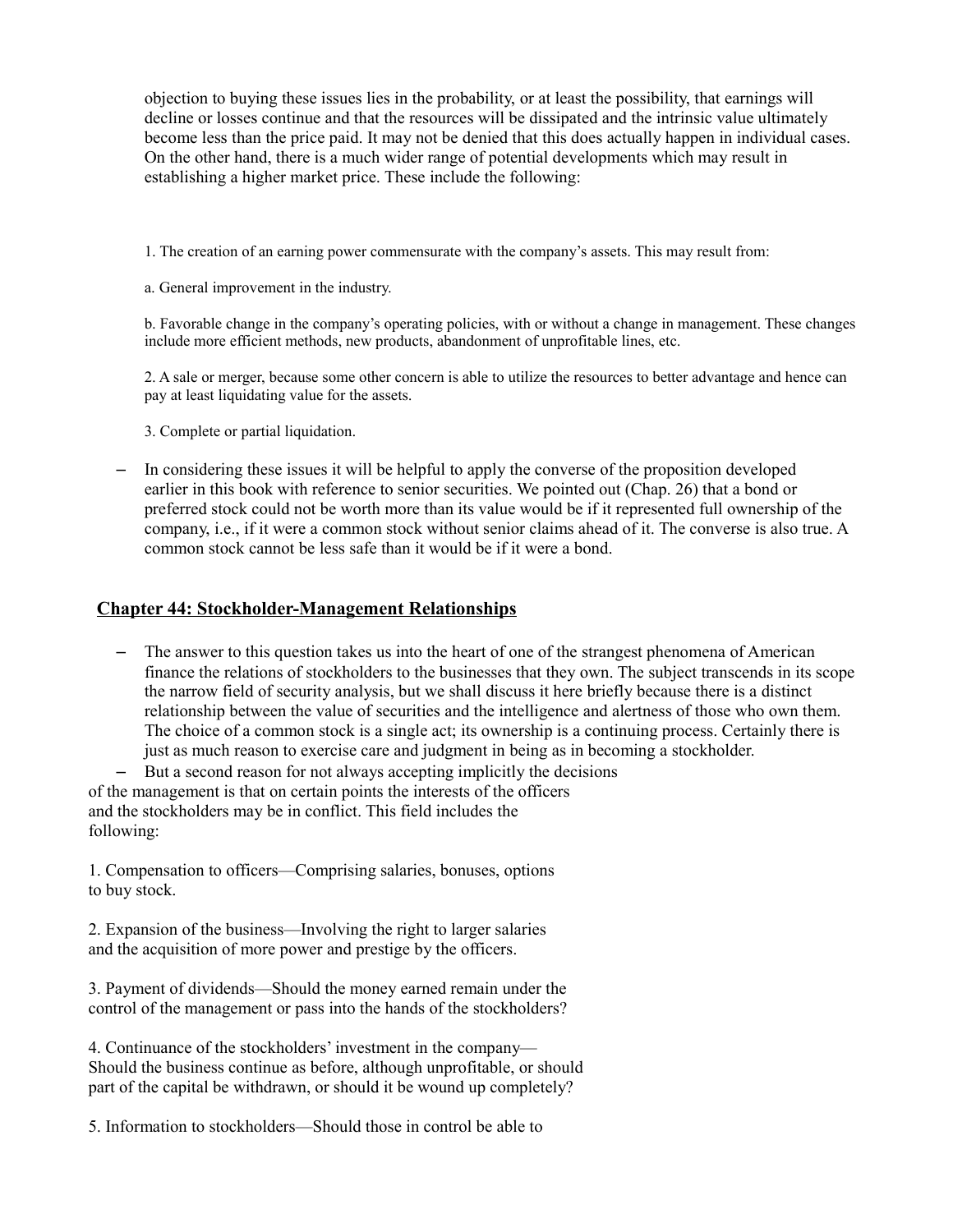benefit through having information not given to stockholders generally?

On all of these questions the decisions of the management are interested decisions, and for that reason they require scrutiny by the stockholders.

 - In publicly owned corporations these matters are passed on by the board of directors, whom the stockholders elect and to whom the officials are responsible.

Theoretically, the directors will represent the stockholders' interests, when need be, as against the opposing interests of the officers. But this cannot be counted upon in practice. In many companies a majority, and in most companies a substantial part, of the board is composed of paid officials. The directors who are not officers are frequently joined by many close ties to the chief executives. It may be said in fact that the officers choose the directors more often than the directors choose the officers.

 - It is true, of course, that a company's officers are not responsible for fluctuations in the price of its securities. But this is very far from saying that market prices should never be a matter of concern to the management. This idea is not only basically wrong, but it has the added vice of being thoroughly hypocritical. It is wrong because the marketability of securities is one of the chief qualities considered in their purchase. But marketability must presuppose not only a place where they can be sold but also an opportunity to sell them at a fair price. It is at least as important to the stockholders that they be able to obtain a fair price for their shares as it is that the dividends, earnings and assets be conserved and increased. It follows that the responsibility of managements to act in the interest of their shareholders includes the obligation to prevent—in so far as they are able—the establishment of either absurdly high or unduly low prices for their securities.

It is difficult not to lose patience with the sanctimonious attitude of many corporate executives who profess not even to know the market price of their securities. In many cases they have a vital personal interest in these very market prices, and at times they use their inside knowledge to take advantage in the market of the outside public and of their own stockholders.

– An obvious but fundamental fact, viz., that the liquidation (or sale) of an unprofitable company holding substantial assets (particularly current) is almost certain to realize for the stockholders considerably more than the previously existing market price. The reason is, of course, that the market price is governed chiefly by the earnings, whereas the proceeds of liquidation depend upon the assets.

 - During the 1930–1933 depression repurchases of their own shares were made by many industrial companies out of their surplus cash assets, but the procedure generally followed was open to grave objection. The stock was bought in the open market without notice to the shareholders. This method introduced a number of unwholesome elements into the situation. It was thought to be "in the interest of the corporation" to acquire the stock at the lowest possible price. The consequence of this idea is that those stockholders who sell their shares back to the company are made to suffer as large a loss as possible, for the presumable benefit of those who hold on. Although this is a proper viewpoint to follow in purchasing other kinds of assets for the business, there is no warrant in logic or in ethics for applying it to the acquisition of shares of stock from the company's own stockholders. The management is the more obligated to act fairly toward the sellers because the company is itself on the buying side.

- The low market price of a stock may be due to the absence of earnings and the irregular dividend. Under such conditions the quoted price would not reflect the very large cash holding theoretically available for the shares. Stocks sell on earnings and dividends and not on cash-asset values—unless distribution of these cash assets is in prospect.
- Certain elementary facts, once well nigh forgotten, might well be emphasized here: Corporations are in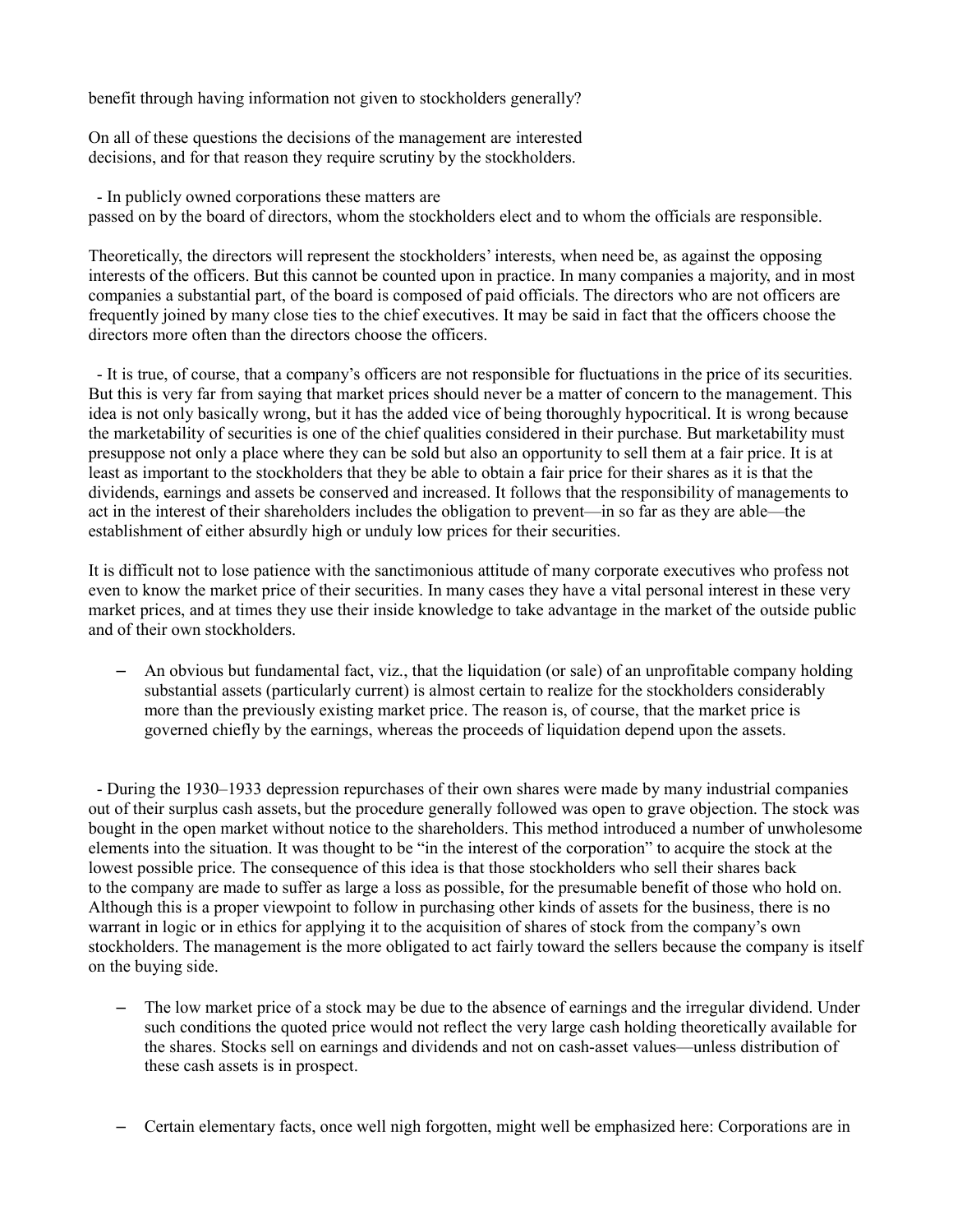law the mere creatures and property of the stockholders who own them; the officers are only the paid employees of the stockholders; the directors, however chosen, are virtually trustees, whose legal duty it is to act solely in behalf of the owners of the business.

– To make these general truths more effective in practice, it is necessary that the stock-owning public be educated to a clearer idea of what are the true interests of the stockholders in such matters as dividend policies, expansion policies, the use of corporate cash to repurchase shares, the various methods of compensating management, and the fundamental question of whether the owners' capital shall remain in the business or be taken out by them in whole or in part.

# **Chapter 45: Balance Sheet Analysis (Conclusion)**

- OUR DISCUSSION IN THE preceding chapters has related chiefly to situations in which the balance-sheet exhibit apparently justified a higher price than prevailed in the market. But the more usual purpose of balance-sheet analysis is to detect the opposite state of affairs, viz., the presence of financial weaknesses that may detract from the investment or speculative merits of an issue. Careful buyers of securities scrutinize the balance sheet to see if the cash is adequate, if the current assets bear a suitable ratio to the current liabilities, and if there is any indebtedness of near maturity that may threaten to develop into a refinancing problem.
- Nothing useful may be said here on the subject of how much cash a corporation should hold. The investor must form his own opinion as to what is needed in any particular case and also as to how seriously an apparent deficiency of cash should be regarded. On the subject of the working-capital ratio, a minimum of \$2 of current assets for \$1 of current liabilities was formerly regarded as a standard for industrial companies.
- A second measure of financial strength is the so-called "acid test," which requires that current assets exclusive of inventories be at least equal to current liabilities. Ordinarily the investor might well expect of a company that it meet both the 2-to-1 test and the acid test.
- *Financial difficulties are almost always heralded by the presence of bank loans or of other debt due in a short time.* In other words, it is rare for a weak financial position to be created solely by ordinary trade accounts payable. This does not mean that bank debt is a bad sign in itself; the use of a reasonable amount of bank credit —particularly for seasonal needs—is not only legitimate but even desirable. But, whenever the statement shows Notes or Bills Payable, the analyst will subject the financial picture to a somewhat closer scrutiny than in cases where there is a "clean" balance sheet.
- *The impending maturity of a bond issue is of importance to the holders of all the company's securities, including mortgage debt ranking ahead of the maturing issue. For even the prior bonds will in all likelihood be seriously affected if the company is unable to take care of the junior issue.*
- This point is illustrated in striking fashion by the Fisk Rubber Company First Mortgage 8s, due 1941. Although they were deemed to be superior in their position to the 51/2% unsecured notes, their holders suffered grievously from the receivership occasioned by the maturity of the 51/2s. The price of the 8s declined from 115 in 1929 to 16 in 1932.
- It will be noted from our discussion here and in Chap. 32 that the matter of inventory profits or losses belongs almost equally in the field of income account and of balance-sheet analysis.
- New developments in products, processes or other factors—including war profits—may change the picture for the better, but this has become a matter for speculative anticipation of future improvement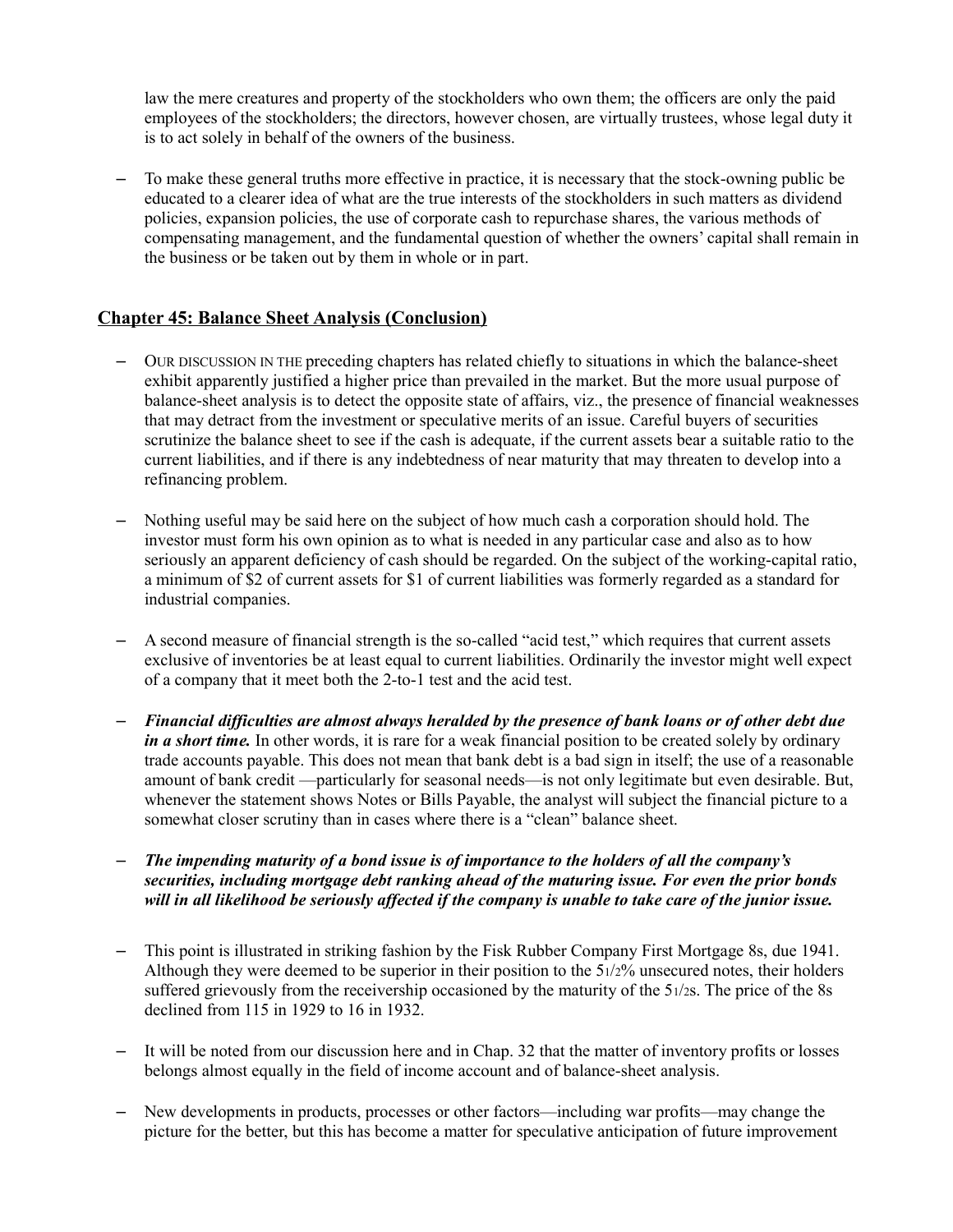rather than a reasonable expectation based on past performance.

### **Chapter 46: Stock-Option Warrants**

- In a broad sense, option warrants possess the same general characteristics as low-priced common stocks, the theory of which was discussed in Chap. 41. Warrants are in name and in form, as low-priced stocks frequently are in essence, a long-term call upon the future of a business. It is true also that the relationship between a warrant and its common stock is roughly similar to that between a common stock and a speculative senior security of the same company.
- As with all other speculative commitments, the attractiveness of a given warrant depends upon two entirely dissimilar factors: the qualitative element, being the nature of the enterprise, in relation particularly to its supposed chance of great improvement; and the quantitative element, being the terms on which the warrant is offered, including its price and the price of the common stock it calls for. Security analysis cannot be counted upon to reveal those businesses which are most likely to forge ahead in the years to come. There is not much we can say, therefore, about the qualitative element in selecting warrants for speculation. Since ordinarily a warrant can attain tangible value only through an increase in earnings, emphasis must be laid upon the prospects of change rather than upon stability.
- It is an easier matter to point out the elements that govern the relative attractiveness of warrants from a quantitative standpoint. The desirable qualities are: first, a low price; second, a long duration; and thirdly, an option (or purchase) price close to the market. From the standpoint of speculative theory, the most important of the three no doubt is a low price for the warrant.
- It is technically desirable that the price of a warrant be low not only in itself but also in relation to the price of the common stock.
- The foregoing discussion leads to the conclusion that a given option warrant has speculative attractiveness, in a technical sense, only if it constitutes a low-cost, long-term right to purchase a stock at a price not too remote from the current market.
- The foregoing discussion leads to the conclusion that a given option warrant has speculative attractiveness, in a technical sense, only if it constitutes a low-cost, long-term right to purchase a stock at a price not too remote from the current market.
- **A Dangerous Device for Diluting Stock Values.** The option warrant is a fundamentally dangerous and objectionable device because it effects an indirect and usually unrecognized dilution of common-stock values. The stockholders view the issuance of warrants with indifference, failing to realize that part of their equity in the future is being taken from them. The stock market, with its usual heedlessness, applies the same basis of valuation to common shares whether warrants are outstanding or not. Hence warrants may be availed of to pay unreasonable bonuses to promoters or other insiders without fear of comprehension and criticism by the rank and file of stockholders. Furthermore, the warrant device facilitates the establishment of an artificially high aggregate market valuation for a company's securities, because (with a little manipulation) large values can be established for a huge issue of warrants without reducing the quotation of the common shares.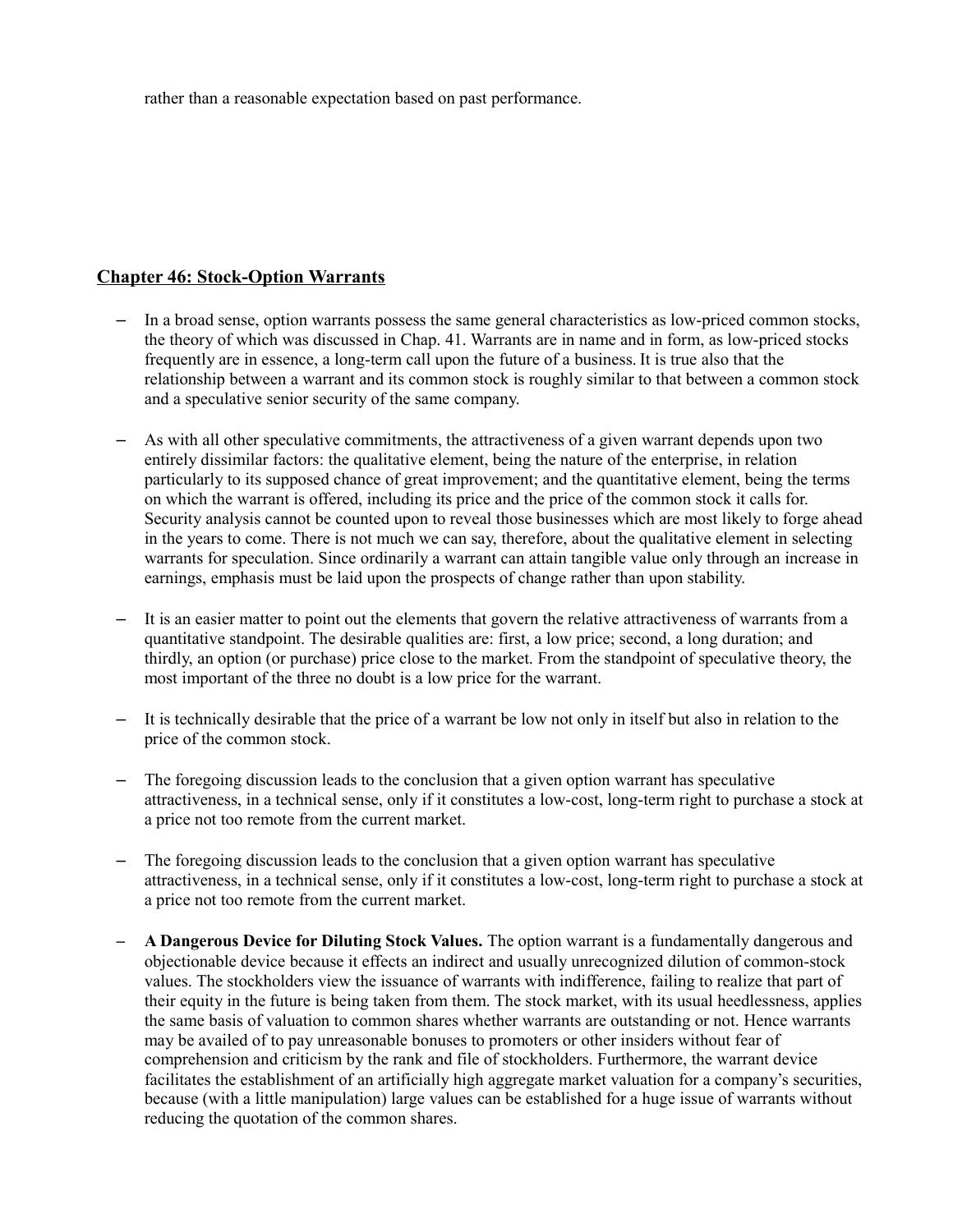## **Chapter 47: Cost of Financing & Management**

- A holding company, in which the exercise of managerial skill appears to be reduced to a minimum once the original acquisitions are made.
- Modern financing methods are not far different from a magician's bag of tricks; they can be executed in full view of the public without its being very much the wiser. The use of stock options as part of the underwriter-promoter's compensation is one of the newer and more deceptive tricks of the trade.
- The venturing of capital into new businesses is essential to American progress, but no substantial contribution to the up building of the country has ever been made by new ventures publicly financed. Wall Street has always realized that the capital for such undertakings should properly be supplied on a private and personal basis—by the organizers themselves or people close to them. Hence the sale of shares in new businesses has never been a truly reputable pursuit, and the leading banking houses will not engage in it. The less fastidious channels through which such financing is done exact so high an over-all selling cost—to the public—that the chance of success of the new enterprise, small enough at best, is thereby greatly diminished.
- It is our considered view that the nation's interest would be served by amending the Securities Act so as to prohibit the public offering of securities of new and definitely unseasoned ventures. It would not be easy to define precisely the criteria of "seasoning,"—e.g., size, number of years' operation without loss —and it may be necessary to vest some discretion on this score with the S.E.C. We think, however, that borderline and difficult cases will be relatively few in number (although our second example above belongs, perhaps, in this category). We should be glad to see the powers and duties of the S.E.C. diminished in many details of minor significance; but on this point of protecting a public incapable of protecting itself, our view leans strongly towards more drastic legislation.
- The tightening of federal and state regulations against these swindles has led to a different type of security promotion. Instead of offering something entirely worthless, the promoter selects a real enterprise that he can sell at much more than its fair value. By this means the law can be obeyed and the public exploited just the same. Oil and mining ventures lend themselves best to such stock flotations, because it is easy to instill in the uninitiated an exaggerated notion of their true worth. The S.E.C. has been concerning itself more and more seriously with endeavors to defeat this type of semi-fraud. In theory a promoter may offer something worth \$1 per share at \$5, provided he discloses all the facts and adds no false representations.

# **Chapter 48: Some Aspects of Corporate Pyramiding**

 - *Example:* The Van Sweringen Pyramid. The original transaction of the Van Sweringens in the railroad field took place in 1916. It consisted of the purchase from the New York Central Railroad Company, for the sum of \$8,500,000, of common and preferred stock constituting control of the New York, Chicago, and St. Louis Railroad Company (known as the "Nickel Plate"). This purchase was financed by giving a note to the seller for \$6,500,000 and by a cash payment of \$2,000,000, which in turn was borrowed from a Cleveland bank. Subsequent acquisitions of control of many other companies were effected by various means, including the following:

1. The formation of a private corporation for the purpose (e.g., Western Corporation to acquire control of Lake Erie and Western Railroad Company, and Clover Leaf Corporation to acquire control of Toledo, St.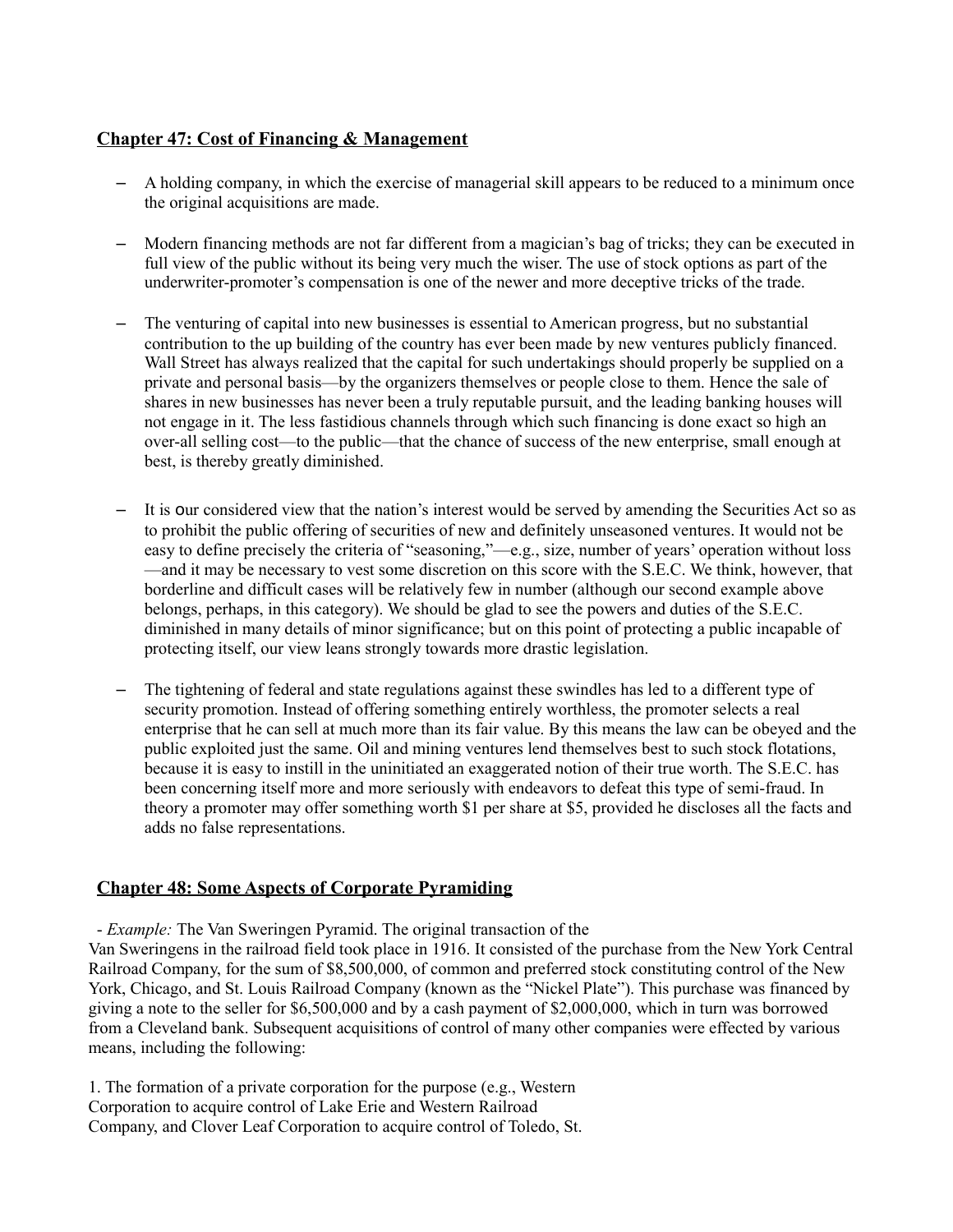Louis and Western Railroad Company—both in 1922).

2. The use of the resources of one controlled railroad to acquire control of others (e.g., the New York, Chicago and St. Louis Railroad Company purchased large amounts of stock of Chesapeake and Ohio Railway and Pere Marquette Railway Company during 1923–1925).

3. The formation of a holding company to control an individual road, with sale of the holding company's securities to the public (e.g., Chesapeake Corporation, which took over control of Chesapeake and Ohio Railway Company and sold its own bonds and stock to the public, in 1927).

4. Formation of a general holding company (e.g., Alleghany Corporation, chartered in 1929.

– The memory of the financial community is proverbially and distressingly short.

– The pyramiding device is harmful to the security-buying public from several standpoints. It results in the creation and sale to investors of large amounts of unsound senior securities. It produces common stocks of holding companies which are subject to deceptively rapid increases in earning power in favorable years and which are invariably made the vehicle of wild and disastrous public speculation. The possession of control by those who have no real capital investment (or a relatively minor one) is inequitable3 and makes for irresponsible and unsound managerial policies. Finally the holding company device permits of financial practices that exaggerate the indicated earnings, dividend return, or "book value," during boom times, and thus intensify speculative fervor and facilitate market manipulation.

– Holding companies can overstate their apparent earning power by valuing at an unduly high price the stock dividends they receive from subsidiaries or by including in their income profits made from the sale of stock of subsidiary companies.

# **Chapter 49: Comparative Analysis of Companies In The Same Field**

 - Whether the period of averaging should cover seven years or a longer or shorter time is largely a matter for individual judgment. In theory it should be just long enough to cover a full cyclical fluctuation but not so long as to include factors or results that are totally out of date. The six years 1934–1939 might well be regarded as a somewhat better criterion, for example, than the longer period 1933–1939.

– Figures relating to preferred stocks fall into two different classes, depending on whether the issue is considered for fixed-value investment or as a speculative commitment. (Usually the market price will indicate clearly enough in which category a particular issue belongs.) The items marked "I.P." are to be used in studying an investment preferred stock, and those marked "S.P." in studying a speculative preferred. Where there are junior income bonds, the simplest and most satisfactory procedure will be to treat them in all respects as a preferred stock issue, with a footnote referring to their actual title. Such contingent bond interest will therefore be excluded from the net deductions or the fixed charges.

### **Comparison of Industrial Companies In The Same Field**

– A. Capitalization: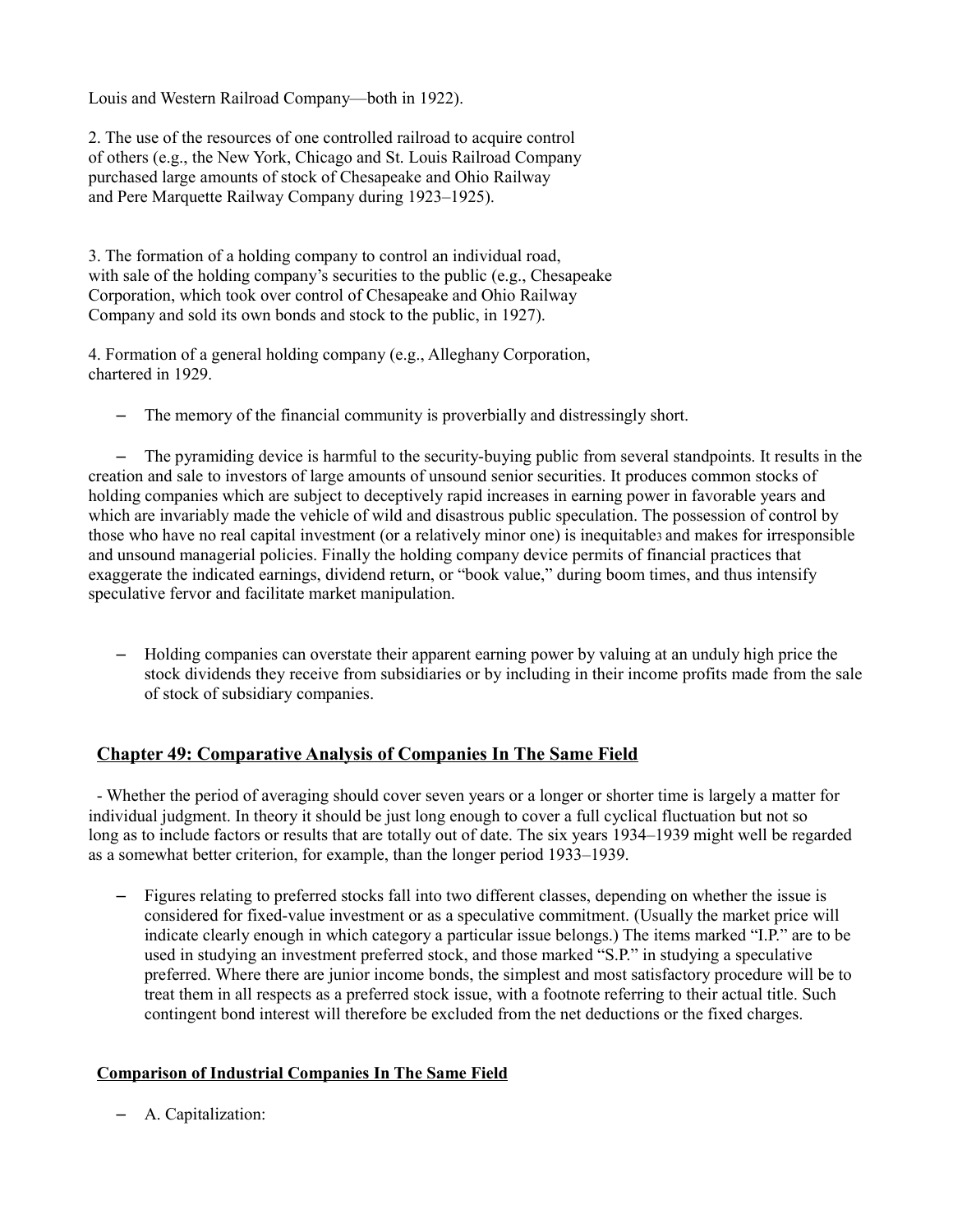- 1. Bonds at par.
- 2. Preferred stock at market value

(number of shares market price).

3. Common stock at market value

- (number of shares market price).
- 4. Total capitalization.
- 5. Ratio of bonds to capitalization.
- 6. Ratio of aggregate market value of preferred to capitalization.
	- 7. Ratio of aggregate market value of common to capitalization.
	- B. Income Account (most recent year):
- 8. Gross sales.
- 9. Depreciation.
- 10. Net available for bond interest.
- 11. Bond interest.
- 12. Preferred dividend requirements.
- 13. Balance for common.
- 14. Margin of profit (ratio of 10 to 8).
	- 15. % earned on total capitalization (ratio of 10 to 4).
	- C. Calculations:
- 16. Number of times interest charges earned.
- 16. I.P. Number of times interest charges plus preferred dividends earned.
- 17. Earned on common, per share.
- 18. Earned on common, % of market price.
- 17. S.P. Earned on preferred, per share.
- 18. S.P. Earned on preferred, % of market price.
- 19. Ratio of gross to aggregate market value of common.
	- 19. S.P. Ratio of gross to aggregate market value of preferred.
	- D. Seven-year average:
- 20. Number of times interest charges earned.
- 21. Earned on common stock per share.
- 22. Earned on common stock, % of current market price.
- (20 I.P., 21 S.P. and 22 S.P.—Same calculation for preferred stock if wanted).
	- E. Trend figure:
- 23. Earned per share of common stock each year for past seven years (adjustments in number of shares outstanding to be made where necessary).
- 23. S.P. Same data for speculative preferred issues, if wanted.

F. Dividends:

24. Dividend rate on common.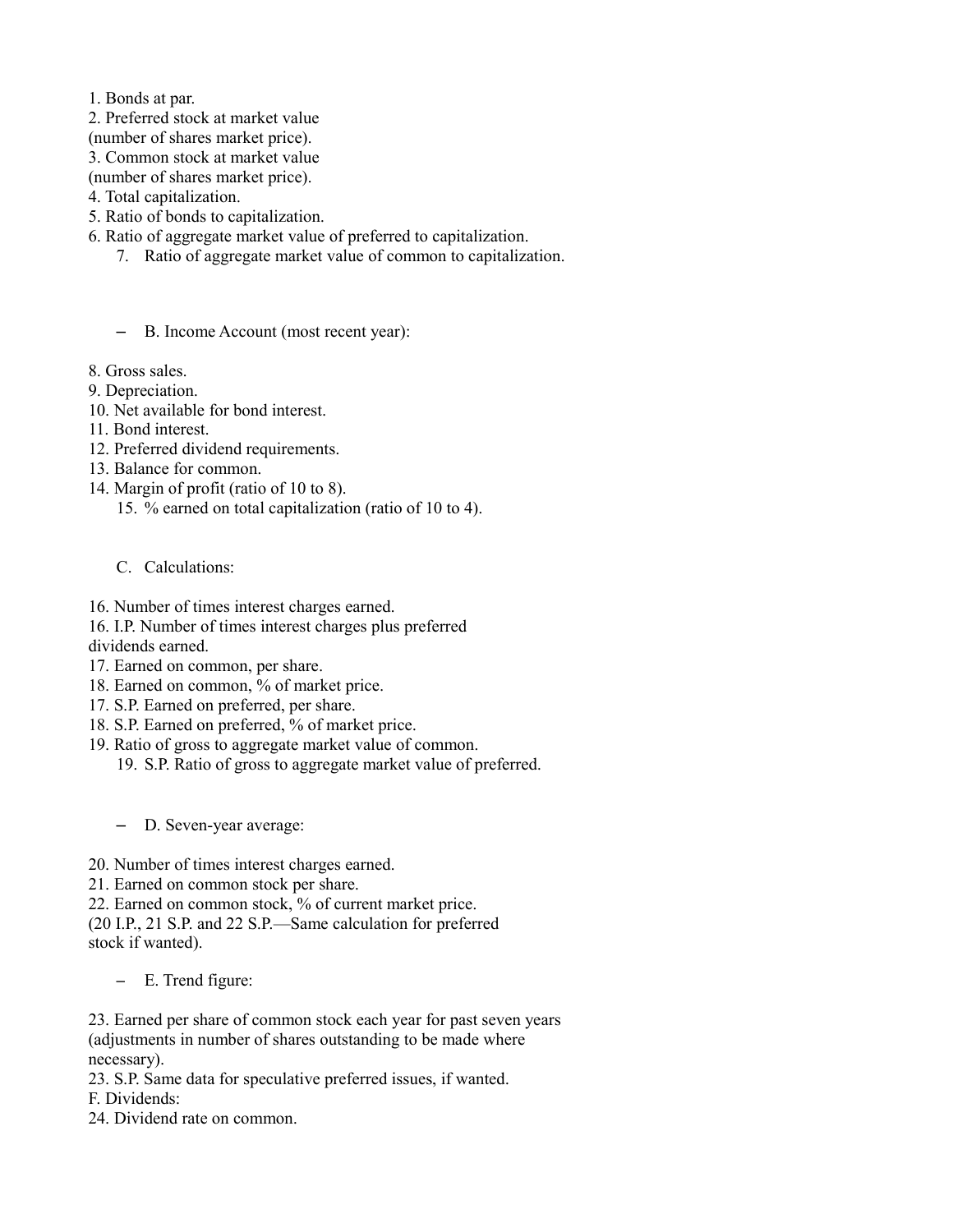25. Dividend yield on common.

24. P. Dividend rate on preferred.

25. P. Dividend yield on preferred.

– G. Balance sheet:

26. Cash assets.

27. Receivables (less reserves).

28. Inventories (less proper reserves).

29. Total current assets.

30. Total current liabilities.

30. N. Notes Payable (Including "Bank Loans" and "Bills Payable")

31. Net current assets.

32. Ratio of current assets to current liabilities.

33. Ratio of inventory to sales.

34. Ratio of receivables to sales.

35. Net tangible assets available for total capitalization.

36. Cash-asset-value of common per share (deducting all prior obligations).

37. Net-current-asset-value of common per share (deducting all prior obligations).

38. Net-tangible-asset-value of common per share (deducting all prior obligations).

(36 S.P., 37 S.P., 38 S.P.—Same data for speculative preferred issues, if wanted).

– H. Supplementary data (when available):

1. Physical output:

Number of units; receipts per unit; cost per unit; profit per unit; total capitalization per unit; common stock valuation per unit.

2. Miscellaneous:

For example: number of stores operated; sales per store; profit per store; ore reserves; life of mine at current (or average) rate of production.

– The balance-sheet computations do not have primary significance unless they indicate either definite financial weakness or a substantial excess of current-asset-value over the market price. The division of importance as between the current results, the seven-year average and the trend is something entirely for the analyst's judgment to decide. Naturally, he will have the more confidence in any suggested conclusion if it is confirmed on each of these counts.

– Our last observation leads to the more general remark that conclusions suggested by comparative tabulations of this sort should not be accepted until careful thought has been given to the qualitative factors. When one issue seems to be selling much too low on the basis of the exhibit in relation to that of another in the same field, there may be adequate reasons for this disparity that the statistics do not disclose. Among such valid reasons may be a definitely poorer outlook or a questionable management. A lower dividend return for a common stock should not ordinarily be considered as a strong offsetting factor, since the dividend is usually adjusted to the earning power within a reasonable time.

Although over conservative dividend policies are sometimes followed for a considerable period (a subject referred to in Chap. 29), there is a well-defined tendency even in these cases for the market price to reflect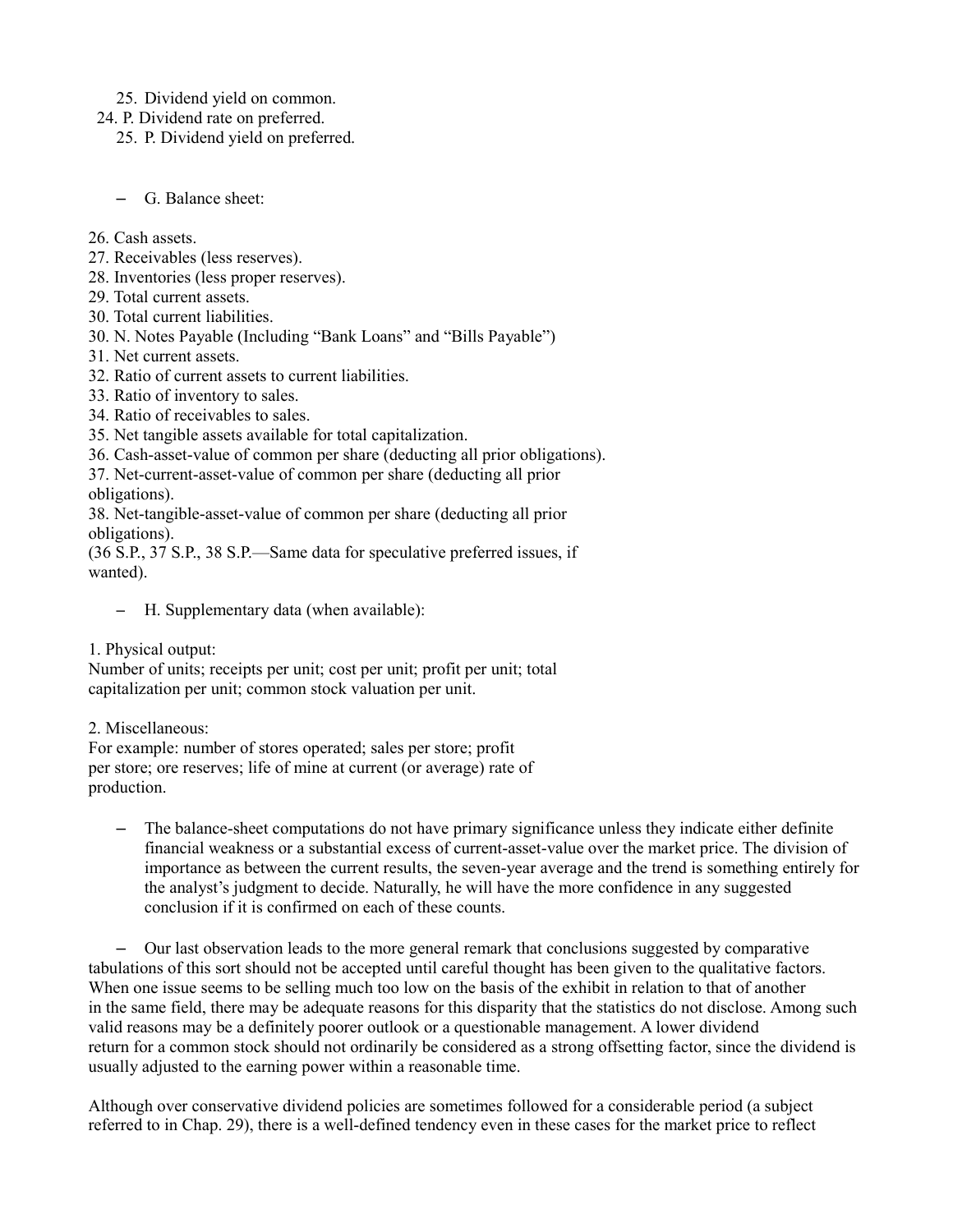the earning power sooner or later. Relative popularity and relative market activity are two elements not connected with intrinsic value that nevertheless exert a powerful and often a continuing effect upon the market quotation. The analyst must give these factors respectful heed, but his work would be stultified if he always favored the more active and the more popular issue.

Speculative holders will naturally gage all advice by the test of market results—usually immediate results. Bearing these human-nature factors in mind, the analyst must avoid suggesting common-stock exchanges to speculators (except possibly if accompanied by an emphatic disclaimer of responsibility for subsequent market action), and he must hesitate to suggest such exchanges to holders for investment unless the statistical superiority of the issue recommended is quite impressive. As an arbitrary rule, we might say that there should be good reason to believe that by making the exchange the investor would be getting at least 50% more for his money.

### - **Variations in Homogeneity Affect the Values of Comparative Analysis.**

The dependability of industrial comparisons will vary with the nature of the industry considered. The basic question, of course, is whether future developments are likely to affect all the companies in the group similarly or dis-similarly. If similarly, then substantial weight maybe accorded to the relative performance in the past, as shown by the statistical exhibit. An industrial group of this type may be called "homogeneous." But, if the individual companies in the field are likely to respond quite variously to new conditions, then the relative showing must be regarded as a much less reliable guide. A group of this kind may be termed "heterogeneous."

With certain exceptions for traffic and geographical variations, e.g., in particular, the Pocohantas soft-coal carriers, the railroads must be considered a highly homogeneous group. The same is true of the larger light, heat and power utilities. In the industrial field the best examples of homogeneous groups are afforded by the producers of raw materials and of other standardized products in which the trade name is a minor factor. These would include producers of sugar, coal, metals, steel products, cement, cotton print cloths, etc. The larger oil companies may be considered as fairly homogeneous; the smaller concerns are not well suited to comparison because they are subject to sudden important changes in production, reserves and relative price received. The larger baking, dairy and packing companies fall into fairly homogeneous groups. The same is true of the larger chain-store enterprises when compared with other units in the same subgroups, e.g., grocery, five-and-ten-cent, restaurant, etc. Department stores are less homogeneous, but comparisons in this field are by no means far-fetched.

Makers of manufactured goods sold under advertised trade-marks must generally be regarded as belonging to heterogeneous groups. In these fields one concern frequently prospers at the expense of its competitors, so that the units in the industry do not improve or decline together. Among automobile manufactures, for example, there have been continuous and pronounced variations in relative standing. Producers of all the various classes of machinery and equipment are subject to somewhat the same conditions. This is true also of the proprietary drug manufacturers. Intermediate positions from this point of view are occupied by such groups as the larger makers of tires, of tobacco products, of shoes, wherein changes of relative position are not so frequent

The analyst must be most cautious about drawing comparative conclusions from the statistical data when dealing with companies in a heterogeneous group. No doubt preference may properly be accorded in these fields to the companies making the best quantitative showing (if not offset by known qualitative factors) for this basis of selection would seem sounder than any other—but the analyst and the investor should be fully aware that such superiority may prove evanescent. As a general rule, the less homogeneous the group the more attention must be paid to the qualitative factors in making comparisons.

 - It may be well once again to caution the student against being deluded by the mathematical exactitude of his comparative tables into believing that their indicated conclusions are equally exact. We have mentioned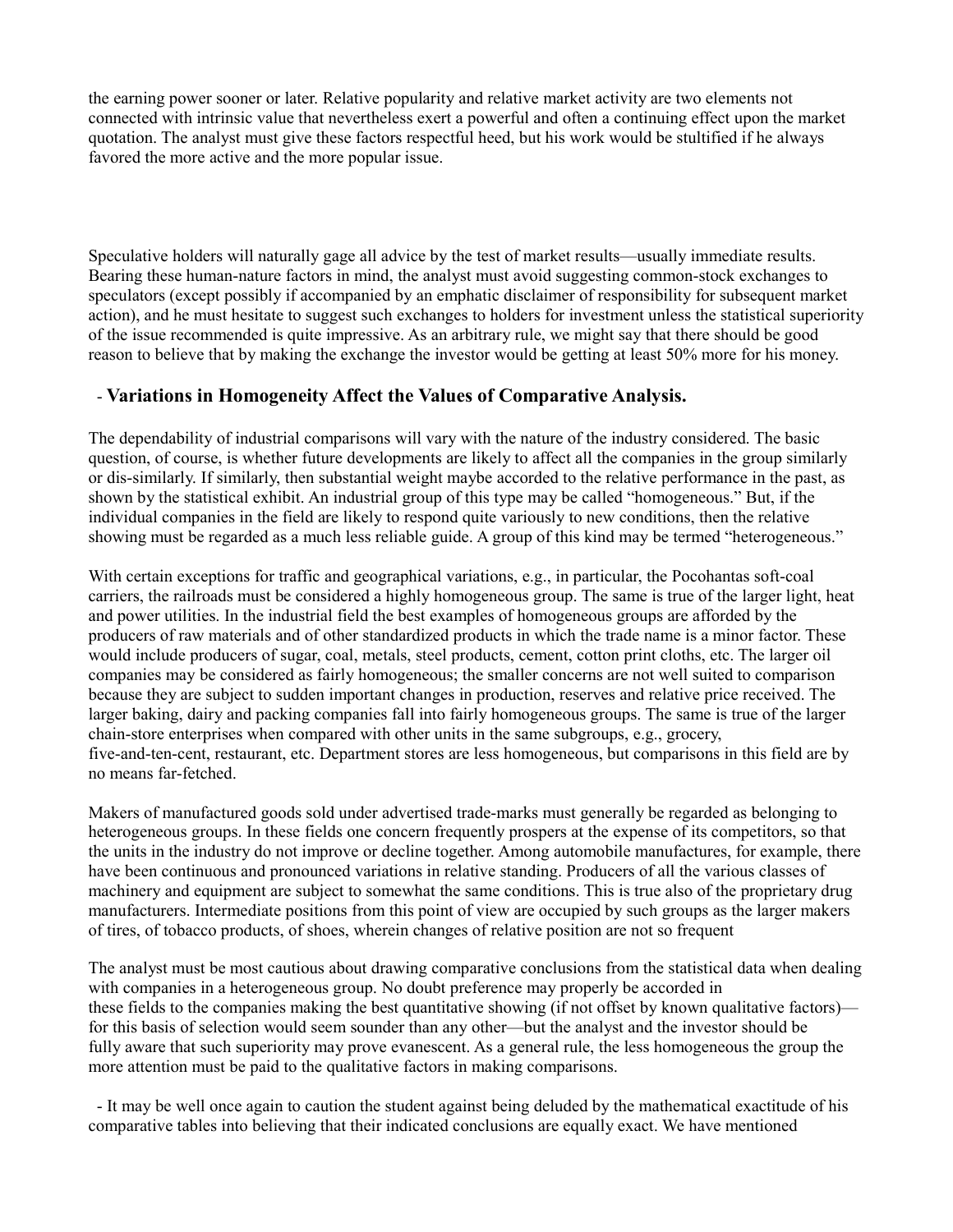the need of considering qualitative factors and of allowing for lack of homogeneity. But beyond these points lie all the various obstacles to the success of the analyst that we presented in some detail in our first chapter. The technique of comparative analysis may lessen some of the hazards of his work, but it can never exempt him from the vicissitudes of the future or the stubborness of the stock market itself or the consequences of his own failure —often unavoidable—to learn all the important facts. He must expect to appear wrong often and to be wrong on occasion; but with intelligence and prudence his work should yield better over-all results than the guesses or the superficial judgments of the typical stock buyer.

### **Chapter 50: Discrepancies Between Price & Value**

 - OUR EXPOSITION OF THE TECHNIQUE of security analysis has included many different examples of overvaluation and undervaluation. Evidently the processes by which the securities market arrives at its appraisals are frequently illogical and erroneous. These processes, as we pointed out in our first chapter, are not automatic or mechanical but psychological, for they go on in the minds of people who buy or sell. The mistakes of the market are thus the mistakes of groups or masses of individuals. Most of them can be traced to one or more of three basic causes: exaggeration, oversimplification or neglect.

– The best understood disparities between price and value are those which accompany the recurrent broad swings of the market through boom and depression. It is a mere truism that stocks sell too high in a bull market and too low in a bear market.

For at bottom this is simply equivalent to saying that any upward or downward movement of prices must finally reach a limit, and since prices do not remain at such limits (or at any other level) permanently, it must turn out in retrospect that prices will have advanced or declined too far. Can the analyst exploit successfully the repeated exaggerations of the general market? Experience suggests that a procedure somewhat like the following should turn out to be reasonably satisfactory:

1. Select a diversified list of leading common stocks, e.g., those in the "Dow-Jones Industrial Average."

2. Determine an indicated "normal" value for this group by applying a suitable multiplier to average earnings. The multiplier might be equivalent to capitalizing the earnings at, say, twice the current interest rate on highest grade industrial bonds. The period for averaging earnings would ordinarily be seven to ten years, but exceptional conditions such as occurred in 1931–1933 might suggest a different method, e.g., basing the average on the period beginning in 1934, when operating in 1939 or later.

3. Make composite purchases of the list when the shares can be bought at a substantial discount from normal value, say, at 2/3 such value. Or purchases may be made on a scale downwards, beginning say, at 80% of normal value.

4. Sell out such purchases when a price is reached substantially above normal value, say, 1/3 higher, or from 20% to 50% higher on a scale basis. This was the general scheme of operations developed by Roger Babson many years ago. It yielded quite satisfactory results prior to 1925. But—as we pointed out in Chap. 37—during the 1921–1933 cycle (measuring from low point to low point) it would have called for purchasing during 1921, selling out probably in 1926, thus requiring complete abstinence from the market during the great boom of 1927–1929, and repurchasing in 1931, to be followed by a severe shrinkage in market values. A program of this character would have made far too heavy demands upon human fortitude.

– *Opportunities in Normal Markets.* During the intermediate period, when average prices show no definite signs of being either too low or too high, common stocks may usually be found that seem definitely undervalued on a statistical basis. These generally fall into two classes: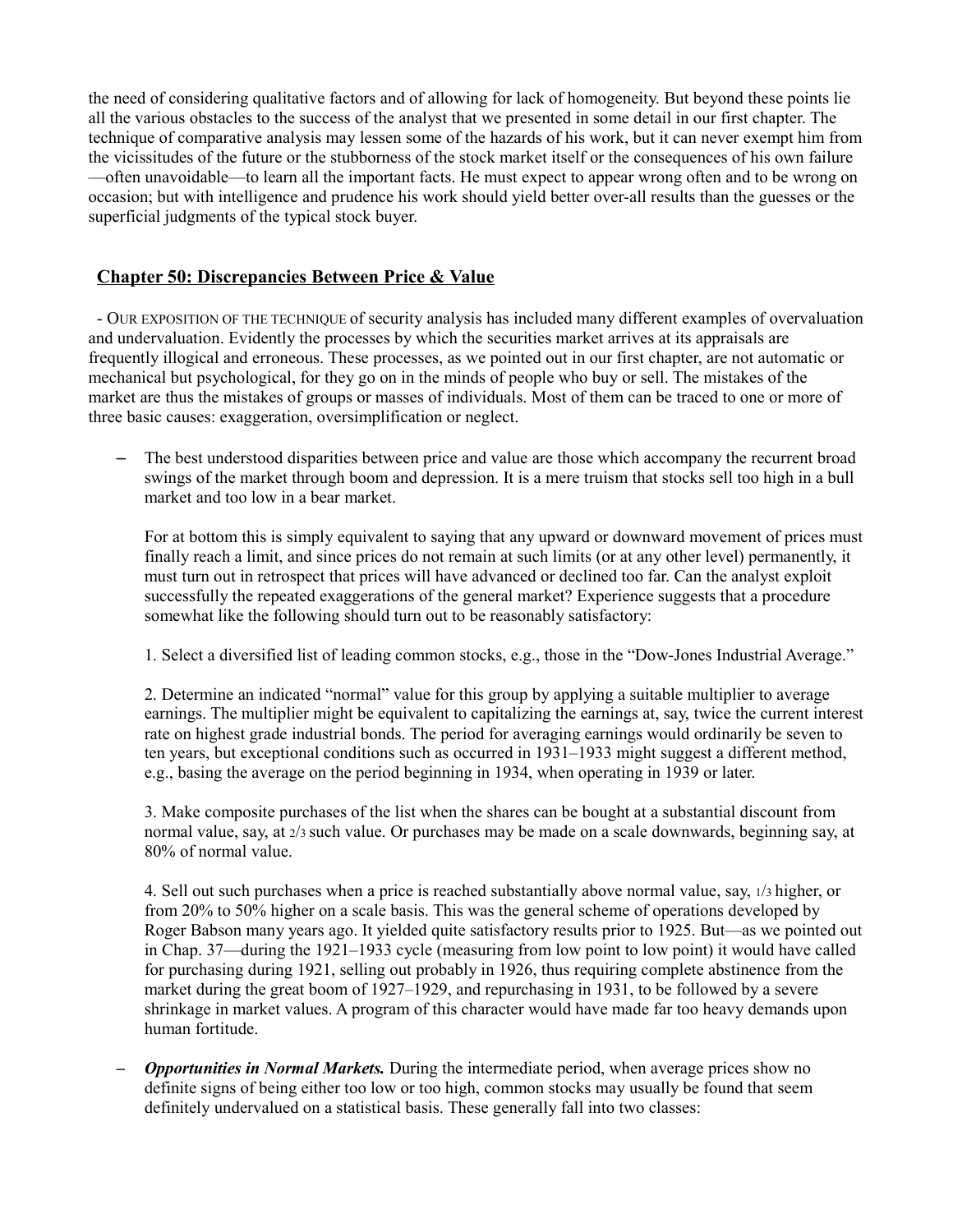(1) Those showing high current and average earnings in relation to market price and

(2) those making a reasonably satisfactory exhibit of earnings and selling at a low price in relation to net-current-asset value.

- A close study of the market action of common stocks suggests the following further general observations:
- 1. Standard or leading issues almost always respond rapidly to changes in their reported profits—so much so that they tend regularly to exaggerate market wise the significance of year-to-year fluctuations in earnings.
- 2. The action of the less familiar issues depends largely upon what attitude is taken towards them by professional market operators. If interest is lacking, the price may lag far behind the statistical showing. If interest is attracted to the issue, either manipulatively or more legitimately, the opposite result can readily be attained, and the price will respond in extreme fashion to changes in the company's exhibit.

 - When the general market appears dangerously high to the analyst, he must be hesitant about recommending unfamiliar common stocks, even though they may seem to be of the bargain type. A severe decline in the general market will affect all stock prices adversely, and the less active issues may prove especially vulnerable to the effects of necessitous selling.

 - The exaggerated response made by the stock market to developments that seem relatively unimportant in themselves is readily explained in terms of the psychology of the speculator. He wants "action," first of all; and he is willing to contribute to this action if he can be given any pretext for bullish excitement. (Whether through hypocrisy or self-deception, brokerage-house customers generally refuse to admit they are merely gambling with ticker quotations and insist upon some ostensible "reason" for their purchases.) Stock dividends and other "favorable developments" of this character supply the desired pretexts, and they have been exploited by the professional market operators, sometimes with the connivance of the corporate officials. The whole thing would be childish if it were not so vicious. The securities analyst should understand how these absurdities of Wall Street come into being, but he would do well to avoid any form of contact with them.

 - *Litigation.* The tendency of Wall Street to go to extremes is illustrated in the opposite direction by its tremendous dislike of litigation. A lawsuit of any significance casts a damper on the securities affected, and the extent of the decline may be out of all proportion to the merits of the case. Developments of this kind may offer real opportunities to the analyst, though of course they are of a specialized nature. The aspect of broadest importance is that of receivership. Since the under-valuations resulting therefrom are almost always confined to bond issues, we shall discuss this subject later in the chapter in connection with senior securities.

Nevertheless, the mere pendency of this litigation will severely reduce the market value of the bonds. Under the conditions named, they are likely to sell as low as 35 instead of 50 cents on the dollar. The anomaly here is that a remote claim, which the plaintiff can regard as having scarcely any real value to him, is made the equivalent in the market to a heavy liability on the part of the defendant. We thus have a mathematically demonstrable case of under-valuations, and, taking these as a class, they lend themselves exceedingly well to exploitation by the securities analyst.

– A general statement may fairly be made that in cases where substantial values are ultimately realized out of a receivership, the senior securities will be found to have sold at much too low a price. This characteristic has a twofold consequence. It has previously led us to advise strongly against buying at investment levels any securities of a company that is likely to fall into financial difficulties; it now leads us to suggest that after these difficulties have arisen they may produce attractive analytical opportunities.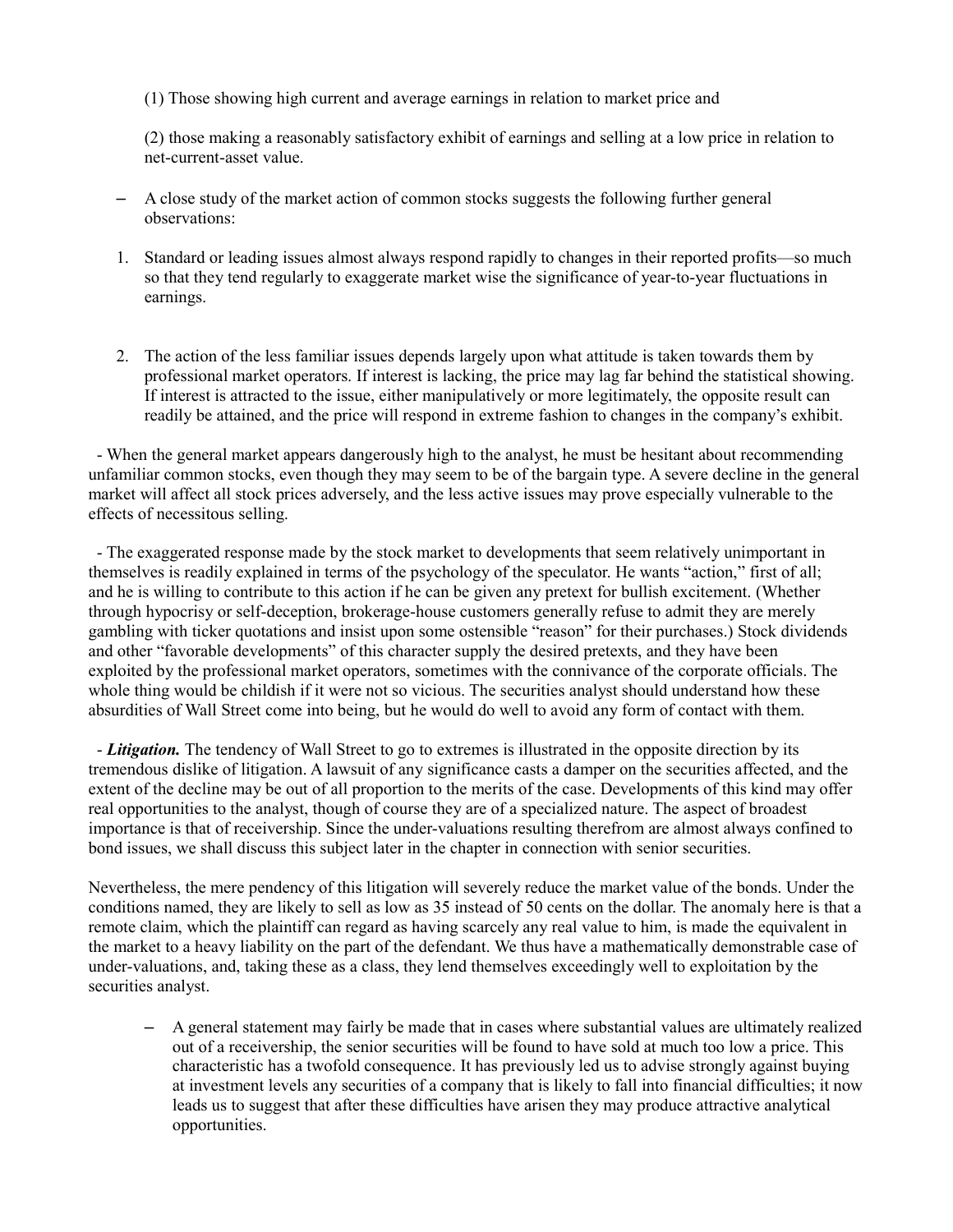- Certain price patterns are likely to be followed during receivership or bankruptcy proceedings, especially if they are protracted. In the first place, there is often a tendency for the stock issues to sell too high, not only in relation to the price of the bond issues but also absolutely, i.e., in relation to their probable ultimate value. This is due to the incidence of speculative interest, which is attracted by a seemingly low price range. In the case of senior issues, popular interest steadily decreases, and the price tends to decline accordingly, as the proceedings wear on. Consequently, the lowest levels are likely to be reached a short time before a reorganization plan is ready to be announced.

A profitable field of analytical activity should be found therefore in keeping in close touch with such situations, endeavoring to discover securities that appear to be selling far under their intrinsic value and to determine approximately the best time for making a commitment in them. But in these, as in all analytical situations, we must warn against an endeavor to gage too nicely the proper time to buy. An essential characteristic of security analysis, as we understand it, is that the time factor is a subordinate consideration. Hence our use of the qualifying word "approximately," which is intended to allow a leeway of several months and sometimes even longer, in judging the "right time" to enter upon the operation.

– THE PRACTICAL DISTINCTIONS drawn in our last chapter between leading and secondary common stocks have their counterpart in the field of senior securities as between seasoned and unseasoned issues. A seasoned issue may be defined as an issue of a company long and favorably known to the investment public. (The security itself may be of recent creation so long as the company has a high reputation among investors.) Seasoned and unseasoned issues tend at times to follow divergent patterns of conduct in the market, viz.:

1. The price of seasoned issues is often maintained despite a considerable weakening of their investment position.

- 2. Unseasoned issues are very sensitive to adverse developments of any nature. Hence they often fall to prices far lower than seem to be warranted by their statistical exhibit.
- If the earning power is maintained uninterruptedly after issuance, the new security naturally proves a satisfactory commitment. But any adverse development will ordinarily induce a severe decline in the market price. This vulnerability of unseasoned issues gives rise to the practical conclusion that it is unwise to buy a new industrial bond or preferred stock for straight investment.
- The logical and practical result is that unseasoned industrial issues can very rarely deserve an investment rating, and consequently they should only be bought on an admittedly speculative basis. This requires in turn that the market price be low enough to permit of a substantial rise; e.g., the price must ordinarily be below 70.

– Comparisons may or may not be odious, but they hold a somewhat deceptive fascination for the analyst. It seems a much simpler process to decide that issue A is preferable to issue B than to determine that issue A is an attractive purchase in its own right. But in our chapter on comparative analysis we have alluded to the particular responsibility that attaches to the recommendation of security exchanges, and we have warned against an overready acceptance of a purely quantitative superiority. The future is often no respecter of statistical data. We may frame this caveat in another way by suggesting that the analyst should not urge a security exchange unless either

- (1) the issue to be bought is attractive, regarded by itself, or
- (2) there is a definite contractual relationship between the two issues in question.

- When the issues examined are definitely related, a different situation obtains. An exchange can then be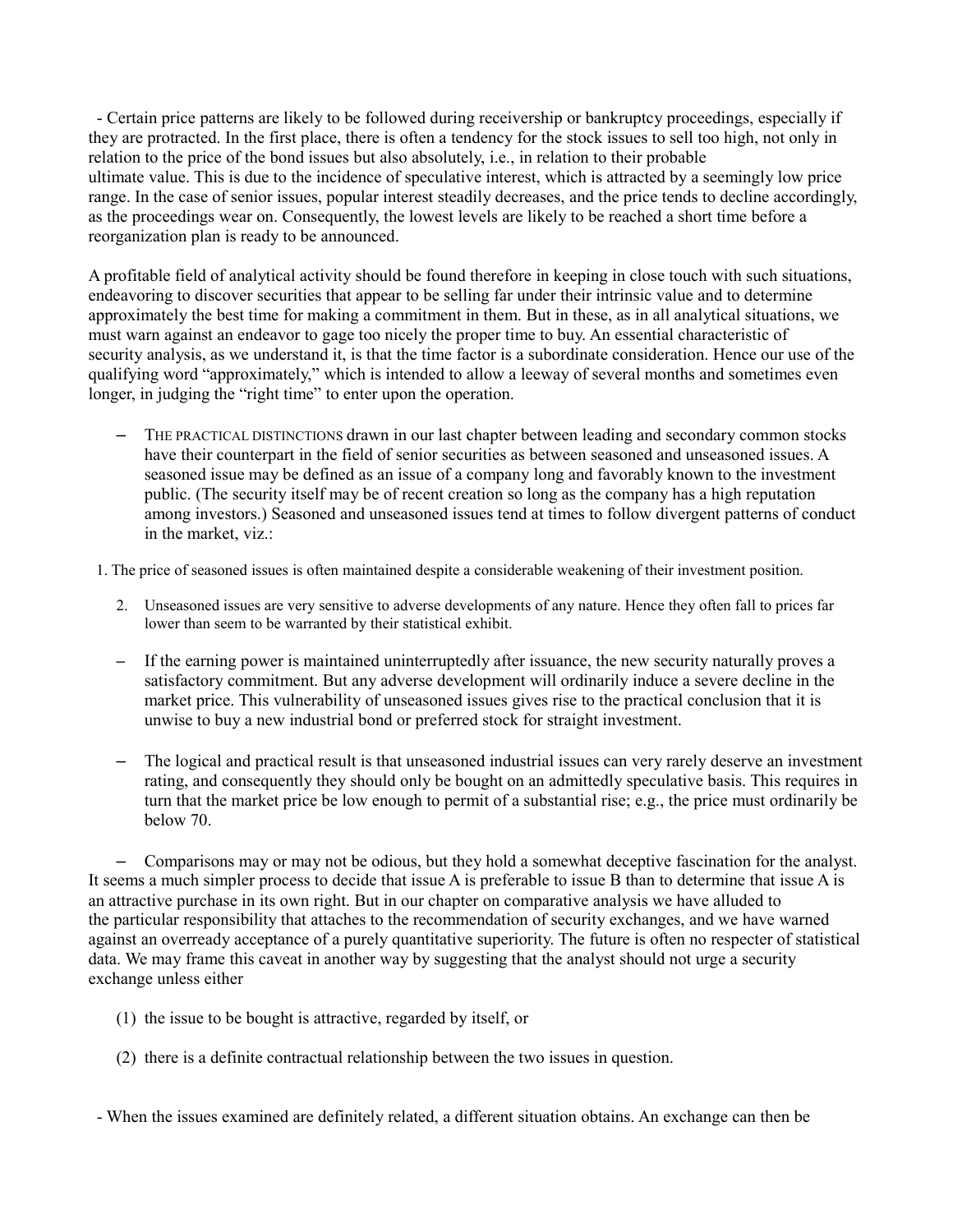considered solely from the standpoint of the respective merits within the given situation; the responsibility for entering into or remaining in the situation need not be assumed by the analyst. In our previous chapters we have considered a number of cases in which relative prices were clearly out of line, permitting authoritative recommendations of exchange. These disparities arise from the frequent failure of the general market to recognize the effect of contractual provisions and often also from a tendency for speculative markets to concentrate attention on the common stocks and to neglect the senior securities.

 - It is true that if extraordinary prosperity should develop in situations of this kind, the common shares might eventually be worth substantially more than the preferred. But even if this should occur, the company is bound to pass through an intermediate period during which the improved situation permits it to resume preferred dividends and then to discharge the accumulations. Since such developments benefit the preferred stock directly, they are likely to establish (for a while at least) a market value for the senior issues far higher than that of the common stock. Hence, assuming any appreciable degree of improvement, a purchase of the preferred shares at the low levels should fare better than one made in the common stock.

### **Chapter 52: Market Analysis & Security Analysis**

– FORECASTING SECURITY PRICES is not properly a part of security analysis. However, the two activities are generally thought to be closely allied, and they are frequently carried on by the same individuals and organizations. Endeavors to predict the course of prices have a variety of objectives and a still greater variety of techniques. Most emphasis is laid in Wall Street upon the science, or art, or pastime, of prophesying the immediate action of the "general market," which is fairly represented by the various averages used in the financial press.

Some of the services or experts confine their aim to predicting the longer term trend of the market, purporting to ignore day-to-day fluctuations and to consider the broader "swings" covering a period of, say, several months. A great deal of attention is given also to prophesying the market action of individual issues, as distinct from the market as a whole.

- Two Kinds of Market Analysis: A distinction may be made between two kinds of market analysis. The first finds the material for its predictions exclusively in the past action of the stock market. The second considers all sorts of economic factors, e.g., business conditions, general and specific; money rates; the political outlook.
- Theoretical Basis Open to Question. The theoretical basis of chart reading runs somewhat as follows:
- a. The action of the market (or of a particular stock) reflects the activities and the attitude of those interested in it.

b. Therefore, by studying the record of market action, we can tell what is going to happen next in the market.

The premise may well be true, but the conclusion does not necessarily follow. You may learn a great deal about the technical position of a stock by studying its chart, and yet you may not learn enough to permit you to operate profitably in the issue. A good analogy is provided by the "past performances" of race horses, which are so assiduously studied by the devotees of the race track. Undoubtedly these charts afford considerable information concerning the relative merits of the entries; they will often enable the student to pick the winner of a race; but the trouble is that they do not furnish that valuable information often enough to make betting on horse races a profitable diversion.

– Broadly speaking, therefore, the endeavor to forecast security-price changes by reference to mechanical indices is open to the same objections as the methods of the chart readers. They are not truly scientific,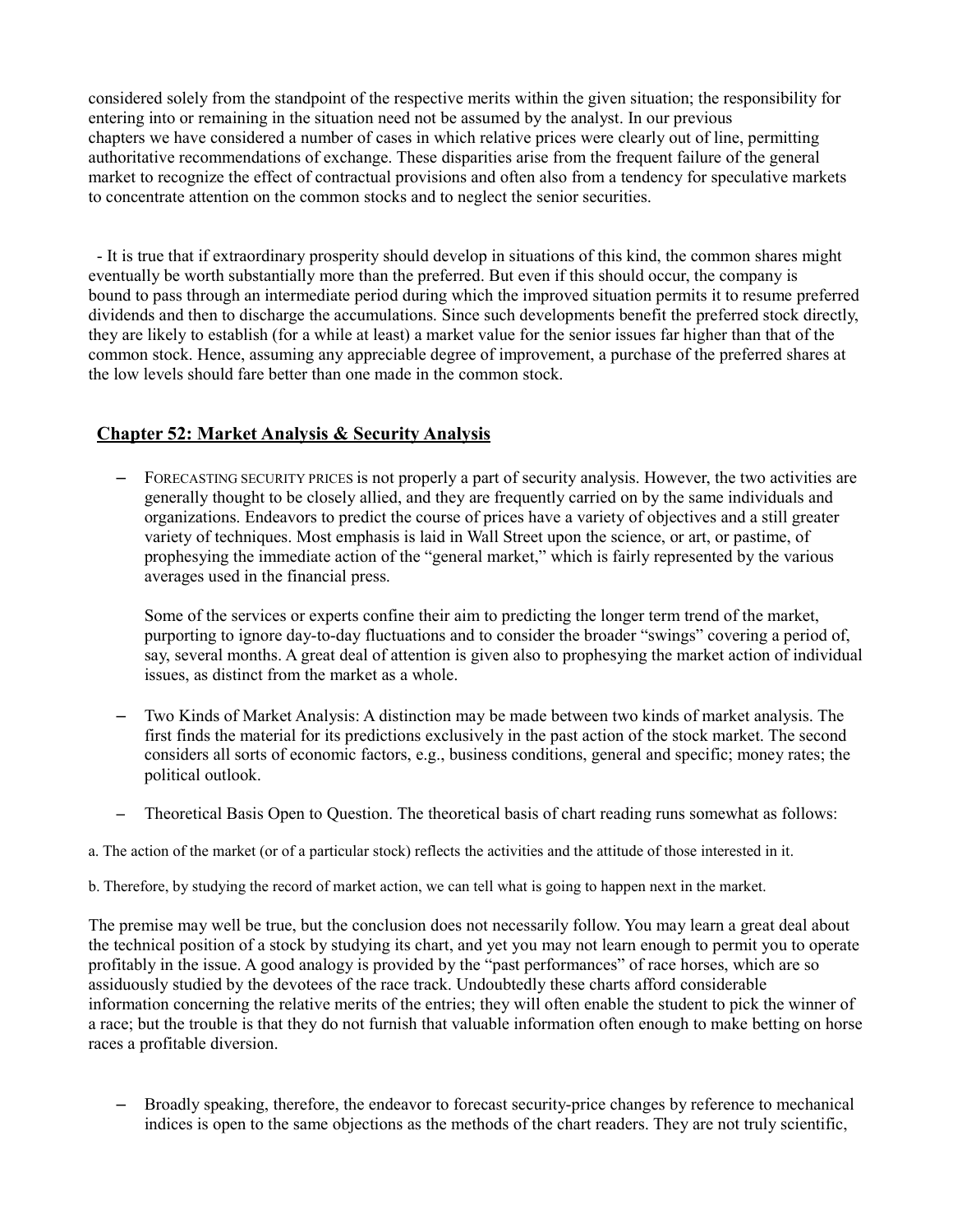because there is no convincing reasoning to support them and because, furthermore, really scientific (i.e., entirely dependable) forecasting in the economic field is a logical impossibility.

– Market analysis is an art for which special talent is needed in order to pursue it successfully. Security analysis is also an art; and it, too, will not yield satisfactory results unless the analyst has ability as well as knowledge.

We think, however, that security analysis has several advantages over market analysis, which are likely to make the former a more successful field of activity for those with training and intelligence. In security analysis the prime stress is laid upon protection against untoward events. We obtain this protection by insisting upon margins of safety, or values well in excess of the price paid. The underlying idea is that even if the security turns out to be less attractive than it appeared, the commitment might still prove a satisfactory one. In market analysis there are no margins of safety; you are either right or wrong, and, if you are wrong, you lose money.

- It is difficult to establish any definite correlation between fluctuations in earnings and fluctuations in market quotations.
- In the Appendix, Note 70, we reproduce significant parts of the analysis and recommendation concerning two common stocks made by an important statistical and advisory service in the latter part of 1933. The recommendations are seen to be based largely upon the apparent outlook for 1934. There is no indication of any endeavor to ascertain the fair value of the business and to compare this value with the current price. A thorough- going statistical analysis would point to the conclusion that the issue of which the sale is advised was selling below its intrinsic value, just because of the unfavorable immediate prospects, and that the opposite was true of the common stock recommended as worth holding because of its satisfactory outlook.
- We are skeptical of the ability of the analyst to forecast with a fair degree of success the market behavior of individual issues over the near-term future—whether he base his predictions upon the technical position of the market or upon the general outlook for business or upon the specific outlook for the individual companies. More satisfactory results are to be obtained, in our opinion, by confining the positive conclusions of the analyst to the following fields of endeavor:
- **1. The selection of standard senior issues that meet exacting tests of safety.**
	- **2. The discovery of senior issues that merit an investment rating but that also have opportunities of an appreciable enhancement in value.**

**3. The discovery of common stocks, or speculative senior issues, that appear to be selling at far less than their intrinsic value.**

**4. The determination of definite price discrepancies existing between related securities, which situations may justify making exchanges or initiating hedging or arbitrage operations.**

 **-** If we transfer our attention, finally, from the analyst to the owner of securities, we may briefly express our views on what he may soundly do and not do. The following résumé makes some allowance for different categories of investors.

#### **A. The Investor of Small Means.**

1. Investment for Income. In his case

the only sensible investment for safety and accumulated income, under present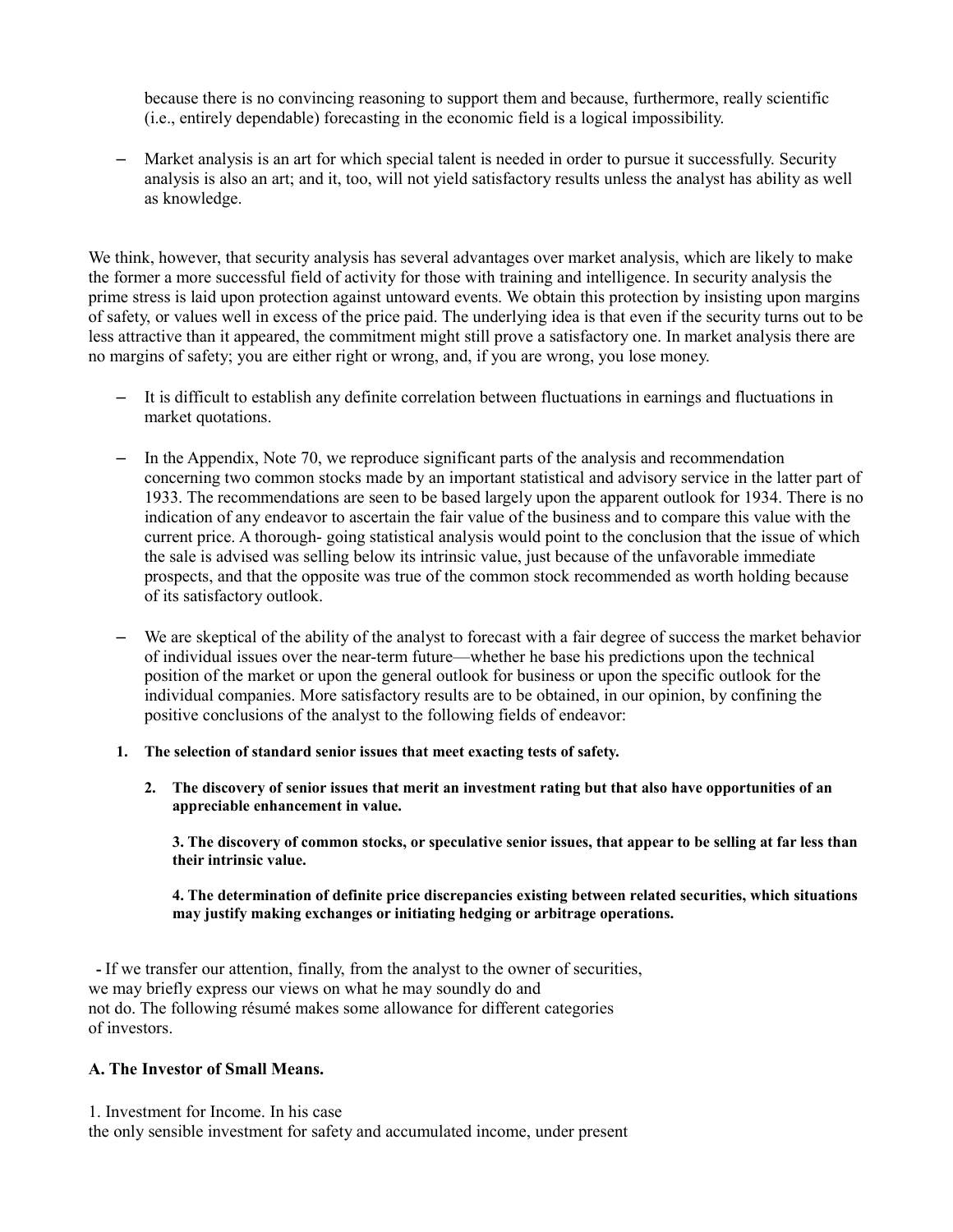conditions, is found in United States Savings Bonds. Other good investments yield little if any more, and they have not equal protection against both ultimate and intermediate loss. Straight bonds and preferred stocks ostensibly offering a higher return are almost certain to involve an appreciable risk factor. The various types of "savings plans" and similar securities offered by salesmen are full of pitfalls; the investor persuaded by their promise of liberal income to prefer them to United States Savings Bonds is very, very likely to regret his choice.

2. Investment for Profit. Four approaches are open to both the small and the large investor:

a. Purchase of representative common stocks when the market level is clearly low as judged by objective, long-term standards. This policy requires patience and courage and is by no means free from the possibility of grave miscalculation. Over a long period we believe that it will show good results.

b. Purchase of individual issues with special growth possibilities, when these can be obtained at reasonable prices in relation to actual accomplishment.

Where growth is generally expected, the price is rarely reasonable. If the basis of purchase is a confidence in future growth not held by the public, the operation may prove sound and profitable; it may also prove ill-founded and costly.

c. Purchase of well-secured privileged senior issues. A combination of really adequate security with a promising conversion or similar right is a rare but by no means unknown phenomenon. A policy of careful selection in this field should bring good results, provided the investor has the patience and persistence needed to find his opportunities.

d. Purchase of securities selling well below intrinsic value. Intrinsic value takes into account not only past earnings and liquid asset values but also future earning power, conservatively estimated—in other words, qualitative as well as quantitative elements. We think that since a large percentage of all issues nowadays are relatively unpopular, there must be many cases in which the market goes clearly and crassly astray, thus creating real opportunities for the discriminating student. These may be found in bonds, preferred stocks and common stocks.

In our view, the search for and the recognition of security values of the types just discussed are not beyond the competence of the small investor who wishes to practice security analysis in a nonprofessional capacity, although he will undoubtedly need better than average intelligence and training. But we think it should be a necessary rule that the nonprofessional investor submit his ideas to the criticism of a professional analyst, such as the statistician of a New York Stock Exchange firm. Surely modesty is not incompatible with self-confidence; and there is logic in the thought that unless a man is qualified to advise others professionally, he should not, unaided, prescribe for himself.

3. Speculation. The investor of small means is privileged, of course, to step out of his role and become a speculator. (He is also privileged to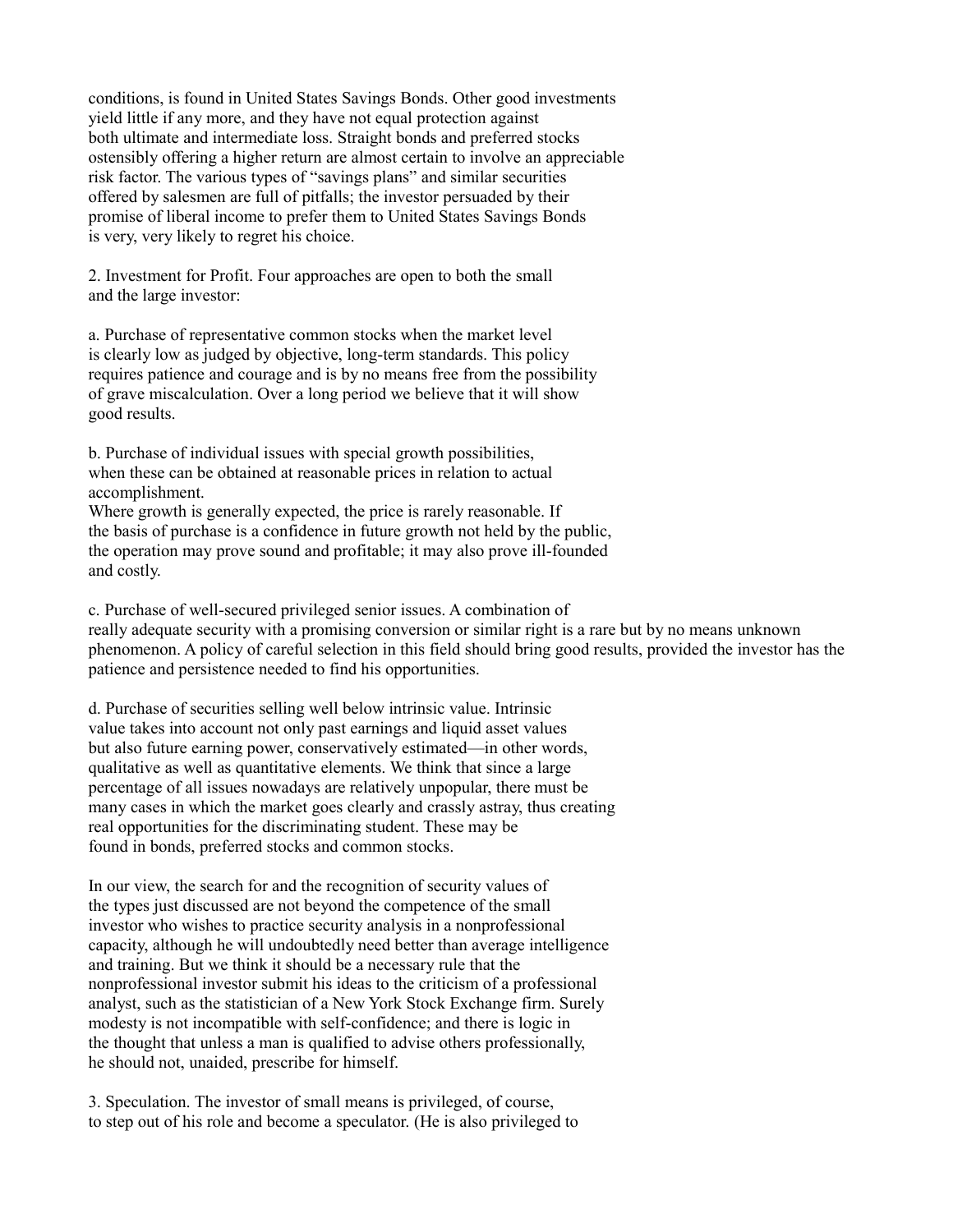regret his action afterwards.) There are various types of speculation, and they offer varying chances of success:

a. Buying stock in new or virtually new ventures. This we can condemn unhesitatingly and with emphasis. The odds are so strongly against the man who buys into these new flotations that he might as well throw three-quarters of the money out of the window and keep the rest in the bank.

b. Trading in the market. It is fortunate for Wall Street as an institution that a small minority of people can trade successfully and that many others think they can. The accepted view holds that stock trading is like anything else; i.e., with intelligence and application, or with good professional guidance, profits can be realized. Our own opinion is sceptical, perhaps jaundiced.

We think that, regardless of preparation and method,

success in trading is either accidental and impermanent or else due to a highly uncommon talent. Hence the vast majority of stock traders are inevitably doomed to failure. We do not expect this conclusion to have much effect on the public. (Note our basic distinction between purchasing stocks at objectively low levels and selling them at high levels—which we term investment—and the popular practice of buying only when the market is "expected" to advance and selling when it is "due" to decline—which we call speculation.)

c. Purchase of "growth stocks" at generous prices. In calling this "speculation," we contravene most authoritative views. For reasons previously expressed, we consider this popular approach to be inherently dangerous and increasingly so as it becomes more popular. But the chances of individual success are much brighter here than in the other forms of speculation, and there is a better field for the exercise of foresight, judgment and moderation.

**B. The Individual Investor of Large Means.** Although he has obvious technical advantages over the small investor, he suffers from three special handicaps:

1. He cannot solve his straight investment problem simply by buying nothing but United States Savings Bonds, since the amount that any individual may purchase is limited. Hence he must, perforce, consider the broader field of fixed-value investment. We believe that strict application of quantitative tests, plus reasonably good judgment in the qualitative area, should afford a satisfactory end result.

2. However, the extraneous problem of possible inflation is more serious to him than to the small investor. Since 1932 there has been a strong common-sense argument for some common-stock holdings as a defensive measure. In addition, a substantial holding of common stocks corresponds with the traditional attitude and practice of the wealthy individual.

3. The size of his investment unit is more likely to induce the large investor to concentrate on the popular and active issues. To some extent, therefore, he is handicapped in the application of the undervalued-security technique. However, we imagine that a more serious obstacle thereto will be found in his preferences and prejudices.